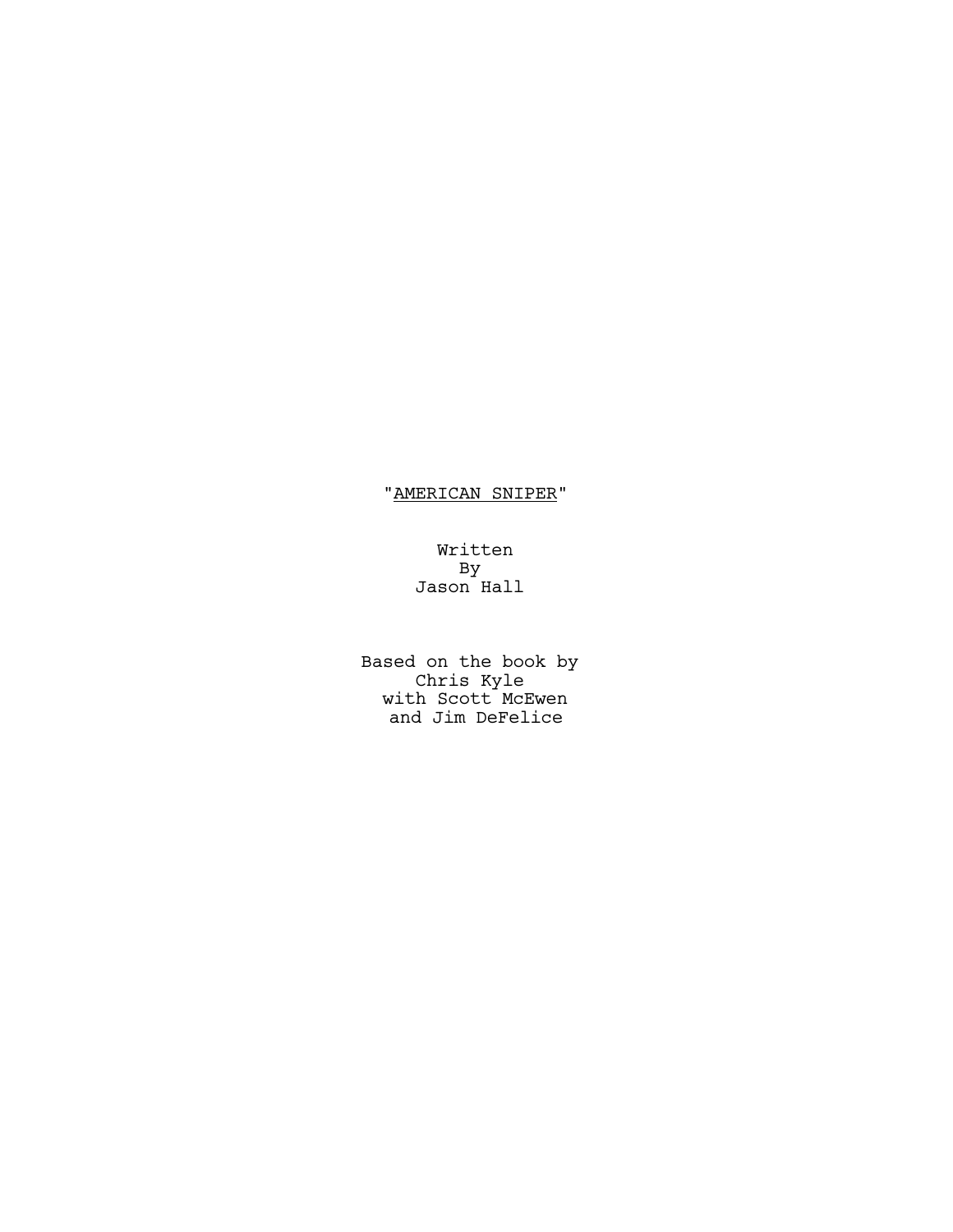*All gave some. Some gave all.*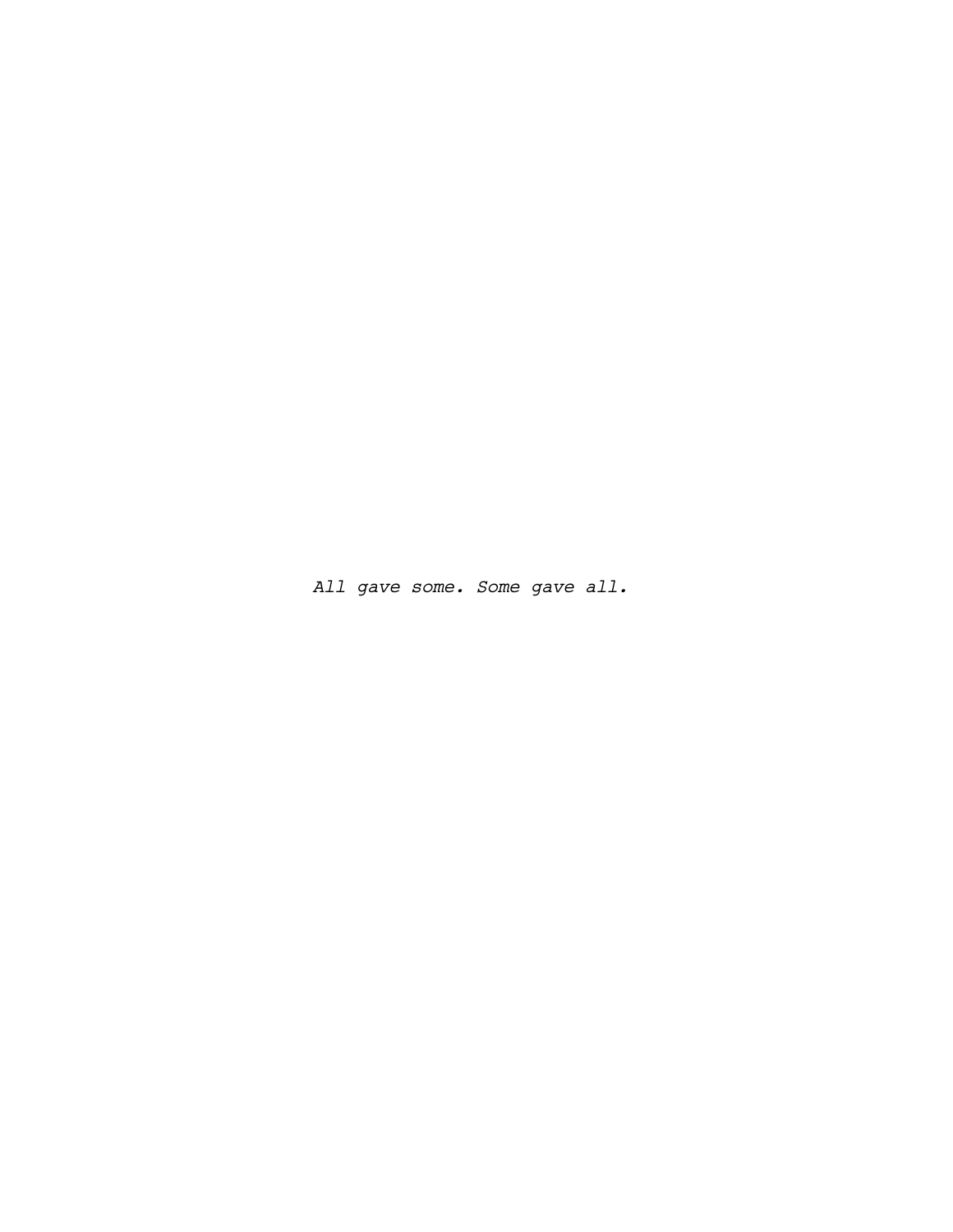### 1 **OVER BLACK** 1

The groan of tank treads drowns out THE CALL TO PRAYER as an entire MARINE COMPANY advances over the top of us.

## 2 **EXT. STREET, FALLUJAH, IRAQ - DAY** 2

The sun melts over squat residences on a narrow street. MARINE COMPANY creeps toward us like a cautious Goliath. FOOT SOLDIERS walk alongside Humvees and tanks.

> COMMANDING OFFICER (OS) (radio chatter) Charlie Bravo-3, we got eyes on you from the east. Clear to proceed, over.

#### 3 **EXT. ROOFTOP, "OVERWATCH" - SAME** 3

Sun glints off a slab of corrugated steel. Beneath it--

CHRIS KYLE lays prone, dick in the dirt, eye to the glass of a .300 Win-Mag sniper rifle. He's Texas stock with a boyish grin, blondish goatee and vital blue eyes. Both those eyes are open as he tracks the scene below, sweating his ass off in the shade of steel.

#### CHRIS KYLE

Fucking hot box.

GOAT (24, Arkansas Marine) lies beside him, woodsy and outspoken, watching dirt-devils swirl in the street.

> GOAT Dirt over here tastes like dog shit.

> > CHRIS KYLE

I guess you'd know.

Goat balks and fixes his M4 on the rooftop door.

### **CHRIS SCOPE POV**

TRACK ACROSS bombed-out buildings, twisted metal and golden-domed mosques. Ragged curtains flutter out a window. Cat-tails on the river sway the same direction. We see him studying windage; we see what he's thinking--

SFX: A LOW FREQUENCY BUZZ escalates over picture as his concentration deepens. Cross-hairs land on--

A MAN ON CELL PHONE watches the convoy from a rooftop.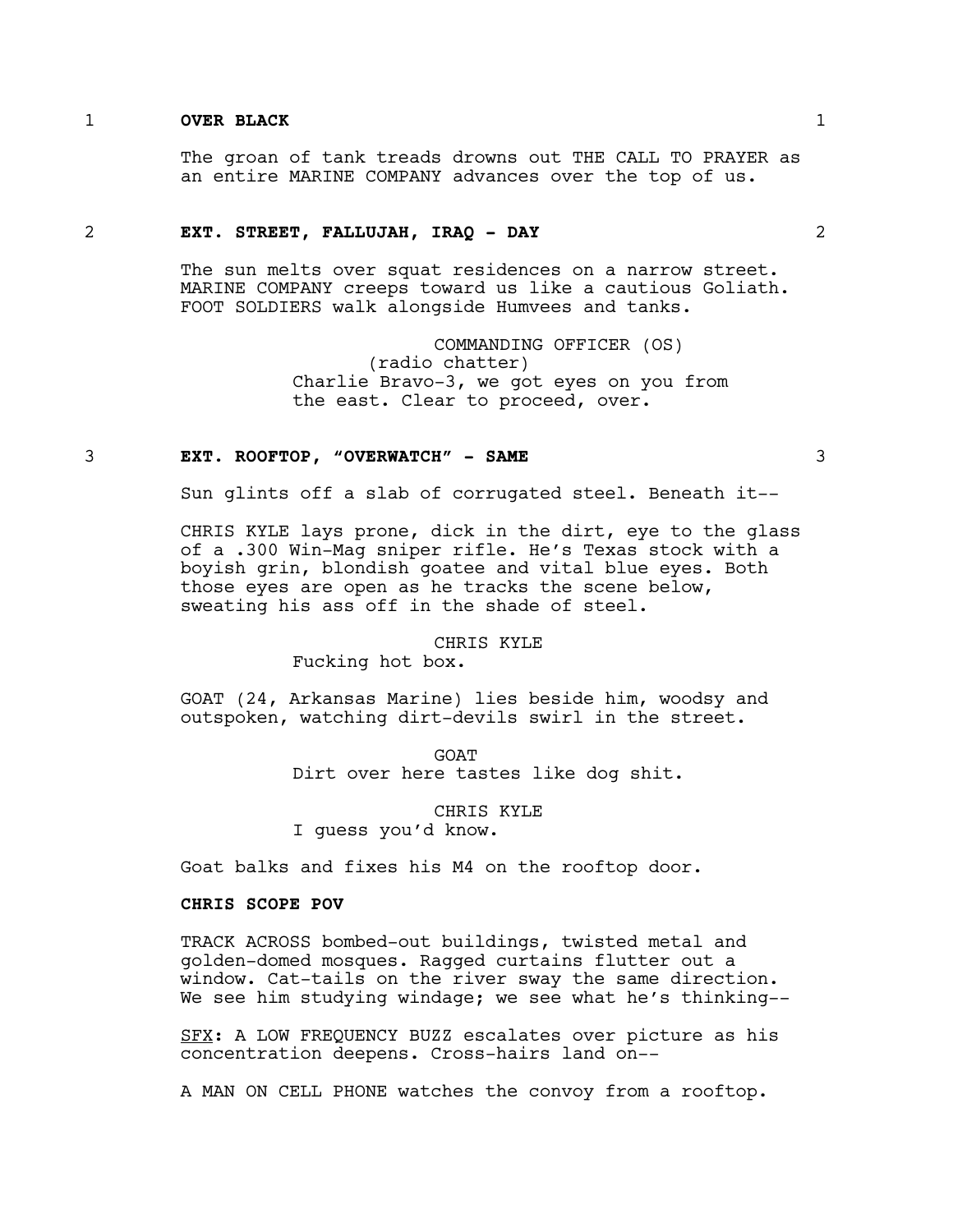# CHRIS KYLE (keys mike) I got a military-aged male, on a cell phone, watching the convoy. Over.

COMMANDING OFFICER (OS) If you think he's reporting troop movement you have a green-light. Your call. Over.

GOAT (OC) He could be calling his old lady.

MAN ON CELL studies the convoy, his hair tossed by wind. CROSS-HAIR push left of target, compensating for windage.

SFX: Chris takes a deep inhale, holds it, then expels.

His finger is taking up trigger-slack when the man dips his shoulder slightly. Chris holds off as--

MAN ON CELL hangs up and steps away.

CHRIS KYLE (keys mike) He stepped off.

Chris sucks air*. Close.* The ambient world floods back in. Barked orders, diesel engines and--

A WOMAN AND KID exit the same structure. They're headed up the sidewalk but cut sharply into the street.

> CHRIS KYLE (keys mike) Hold up. I got a woman and a kid, 200 yards out, moving toward the convoy.

**(ECU)--** The woman cradles something beneath her robes.

CHRIS KYLE Her arms aren't swinging. She's carrying something.

CROSS-HAIRS ON WOMAN as she pulls a cylindrical object from her robes. His vision obscured but--

> CHRIS KYLE She just pulled a grenade. An RKG Russian grenade. I think she gave it to the kid.

COMMANDING OFFICER (OS) --you say a woman and kid?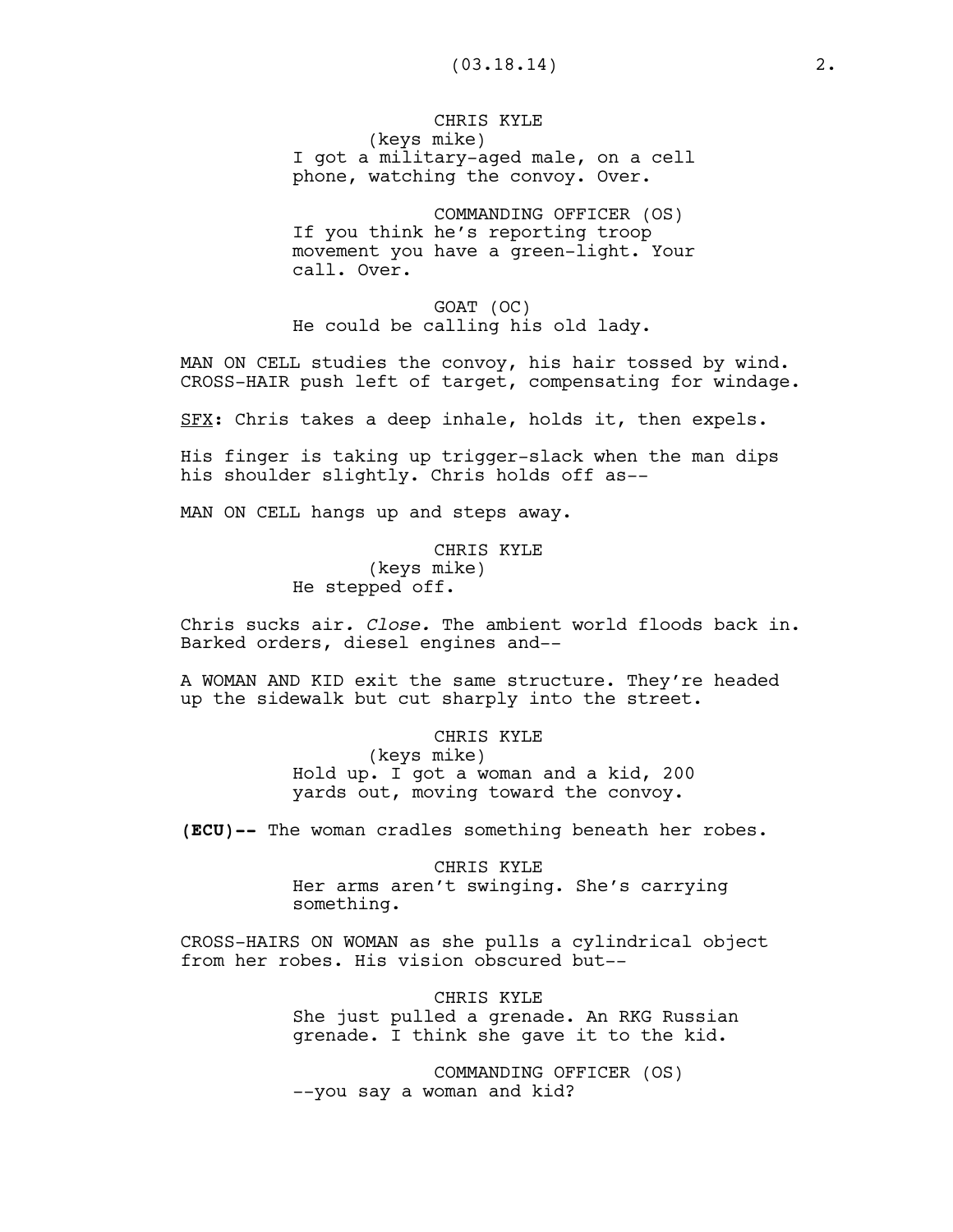SFX: his heart-beat, *THUMP-THUMP THUMP-THUMP THUMP-THUMP.*

CHRIS KYLE You got eyes on this? Can you confirm?

COMMANDING OFFICER (OS) Negative. You know the ROEs. Your call.

GOAT (OC) They fry you if you're wrong. Send your ass to Leavenworth.

THE KID moves toward the convoy with the grenade.

CHRIS KYLE (OC)

Fuck--

MOTHER motions the Kid to hurry along **(ECU)**-- her robes flutter, trash blows in the street, the dust off her son's footsteps; all blowing the same direction.

THE KID sprints toward the Marines.

### **IN THE STREET**

YOUNG MARINES. Wading into war. Boots scuffing dirt.

### **CLOSE ON CHRIS**

His exhale hisses from tobacco-stained teeth. *Breathe it down.* He struggles to get calm, fighting for control. SFX: *THUMP-THUMP THUMP-THUMP THUMP--*

CROSS-HAIRS left of the running target, leading him, compensating for a dozen different considerations as--

He pauses upon exhale. The world goes quiet. Landscape pulses with color and focus. He stokes the trigger and--

### **THE BULLET**

Leaps from the barrel. Cracks like a whip. The .300 round hurls forward, glinting as it enters the flesh of--

# **A WHITE-TAIL BUCK**

It staggers, draws and topples to the ground. We are--

### 4 **EXT. HILLS, WEST TEXAS - PRE-DAWN** 4

A field shrouded in fog. CHRIS KYLE(8) jumps from a deer blind, innocent and excited, running toward the buck.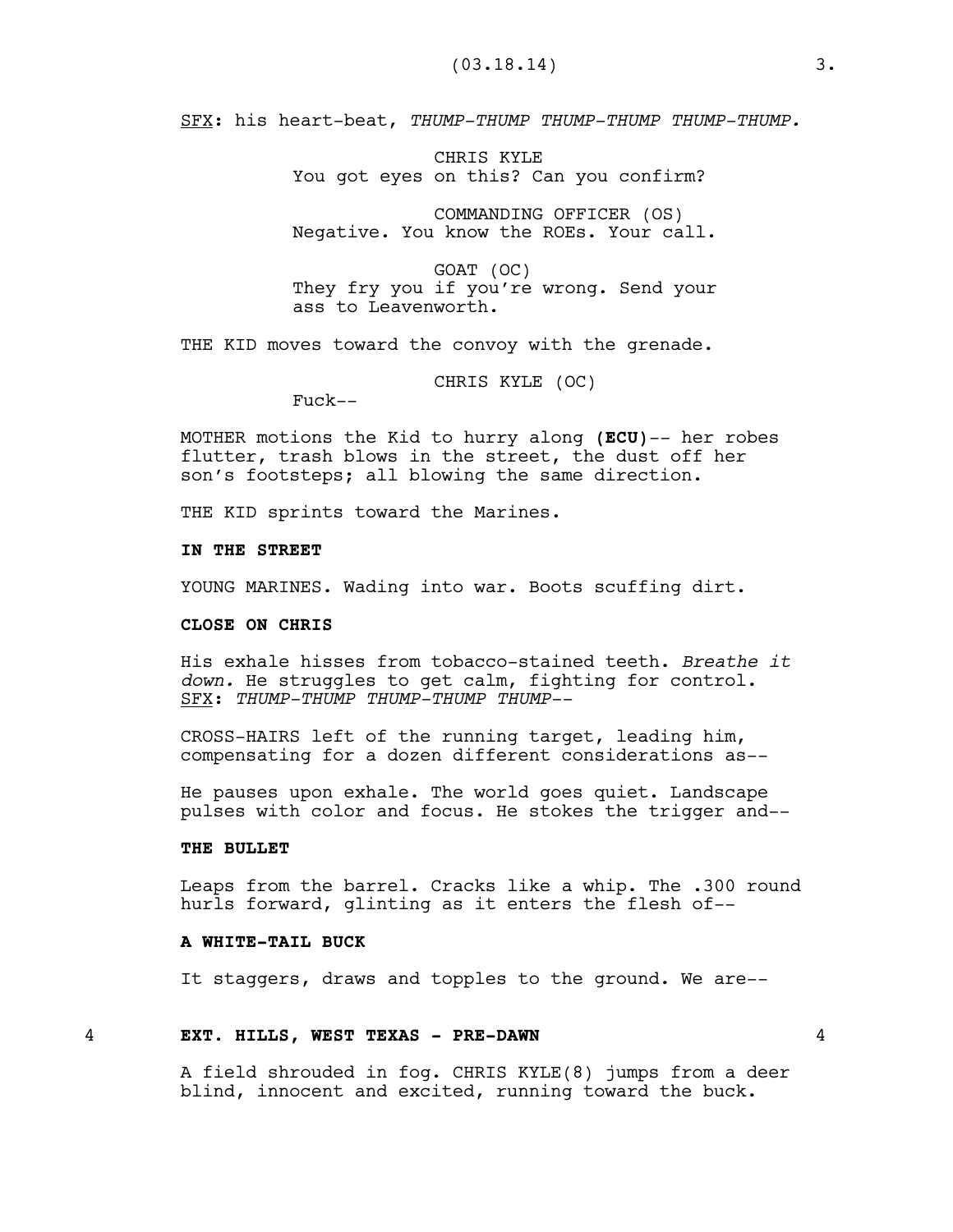MAN'S VOICE Get back here.

Chris stops, turns back. WAYNE KYLE, his father, is sturdy and earnest with mutton chops and Texas calm.

> WAYNE Don't ever leave your gun in the dirt.

> > CHRIS

Yes, sir.

WAYNE

Helluva shot, son. You got a gift. You're gonna make a fine hunter someday.

Chris nods, clear-eyed, as if hearing the whisper of destiny. He grabs the .30-06, running again, bounding to--

## **THE BUCK**

Glassy brown eyes look up at Chris. It's still alive.

WAYNE Everything dies to give life.

CHRIS

Can it see me?

WAYNE

It's a deer, son.

Chris processes his first kill, watching as-- **(ECU)** a flea crawls around the animal's inner-ear.

> WAYNE KYLE (hands him hunting knife) You shot it, you deal with it.

Chris straddles the deer. It tries to gouge him. He looks frightened but drags the blade across its neck.

5 OMITTED 5

#### 6 **INT. CHURCH** 6

A Protestant church. CHRIS is dressed in Sunday best, shuffling pages of a LITTLE BLUE BIBLE to create breeze.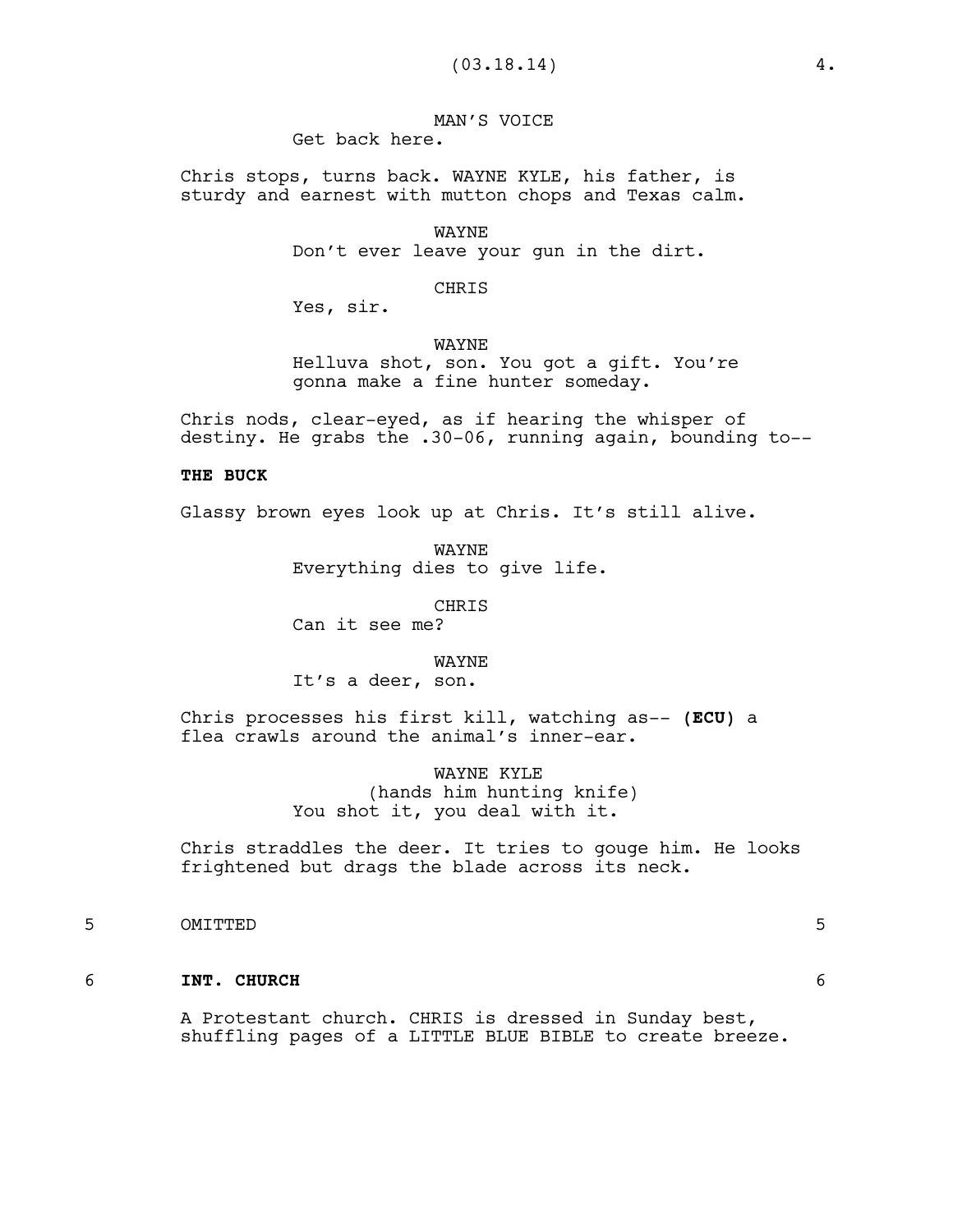### PASTOR

We don't see with his eyes so we don't know the glory of his plan. Our lives unfold before us like puzzling reflections in a mirror. But on the day we rise, we will see with clarity and understand the mystery of his ways--

JEFF(6), his reedy little brother, watches Chris slip the Bible in his pocket. Jeff laughs and gets smacked by--

DEBBIE, their mother. She wears big oval glasses and runs a wayward-boys home with that same steady hand.

# 7 OMITTED 7

### 8 **INT. CHRIS' BEDROOM** 8

Dust motes drift across a dresser, settling on a Pop-Warner football, that BLUE BIBLE, and METALLIC TOY SOLDIERS guarding the bullet casing from his first buck.

> WAYNE KYLE (VO) There are three types of people in this world. Sheep, wolves and sheepdogs.

PUSH THROUGH the modest ranch house into--

### 9 **INT. DINING ROOM** 9

WAYNE lectures his boys over venison.

WAYNE KYLE Some people prefer to believe that evil doesn't exist in the world, and if it ever darkened their doorstep they wouldn't know how to protect themselves... those are the sheep.

Jeff bites back tears. Chris looks troubled.

## 10 **EXT. SCHOOLYARD** 10

FROM THE BACK, we watch a BIG BULLY pummel a KID ON THE GROUND. His meaty fists coming down repeatedly as--

> WAYNE KYLE (VO) Then you got predators who use violence to prey on the weak. They're the wolves.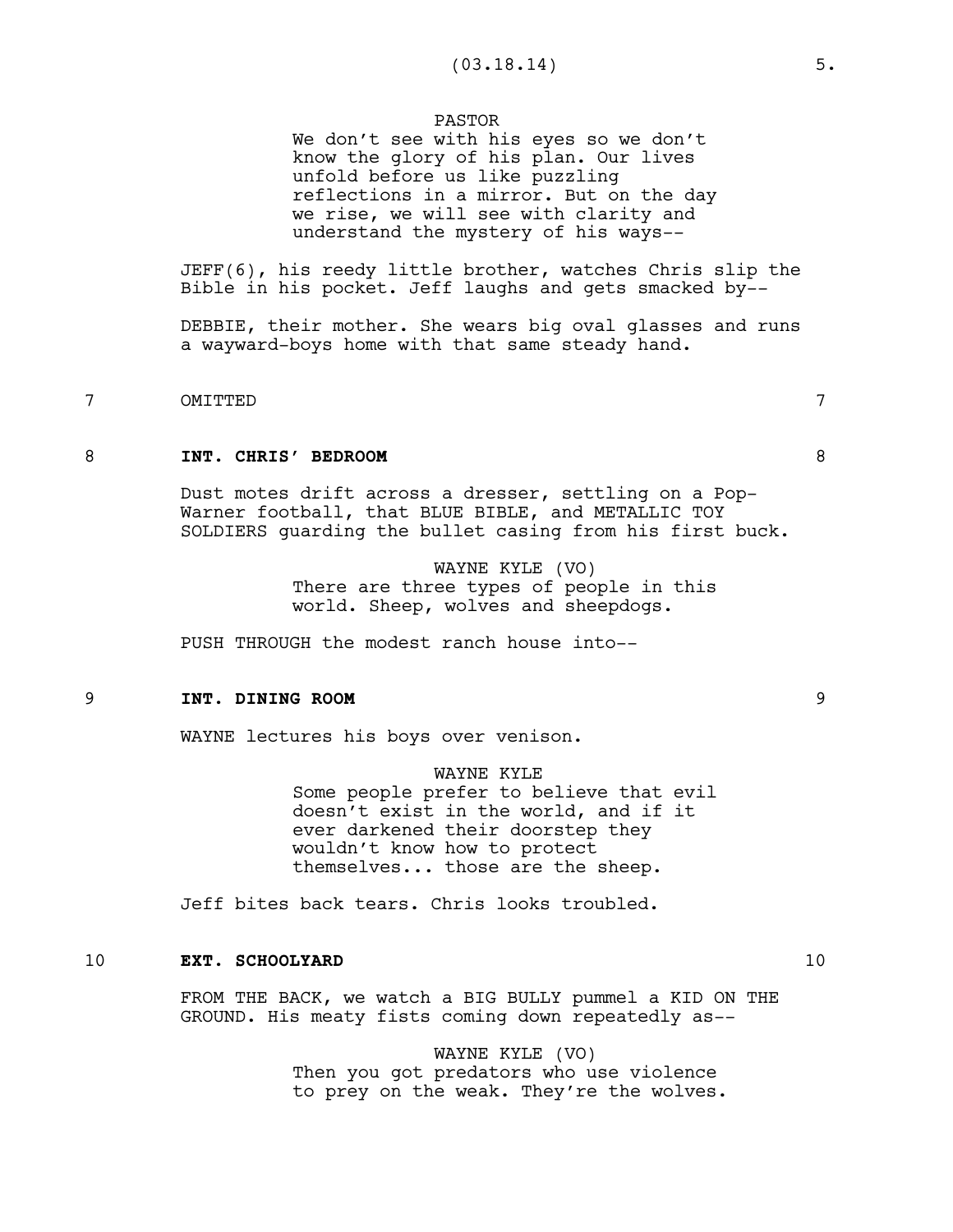KID ON THE GROUND is JEFF, his nose bloody. PUSH TOWARD the fight--**(ECU)** blood flecks fly from the Bully's fist.

> WAYNE KYLE (VO) Then there are those blessed with the gift of aggression and an overpowering need to protect the flock.

A FIST CONNECTS with BIG BULLY's temple. He goes down. Chris stands over the bully, beating the tar out of him.

> WAYNE KYLE (VO) These men are the rare breed that live to confront the wolf--

## 11 **EXT. FIELD** 11

CHRIS stands with his arms extended. Wind blows dirt off his palms and it plumes out across the land.

> WAYNE KYLE (VO) They are the sheepdog.

### 12 **INT. DINING ROOM** 12

WAYNE removes his belt and lays it on the table. CHRIS looks at it, worried.

> WAYNE KYLE Now we're not raising any sheep in this family and I will whoop your ass if you turn into a wolf--

> > **DEBBY**

Wayne--

### WAYNE

But we take care of our own. And if someone picks a fight with you or bullies your brother, you have my permission to finish it.

**CHRIS** The guy was picking on Jeff.

#### WAYNE KYLE

That true?

JEFF (eye swollen) Yes sir... Yes, he was...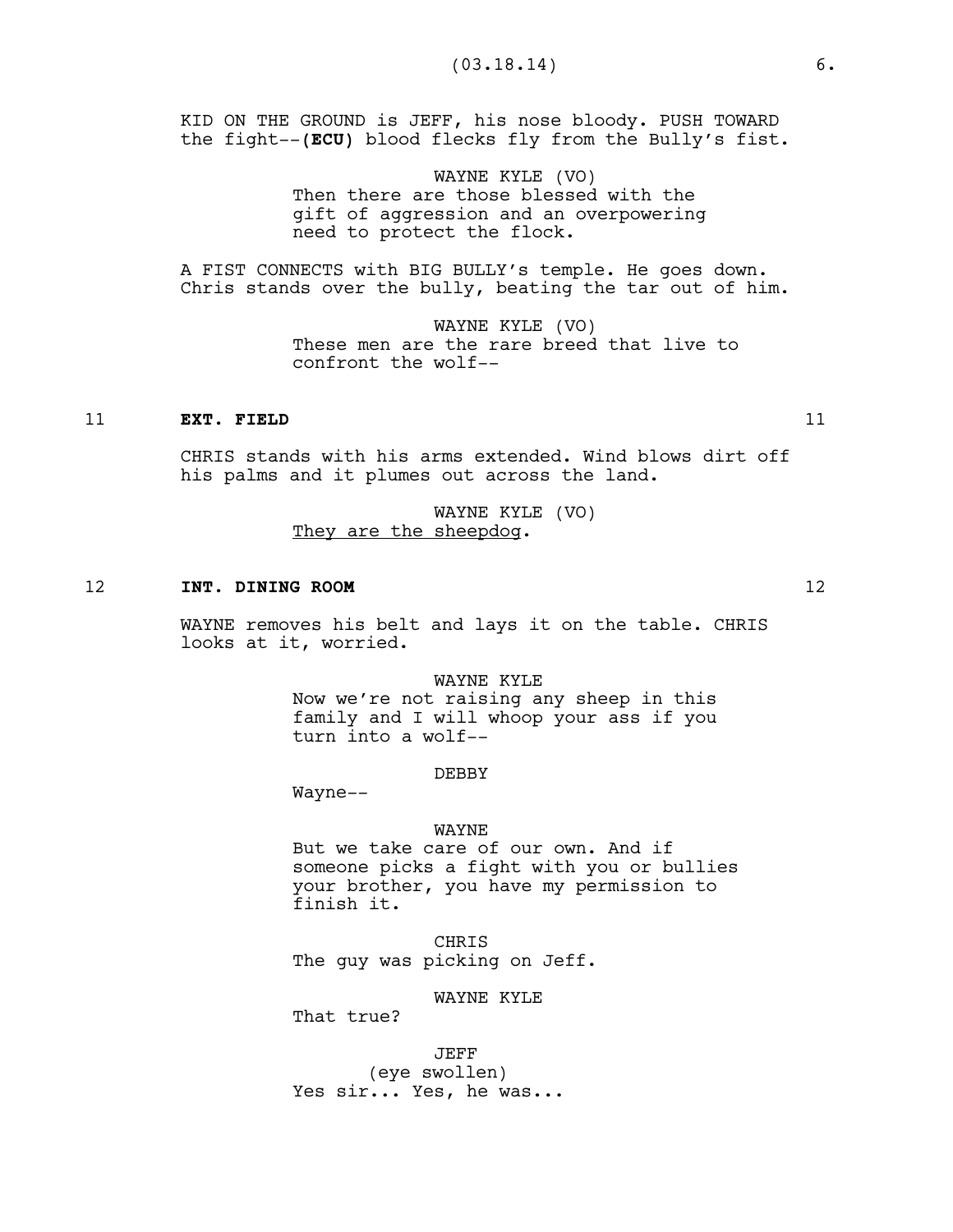# WAYNE KYLE (turns to Chris) And did you finish it?

Chris shows the swollen knuckles of his hand, and nods.

WAYNE Then you know who you are...

### 13 **EXT. BARN** 13

A GROWN MAN(CHRIS) exits the barn into the light of day. Behind him, horns of dozens of bucks cover the wall.

> WAYNE (VO) You know your purpose.

The barn door closes leaving us in brindled darkness.

## **"AMERICAN SNIPER"**

## 14 **EXT. RODEO ARENA** 14

A hand grips the tie on a bronc. CHRIS sits bareback atop the horse, its nostrils steaming, eyes shock wide. **(ECU)-** a hair-line crack along its right front hoof.

BUZZER SOUNDS. GATE OPENS. The bronco leaps out. Empty stands blur past. The Bronc and Chris united in a futile struggle. He leans right, the bronc circles right, staying off that bad hoof. Chris makes the buzzer but--

He gets tossed on dismount. The bronco stomps his hand. He scrambles out of the ring as RODEO CLOWNS distract it.

FIND JEFF(19) ringside, with tight lips and severe eyes. He looks over the empty arena, laughing.

### 15 **INT. FORD TRUCK** 15

Headlights rattle over a dirt road. JEFF drives. CHRIS rides, BAG OF ICE on hand, BELT BUCKLE prize on the dash. He stares into the field where A WILD HORSE, races alongside them, a spectral image in the darkness.

> JEFF Wasn't nobody there and you come away with a belt buckle too damn big to wear. What you supposed to do with it?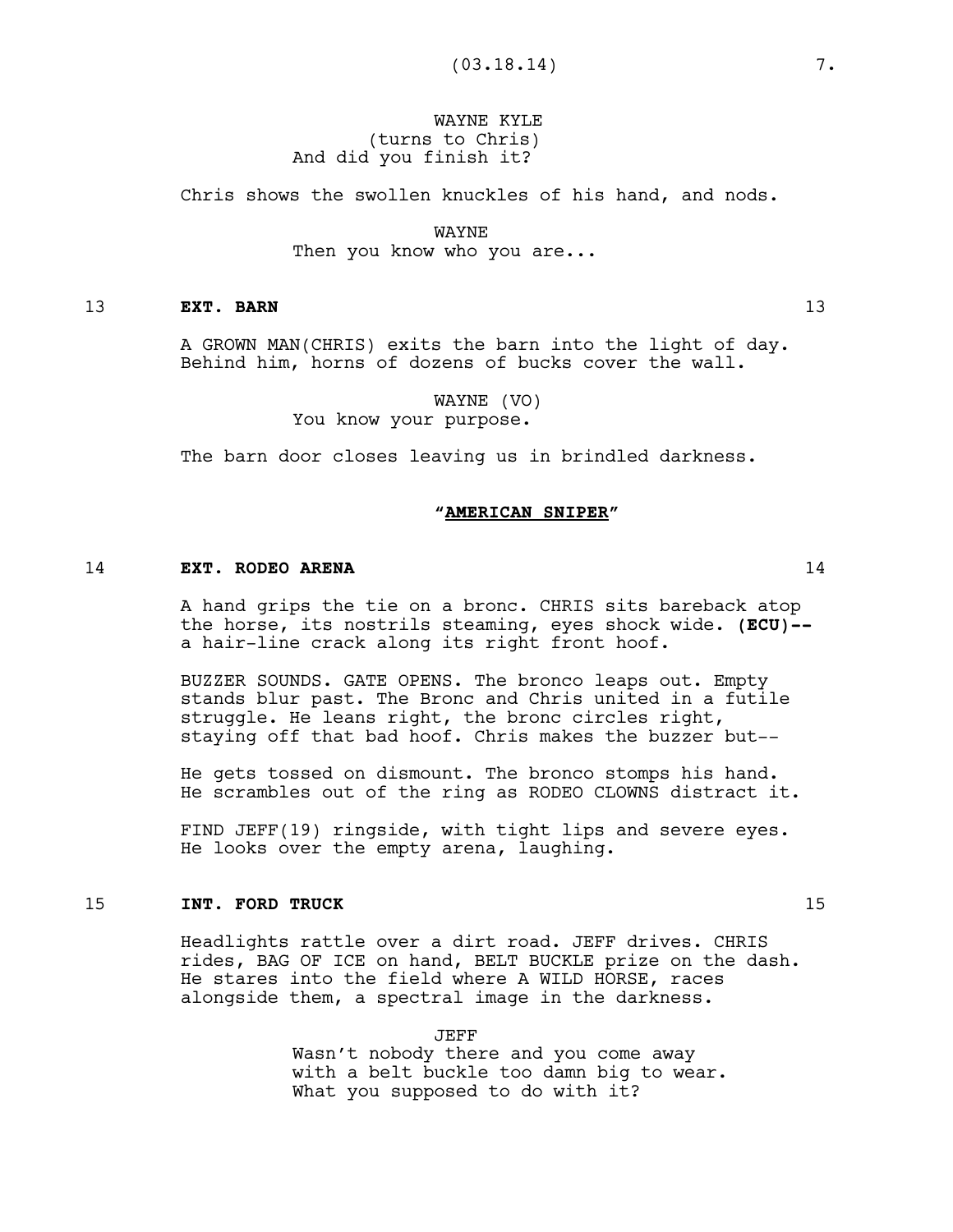CHRIS (grabs belt buckle) You're supposed to get laid with it. I'm gonna wear it in and see if it puts Sarah in the mood.

JEFF A strong wind'd put Sarah in the mood.

CHRIS Is that what they say?

JEFF You know what they called her in high school--

#### CHRIS

Don't say it.

#### JEFF

Sarah suck-a--

Chris swings his bag of ice, smacks Jeff in the face.

JEFF

Shit man--

He swerves off the road. The truck almost coming apart before he ramps back up, coming to a dusty halt outside--

### 16 **EXT. BUNKHOUSE** 16

Spanish moss hangs over a shackle-board residence. Chris tumbles out the truck, clips on the belt buckle and--

### 17 **INT. BUNKHOUSE** 17

CHRIS swaggers into the narrow bunkhouse. A sheet hangs in back, separating sleeping area from living area.

> CHRIS Who wants to hump a rodeo star?

Movement back there. A MAN ASS suddenly protrudes from the curtain as a BURLY COWBOY-TYPE climbs into jeans.

CHRIS

What the fuck--

SARAH steps out, his high school sweetheart all grown up.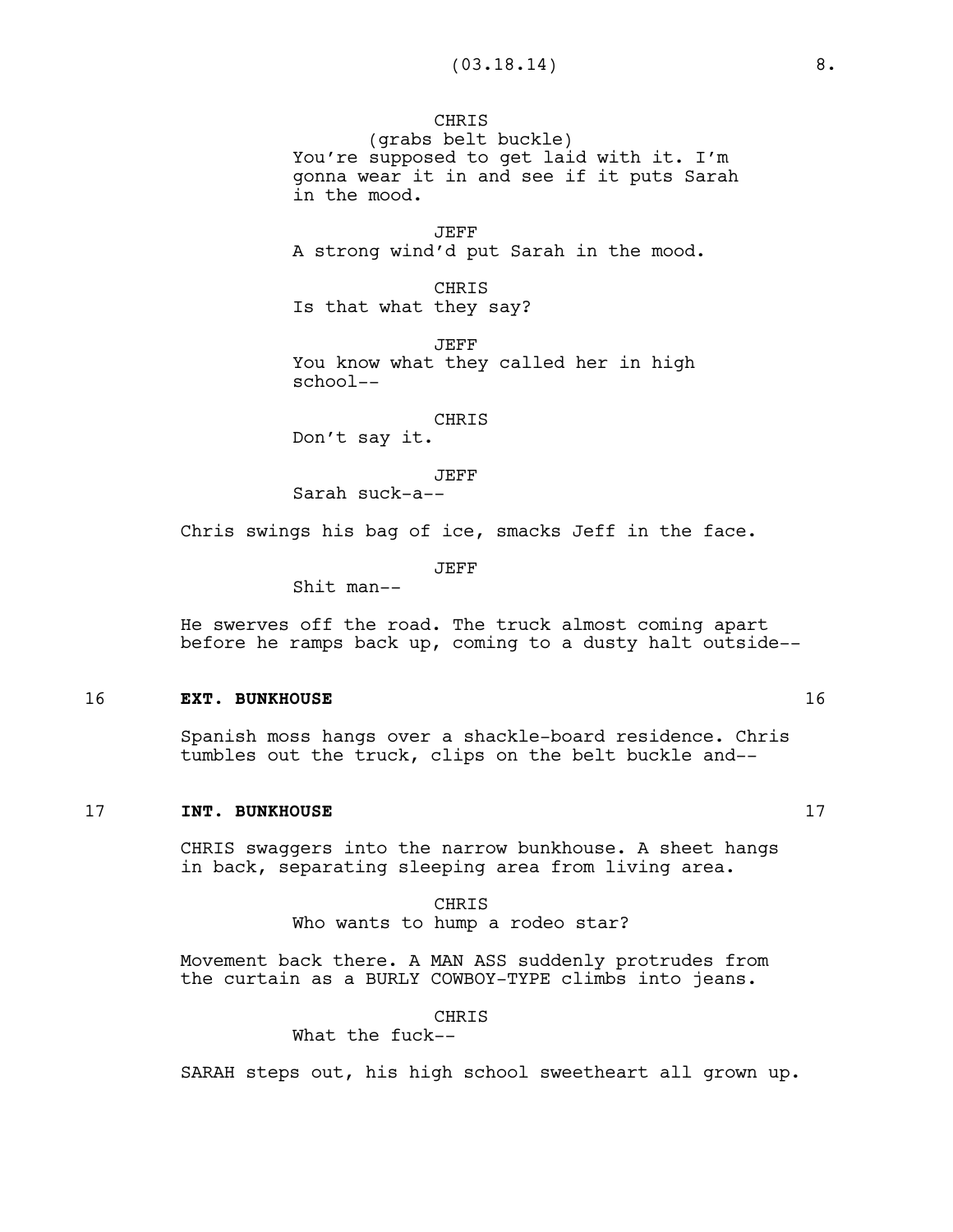SARAH You said you wasn't coming home until tomorrow.

CHRIS (wounded) Why would you do this?

Cowboy leaves his shirt open flaunting a big hairy chest.

SARAH Just let him out. He didn't know...

CHRIS (shamed, steps aside) You didn't know?

Cowboy doesn't answer. Chris SLAMS HIS HEAD into the refrigerator and ramps him out the front door.

> SARAH What the fuck is wrong with you! What'd you expect? You drag me out here then run off with your damn brother every weekend!

> > CHRIS

Get out.

She jumps at the chance-- ripping clothes out of closets.

SARAH

You think you're a cowboy cause you rodeo? You're no cowboy. You're just a lousy ranch-hand and a shitty fuckin lay!

The door slams behind her. Chris stares at the dent in the fridge, wounded. He opens it and pulls out a beer.

# 18 **LATER** 18

TV plays across Chris' drunken face. He lays on the sofa, a beer on his chest. JEFF is sprawled in a chair.

> JEFF Some people ain't worth fighting for.

CHRIS But she was right...

JEFF (closing his eyes) A job is a job. At least we're outside.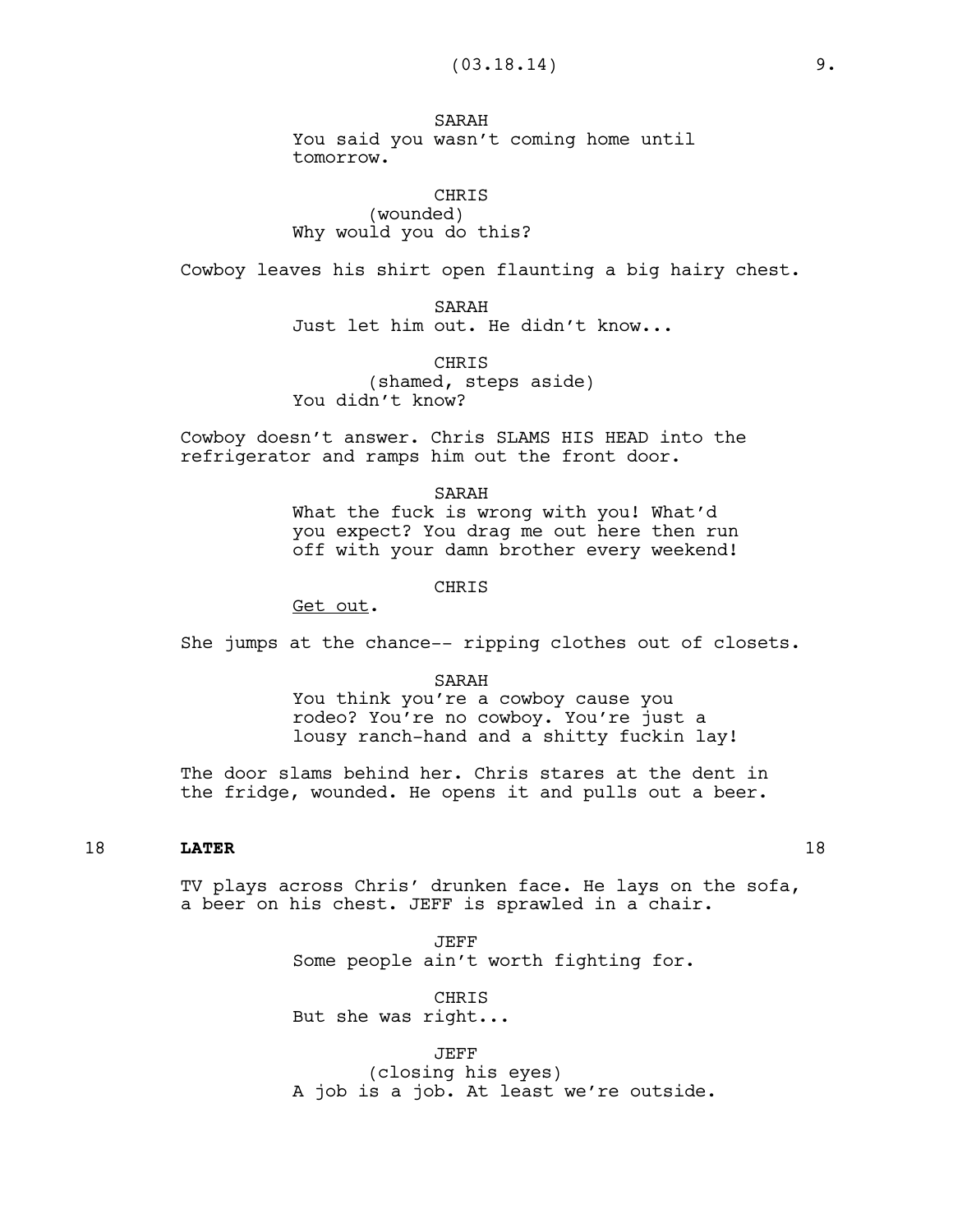Chris is bleary, lost and drifting to sleep. The images on the TV don't immediately register but--

NEWS FOOTAGE of the WORLD TRADE CENTER BOMBING (1993) plays on TV. An explosion has demolished the garage.

> NEWS ANCHOR (OS) --group of radical militants called Al-Qaeda are taking credit for a bombing that left six dead and hundreds injured--

American flags at half mast. His chest rises and falls--

**CHRTS** Jeff, wake up. Look at this--

The faces of INNOCENT VICTIMS play across the screen. Chris' injured hand slowly curls into a fist.

> CHRIS Look what they did...

## 19 **INT. NAVY RECRUITING OFFICE** 19 19

Posters of destroyers on walls. The NAVY RECRUITER is lean and shrewd.

> CHRIS I saw what they did, on our soil, and--

NAVY RECRUITER And you're from Texas and you're a patriot so it pissed you off.

CHRIS Yes, sir. But I can't see myself on a ship. I'd wanna be in the fight--

NAVY RECRUITER You wanna fight? Meet the warrior elite.

He slides him a brochure-- "NAVY SEALS" emerge from the water, armed and bound for glory.

CHRIS KYLE

SEAL<sub>s</sub>?

NAVY RECRUITER Sea, Air and Land.

CHRIS I ain't much of a swimmer--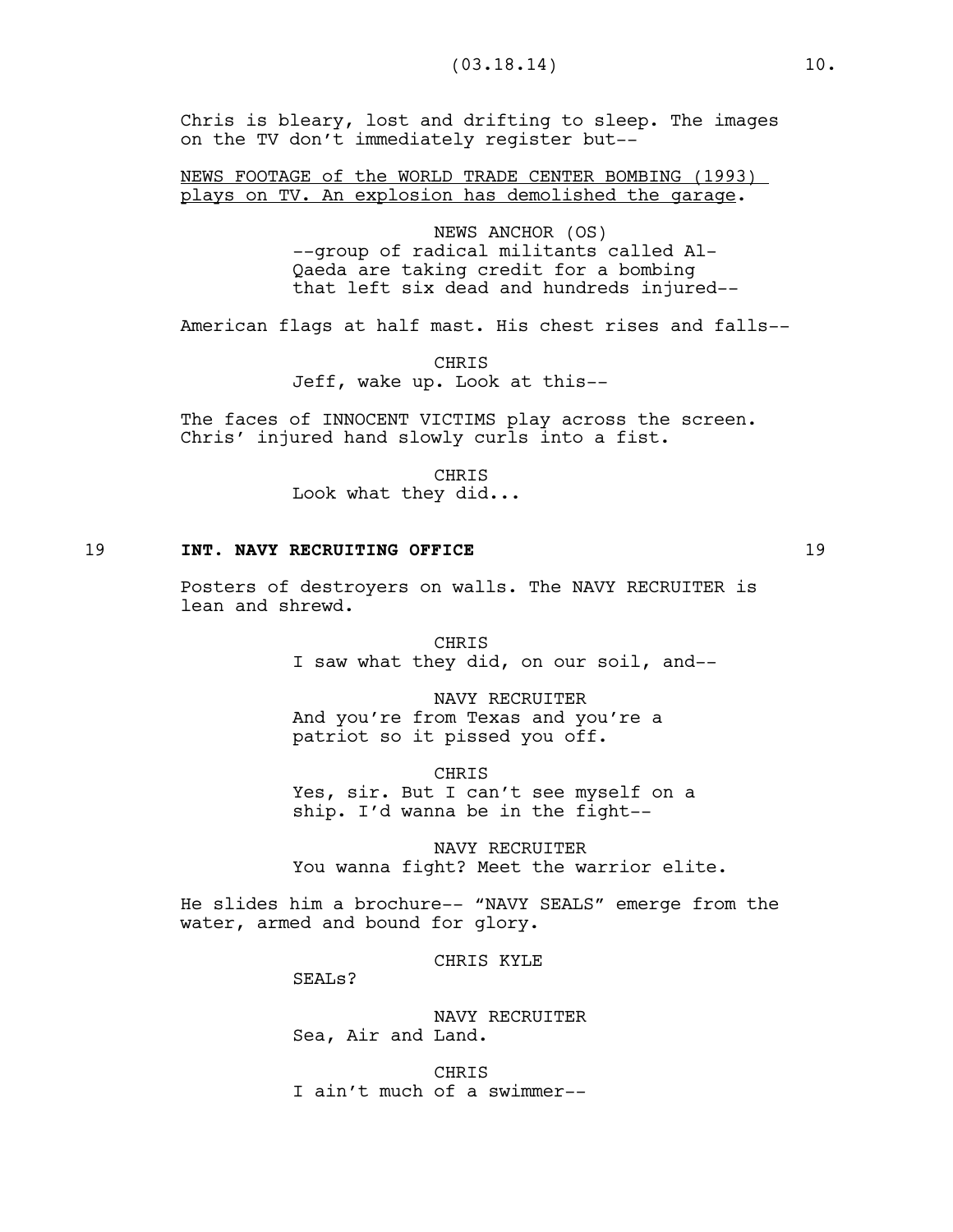NAVY RECRUITER (taking brochure back) This isn't for the faint of heart. Most men wash-out. They quit--

### CHRIS

## (cutting him off) I'm not *most men*, sir. I don't quit.

20 OMITTED 20

21 OMITTED 21

# 22 **EXT. NAVAL SPECIAL WARFARE CENTER / "THE GRINDER" - DAY** 22

CHRIS and 50 OTHER CANDIDATES lay on their backs doing flutter-kicks on a patch of blacktop surrounded by beige buildings. INSTRUCTORS wield hoses.

> INSTRUCTOR ROLLE (sprays Chris in the face) You a quitter, boy?

### CHRIS KYLE

No, sir!

### INSTRUCTOR ROLLE

Bullshit, you are fleet-meat. Don't turn away. Look up and take it. You're old as fuck. Did you join the Navy cause you had such a good time on Noah's Arc? How old are you?

### CHRIS

30, sir.

## INSTRUCTOR ROLLE

30! You fart dust and could've fathered half these boys. You think cause you had a pop-gun back in Texas you're cut out to be a SEAL?

### CHRIS

No, sir.

INSTRUCTOR ROLLE No, you're not cut out to be one?

Chris is twisted in agony and clearly dislikes the water.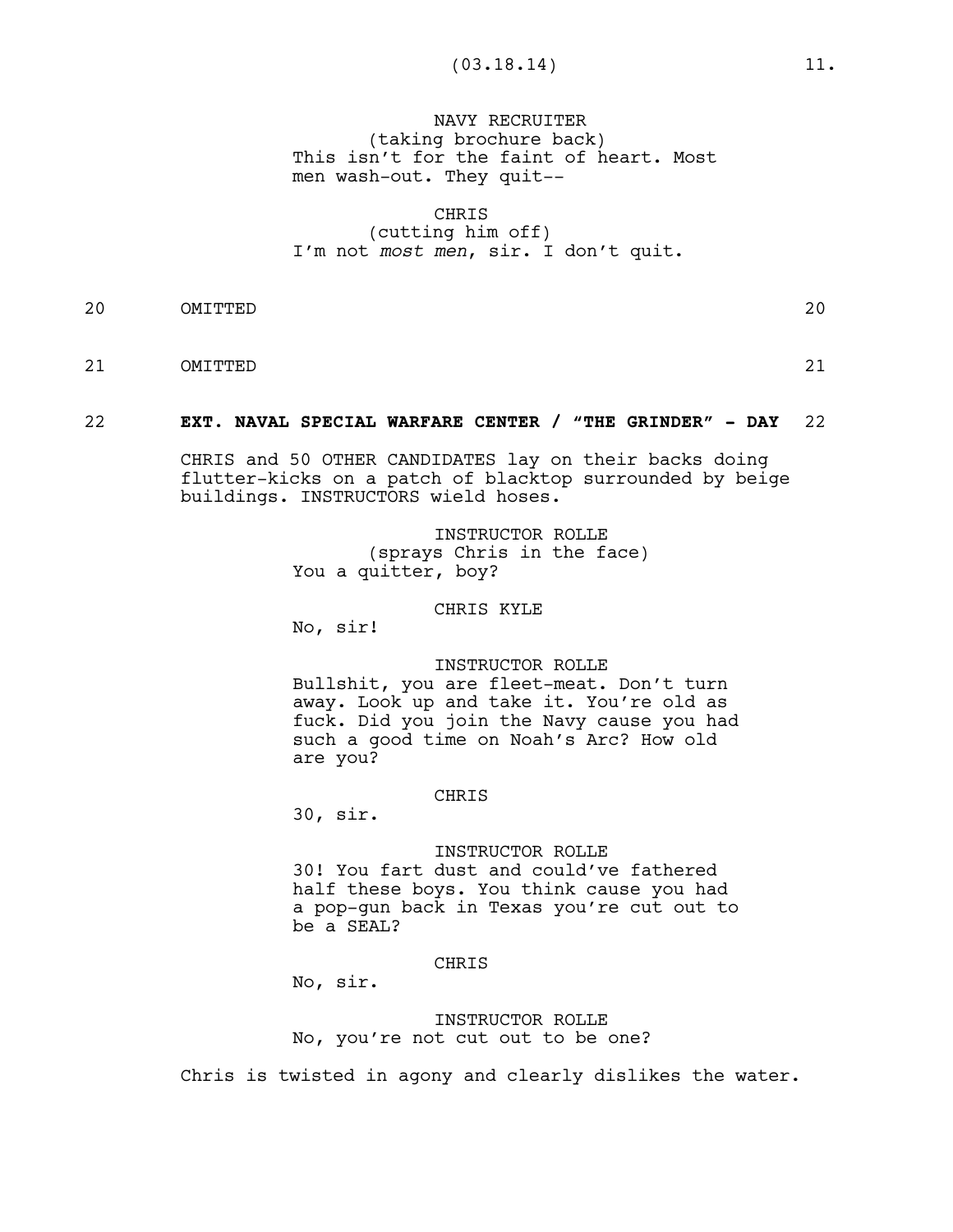INSTRUCTOR ROLLE What kind of asshole joins the Navy but hates the water.

CHRIS I love water, hooyah.

### INSTRUCTOR ROLLE

My ass you do.

A CANDIDATE chokes a giggle. Rolle wheels around on--

RYAN JOB(24), a goofy, overweight Oregon kid who looks like he should be taking orders at a drive-thru window.

#### INSTRUCTOR ROLLE

Is that you giggling you fat fuck? Look at you. You're so fat they had to baptize you at Sea World. Your momma fat too?

RYAN

No sir, she's not.

### INSTRUCTOR ROLLE

Don't lie to me! I bet we could use her panties as a parachute. What the fuck are you doing here fatboy? Do your feet get wet when you shower? When's the last time you saw your pecker? You're not a Seal, you're a fuckin Walrus. A big giggling Walrus. "Biggles" that's your new name--

**"BIGGLES"** is choking, coughing, struggling. ROLLE points to A BRASS BELL mounted on the back of a truck.

INSTRUCTOR ROLLE

--and that's your ticket home. Just drag your jelly-roll ass up and ring it and you'll be headed home to momma Shamu.

BIGGLES is beaten, legs giving out, ready to quit when--

CHRIS (OC) (draws Rolle off Biggles) Two hundred.

INSTRUCTOR ROLLE (whirls around, hosing) Did I ask you to count?

CHRIS

No, sir.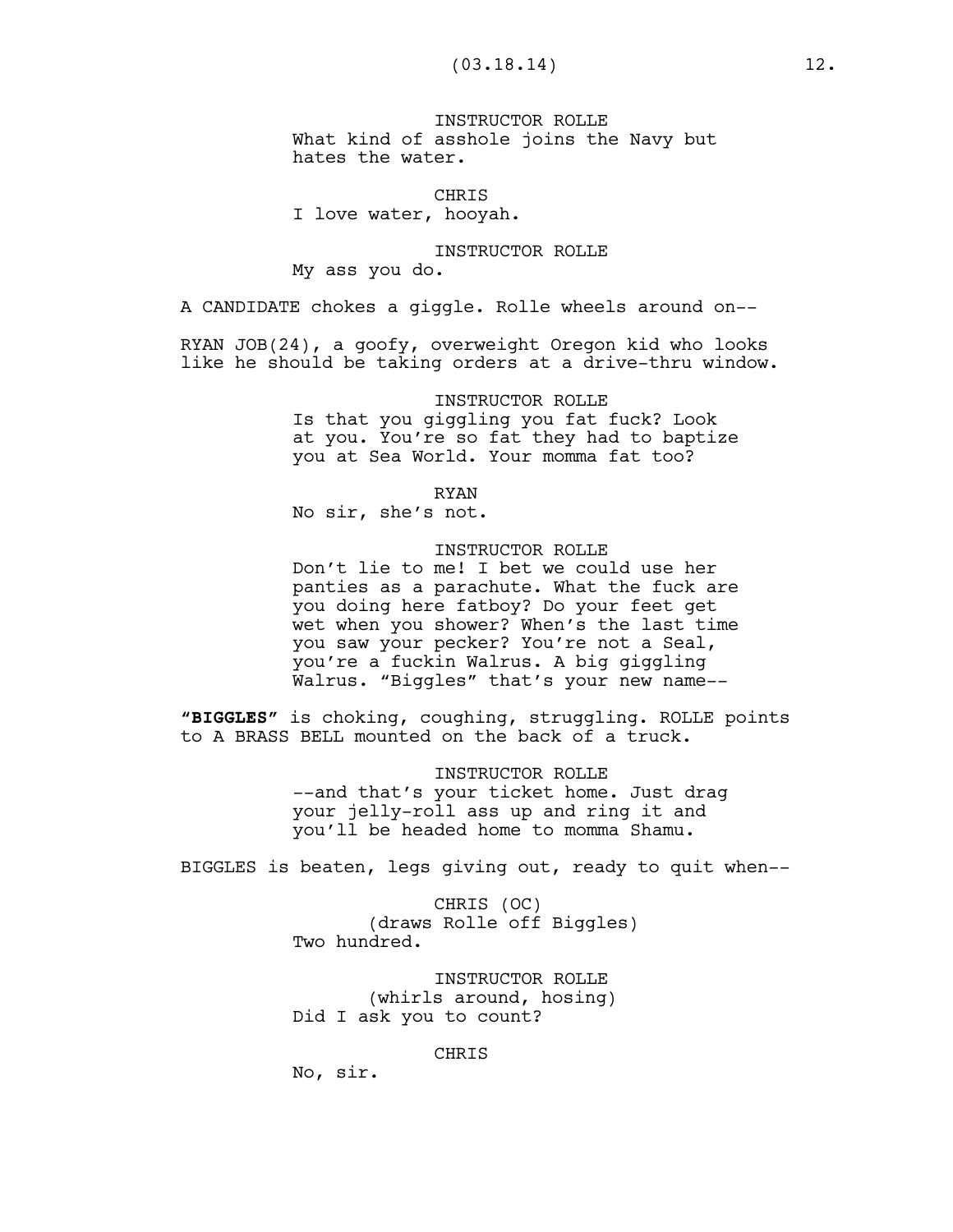INSTRUCTOR ROLLE Was that your ass talking then?

THE BELL RINGS. Chris jerks up, worried it was Biggles but-- an ATHLETIC CANDIDATE staggers off.

#### INSTRUCTOR ROLLE

That's a quitter. If he quits here, he'll quit in battle. When shit gets hairy he can't step up. You get shot, he can't pull you out. We're gonna weed out the quitters and see if we can find a warrior or two.

Chris and Biggles share a look, a vow, as--

INSTRUCTOR ROLLE Wave goodbye to the sun, boys...

# 23 OMITTED 23

24 **EXT. BEACH - "SNAKE PIT" - NIGHT** 24

A bonfire crackles atop a sand dune. CANDIDATES crouch in a pit they dug, hugging oars, shivering with hypothermia. CHRIS stands over the ditch, trying to make INSTRUCTORS laugh to earn a place by the fire beside BIGGLES.

#### **CHRTS**

--and when I told her the condom broke she started crying and begging me to do something. And I'm a virgin, I don't know what to do, but I'd heard if you pour Coke up there you won't get pregnant-- (guys start laughing) So we went to 7-11, got a liter of Coke and drove back into the woods. She took her panties off and did a handstand against a tree but when I start pouring, she starts screaming, "it stings, it stings" but when I'd stop, she'd scream "no don't stop" and it's fizzing out and--

INSTRUCTORS in stitches. Fire flickering off Chris' face.

#### 25 **EXT. "MUD FLATS" - DAY** 25

Fog shrouds CANDIDATES COVERED IN MUD, seated belly-toback, chattering and quaking, hypothermic.

**"INSTRUCTOR TONY"(34)**, a salty cholo, walks their line.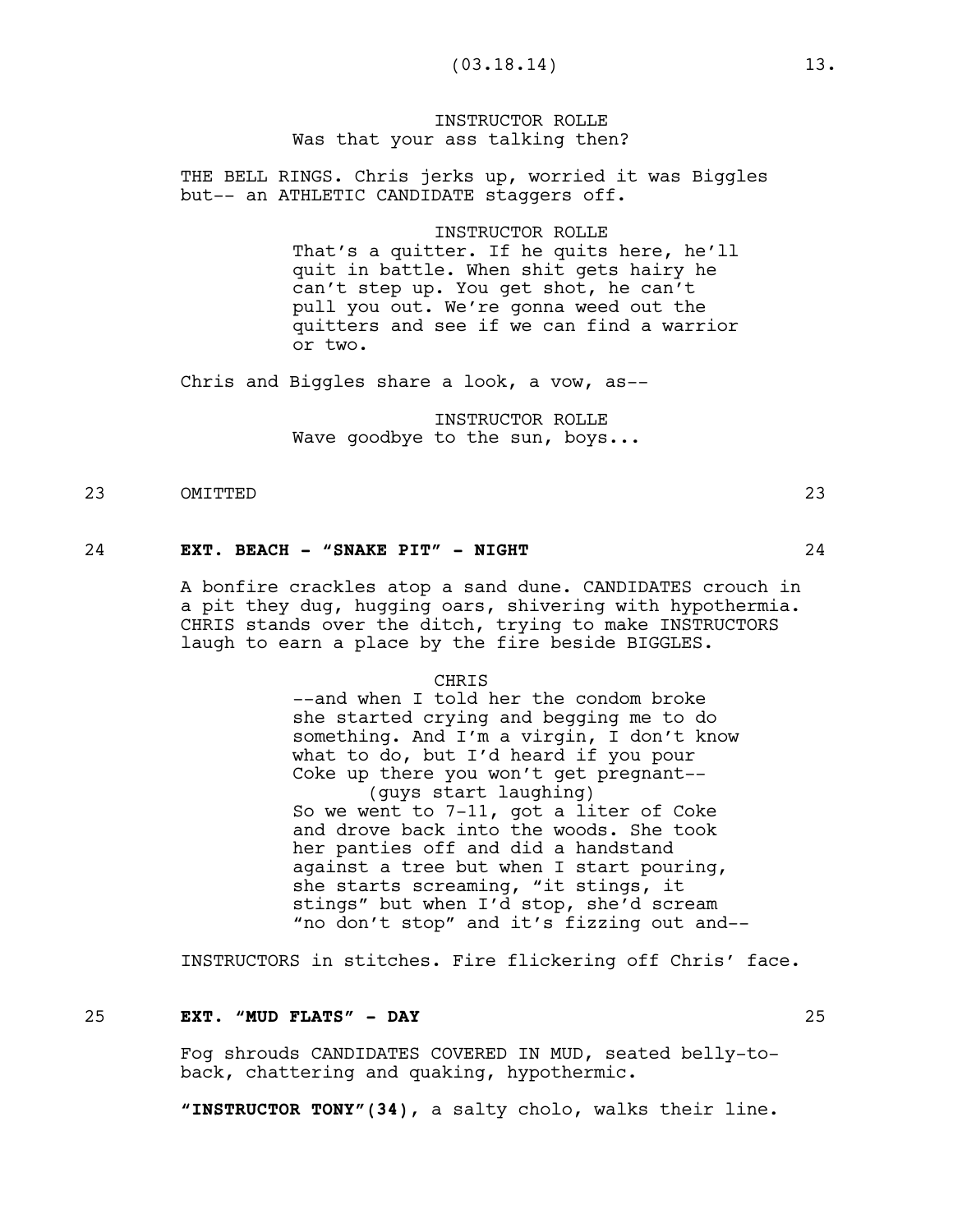INSTRUCTOR "TONY" You really from Connecticut, Dauber? I never met a hick from Hartford.

**"DAUBER"** is 6'4" and 240 with a flop of yellow hair like the character from *Coach*. A sleepy Connecticut cowboy.

# DAUBER

Country is countrywide, sir.

INSTRUCTOR "TONY" I don't think he likes black dudes, "D".

**"D"** is African American, from Indiana, stoic and stacked. He has a rhythmic grumble and a meat-eater's glare.

 $''D''$ 

That's alright, sir. I'm not black.

INSTRUCTOR "TONY"

No?

 $^{\prime\prime}$  D<sup> $^{\prime\prime}$ </sup>

No, I'm *new black*. We run slow, jump low, swim good and shop at Gap. We make white folk proud then hose their ladies.

**"BIGGLES"** still giggles, but he's looking fit as they chip away everything that isn't a Navy Seal.

> INSTRUCTOR "TONY" You hungry Biggles? I'd bet you'd eat the ass out of a low-flying duck.

BIGGLES Hooyah. I'd toss that critter shitter on a baguette and get my eat on.

**"SQUIRREL"** is a San Clemente surfer kid, just tall enough to ride roller-coaster, with a jutty jaw.

> INSTRUCTOR "TONY" (screams in his face) Squirrel! Where'd you hide your nuts?

**SOUIRREL** Nuts crawled up inside. The little shits are gone for good.

**"CHRIS"** sits up front, covered in mud. His eyes burn steely blue, full of resolve. He's found himself here.

> INSTRUCTOR "TONY" How about you old man? How you feeling?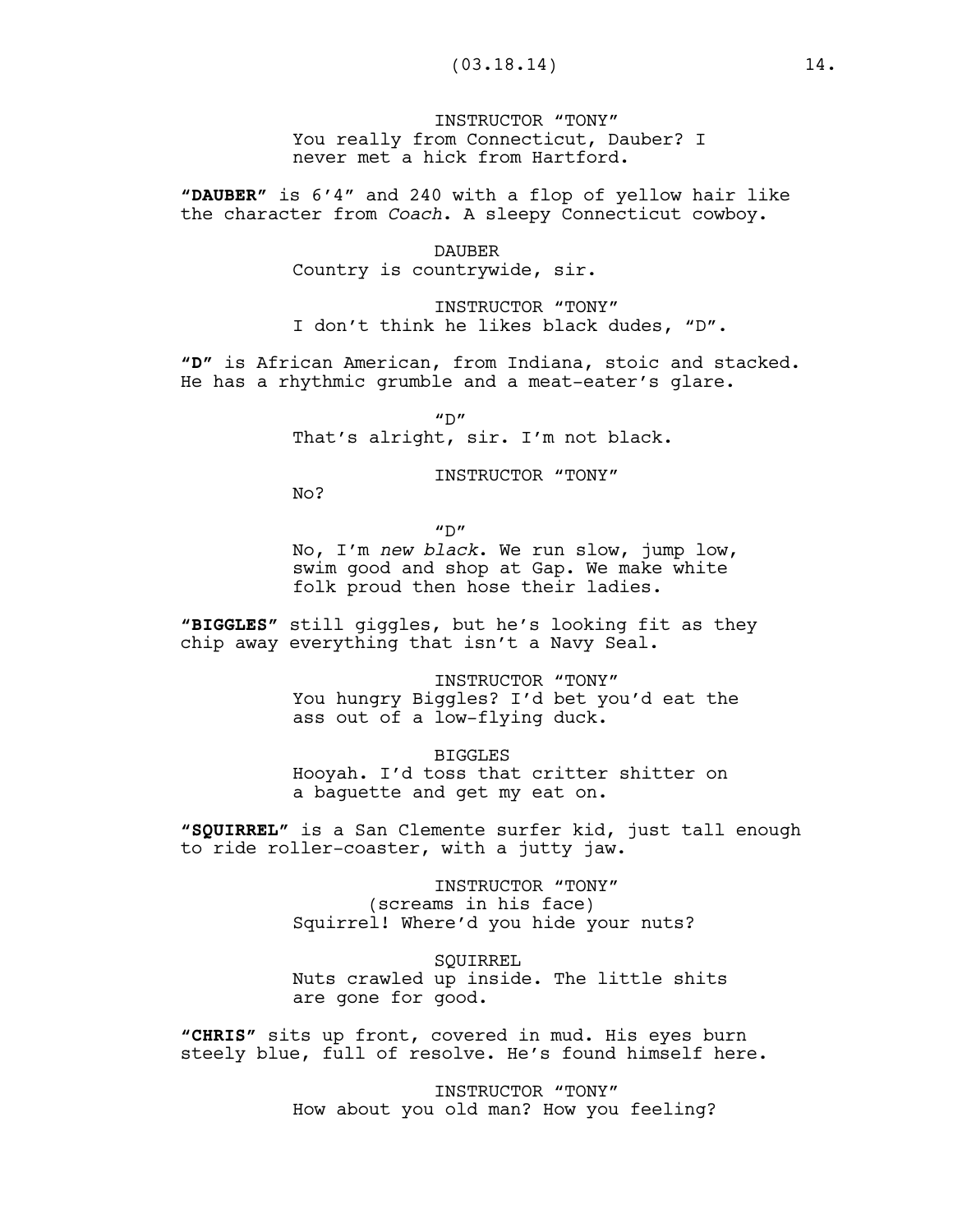## CHRIS KYLE Dangerous, sir. Feeling dangerous.

The boys send up a spirited "HOOYAH" and-- TONY looks them over with some small measure of approval.

### 26 **EXT. BEACH - SUNSET** 26

The INSTRUCTOR CADRE watches 32 CANDIDATES SWARM each other, howling and dog-piling at the end of hell-week.

- 27 OMITTED 27
- 28 OMITTED 28

## 29 **INT. MULONEY'S BAR - NIGHT** 29

A crowd watches the boys toss darts at a bulls-eye drawn on DAUBER'S naked back. At the bar, BIGGLES and CHRIS--

> CHRIS I'm gonna try and get into sniper school.

#### BIGGLES

Can you shoot?

CHRIS I can hunt. And what's cooler than being a sniper?

BIGGLES

Blowing shit up. Blowing shit up is way cooler.

A brunette steps to the bar. A sharp object with heavy eye-shadow and tight leather pants. This girl owns her sexuality but she's often been used for it.

This is "**TAYA"**. She is trying to ignore the advances of A SHORT NAVY GUY but he's relentless. Chris watches as **(ECU)**-- Taya's fingertips whiten, gripping her glass.

Chris edges closer, she looks up, defensive-- but he just stands there, letting his protective presence be felt.

> DAPPER NAVY GUY (OC) Come on, just let me buy you a drink.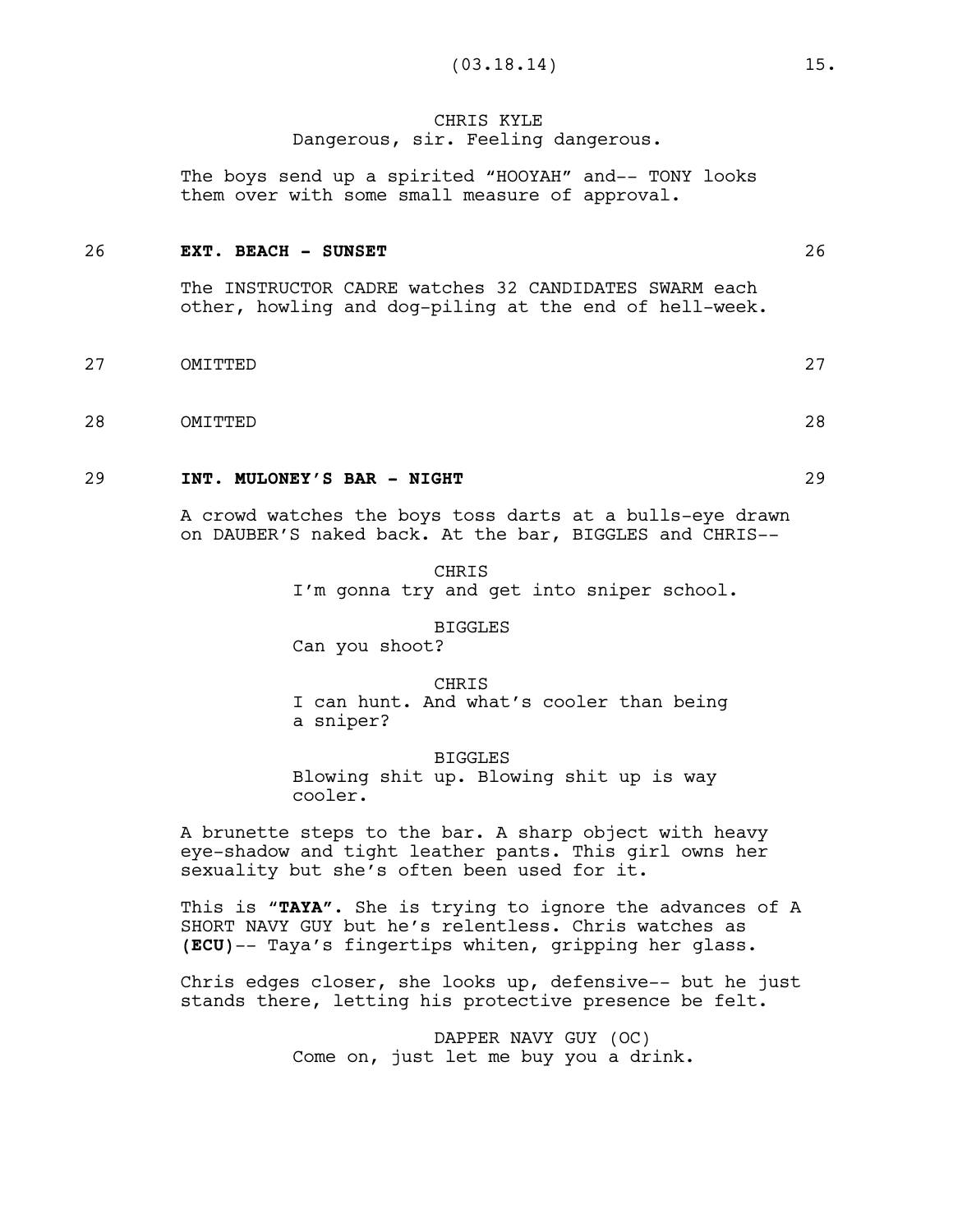TAYA (end of her rope) Will a drink make you 6 inches taller and charming? Will it make you not married?

DAPPER NAVY GUY

I'm not--

TAYA I watched you take your ring off. Don't be a scumbag. Go home.

Navy Guy retreats. Taya sips her scotch, doesn't look up.

CHRIS It could be the leather pants.

TAYA Yeah? What kind of pants does a girl have to wear to be left alone?

### CHRIS

Corduroy.

She takes him in. Loose sweatshirt, no hair gel.

TAYA Is that how it is with you guys- suddenly single after three beers?

#### CHRIS

Only thing that happens to me after three beers is a fourth.

TAYA That's great. A real red-neck.

CHRIS I'm no redneck, I'm a Texan.

#### TAYA

What's the difference?

### CHRIS

We ride horses, they ride their cousins.

# TAYA

(almost laughs) What do you do for work? You look like military.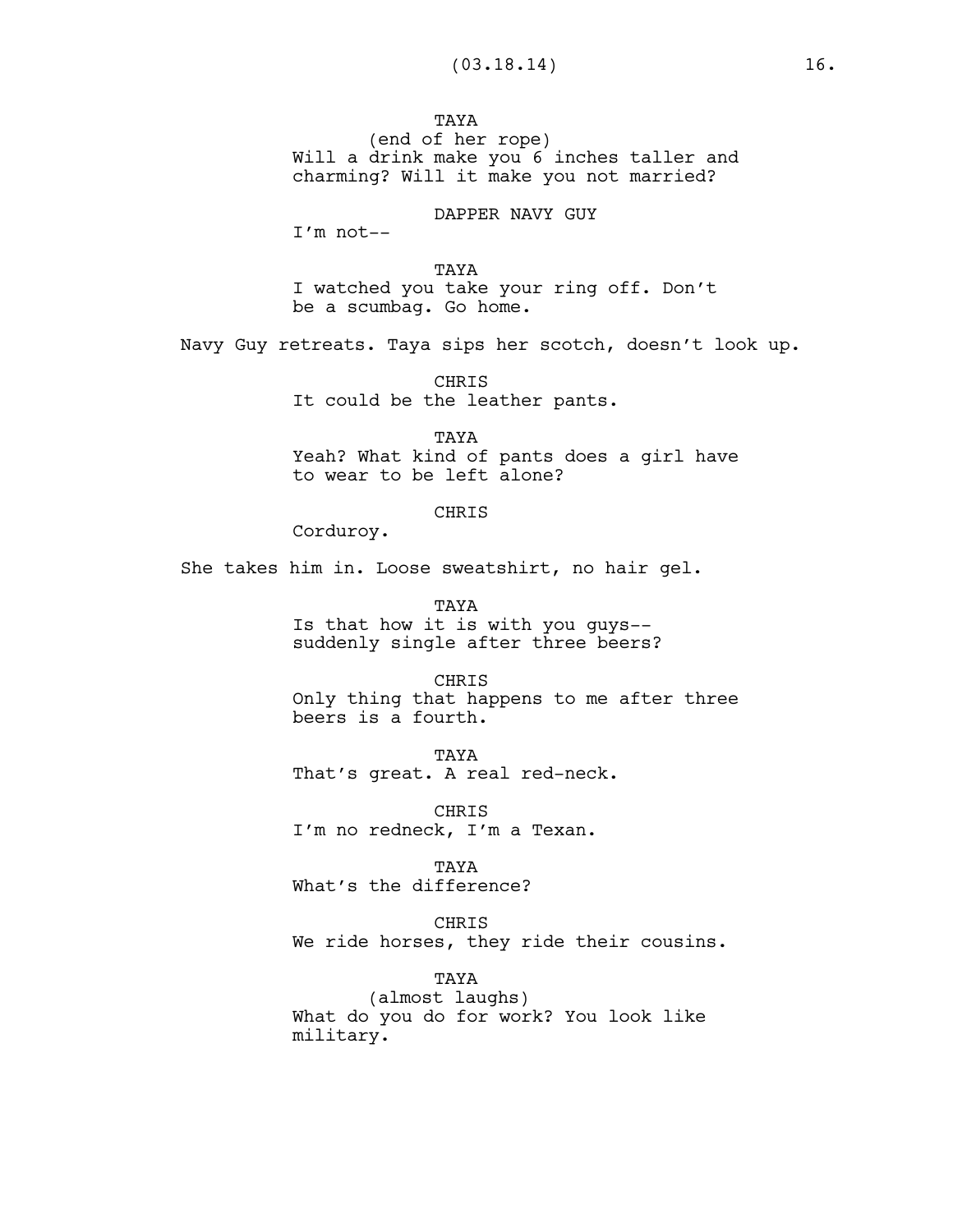**CHRIS** I polish dolphins. They have to be polished in captivity or their skin disintegrates.

TAYA Do I look stupid to you?

CHRIS To be honest, you look a little sad.

She's taken aback by his observation.

**CHRTS** So am I tall enough to buy you a drink?

TAYA Not until you tell me what you do.

CHRIS How about this: one shot, one answer.

Chris passes her a shot. She throws it back, fierce.

**TAYA** You're obviously military. What branch?

CHRIS I'm just finishing BUD/S.

TAYA Are you kidding me? You're a SEAL?

CHRIS That was two questions...

TAYA (two angry shots) I know all about you guys. My sister was engaged to a SEAL.

CHRIS What's that mean you *know all about us?*

TAYA

You're a bunch of arrogant, self-centered pricks who think you can lie and do whatever the fuck you want. (pushes him a shot) I'd never date a SEAL.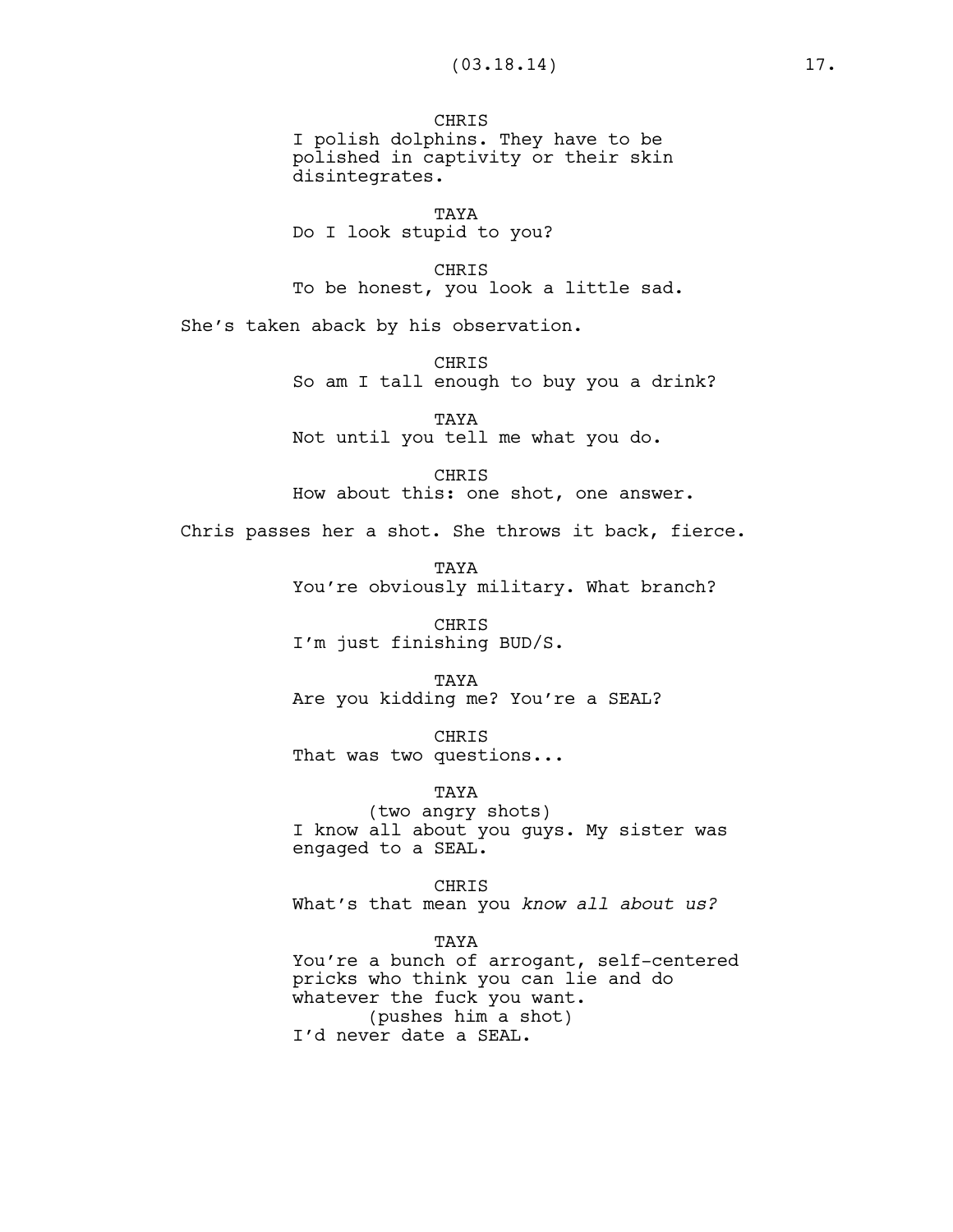**CHRIS** (confused) How can you say we're self-centered? I'd lay down my life for my country.

# TAYA

Why?

### CHRIS

Cause it's the greatest country on earth and I believe it's worth protecting. (climbs off stool) I'm sorry this guy hurt your sister but that's not me. Nice talking to you.

TAYA

Where are you going?

CHRIS You said you'd never date a SEAL, so I'm going home.

TAYA I said I'd never marry one.

It's a lie and they both know it.

CHRIS Well in that case... what's your name?

TAYA

Taya.

CHRIS Nice to meet you, Taya. I'm Chris Kyle.

TAYA (liquor softening her) Pretty egotistical of you to think you can protect us all, isn't it Chris?

CHRIS Our instructors say our biggest enemies are ego, liquor, and women.

TAYA Sounds like you're under attack.

She levels a look and downs another shot--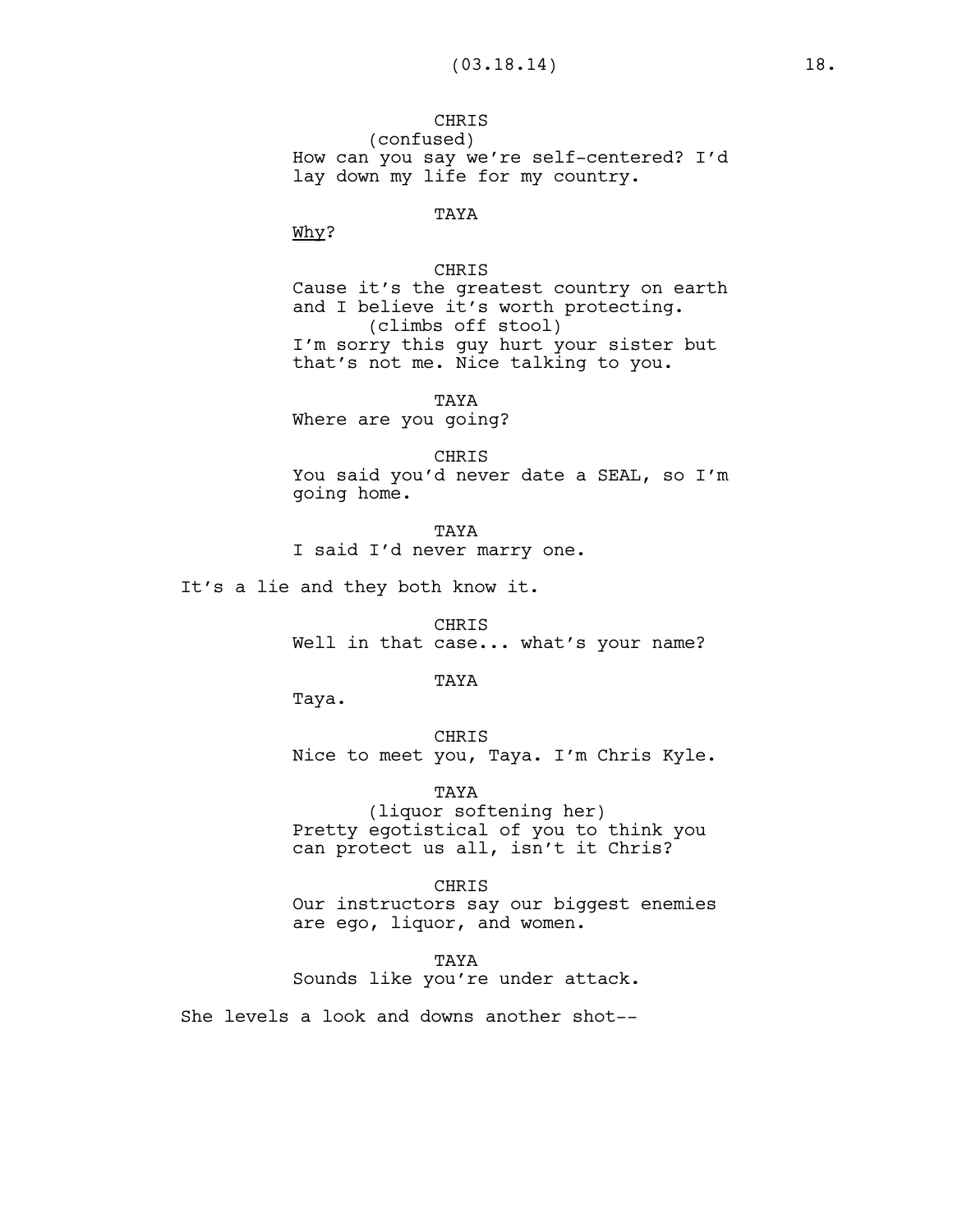# 30 **EXT. MULRONEY'S BAR, PARKING LOT - LATER** 30

Mist rolls in. Chris holds Taya's hair as she pukes. She takes a deep breath, wipes her mouth--

> TAYA --I'm not going home with you so don't even think about it.

She smiles, then turns to puke again--

# 31 **EXT. RANGE - "SNIPER SCHOOL" - CAMP BILLY MACHEN - DAY** 31

An arid range with human-shaped targets. PETTY OFFICER TOSH (Irish/Japanese, nasty) walks past prone students.

> PO TOSH Feel breath filling every cell of your body. This is our ritual. We master our breath, we master our mind---

FIND CHRIS on .300 Win-Mag. Both eyes open. Dip packed. Deep breaths. His finger taking up the trigger-slack.

#### PO TOSH

--pulling the trigger will become an unconscious effort. You will be aware of it but not directing it. And as you exhale, find your natural respiratory pause and the space between heart-beats.

Chris exhales, pauses, strokes-- BAM!

# 32 **INT. DOCTOR'S OFFICE** 32

A ZOLOFT BROCHURE shows smiling faces. TAYA wears a suitskirt and tries to mimic the esprit of the brochure. She leaves a box of samples with the RECEPTIONIST but her smile fades as she pulls her trolley to the door--

# 33 **INT. TAYA'S CONDO - DAY** 33

Blades of light leak through closed blinds. Taya hides under blankets on the sofa. PHONE RINGS, goes to message:

> CHRIS (OS) It's me again. The guy whose shoes you puked on? I was thinking maybe you didn't get my last message. Or the one before that. So, I figured--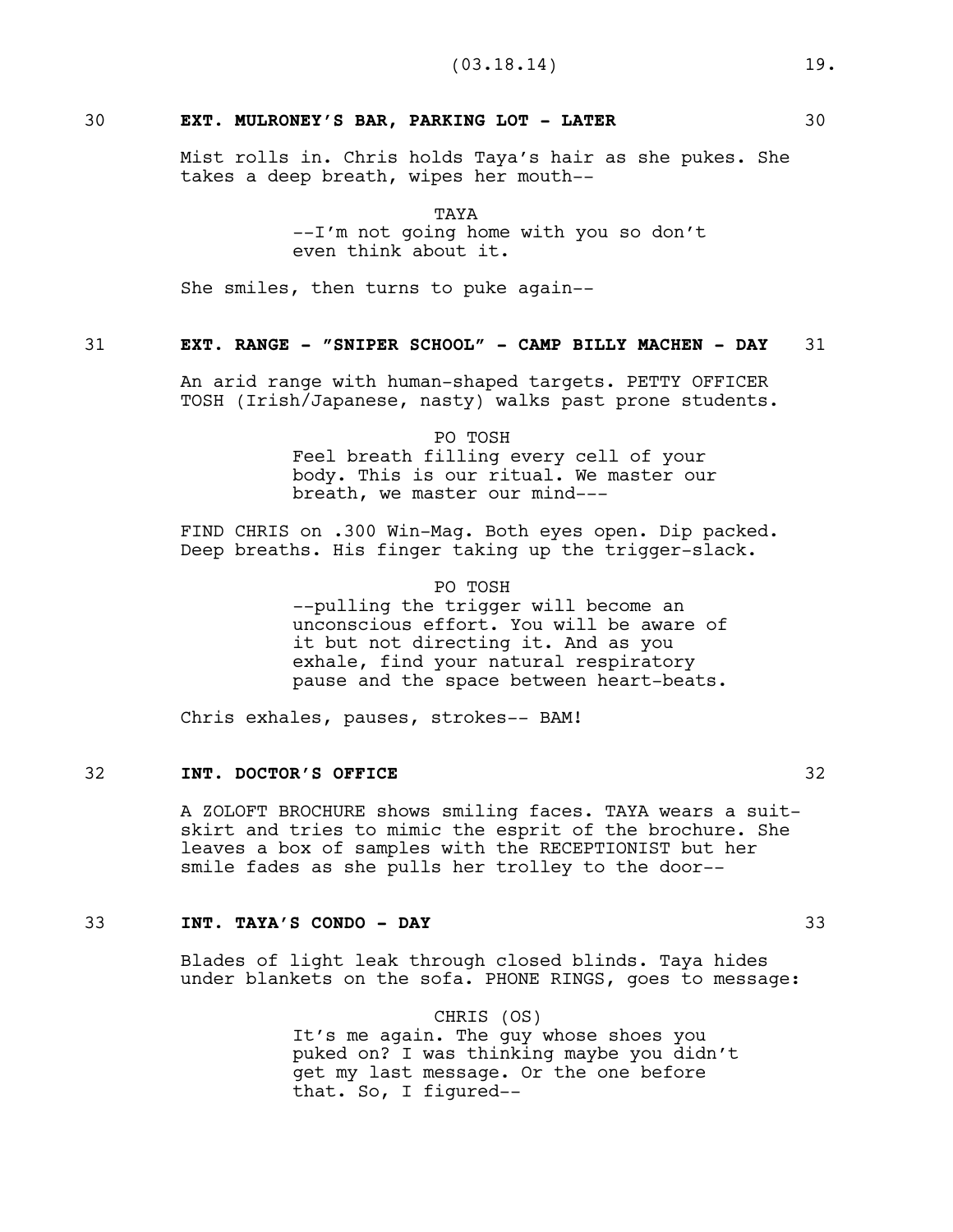She snatches up the phone--

TAYA

# You figured what?

--looking for a reason not to be alone.

## 34 **EXT. RANGE - CAMP BILLY MACHEN - DAY** 34

ON CHRIS, both eyes open looking downrange.

PO TOSH (OC) Aim small, miss small. If you aim for his shirt button, you might miss by two inches. If you aim for his shirt, you miss by two feet. (over Chris, raises binocs) You better close those groupings, Kyle.

Chris chases his breath, trying to focus, but--

## 35 **EXT. OCEANSIDE PIER - DUSK** 35

PAN ACROSS a "target shoot" game to a bench overlooking surf. CHRIS and TAYA sit with a GIANT TEDDY BEAR.

> TAYA Did you always want to be a soldier?

CHRIS I wanted to be a cowboy-- but I did that and I felt like I was meant for more.

**TAYA** So you started rescuing girls from bars?

CHRIS I rescued that bar from you.

She smiles at his sweetness.

CHRIS Do you like country music?

TAYA Only when I'm depressed.

### CHRIS

You want kids?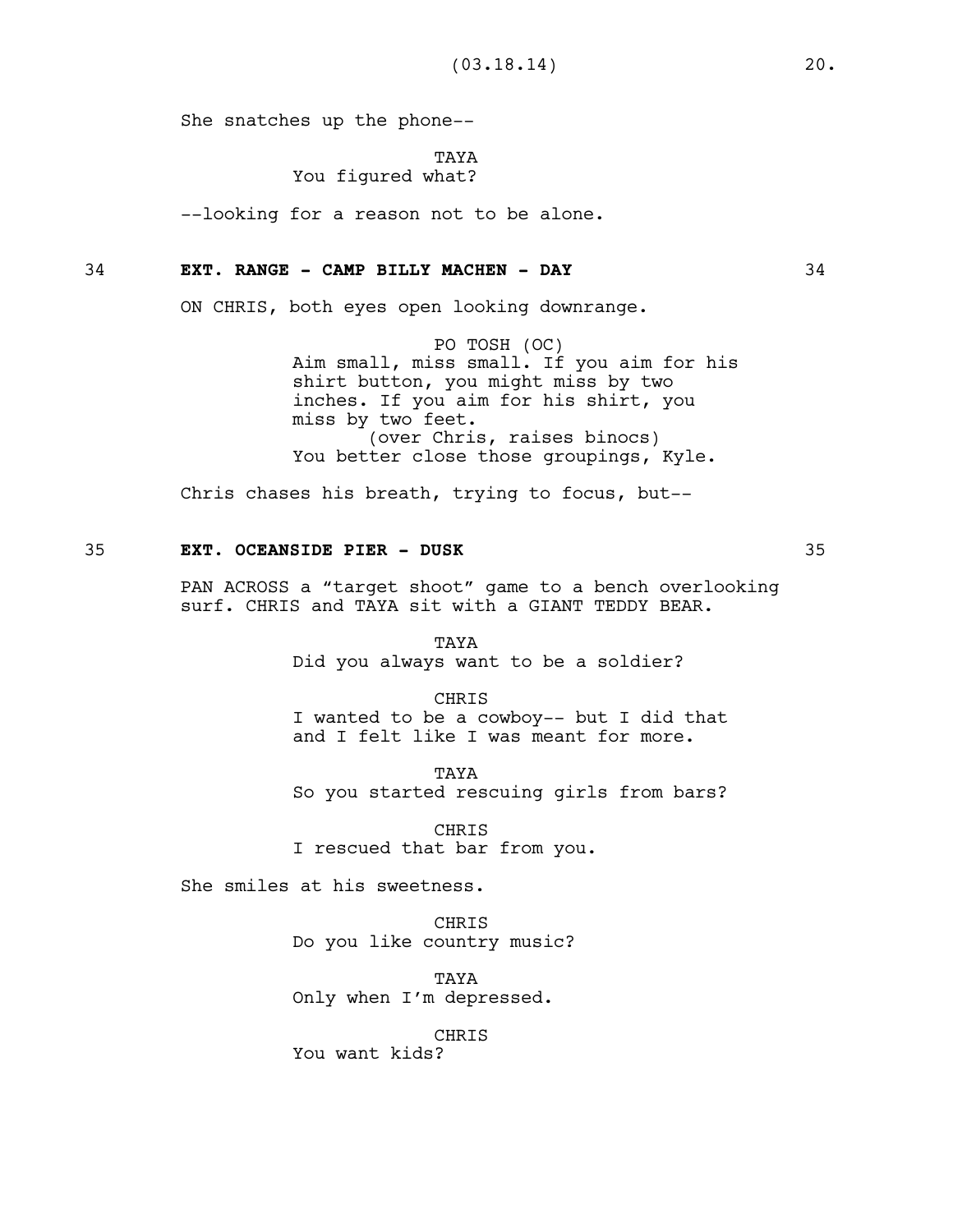**TAYA** Someday. My mom says I have a nose for picking the wrong men.

CHRIS That's a shitty thing to tell a girl.

TAYA

I've proven her right.

CHRIS But those wrong picks put you here. They made you who you are. And I like who you are.

The Ferris wheel casts its glow on them.

TAYA What happens when there's a real person on the other end of that gun?

CHRIS (uncertain) I don't know... I just pray I can do my job if that day comes.

It weighs on him. And she feels safe.

BACK TO:

#### 35A **EXT. RANGE - CAMP BILLY MACHEN** 35A

PO TOSH (on spotting scope) stands over CHRIS. Mirage boils off the horizon at 35 degree angle, pushed by wind. BAM! Chris' shot hits the outer edge of target.

> PO TOSH Mirage is boiling at 35 degree angle.

CHRIS Check. I'm dialed for windage.

PO TOSH Hold right-four, up-two.

BAM! He misses. It spits dirt. Not even close.

PO TOSH Are we looking at the same target?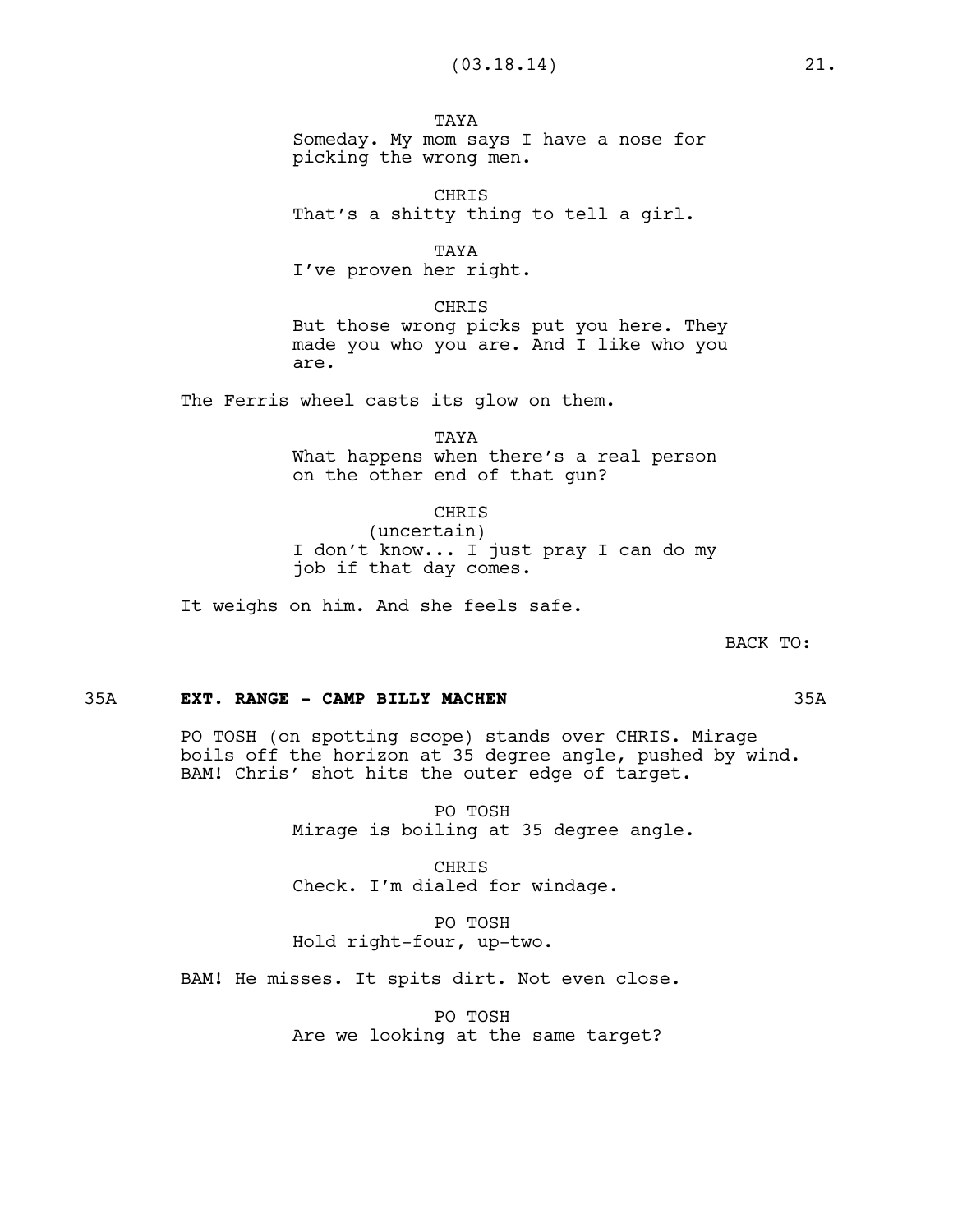## 36 **INT. TAYA'S CONDO - NIGHT** 36

CHRIS sits on the couch, anxious, until TAYA appears in the hall in lingerie. She slinks closer, straddling him, determined to blow his mind but--

> CHRIS You're trembling...

**TAYA** I know. I don't...

She finds his eyes. Finds her breath.

CHRIS We don't have to do this...

TAYA I want to. I do...

He gently lifts her up and lays her across the couch.

ANOTHER ANGLE

Soft light on pale bodies. Taya writhes with impatient longing but Chris' steady hand forces her into the present. She's swept up, eyes filling with tears as he eases into her-- she gasps and arcs and draws him deeper.

## 36A **EXT. RANGE - CAMP BILLY MACHEN** 36A

PO TOSH stands over CHRIS, fed up now.

PO TOSH You need to shut your off-eye.

CHRIS If I close my off-eye I can't see what's out there.

PO TOSH (OC) There is nothing out there but a target.

CHRIS Negative. There's something--

## **CHRIS POV (BOTH EYES VIEW)**

The circular scope floats over the target. Left of scope, a SWATCH OF GRASS doesn't sway like the rest.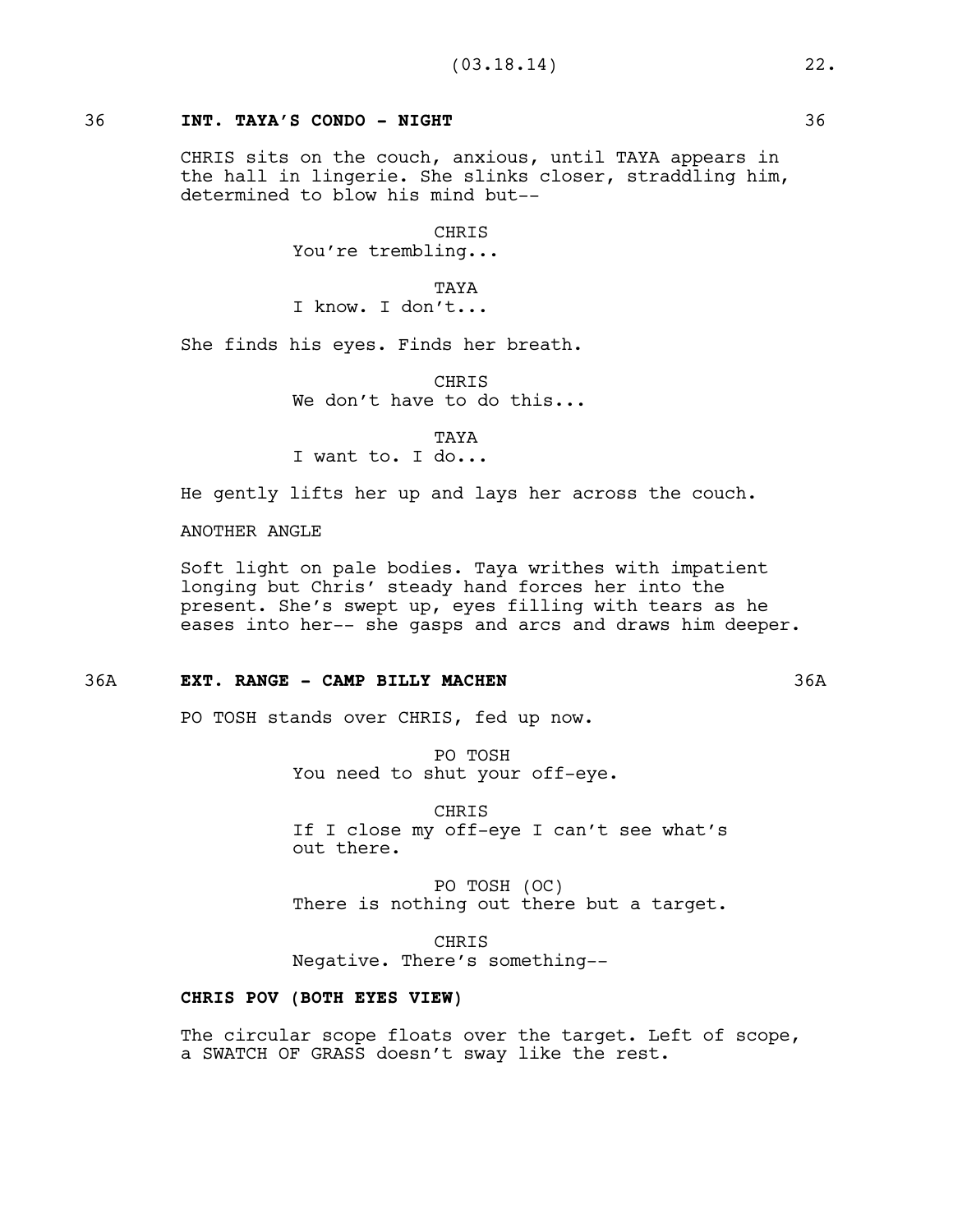PO TOSH Give me 50 push-ups. Clear and safe. Push 'em out.

The scope drifts left of target-- BAM! A RATTLESNAKE is flung through the air, blown to shit, 500 yards out.

### CHRIS

There it is.

He sets the rifle aside and starts cranking out push-ups.

- 37 OMITTED 37
- 38 OMITTED 38

## 39 **INT. BEDROOM - MORNING** 39

Ethereal white sheets. Two bodies lay like spoons. Chris WHISPERS SOMETHING. Taya closes her eyes. A beat--

> **TAYA** You hardly even know me.

CHRIS I know enough. You're a package deal, babe.

She stares at the wall.

CHRIS What are you afraid of?

TAYA Nothing. Everything. I don't know. What if it doesn't work out?

She moves to stand. He holds her put.

CHRIS I'm going to marry you, and we're going to start a family.

TAYA You got it all planned out, don't you.

CHRIS I love you. I'm done.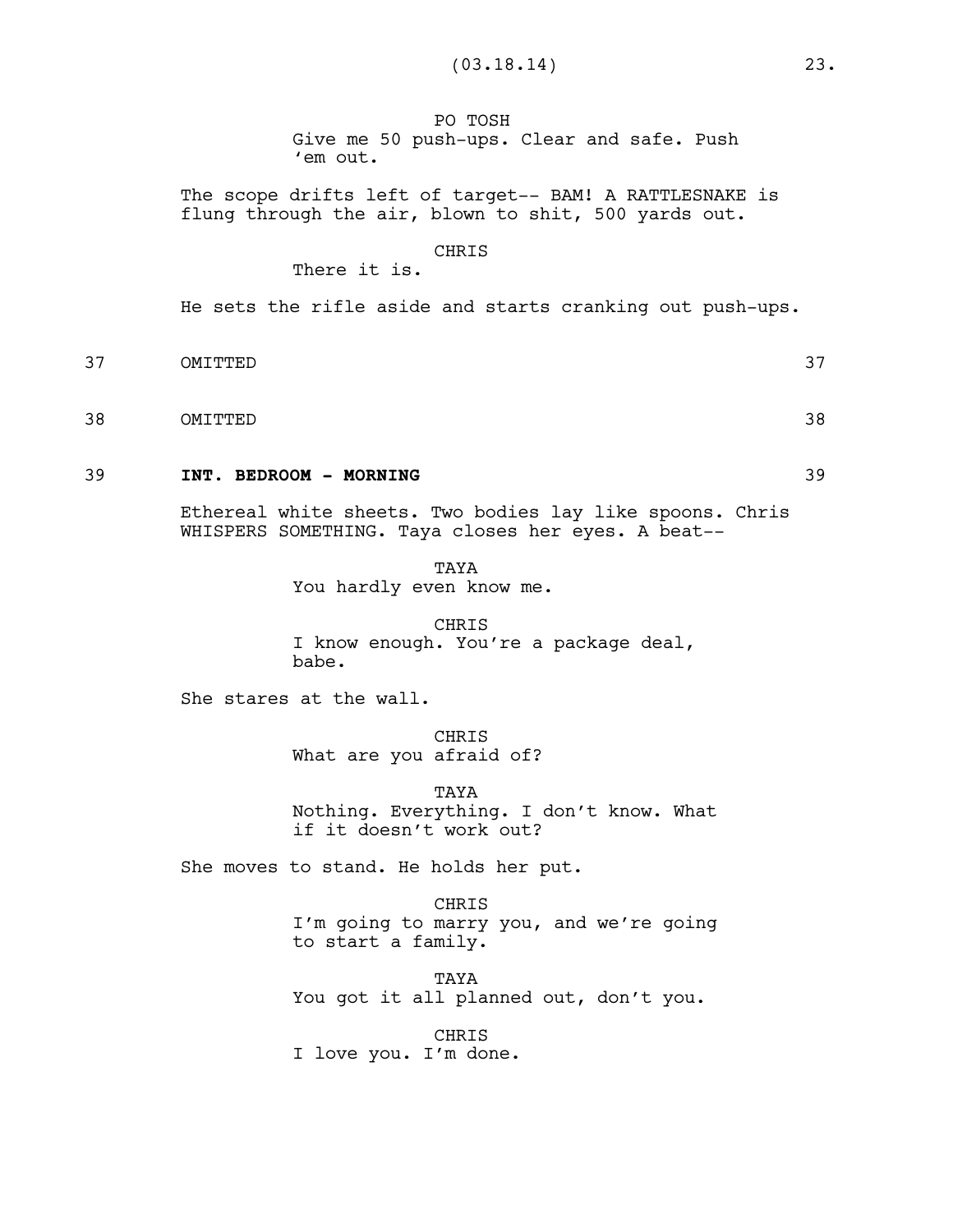**TAYA** (crushed by his sincerity) Well... you're gonna need a ring if you want to talk all tough like that.

She accepts with a deep kiss and prances off with the sheet. He smiles and falls back onto the bed. The curtains dance in the morning light. Then--

# TAYA (OS) Oh my god! No! Chris--

Chris bounds up, running into the next room. Taya stands in front of the television. They both watch as--

### ON TV NEWS: THE SECOND PLANE hits the World Trade Center.

It steals their breath. Chris hugs her close, trying to shield her from it. His shock bleeds to rage.

| 40  | OMITTED | 40  |
|-----|---------|-----|
| 40A | OMITTED | 40A |
| 41  | OMITTED | 41  |
| 41  | OMITTED | 41  |
| 42  | OMITTED | 42  |
|     |         |     |

### 43 **INT. DANCE FLOOR, RENT-A-YATCH - LATER** 43

The storm closing in. CHRIS two-steps TAYA around the dance floor to Van Morrison's romantic "Someone Like You." Chris looks boyish and dapper and Taya is flush with beauty and promise. The moment is quietly sincere with the entire WEDDING PARTY watching when--

> TAYA (her hand smudged with paint) What the hell is on your neck?

She pulls at his collar to reveal GREEN SPRAY-PAINT upside his neck.

CHRIS

Would you believe me if I told you I was painted green and on an IV two hours ago?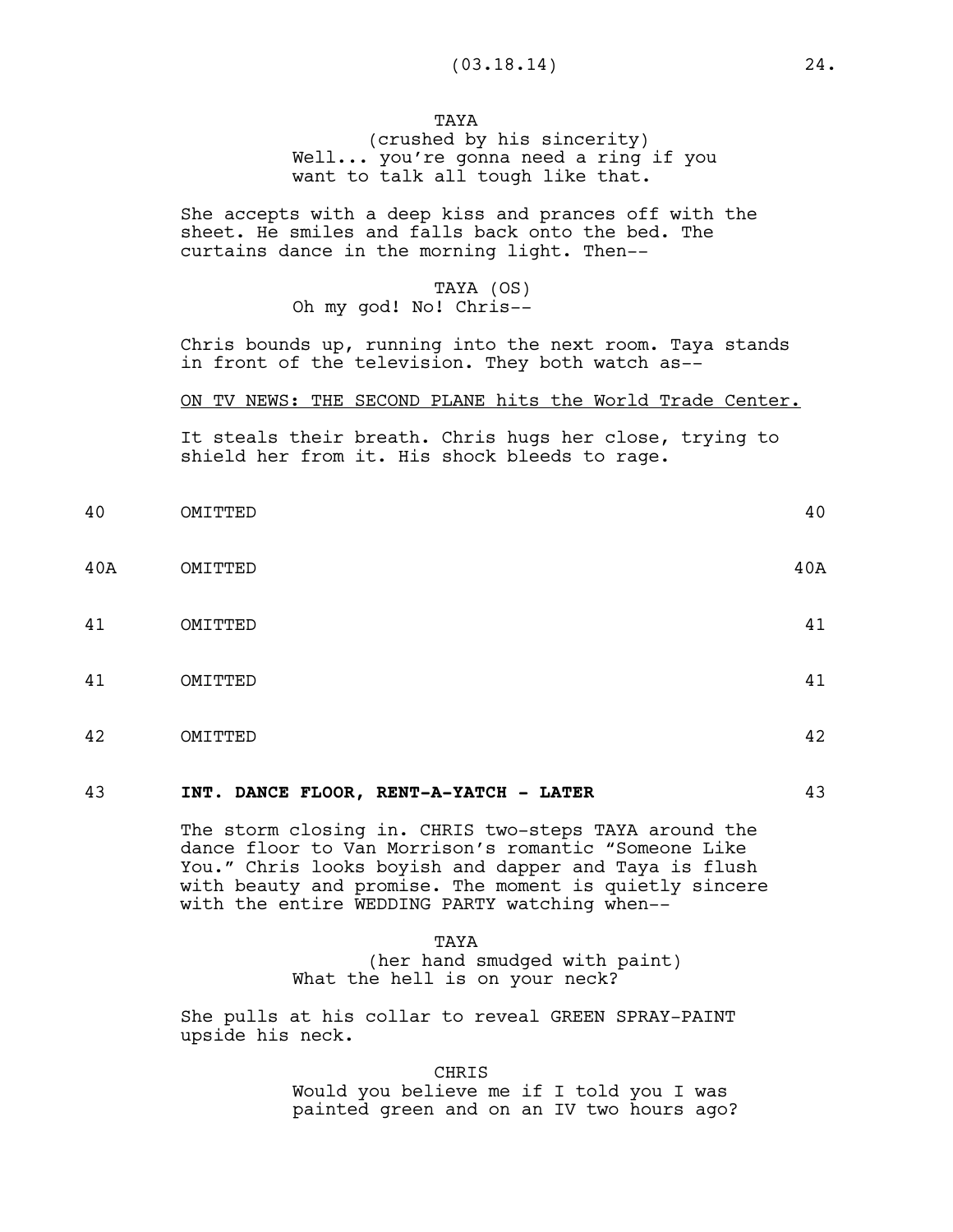# TAYA

What do you--

Then she sees BIGGLES, DAUBER, "D" and SQUIRREL rolling with laughter at the bar, and remembers who she married.

# CHRIS

(smiles) Package deal babe.

He dances her away from them and pulls his jacket aside, flashing his boys the Trident pinned to his chest.

## **AT THE BAR**

TONY bowls up; once their instructor, now their Chief.

 $^{\prime\prime}$  D $^{\prime\prime}$ What's the word, Chief?

**TONY** (looks them over) It's on boys. Just got the call.

They hoist their drinks, barking approval, "HOOYAH!"

## **ON DANCE FLOOR**

Taya sees the nod from Biggles to Chris, *we're going*. She tenses up in his arms, her feet growing heavy.

> CHRIS They say it'll be over in 6 weeks.

> > TAYA

I'm so afraid.

**CHRTS** Don't be afraid. It's all part of the plan.

He pulls her close, HIS EYES FIXED on someone else--

TAYA Your heart is beating out of your chest.

CHRIS (nods, looking past her) I'm not the only one going to war.

JEFF KYLE stands on the rail in MARINE DRESS UNIFORM.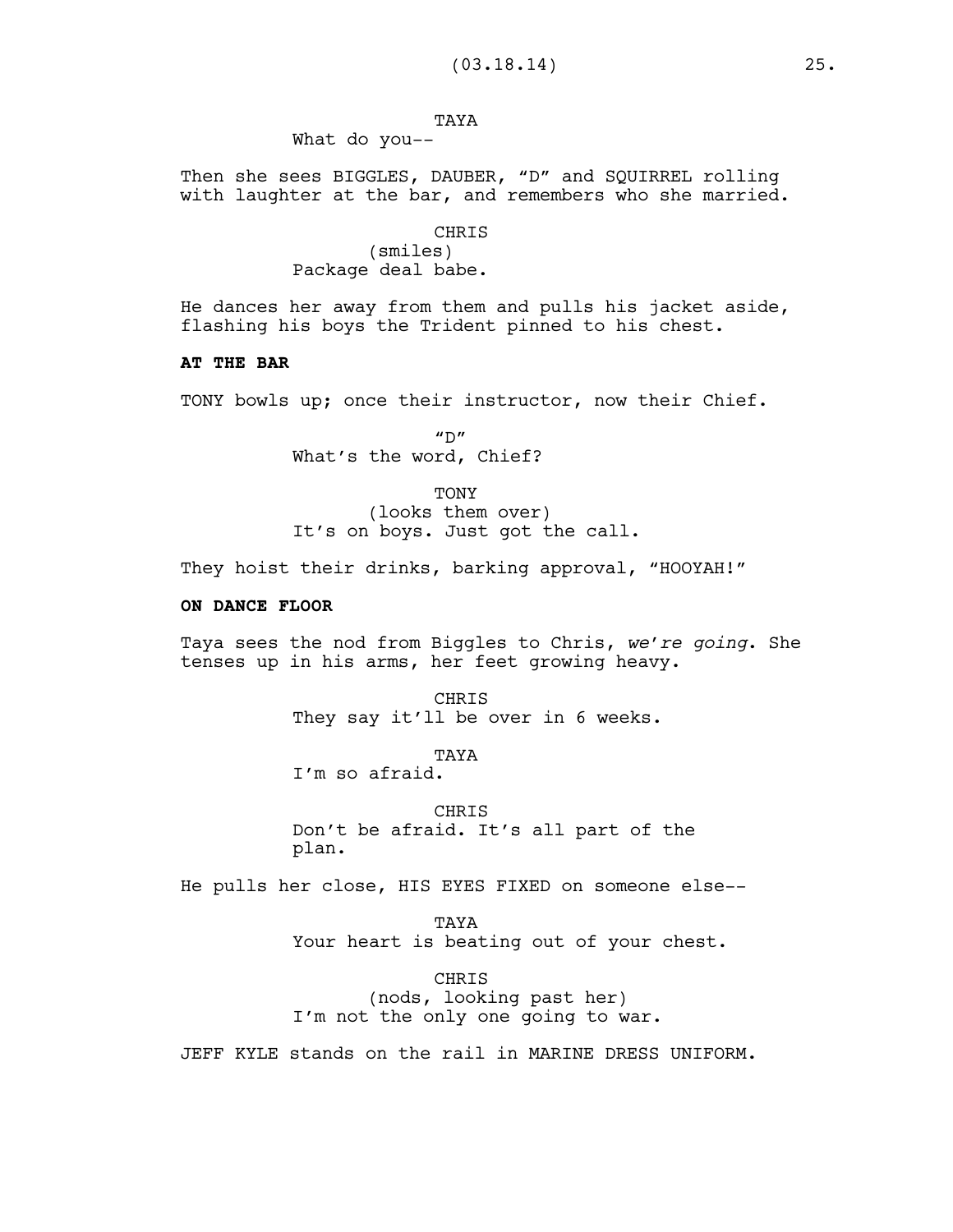## **CAKE CUTTING - EVENING**

The boat rocks on choppy water. Taya dabs cake on Chris's nose and they kiss. THE BOOM of distant fireworks is followed by AIR-RAID SIRENS as shock & awe hit Baghdad.

CUT TO BLACK.

## **CHYRON: "OPERATION PHANTOM FURY: 2nd BATTLE OF FALLUJAH"**

MARC LEE (PRE-LAP) Welcome to Fallujah. The new wild west of the old middle east.

### 44 **INT. M-113 ARMORED PERSONNEL CARRIER, FALLUJAH - DAY** 44

SOLDIERS sit elbow to elbow. 6 SEAL SNIPERS and A SQUAD OF MARINES to watch their backs. CHRIS tucks the little blue Bible and American flag and into his webbing then removes his wedding band, hanging it from his necklace.

MARC LEE AO2 (26) is a poster-boy Navy Seal, soulful and handsome. He glows like a halo in a river full of shit.

#### MARC LEE

AQI have put a price on your heads and extremists from around the globe are flooding the borders to collect on it.

The rig hits a pothole and faces clench expecting an IED.

#### MARC LEE

You snipers will be paired with a man to watch your back and inserted along the main road to do "overwatch" for 1st Marines going door to door. Your job is to protect those Marines at all costs.

The truck battles to a stop.

#### MARC LEE

The city was evacuated. Any military-aged male still here, is here to kill you. Let's bring these boys in safe and get our asses back home. Move--

The hatch falls open--

## 45 **EXT. HOSPITAL, NORTHERN BRIDGE, FALLUJAH** 45

A gunmetal sky. The staccato pop of GUNFIRE in the distance. SNIPERS and SUPPORT cross an orchard.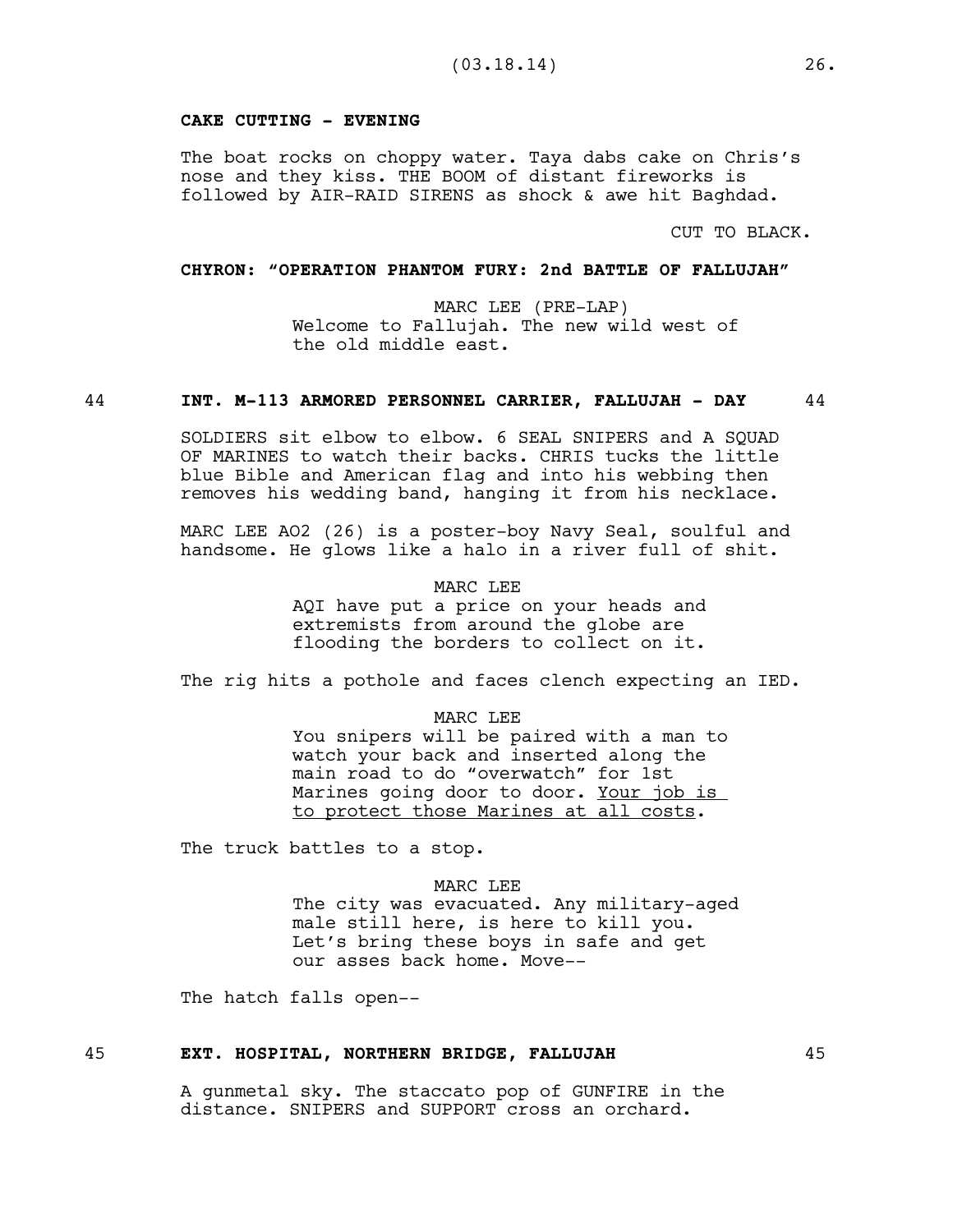CHRIS walks upright. The Marine paired with Chris is a mouthy Arkansas boy, **"WINSTON"**, skitters tree to tree.

> WINSTON Keep your head down, Tex. The Muj' got snipers too.

CHRIS A sniper won't aim for your head.

A DOZEN MARINES are posted outside an apartment complex.

WINSTON They got this sniper that's been hitting headshots from 500 yards out--

## 46 **INT. APARTMENT COMPLEX** 46

An open atrium eight stories tall. CHRIS and WINSTON walk past a giant pile of furniture and debris tossed down.

> WINSTON (CONT'D) --they call him "Mustafa." He was in the Olympics.

**CHRIS** They got sniping in the Olympics now?

They start up the stairs.

46A OMITTED 46A

### 47 **INT. APARTMENT, SIXTH FLOOR** 47

Chris walks from APARTMENT TO APARTMENT, some vandalized, others untouched, checking sight-lines out windows.

> WINSTON (trailing Chris) What're we looking for?

**CHRIS** You ever hunt?

**WINSTON** I ain't that kind of red-neck.

He unzips and peels off into the bathroom.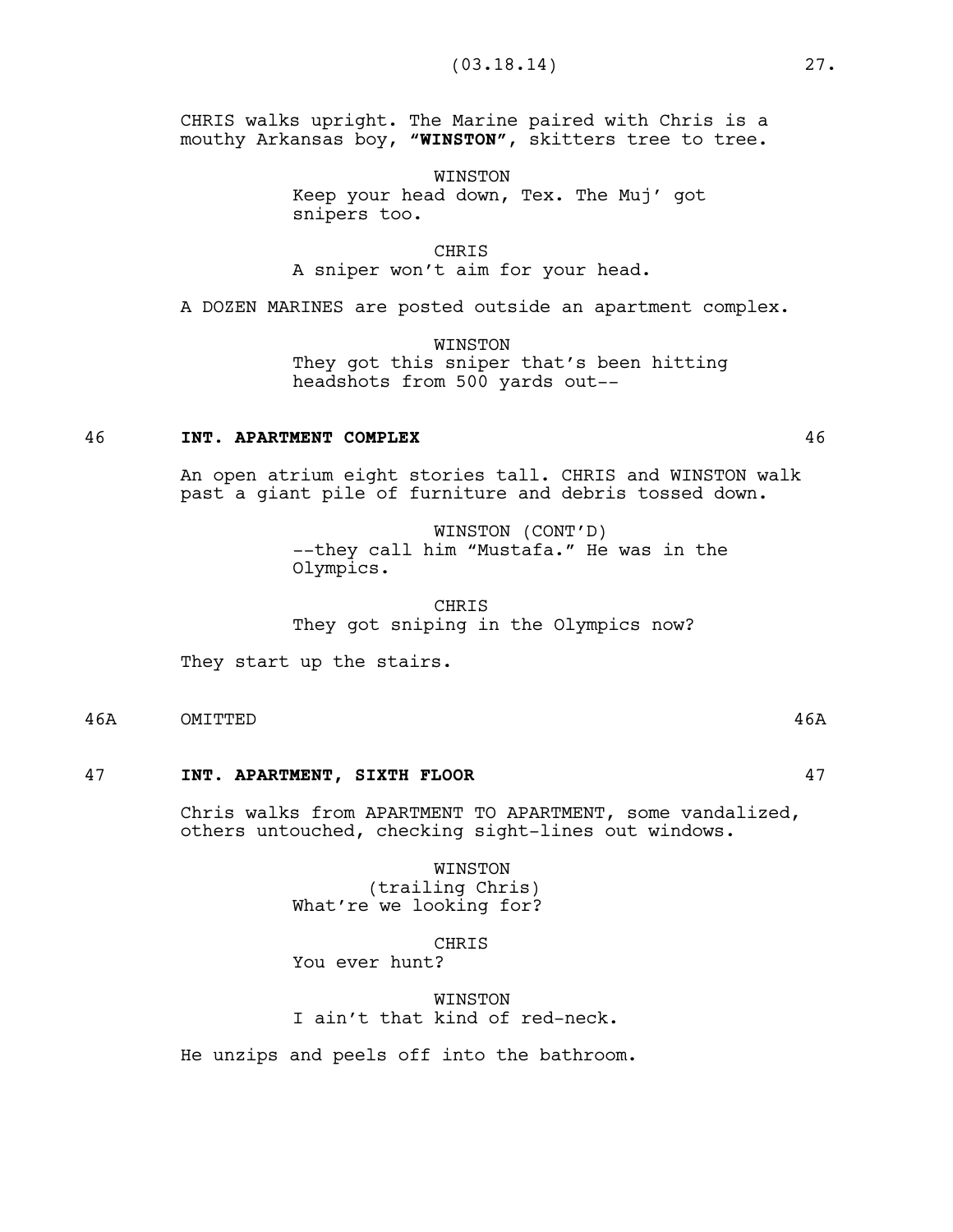WINSTON (OS)

Fuck, fuck--

WINSTON FIRES TWO ROUNDS in the bathroom. Chris pulls a Springfield .45 as--

## **A GOAT**

Bounds out of the bathroom, runs out the apartment door and leaps OVER THE RAILING, falling six floors.

### **RAILING**

CHRIS and WINSTON look down to the lobby, where Marines stand around the DEAD GOAT.

> CHRIS (laughing) You just got your first kill, Goat.

**"GOAT"** (not Winston) will be his name from here out.

CHRIS I'm going to the roof. You stay here and be on the lookout for farm animals.

### 48 **EXT. ROOFTOP/ SNIPER NEST - DAY** 48

Under a corrugated piece of steel, a ritual unfolds--

Chris packs a dip. He lays out his Bible and flag. Loads bullets in a wrist-sheath. Starts to marshal his breath.

Time slows as he lowers his eye to the glass.

(NOTE: we are back to the beginning of the film.)

## **CHRIS SCOPE POV**

TRACK ACROSS bombed-out buildings, twisted metal and golden-domed mosques. Ragged curtains flutter out a window. Cat-tails on the river sway the same direction.

SFX: A LOW FREQUENCY BUZZ escalates over picture as his concentration deepens. Cross-hairs land on--

A MAN ON CELL PHONE watches the convoy from a rooftop.

CHRIS KYLE (keys mike) I got a military-aged male, on a cell phone, watching the convoy. Over.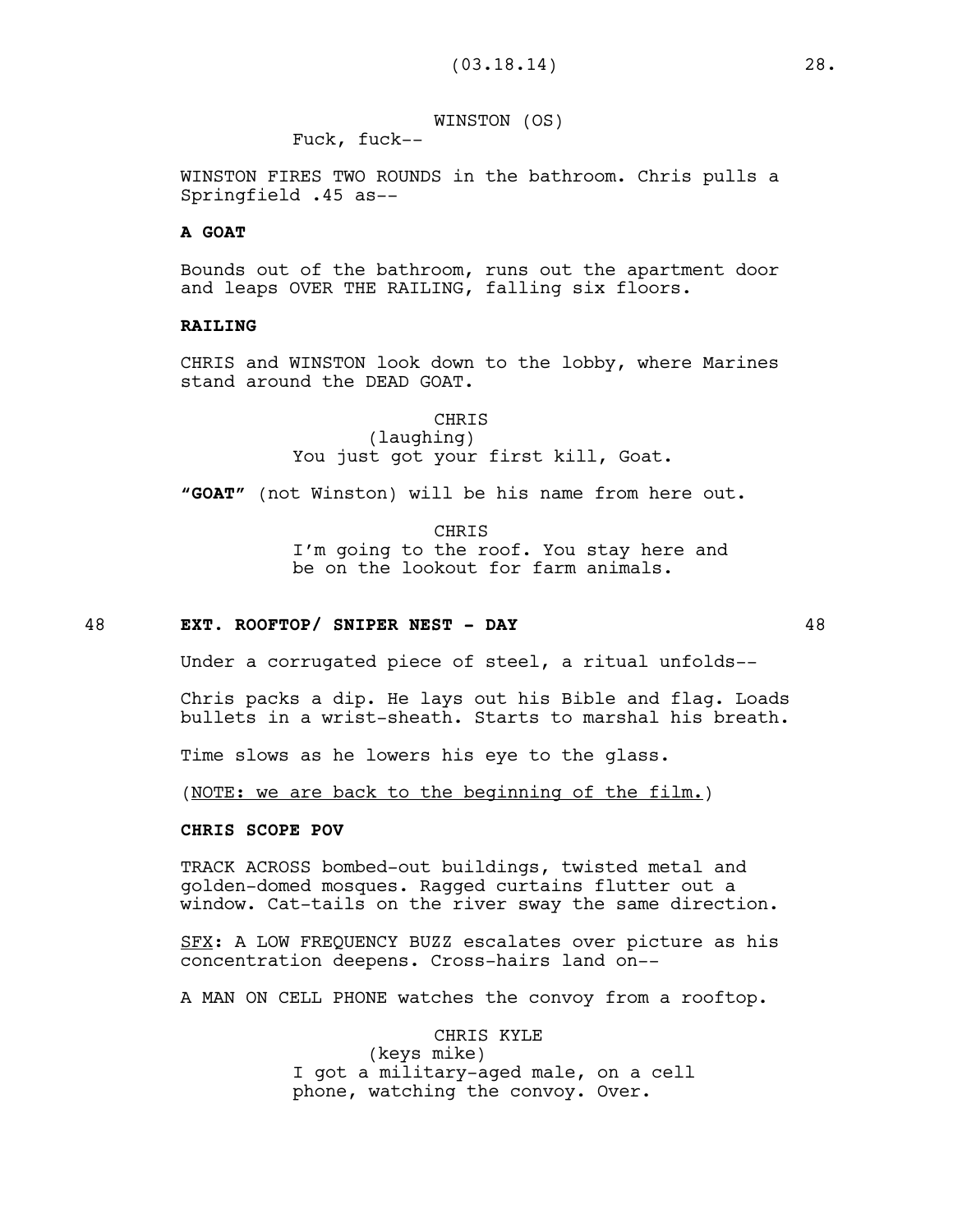COMMANDING OFFICER (OS) If he's reporting troop movement you have a green-light. Your call. Over.

MAN ON CELL studies the convoy, his hair tossed by wind. CROSS-HAIR push left of target, compensating for windage.

SFX: Chris takes a deep inhale, holds it, then expels.

His finger is taking up trigger-slack when MAN ON CELL dips his shoulder, hangs up and steps away.

# CHRIS KYLE (keys mike) He stepped off.

Chris sucks air*. Close.* The ambient world floods back in. Barked orders, diesel engines and--

A WOMAN AND KID exit the same structure. They're headed up the sidewalk but cut sharply into the street.

> CHRIS KYLE Hold up. I got a woman and a kid, moving toward the convoy.

**(ECU)--** The woman cradles something beneath her robes.

CHRIS KYLE Her arms aren't swinging. She's carrying something.

CROSS-HAIRS ON WOMAN as she pulls a cylindrical object.

CHRIS KYLE She just pulled a grenade. An RKG Russian grenade. I think she gave it to the kid.

COMMANDING OFFICER (OS) --you say a woman and kid?

SFX: his heart-beat, *THUMP-THUMP THUMP-THUMP THUMP-THUMP.*

CHRIS KYLE You got eyes on this? Can you confirm? Over.

COMMANDING OFFICER (OS) Negative. You know the ROEs. Your call.

GOAT (OC) They fry you if you're wrong. Send your ass to Leavenworth.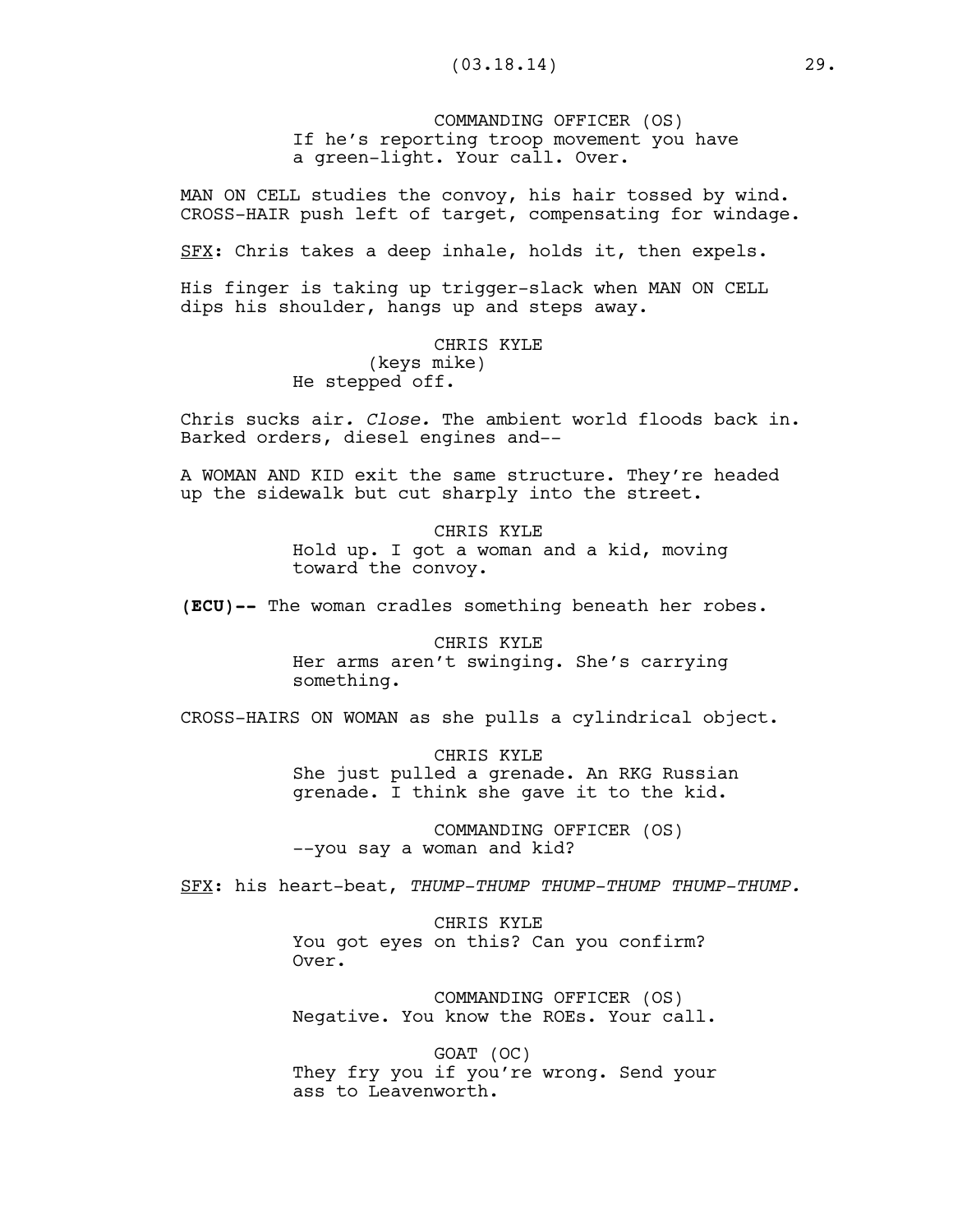THE KID moves toward the convoy with the grenade.

CHRIS KYLE (OC)

Fuck--

MOTHER motions him to hurry along **(ECU)**-- her robes flutter, trash blows in the street, the dust off her son's footsteps; all blowing the same direction.

THE KID sprints toward the Marines.

### **IN THE STREET**

YOUNG MARINES. Wading into war. Boots scuffing dirt.

### **CLOSE ON CHRIS**

His eyes water with focus, his exhale hisses from tobaccostained teeth. *Breathe it down.* He struggles to get calm. SFX: *THUMP-THUMP THUMP-THUMP THUMP--*

CROSS-HAIRS left of the running target, leading him, compensating for a dozen different considerations as--

He pauses upon exhale. The world goes quiet. Landscape pulses with color and focus. He stokes the trigger and--

### **THE BULLET**

Leaps from the barrel. Cracks like a whip. The .300 round hurls forward, glinting as it enters the flesh of--

## **CLOSE ON CHRIS**

He winces, sickened, and struggling to swallow the little piece of him that just died.

> GOAT (OC) -Fuck that was gnarly.

## **CHRIS SCOPE POV**

MOTHER flees down sidewalk, robes aflutter. CROSS-HAIRS lead her. BAM. It pocks wall behind her. A round ejects. CROSS-HAIRS swing forward, leads her more. BAM. She runs into scope, reaches center, meets bullet. A red mist.

> GOAT (OC) Shit yeah. Evil bitch!

COMMANDING OFFICER (OS) Nice shooting, Tex. Helluva call.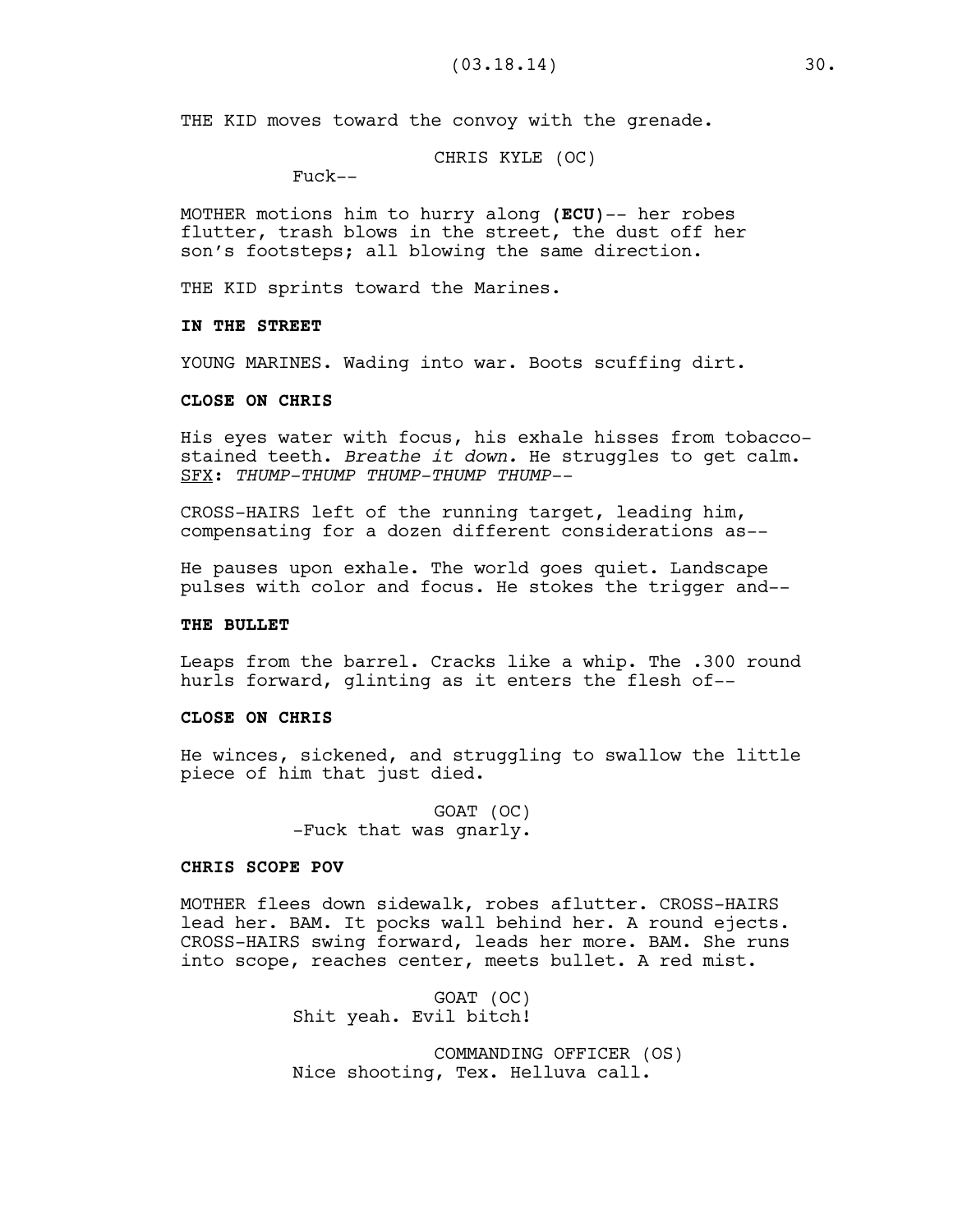COMPANY COMMANDER (OS) Roger that. Good lookin' out Navy.

GOAT

You hear that?

He nudges Chris, trying to get a celebration out of him--

CHRIS

Get the fuck off me.

This is the reality of war. Not like he anticipated.

# **CLOSE ON CHRIS**

Breath racing. Bleeding sweat. Trying to process his disgust. Trying to inject some purpose, mumbling: *Protect the Marines. Protect the Marines. Protect...*

Clouds crawl over Chris like ghosts, swirling feverishly as HOURS SLIDE BY. His face takes on a preternatural blankness as he begins to slip into the shadows of self.

Suddenly-- clouds halt, pupils flare, chest inflates.

#### 49 **EXT. ELIZABETH STREET - SAME** 49

Sun flares as MARC LEE advances alongside 1ST PLATOON MARINES (40 men) when-- A SHOT SOUNDS. A BODY TUMBLES out of the sky and lands in their midst with a meaty thud.

> 1ST MARINE #1 -Fuck, man! What the hell--

The Marines duck for cover then look to the sky--

1ST MARINE #2 -Where'd it come from?

MARC LEE That's your overwatch, Einstein. You can thank him later. Keep moving.

Marines slowly return to standing, glancing up at surrounding structures trying to spot their protector.

# 50 **INT. WINDOW - LATE AFTERNOON** 50

Chris lays atop a baby crib. A scrim hangs in front of him. Sunlight burns through it, casting a thousand pinpricks of light across his face. SUN MARCHES ACROSS the sky and pixels twist over his cataleptic shape.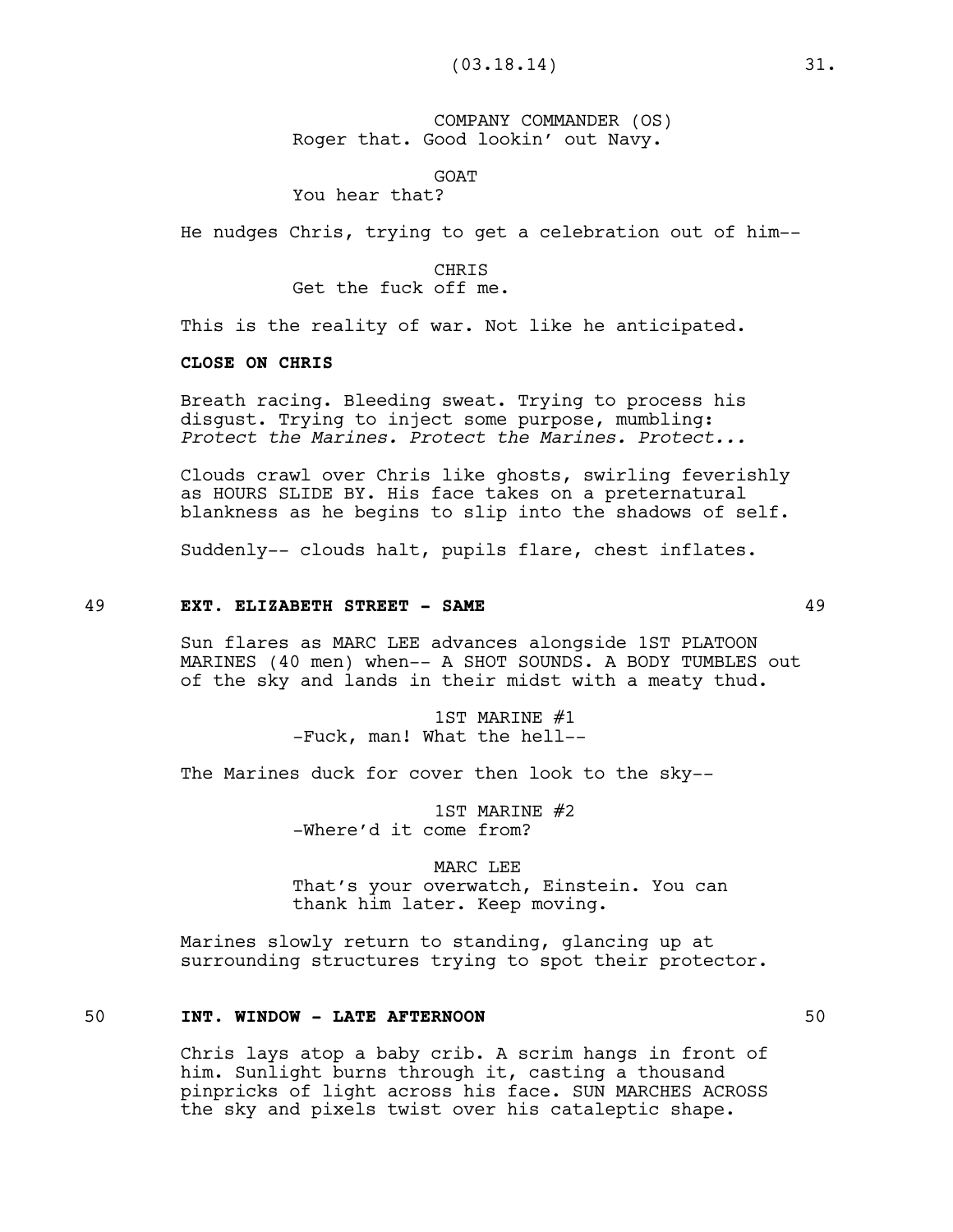Suddenly-- sun halts, chest inflates, eyes flare.

### 51 **INT. STREET - SAME** 51

A CAR SPEEDS toward 1ST PLATOON. MARINES open fire with the feeble POP-POP of M4s. The car still coming--

A SNIPER SHOT BOOMS across the sky like thunder. The windshield spiders, blood splattered, and the car stops.

As Marines search rooftops for him-- THE CAR EXPLODES.

### 52 **INT. LOOTED ROOM, ELIZABETH STREET - EVENING** 52

CHRIS plants a loop-hole charge at the base of the wall and steps around the corner to trigger the charge.

CUT BETWEEN:

### **INT. HALLWAY, DOWN ELIZABETH STREET - SAME**

Black robes draw across mosaic tiles as "PHANTOM SNIPER" slips down a hallway. A Dragunov Sniper Rifle over shoulder, he hears the loop-hole charge detonate nearby and turns, entering a tiled washroom to his left.

### This is **"MUSTAFA".**

### **LOOTED ROOM / CHRIS**

CHRIS lays his kit in front of the blast-hole: gun, flag, Bible. Packs a dip, elbows meet cement, eye meets glass--

## **WASHROOM / MUSTAFA**

MUSTAFA lays in front of a mortar-hole. In a leather satchel: ammo, oil, cell phones. His eye meets glass--

### **LOOTED ROOM**

CHRIS finds his stillness. The instant he does-- SHADOWS CREEP over him and night swallows the room.

## 53 **EXT. ELIZABETH STREET - NIGHT** 53

A palm tree burns like a candle over Fallujah. Below it, head-lamps dance chaotic as VIPER TEAM MARINES exit a house spray-painting "X" on the gate.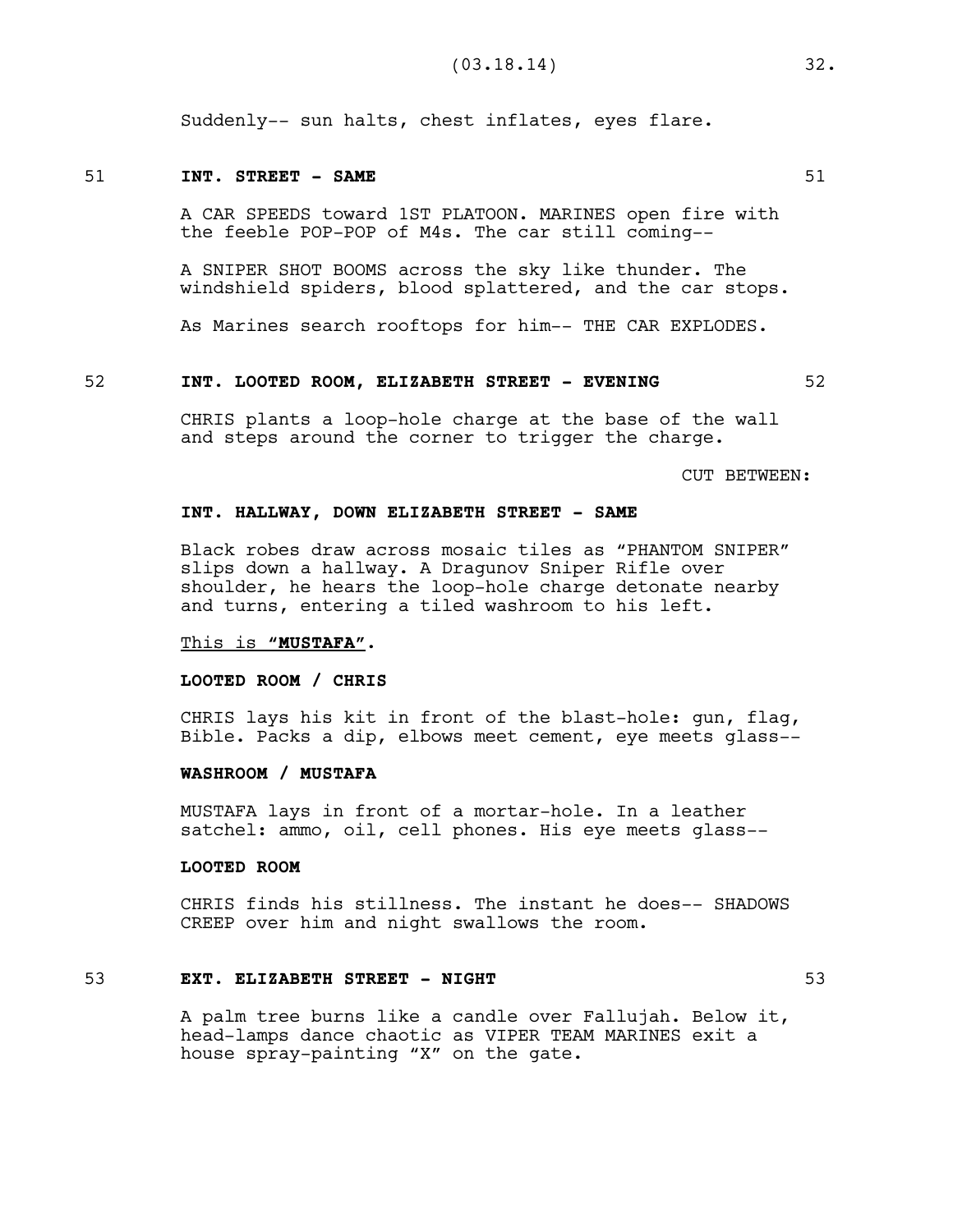MARINE VIPER #1 --hot as Bigfoot's ballsack over here. (knocks on next gate) Derka, derka, derka....

MARINE VIPERS laugh, bowling into a courtyard.

## **CHRIS SCOPE POV (N/V)**

Glowing green hue. CROSS-HAIRS track the Marines entry, sweep the street and push toward the rooftop, when--

A SHOT SOUNDS. A MARINE FALLS in a 2nd story window.

MARINE VIPER #4 (OS) (over radio) --Fuck! Man down! It came through the window--

CROSS-HAIRS whip across rooftops, on a swivel.

CHRIS (OC) That was sniper fire. Shooter is on our side of Elizabeth street. Over.

MARINE VIPER CO (OS) Negative. East side of Elizabeth is locked-down. Over.

Viper Marines drag the soldier out. In the phosphorous green glow, we watch his body tremor as he dies.

SFX: CHRIS' ELEVATED HEARTBEAT pounds over scene as--

### **WASHROOM**

MUSTAFA flees down the hall. A fluttering shadow in darkness, except for the reflective *swoosh* on his Nikes.

## **LOOTED ROOM**

Chris lays on the gun, brow pinched with onus, silence like a scream. *This happened on my watch*.

# **CHRIS SCOPE POV (N/V)**

CROSS-HAIRS TRACK across the city-scape. TIME LAPSES and the world (in scope) SPEEDS UP. Humvees and tanks streak past, lights blur, trees blow in choppy havoc, then--

TIME SLOWS to a crawl as CROSS-HAIRS FIND A MALE hurrying into a alley, pulling shit from a pack. We zero-in and- a flame flickers. The male is smoking opium.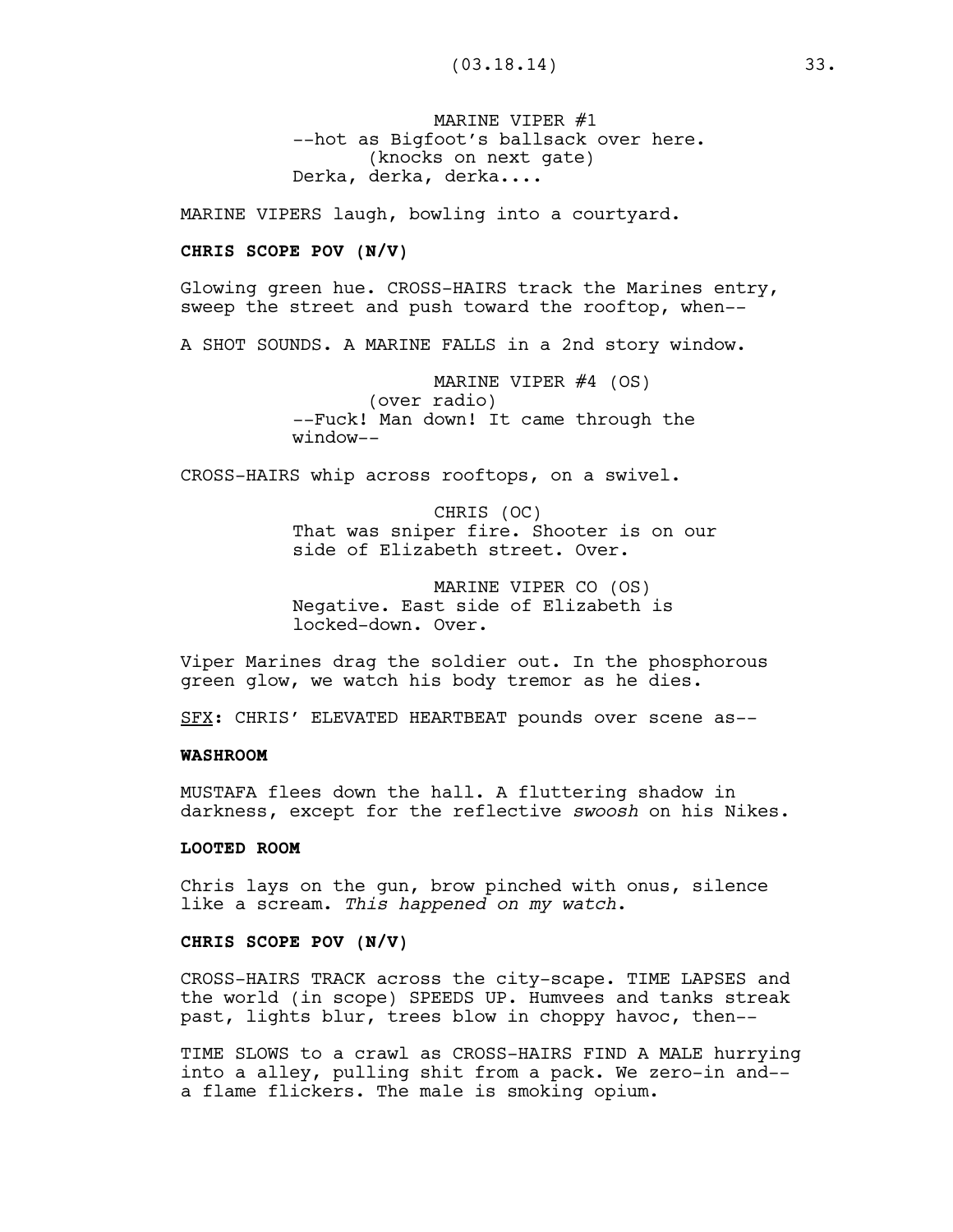CROSS-HAIRS drift off him and TIME SPEEDS UP, dogs eat a rotting body by the roadside, vicious in fast motion. TWO WOMEN wobble down the road with buckets, wind whips roadside grass into a tizzy and WE HALT ON--

CROSS-HAIRS ON A PERFECT CIRCLE in the grass, *a riflebarrel?* Stay on it. In stillness it finds context; a RUSTY PIPE. TIME SPEEDS FORWARD, TWO BOYS zip by on a Vespa, OLD MEN frantically bow to mecca on rooftops. Clouds boil across dawn sky. His eye never leaves glass.

> MARC LEE Smells like piss in here. (no response) You covered our ass out there, man. Appreciate it. Those were ballsy shots.

CHRIS KYLE And they were clean. Right?

MARC LEE Hell yeah, they were.

CHRIS (finally looks up) That sniper walked right up our ass.

MARC LEE I chewed out our security detail. It won't happen again.

**CHRTS** My shooter statements are on the dresser.

Marc Lee picks up a stack of YELLOW PAPERS on the desk.

MARC LEE

Six?

CHRIS Should be eight. Two got dragged off. (off Marc) Something wrong?

MARC LEE No... but you got more kills than the rest of the snipers combined.

Chris rubs red "shooter's strawberries" from his elbows.

CHRIS They still got one of our guys.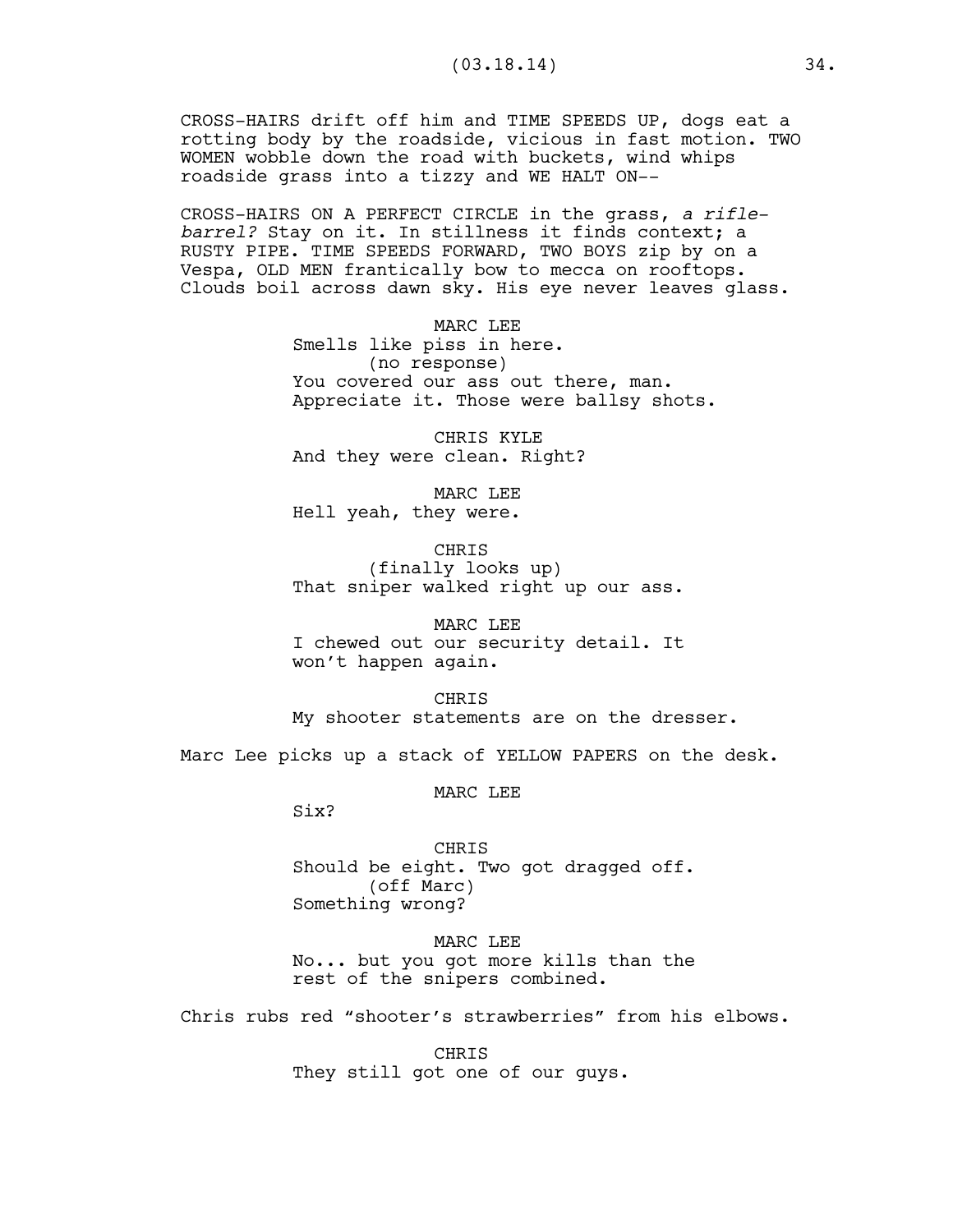#### MARC LEE

### You can't shoot what you can't see.

Marc's eyes land on piss-stained cement where Chris lay; *this fucker didn't take his eye off the glass all night.* 

#### 54 **EXT. CAMP FALLUJAH -FORWARD OPERATING BASE(FOB)- EVENING** 54

Behind miles of wire, a twenty-acre BASE CAMP. Aluminum trailers, shithouses and tent farms. A Humvee pulls past--

#### 55 **INT. CHARLIE COMPANY BARRACKS, CAMP FALLUJAH - NIGHT** 55

Chris steps in, letting the air-conditioning blow down on him. Cots, lockers and cruise-boxes line the room. Biggles reads a PUNISHER graphic novel, doesn't look up.

> BIGGLES Heard you got your dick wet.

CHRIS Where is everybody?

BIGGLES We're just picking our dicks here, training those fucking haji soldiers.

CHRIS Why ain't you out there?

BIGGLES

I got the shits. Marc Lee said you were on fuckin fire out there.

CHRIS

(shedding gear) You still read comic books?

BIGGLES

It's a fuckin graphic novel. Talk to me, man. Did you pop your cherry?

A heaviness falls over Chris, then slowly--

**CHRIS** 

This kid didn't even have hair on his balls and his mom hands him a grenade- sends him running off to kill Marines.

BIGGLES (sees his hurt) You saw his balls?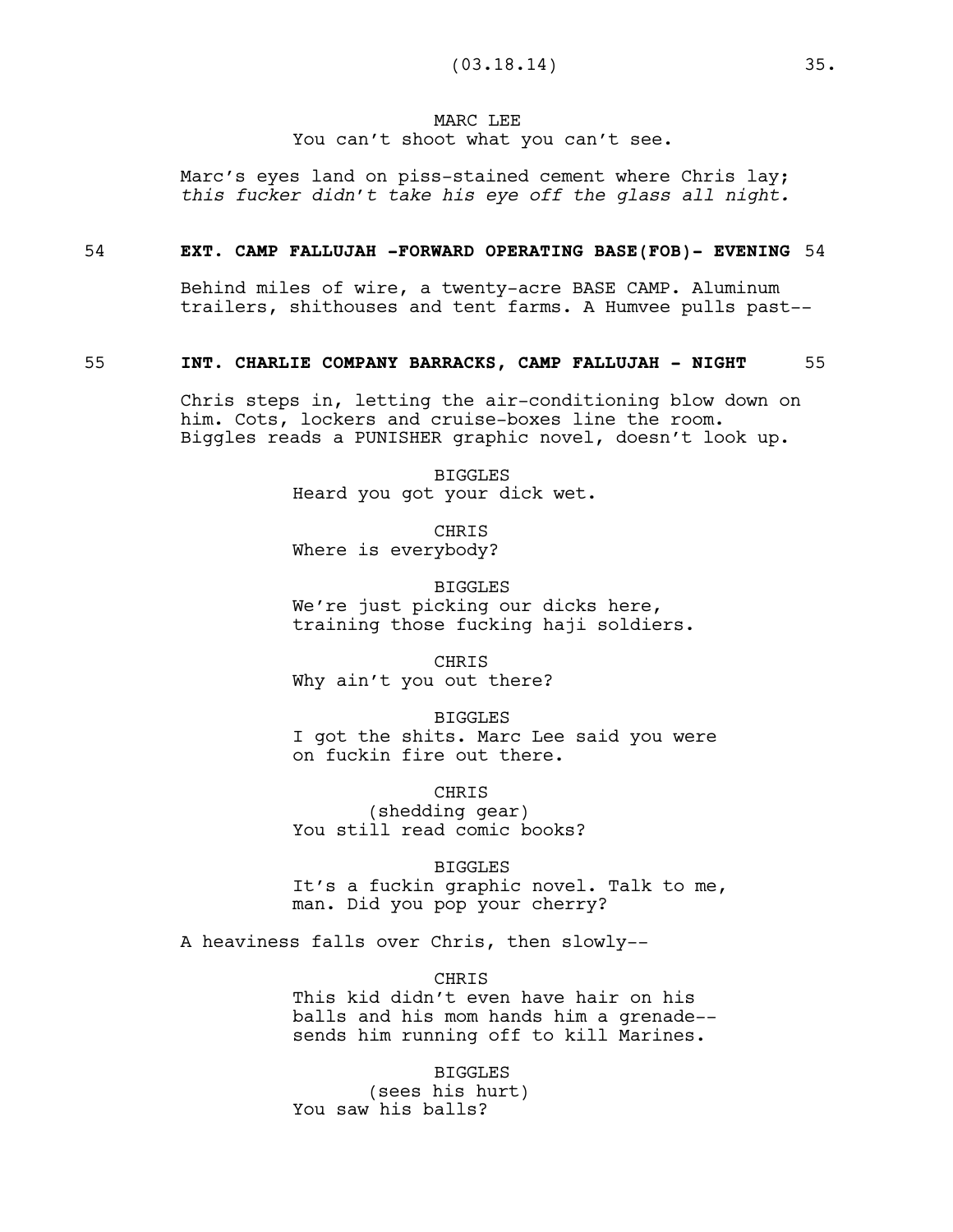**CHRTS** It was evil, man. That was hate like I've never seen it before.

BIGGLES That kid could've taken out ten Marines--

CHRIS (wrestling with it) I know.

BIGGLES You did your job. End of fuckin story.

CHRIS It's just not how you imagine the first one going down.

BIGGLES How about the other ones? What about the other kills?

CHRIS The other ones-- were righteous. Like God was blowing on my bullets.

He's joking but not. Biggles smiles, jealous.

#### **SNIPER SEQUENCE**

#### **OVERWATCH**

CROSS-HAIRS land on INSURGENT WITH RIFLE; INSURGENT PEEPING three times; INSURGENT BURYING IEDs. BAM-BAM-BAM.

> ANOTHER SNIPER (OS) --that you again Kyle?

CROSS-HAIRS are moving, no answer follows.

#### **MARINE INTEL TRAILER**

Chris is covered in dust, sitting in a small chair facing two clean, well rested JAG OFFICERS.

> JAG OFFICER Our task here is to make sure every kill is a righteous kill and conforms to ROEs.

> > CHRIS

By *every kill*, do you mean just our kills or you're monitoring the bad guys too?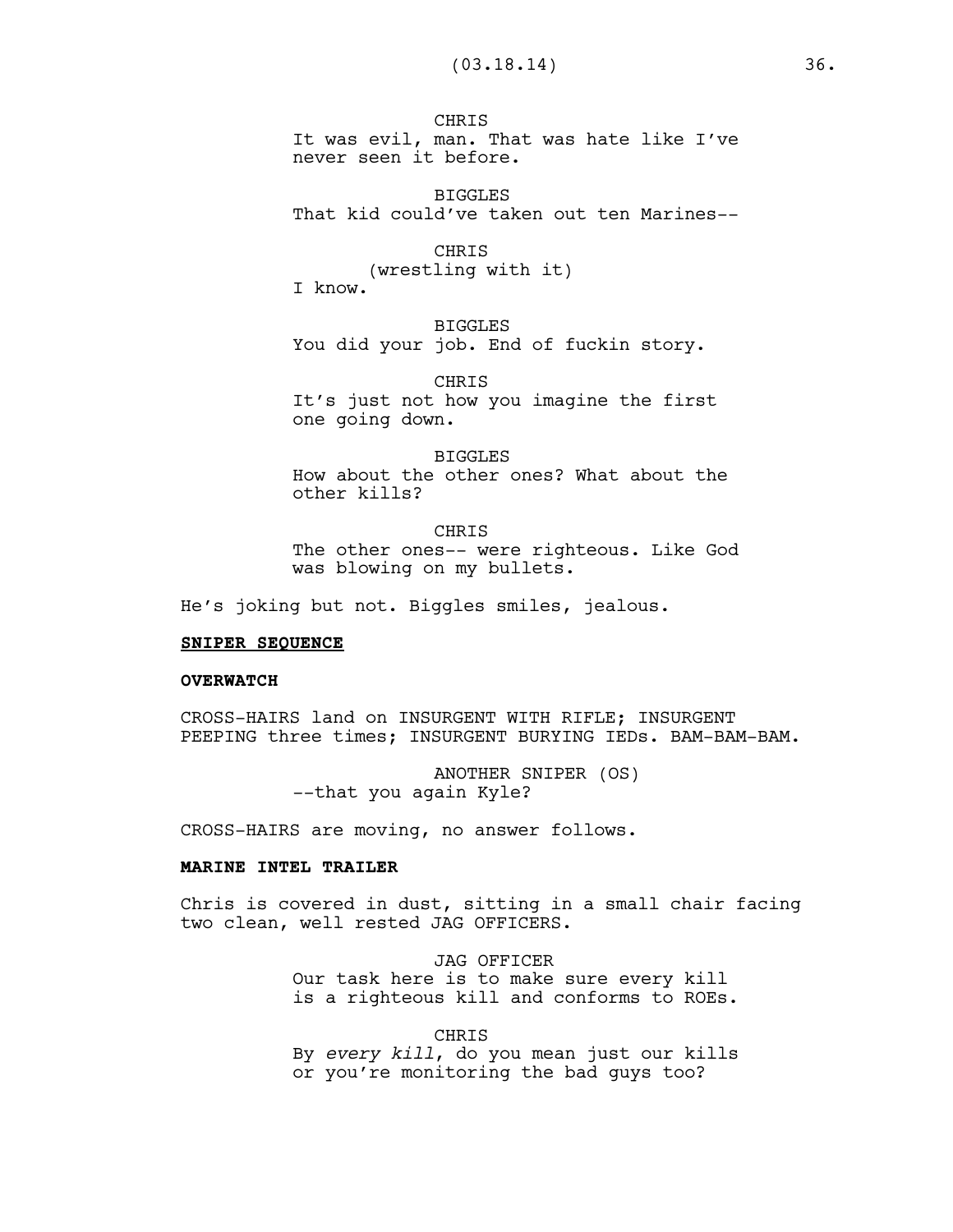JAG OFFICER #2 Your scores at sniper school were average at best, then you get here and you're just lighting the world on fire?

Chris opens a PLASTIC WATER BOTTLE, sips it, waits--

CHRIS Sorry, was that a question?

## **OVERWATCH**

Chris takes over for a MARINE SNIPER in a window.

MARINE SNIPER Haven't seen shit all day. Maybe the war is over and they forgot to tell us.

Chris settles in, still going through his ritual when AN INSURGENT crosses the street with CAR BATTERY and AK-47.

CHRIS

(keys mike) I got a armed military-aged male moving tactically with a car battery. Maybe he needs a jump?

COMMANDING OFFICER (OS) (over radio) Negative. Bomb maker. Green-light.

Exhale, pause, pull. A SHOT RINGS OUT.

MARINE SNIPER (OS) (just offstage) --are you fucking serious?

## **MARINE INTEL TRAILER**

CHRIS scrunches that EMPTY WATER BOTTLE, gratingly, as JAG OFFICERS continue the interrogation:

> JAG OFFICER His wife said he was carrying a Koran.

> > CHRIS

Well, I don't know what a Koran looks like but I can describe what he was carrying-- it was pressed metal, fired 7.62s and looked just like an AK-47.

**MESS HALL**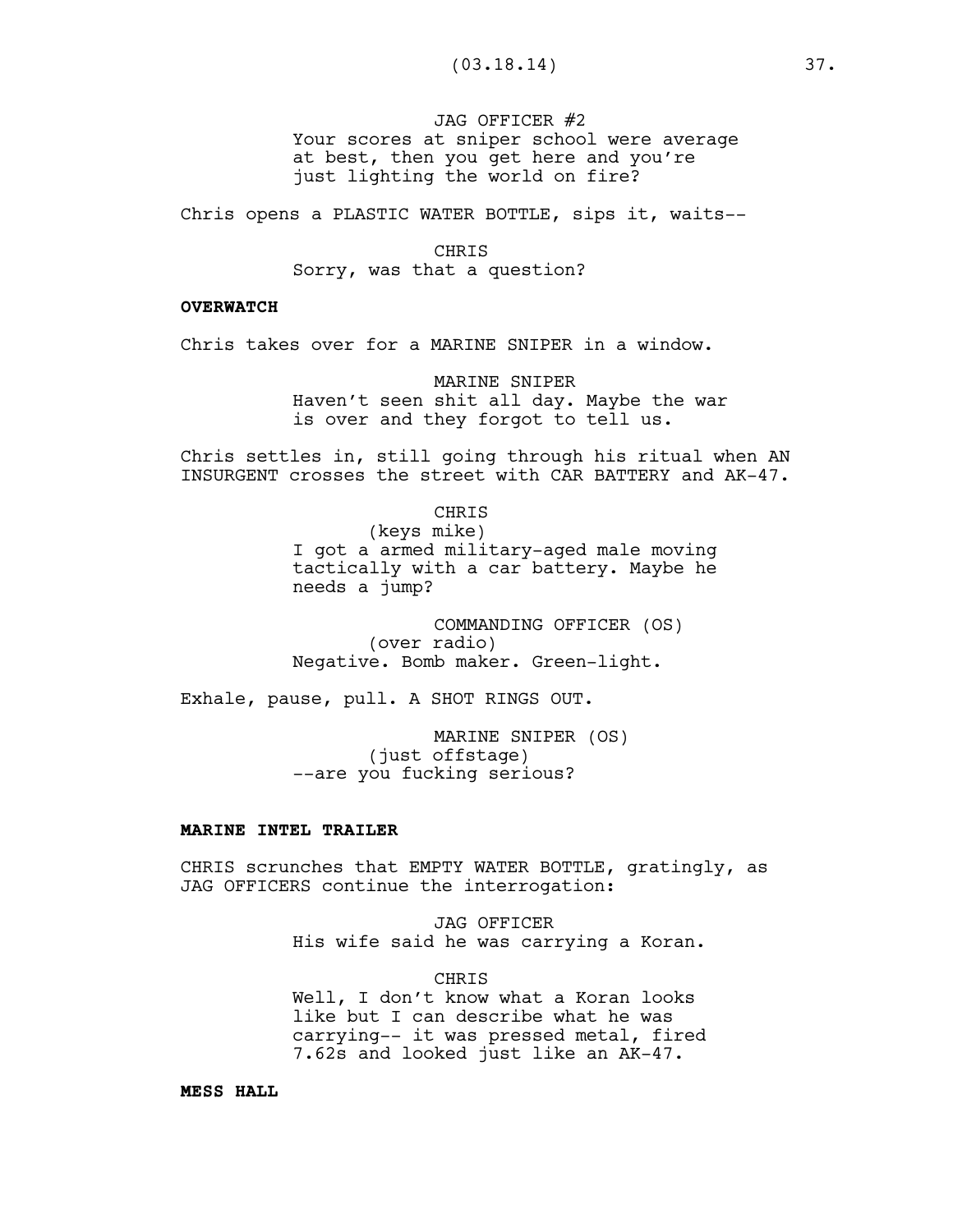CHRIS, BIGGLES, D and DAUBER enter. Eyes find them, heads nodding to Chris, *that the guy?* Word spreading.

Biggles sees it, hops up on a chair--

#### BIGGLES

Listen up ladies and genitals. The Legend here would like you to know that when it comes to sniping it's better to be lucky than good! Our boy here has a Texas horseshoe crammed so far up his ass that--

Chris flings a cafeteria tray at his head.

#### 56 **EXT. ROOFTOP - DAWN** 56

In murky predawn light, CHRIS sits on a SATELLITE PHONE--

TAYA (OS) Have you killed anyone yet?

**CHRTS** That's not how the call-home goes, babe.

TAYA (OS) Don't be weird with me. Seriously. I want you to tell me everything.

Chris covers the phone as distant gunfire chatters.

INTER-CUT WITH:

# 57 **INT. CHRIS & TAYA'S HOUSE, SAN DIEGO - SAME** 57

TAYA sits in front of a partially assembled baby-crib with a six month baby bump. She turns down the TV.

CHRIS

There are things we can't say over the phone.

#### TAYA

(playful) You knocked me up and now I'm stuck here by myself assembling baby-cribs and you can't talk to me? That's the big plan?

HIS CROSS-HAIRS track across a distant rooftop. Socks sway from a clothesline in a 5 knot breeze.

> TAYA You guys almost done over there yet?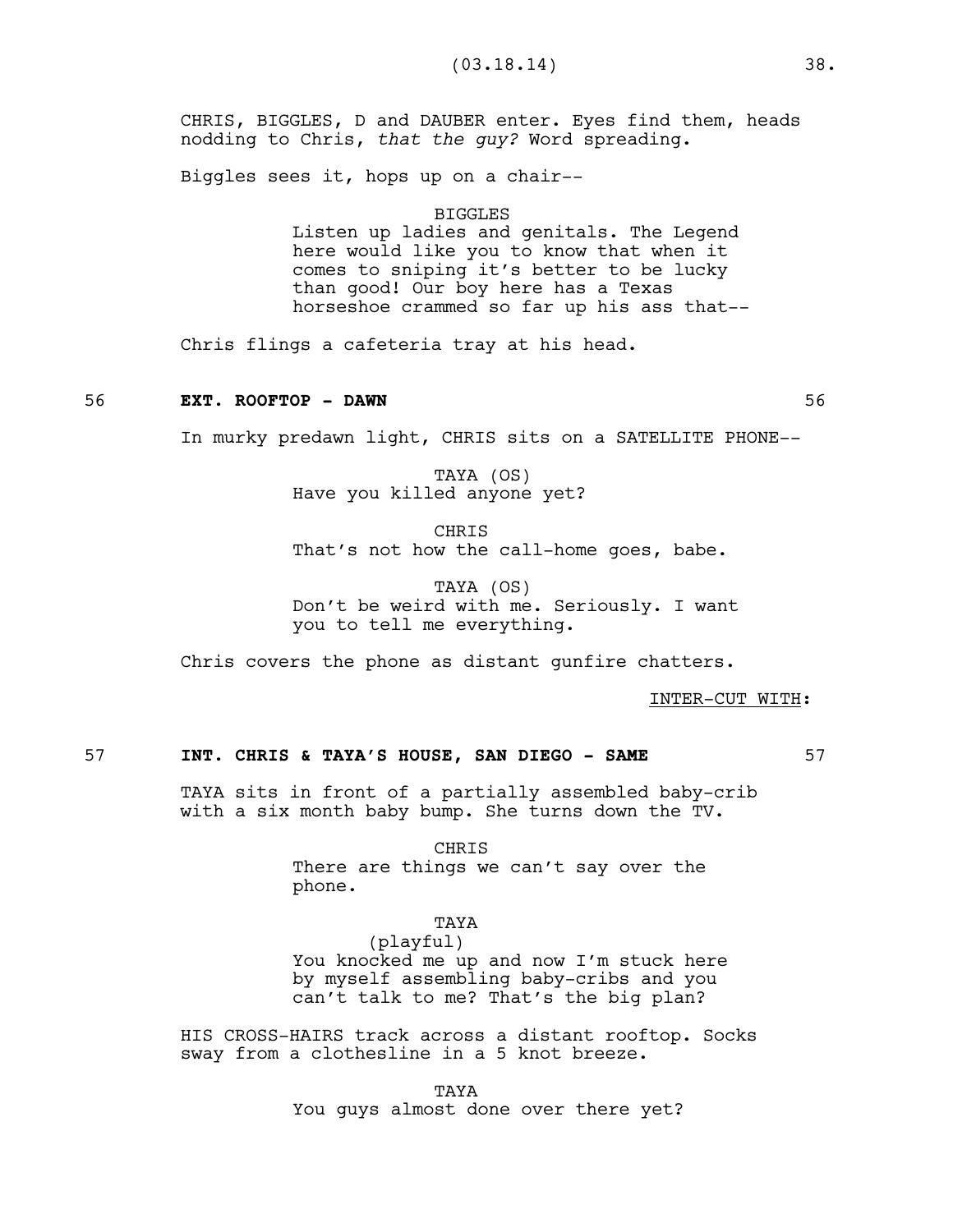**CHRIS** I can't stop thinking about that pink silky thing you wore on our honeymoon...

TAYA It's called a nightgown.

## CHRIS

Yeah--

TAYA And three days is not a honeymoon.

**CHRIS** It was a good three days. I miss you bad.

TAYA (curls up in chair) You want me to talk dirty to you?

CHRIS Yeah. But I got my gun in one hand and the phone in the other--

**TAYA** Well, you'll just have to decide what's more important.

CHRIS You're horny preggers.

TAYA Fat and horny. It's kinda disgusting.

CHRIS You could be 300 pounds I'd still do you.

She's touched, hormonal, starts crying.

TAYA

-So romantic.

CHRIS

How's my boy?

TAYA Nobody said it's a boy--

CROSS-HAIRS TRACK INSURGENTS on the street; then linger on a parked car, measuring distance by height--

CHRIS

I can't wait to see the way you are with him. You're gonna be incredible.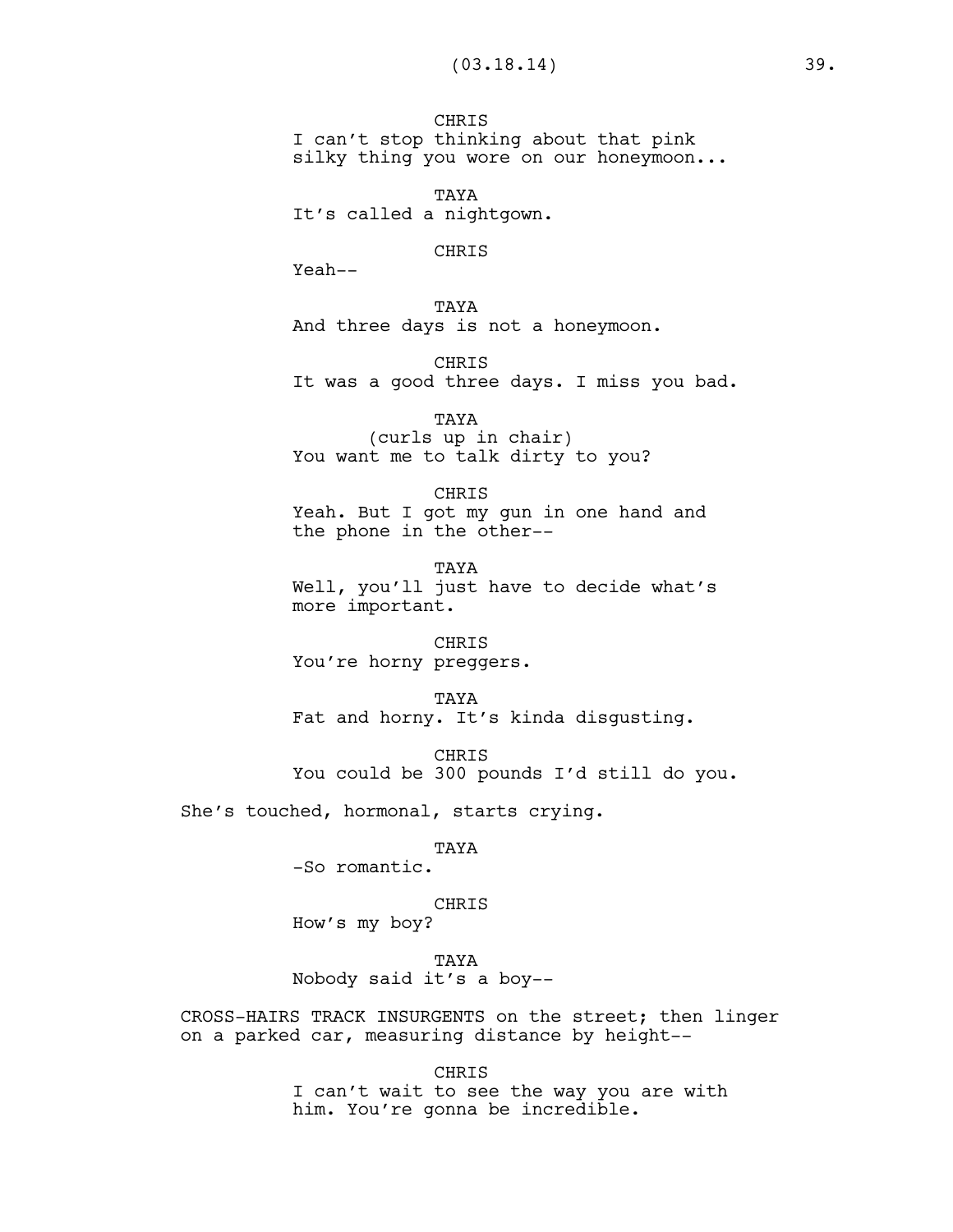TAYA (harbors doubt) How do you know?

CHRIS I just know. I can see it.

TAYA I hope you're right.

Her face falls as-- TV NEWS shows the graphic of **"American Death Toll in Iraq**.**"** The number is 835.

> TAYA (suddenly) Did your dad get hold of you?

CHRIS I haven't checked any email.

CROSS-HAIRS follow insurgents as they slip out of view.

**TAYA** Shit. You need to call him. Hang up and--

CHRIS What happened?

TAYA I'm so selfish. I wasn't even thinking--

CHRIS

Taya.

TAYA Your little brother deployed.

CHRIS What happened to jump school? I thought--

TAYA He didn't get in. Just call your dad--

CHRIS Deployed where? Where's he going?

TAYA Over there. He's headed to Iraq.

The news ricochets around inside him like razor blades.

TRANSITION TO: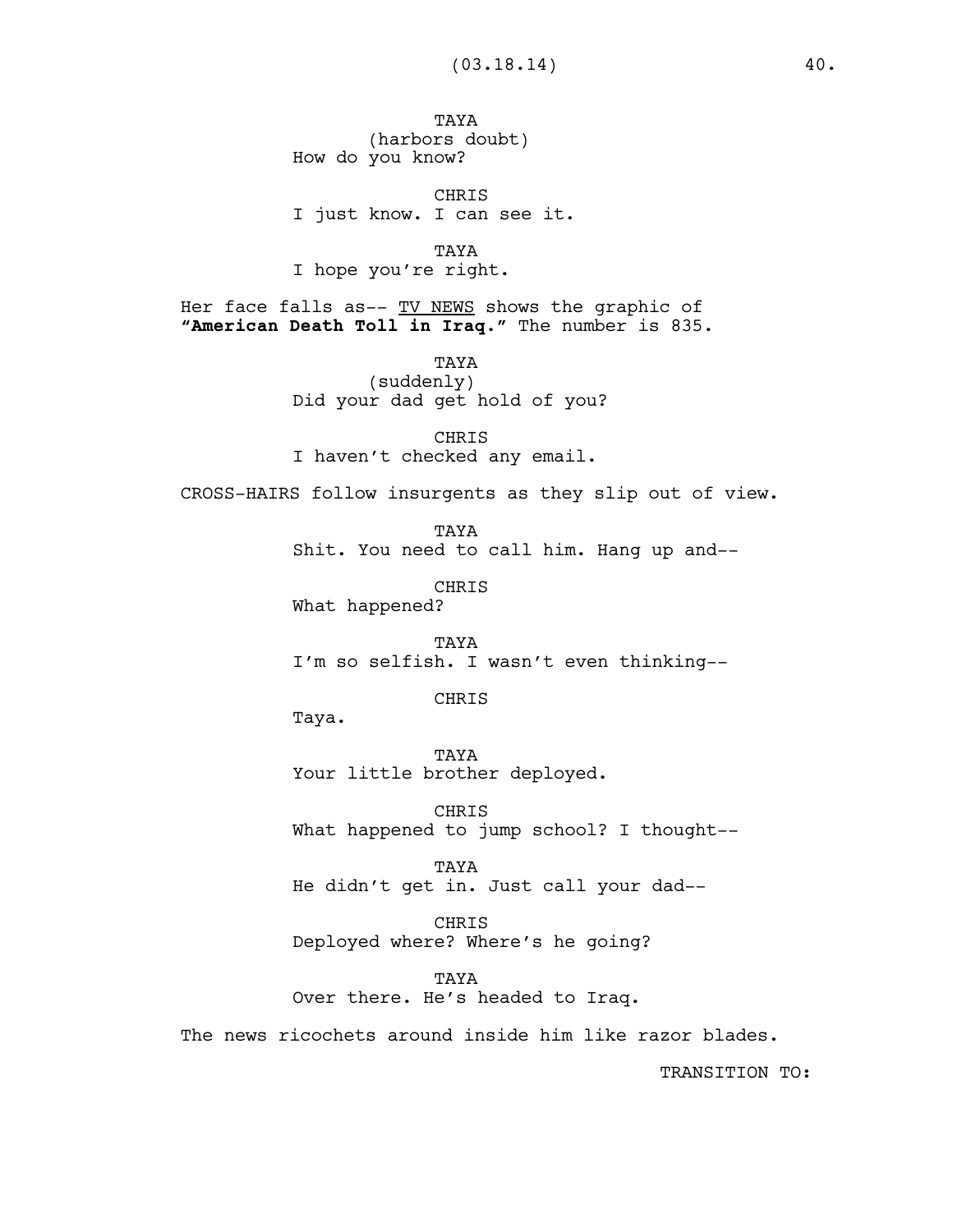FIVE MEN IN BALACLAVAS stand over an AMERICAN HOSTAGE in an orange jumpsuit. The thick Jihadist leader draws a machete to behead his hostage. VIDEO PAUSES.

> COL. GRONSKI (OC) The man with the blade is a Jordanian radical funded by Bin Laden, trained by Bin Laden and loyal to Bin Laden.

## 58 **INT. OP BRIEF TENT - DAWN** 58

COLONEL GRONSKI is an old-school bulldozer. 75 Marines study an OLD PHOTO OF AL-ZARQAWI, bushy black eyebrows.

> COL. GRONSKI His name is "Zarqawi" and he is the prince of al-Qaeda in Iraq. AQI, his mercenary army, are 5000 strong. They're trained well, paid well and waging the heaviest urban combat since Vietnam.

FIND CHRIS in back, scanning heads for his brother Jeff.

COL. GRONSKI Zarqawi and his Lieutenants are our highest priority. Only way to root them out is to go house-to-house until we find them, or someone who will reveal their whereabouts. We need to clear ten structures an hour. It's aggressive so we'll loosen things up with air support--

Chris looks to Marc Lee, *ten structures an hour?* 

## 59 **EXT. CAMP FALLUJAH - MORNING** 59

The sun hangs like a blood-clot in the sky. Chris and Marc Lee are walking, TALKING LOW--

> CHRIS These Marines rush in like they been doing, they'll get their asses shot off.

MARC LEE They're Marines. They don't get the training we do. Half of them were civilians six months ago.

Chris reacts, hearing him describing Jeff.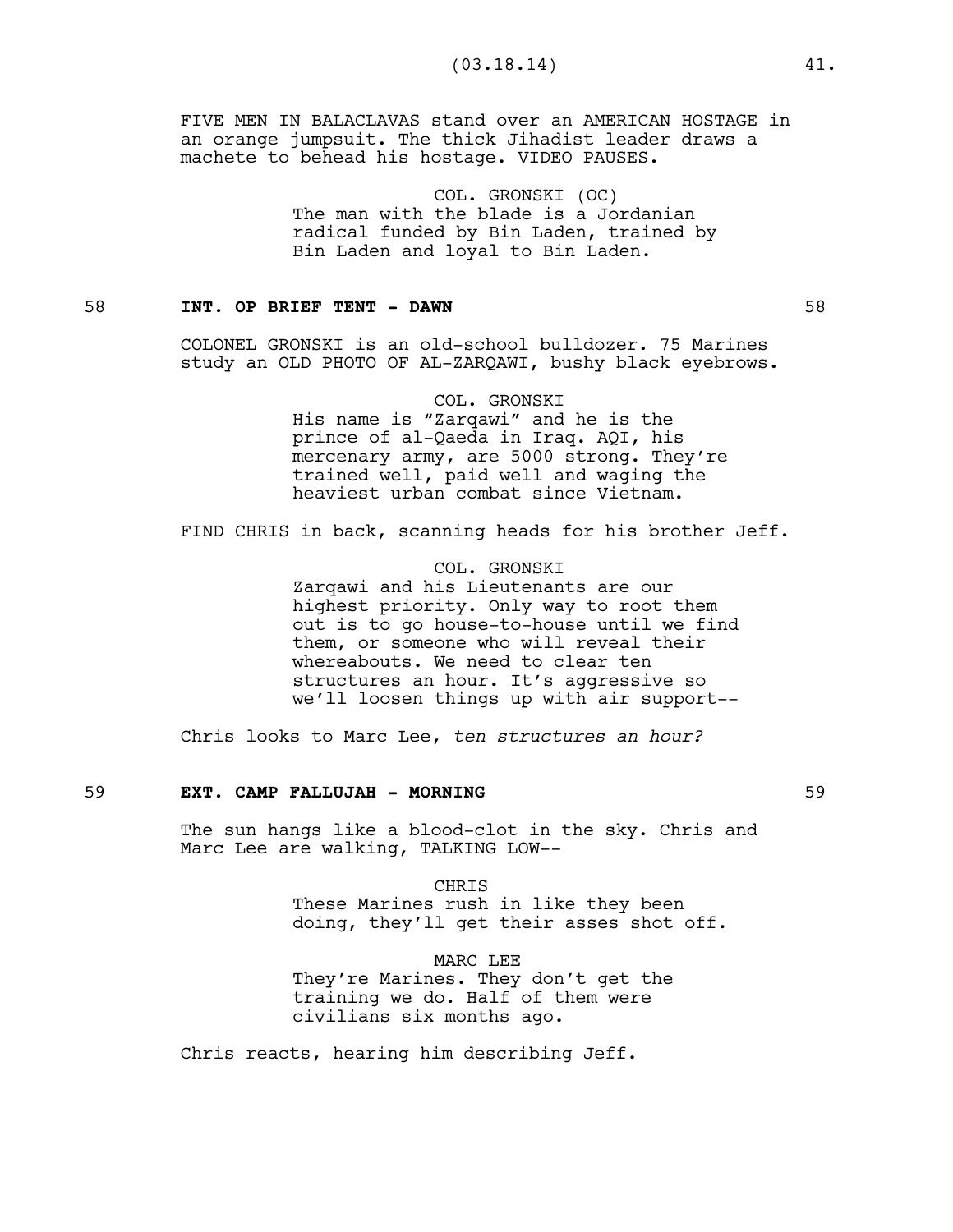**CHRIS** So let's coach them up. I'll show them how Team Guys do it and lead a unit in the street.

MARC LEE Can't do. We need you on overwatch.

**CHRIS** But if I was down in the street--

MARC LEE House-to-house is the deadliest job here. You got some kind of savior complex?

Maybe.

#### CHRIS

I just wanna get the bad guys. And I can't shoot them if I can't see 'em.

#### MARC LEE

You got a hot hand. These Marines all know your name now and they think they're invincible with you up there.

#### CHRIS

They're not--

#### MARC LEE

They are if they believe they are. Just keep banging on the long-gun and let these ground-pounders sniff out Zarqawi.

Marc walks off leaving Chris biting at a shamal wind.

CUT TO:

AN F-18 RIPS OVERHEAD firing 500lb JDAMs into the next block. Smoke and dust billow outward--

#### 60 **INT. ROOFTOP** 60

Under a fluttering canopy, CHRIS lays on the gun, cursing zero visibility. GOAT camps nearby, on a GameBoy.

CHRIS

You said that AQI sniper was in the Olympics-- but Iraq hasn't qualified a shooter in the last three games.

GOAT

Mustafa's not Iraqi. He's from Syria.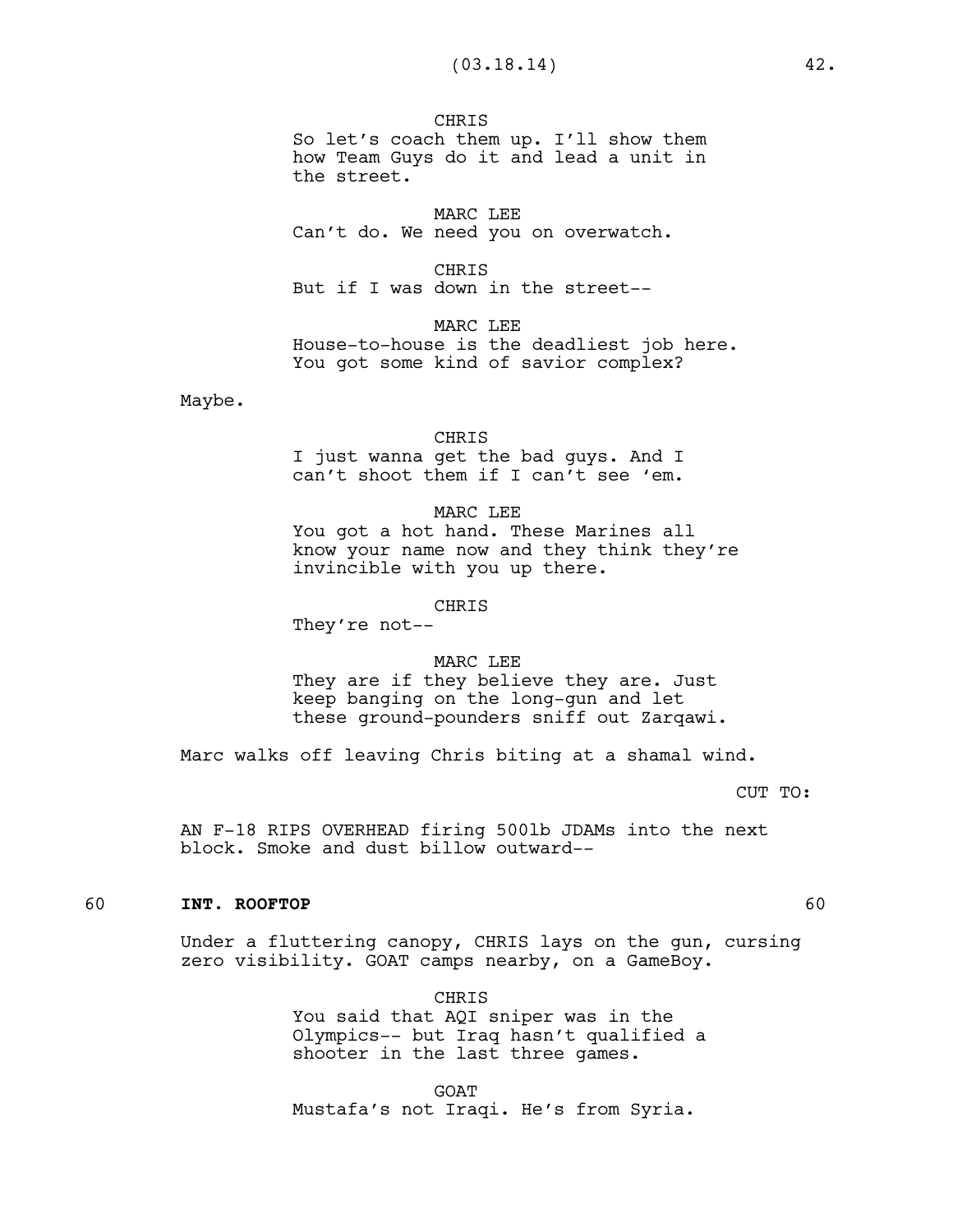Chris steals a glance at him, processing this as--

## **CHRIS SCOPE POV**

KILO COMPANY MARINES JOG to a pink house with windows boarded up. One of the Marines looks like Jeff Kyle.

#### CHRIS

(keys mike) Once you make entry I can't see shit, so keep it slow and push through the target.

"Jeff Marine" sets a charge, turns-- not Jeff.

The door blows off. Marines rush in. GUNFIRE POPS. Marines rush back out, dragging a WOUNDED MARINE.

> CHRIS Fuck this-- I'm going down to clear

houses with the Marines. You coming?

GOAT

No man. No. I like my life. I wanna make it home. I go fishing and do all kind of cool shit. It's not my job to knock down doors. Those guys picked the wrong fucking job. I ain't doing that shit.

## CHRIS

(smiles) If I don't see you down there, you make sure I don't see you again.

## 61 **INT. STREET, SOLDIER'S DISTRICT - MINUTES LATER** 61

KILO COMPANY firing on the structure. **"CPT. GILLESPIE"** (smart, sunburned) is shouting "hold your fire" as--

#### CHRIS

(bowls up) You wanna be a sniper? Swap me guns.

"JEFF" MARINE

Really?

**CHRIS** I'll roll with you guys if that's cool?

CPT. GILLESPIE Hey, any Navy Seal is cool by me.

**"THOMPSON"** (big, wobbly voice) nods, lugging an M240G.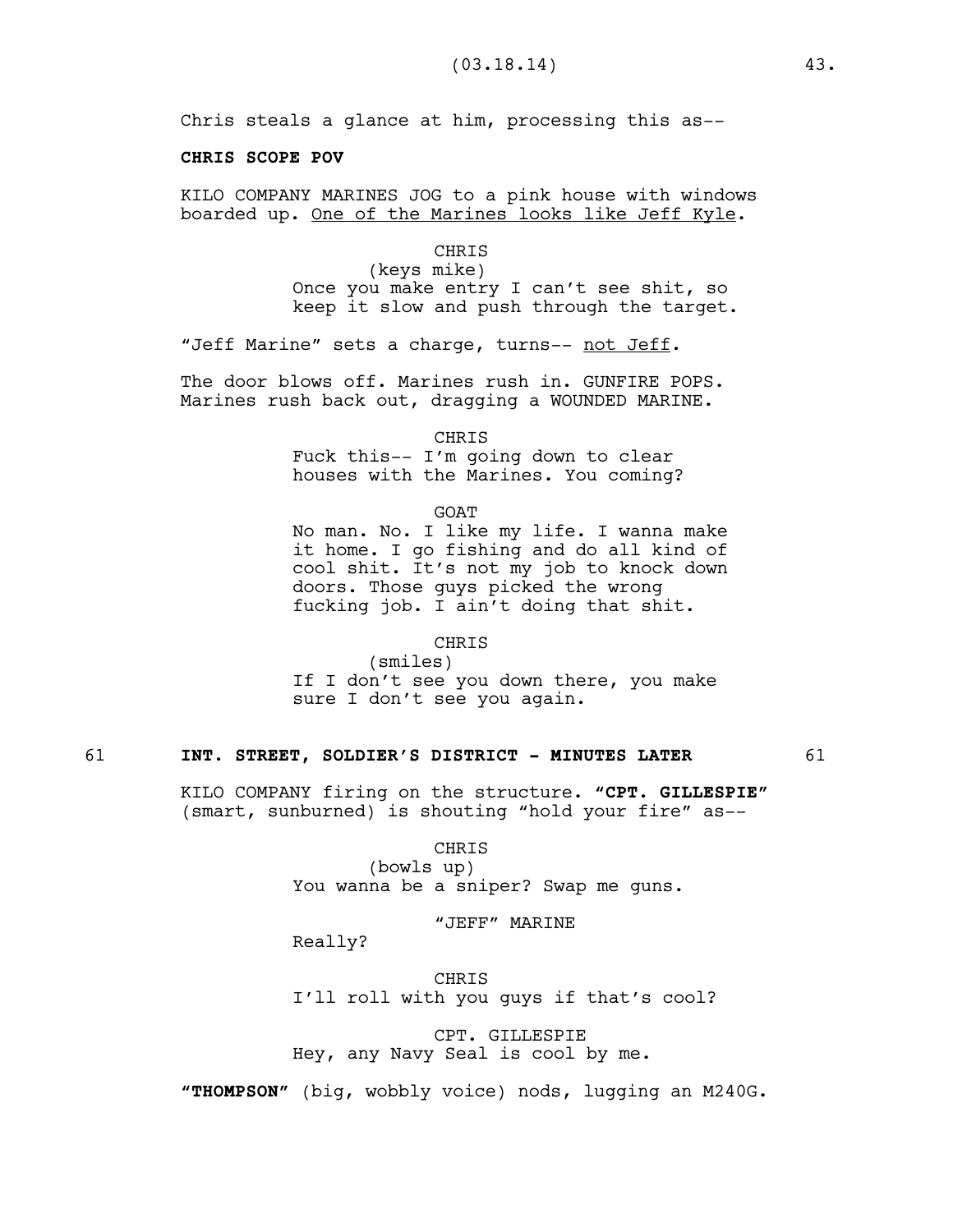## **THOMPSON** You're that guy. They're calling you The Legend. You got like 24 confirmed kills.

He recognizes his way to gain entry, so he plays it up.

CHRIS It's 32. But who's counting.

THOMPSON

That's badass.

**"SANCHEZ"** (neck tattoos, Catholic) chimes in.

SANCHEZ There's some boy in Bravo catching up.

# CHRIS KYLE

(packs a dip) Y'all are meateaters for sure but I got a little training I could show you, some simple shit, that might just keep us above ground. What do you say?

His need to protect cloaked beneath cool cowboy calm.

62 OMITTED 62

63 **EXT. MICHIGAN STREET - OUTSIDE THE WIRE - DAY** 63

KILO COMPANY are doing house-to-house. On the job training. Tension high, they're bunched around a doorway. CHRIS motions them back, *not so close*, sets a charge--

## 64 **INT. HOUSE, DAY** 64

BOOM!-- KILO COMPANY ENTER a house with chandeliers and regal armoires. They clear the room, CHRIS teaching them how to move together, giving hand signals.

## SANCHEZ

(low) -Whas that mean again?

#### **GILLESPIE**

Cover and follow.

He follows Chris into a room with sofas, exotic rugs and--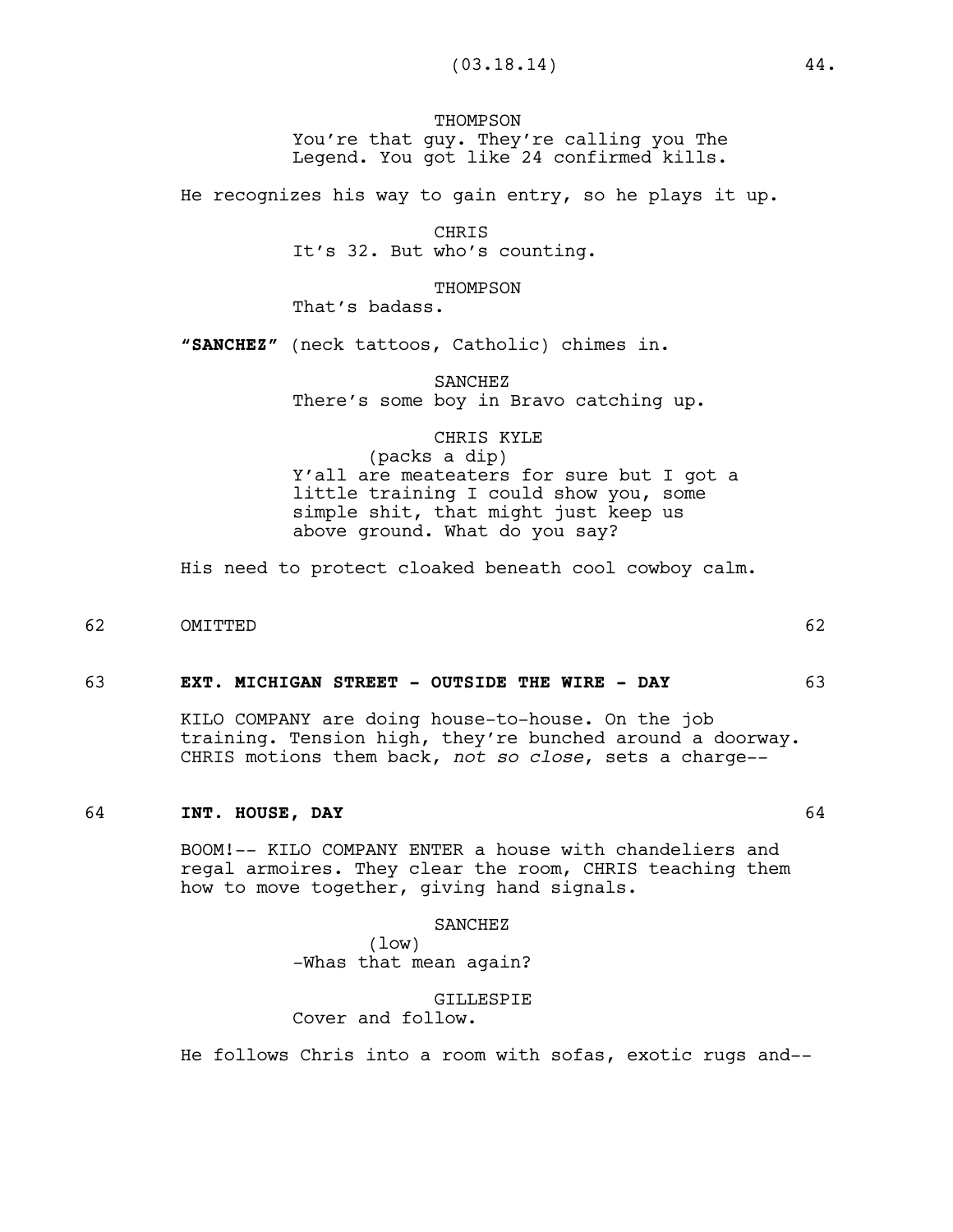A KID(12) stands across the room with dark eyes and pronounced forehead, staring at Chris.

> CHRIS Down. Down! On the floor, now!

THE KID is rocking on his heels like he's going to run.

CHRIS I will fucking shoot you! Down! Get down--

FATHER OF KID (OS) No, please--

THE FATHER runs in, tall and bearded. Gillespie clocks him and he drops. The Kid screams like he's deaf.

> FATHER OF KID (from the floor) Please! He can't understand. Look at him--

GILLESPIE He does look a little retarded.

**CHRIS** You were ordered to evacuate. Why are you still here?

FATHER OF KID This is our home. I won't give it to them. Or to you.

SANCHEZ pushes THREE WOMEN (in berkas) into the room.

SANCHEZ I found these bitches in the back closet.

FATHER OF KID I'm Sheikh al-Obeidi. You are my guest but please tell the others to come inside. If they are in the street he will know we have spoken.

SANCHEZ This sand nig' want us in here so he can blow us up. Check his ass for a vest.

A KETTLE whistles in the kitchen. Guns still trained.

CHRIS Who will know we've spoken?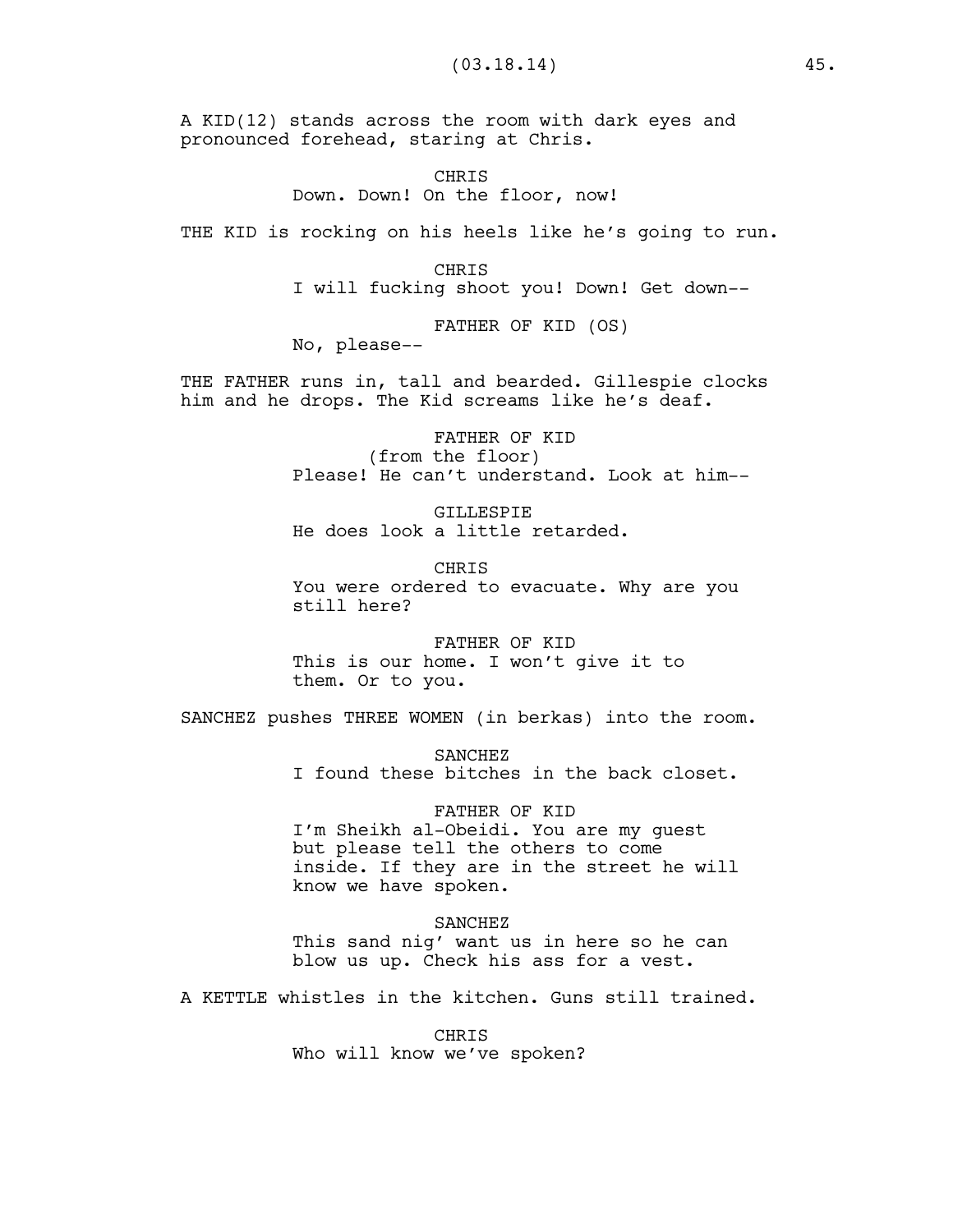SHEIK AL-OBEIDI/FATHER Your enemy is mine enemy. We share this. You understand?

Chris studies the women, and lowers his gun.

CHRIS Bring the other guys in.

#### **TIME CUT - LATER**

Chris and Gillespie sit with **"SHEIK AL-OBEIDI"** while the kid (**"OMAR"**) plays with his father's hair.

> SHEIKH AL-OBEIDI If we talk to US soldiers he will come to our home and make examples of us--

CHRIS Who is he? I need a name.

The Marine Interpreter aka **"TERP"** (20s, in mismatched camo, face bandanna) repeats the question.

> SHEIKH AL-OBEIDI The man who comes we call The Butcher. He is the despaired one, son of Shaytan--

Sheik mumbles in Arabic, fearing the words on his tongue.

TERP He calls him *- the pure flame of fire- .* Basically, this man comes to their house and prey on the weak with hurt.

CHRIS So he's some kind of enforcer?

SHEIKH AL-OBEIDI Enforcer. Yes. Top soldier of Zarqawi.

## CHRIS

(jumps) We want Zarqawi. Where do we find Zarqawi?

OMAR CACKLES like a crow, playing peeking games.

SHEIKH AL-OBEIDI If you find The Butcher you will see he reports direct to Zarqawi each day.

An F-18 rips overhead. RADIO CHATTER. THOMPSON steps out--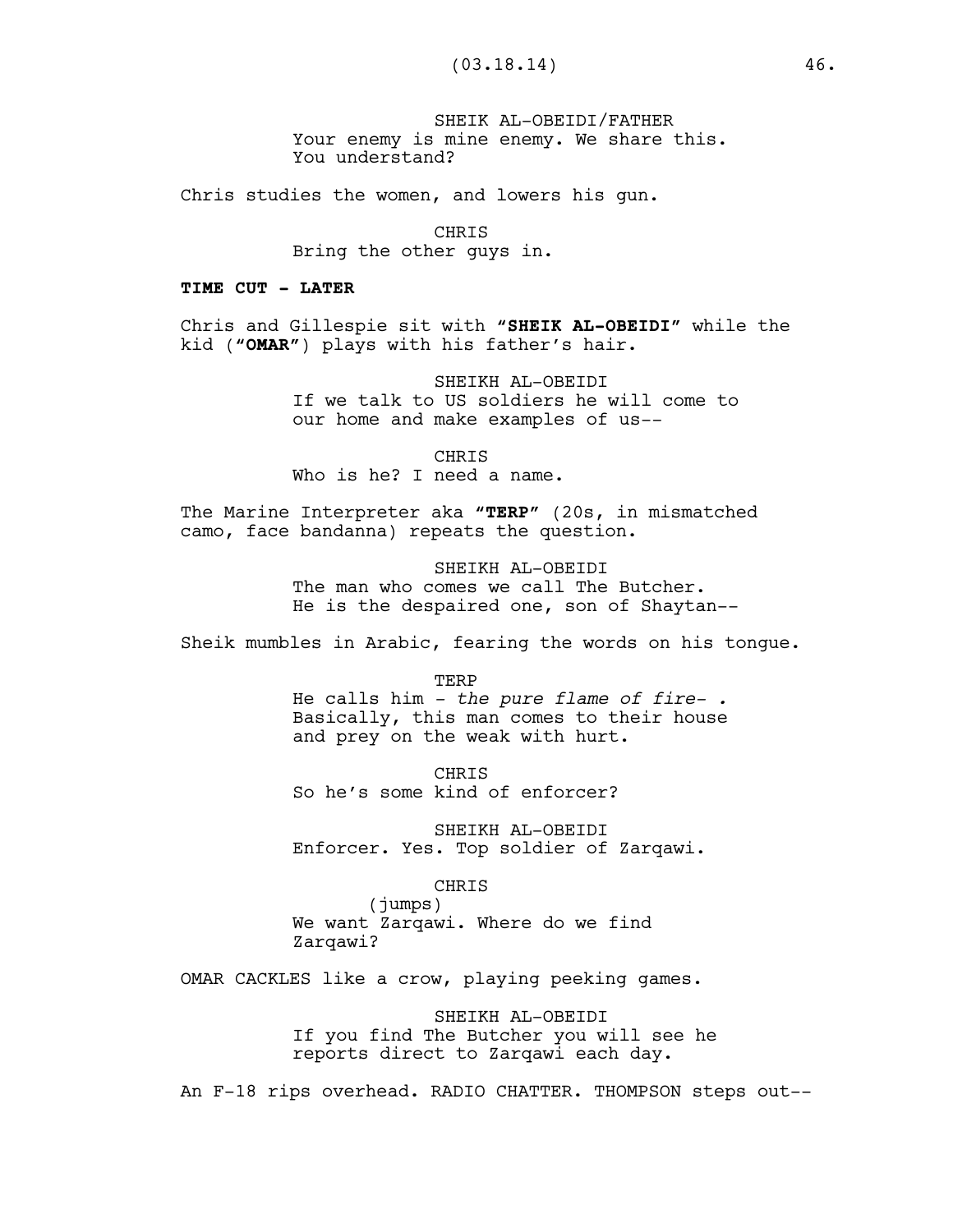**CHRTS** How do we find him?

SHEIKH AL-OBEIDI You must understand the risk to us.

TERP He will ask for money.

SHEIKH AL-OBEIDI We need one hundred thousand US dollars.

THE BOOM of distant ordinance shakes the structure.

**CHRTS** We don't even have proof this guy exists.

The Sheik grabs his wife, pulls her arm from her robe- her hand has been hacked off, the stump healing.

> SHEIKH AL-OBEIDI Is this not proof?

CHRIS I'm sorry. I want to help you. I do. But I need names, places, phone numbers--

THOMPSON (rushes in)

Hey, we got a Marine unit pinned down in a house just uprange--

CHRIS Give me a name, Sheik. Give me something.

THOMPSON They're out of ammo. If we don't go now--

Sheik stonewalling, Chris stands to go, *fuck--*

SHEIKH AL-OBEIDI "Amir Khalaf Fanus". This is given name of The Butcher. But to help you find him--

Sheikh Obeidi SWEEPS A HAND across his open palm, *pay me*.

#### **TRANSITION TO:**

Chris sweeps a hand across his open palm, *pay me*. We are--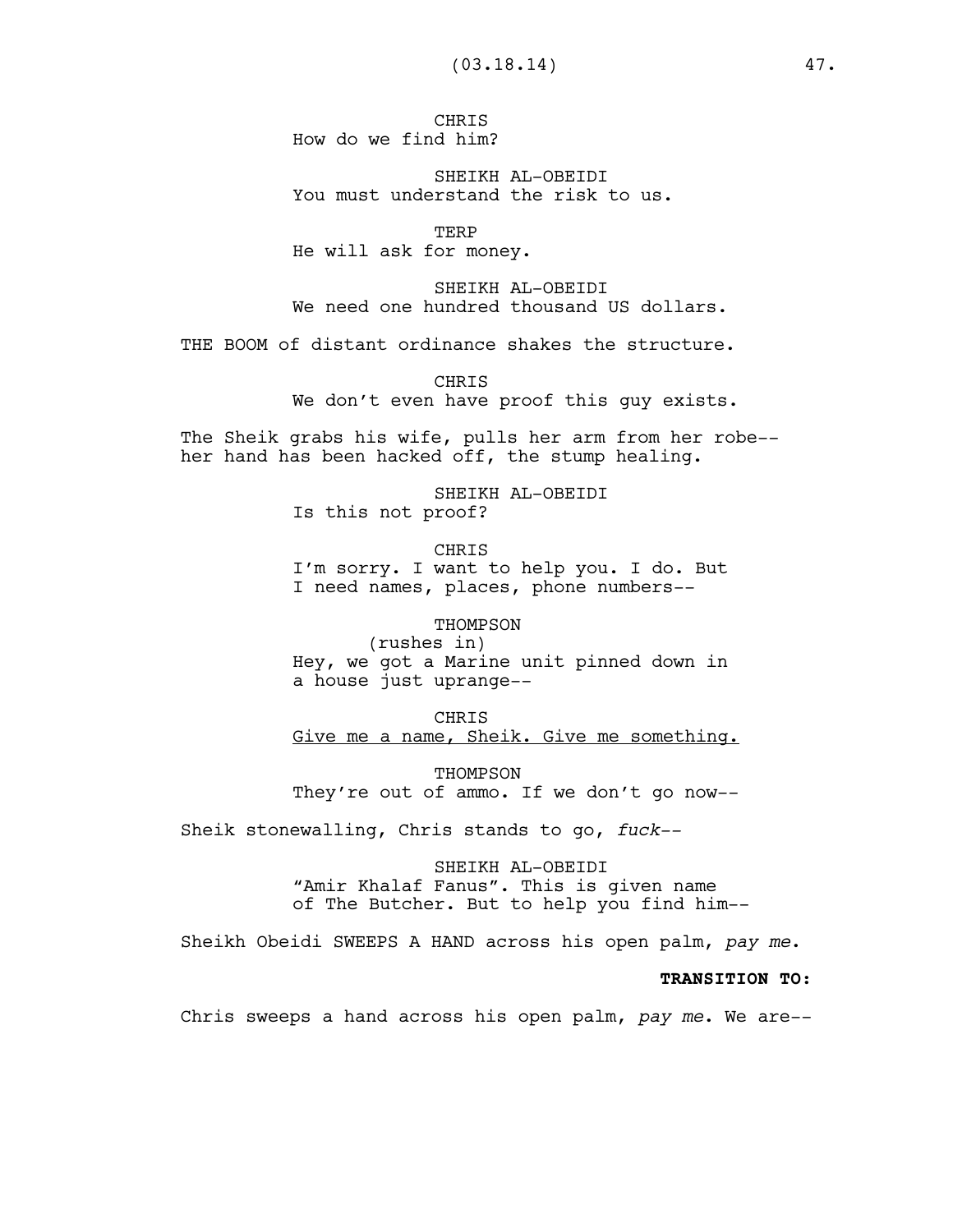## 65 **INT. DIA TRAILER, CAMP FALLUJAH - DAY** 65

CHRIS and MARC LEE sit in front of AGENT SHEAD, of the Defense Intelligence Agency. A game of solitaire open on his computer. CORNHUSKER football posters on his wall.

#### AGENT SHEAD

I guess that translates to "pay me" in just about any language, doesn't it?

CHRIS

Yes sir, it does.

MARC LEE

And you're the secret squirrel with the cash, right?

# AGENT SHEAD

(not amused) When you were having tea with Sheik al-Obedie did he tell you he ran a network of highway bandits before AQI moved in?

CHRIS KYLE

He left that part out.

#### AGENT SHEAD

That's AQI's racket now. Your Sheik got edged out. This could be blowback.

#### CHRIS

Or he could be upset The Butcher cut off his wife's hand. Either way, seems like you'd wanna explore it.

Shead would rather not enter into this with them but- he slides a white-board to reveal an AQI HIERARCHY.

> AGENT SHEAD This is your guy here. (points to photo directly under Zarqawi) We believe The Butcher is Zarqawi's number two man.

THE BUTCHER is a squat, rawboned man with eyebrows forming a grizzled line over dark bloodshot eyes.

> CHRIS But you don't know his real name or you'd have it written up there.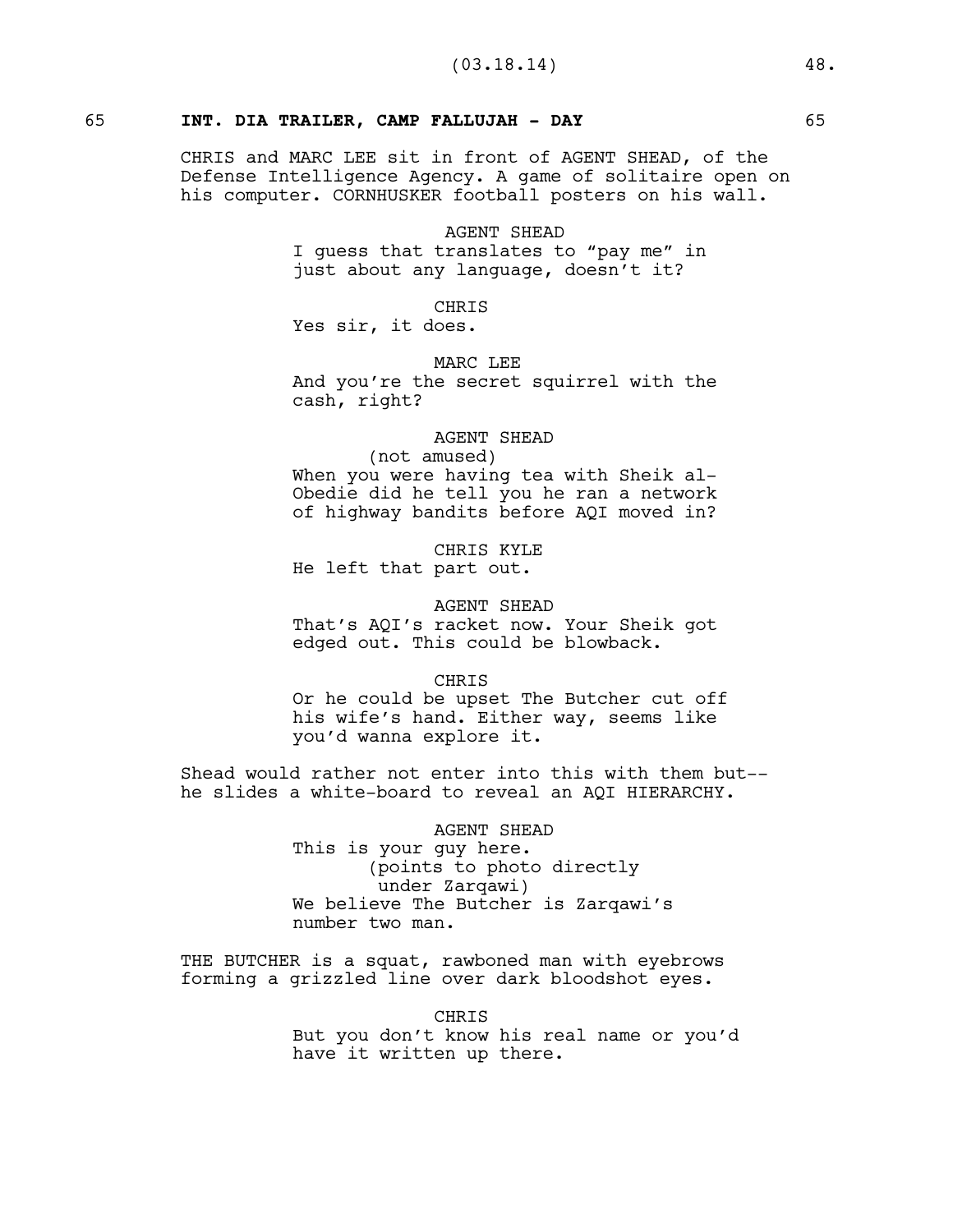AGENT SHEAD We have several aliases--(picks up phone, dialing) If "Fanus" is legit we go see the Sheik.

MARC LEE He's asking for 100,000.

AGENT SHEAD If he delivers the Butcher he'll get it. (into phone) This is Agent Shead, DIA, I need a name check on "Amir Khalaf Fanus." I'll wait.

He kicks his feet up, like he runs the war.

CHRIS If we're going back out, TEAM 3 could pull security--

AGENT SHEAD If we're humping money the head-shed will want contractors on it. (into phone) I'm here. What do you got?

He listens a beat. His feet hit the floor. Eyes flick up.

#### 66 **INT. HUMVEE #2 - TWO DAYS LATER** 66

An object thumps beneath the tires. SECURITY CONTRACTORS wear baseball caps, Oakley blades and grizzled beards.

CONTRACTOR

Road-kill.

They sit on benches opposite CHRIS and MARC LEE, a shrinkwrapped PALLET OF CASH between them. AGENT SHEAD sits closest the driver, playing big-dick with the mercs.

> AGENT SHEAD The Butcher is Zarqawi's enforcer. They say his weapon of choice is a drill.

Chris looks to Marc Lee, eyes closed in prayer. When he opens them he sees Chris looking. The rig sways.

> MARC LEE I went to seminary school before I joined the Navy. Came close to being a preacher.

> > CHRIS

Why didn't you?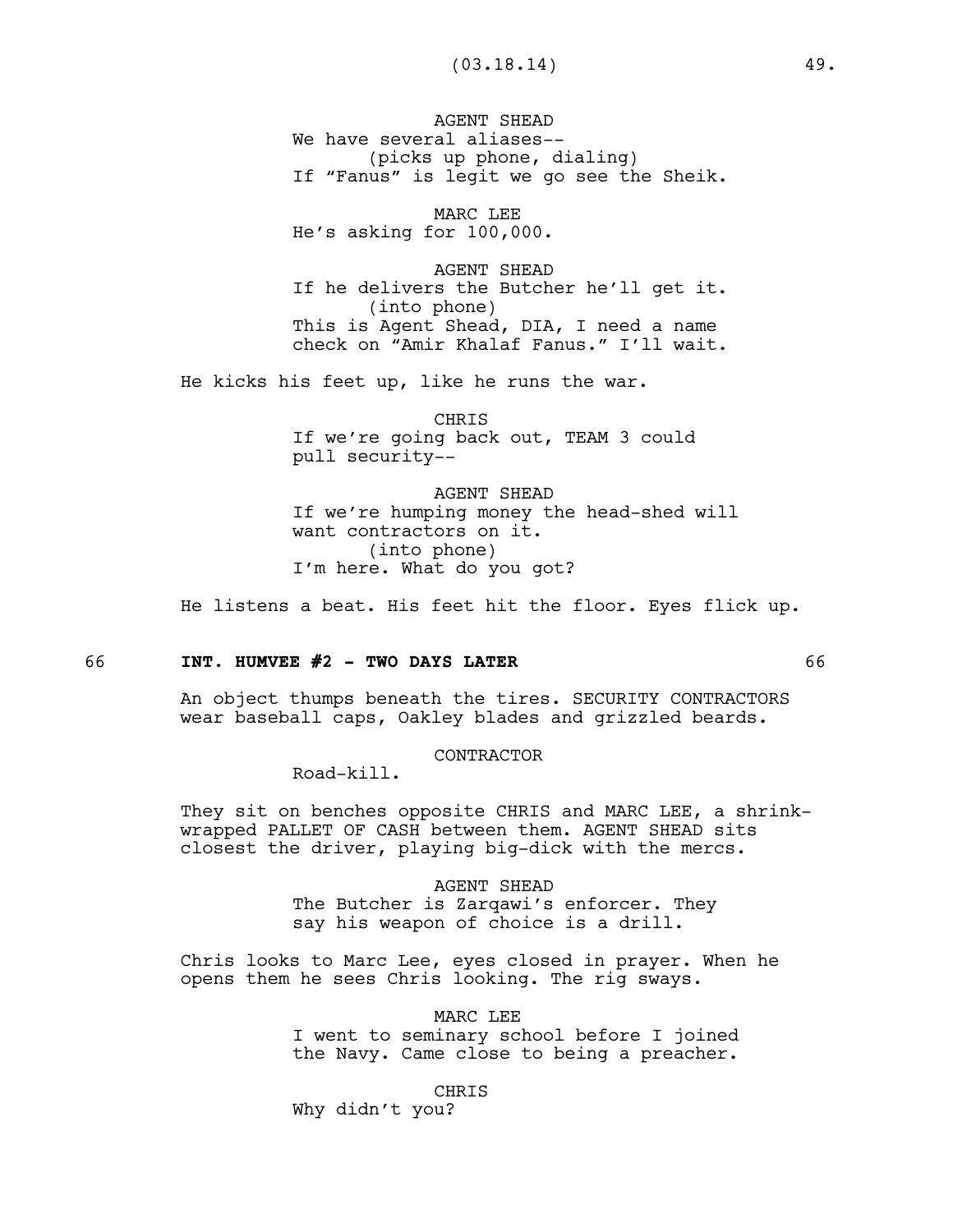MARC LEE I love to gamble, man. Love those dice.

Their laughter is liberating. It bonds them.

CHRIS

My kind of preacher.

MORE LAUGHTER. A PHONE RINGS. Chris digs out a SAT PHONE.

MARC LEE It's like that now, huh?

CHRIS KYLE You haven't heard? I'm The Legend. (laughs at self; into phone) Hey babe--

TAYA (OS) You were right, doctor says it's a boy.

CHRIS KYLE It's a boy!

MARC LEE Hell yeah. Congratu--

WHAAP! Windshield spiders. CONTRACTOR/DRIVER'S brains spackle them. THE HUMVEE CRASHES into a storefront.

RADIATOR HISSING, CONTRACTORS SCREAMING, "Call for backup" "Capel is down" "Dump the truck, cover us."

## 67 **EXT. MEDICAL PLAZA, SAN DIEGO - DAY** 67

A crowded quad. TAYA, ON THE PHONE, stops in her tracks.

TAYA

Chris!--

## **EXT. CITY SQUARE/ STREET**

Looted shops, burnt awnings, colorful signage. MARC LEE and CHRIS pile out. THE SAT PHONE falls in the dirt.

MARC LEE

I heard one shot.

CHRIS KYLE Check. Large caliber. Came in at an angle, gotta be 300 or more out--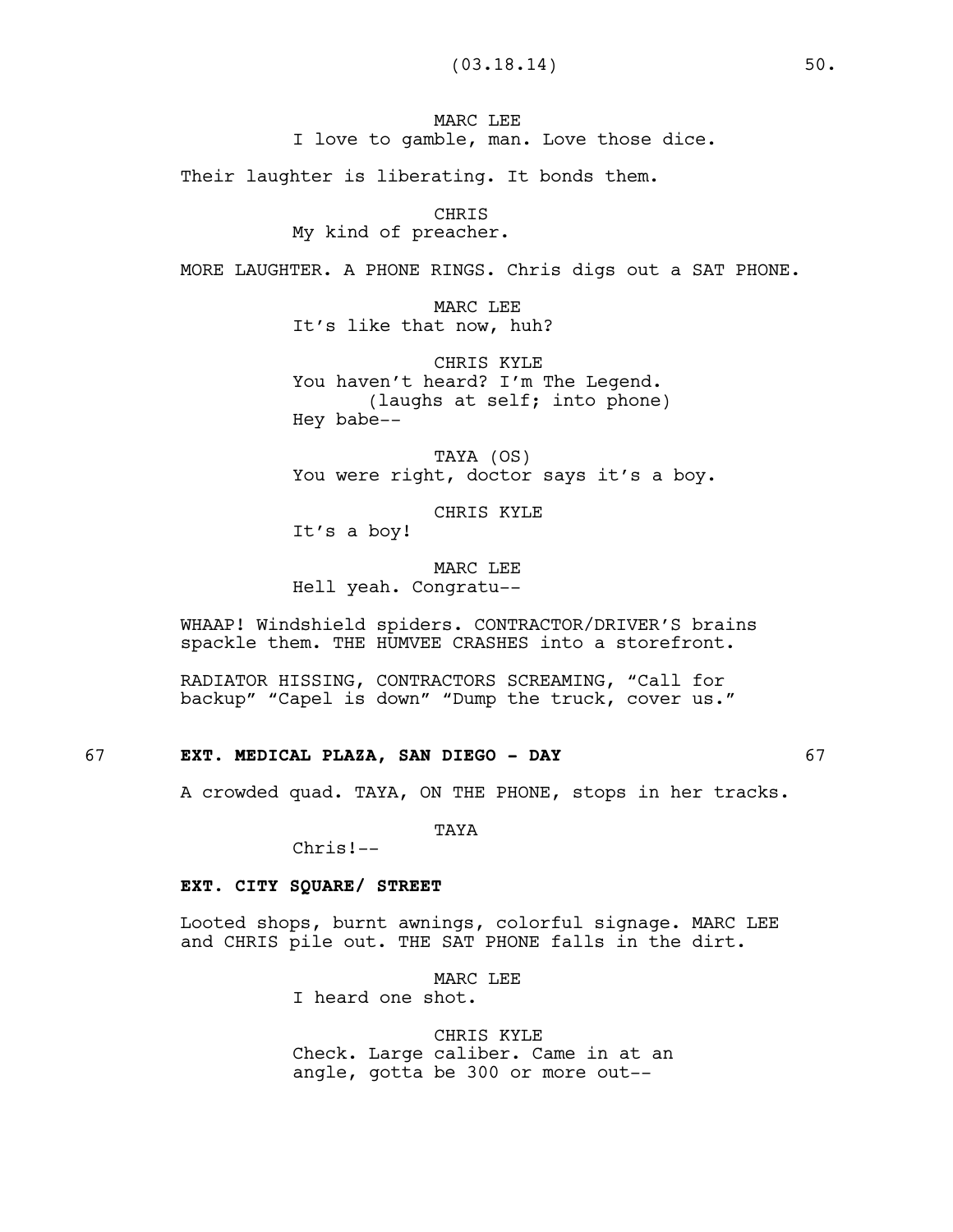They duck into a bomb-blasted storefront. They're looking downrange from the jagged orifice when-- A SHOT THUNKS into a painted Leo DiCaprio billboard overhead.

> MARC LEE (ducks back) He's all over us. You get a bead?

#### CHRIS KYLE

Negative--

AGENT SHEAD (OC) Transfer the pallet. We're pulling back.

#### 68 **INT. DISTANT MINARET** 68

MUSTAFA sprawled on the balcony. PUSH past the *swoosh* of Nikes, up dark robes, along the cut of an unshaven cheek--

#### **MUSTAFA SCOPE POV**

UNIQUE CROSS-HAIRS wobble past CHRIS and MARC LEE'S position to CONTRACTORS SCRAMBLING SHEAD into the street. Mirage boils straight up. A breath exhales--

## 69 **INT. STOREFRONT** 69

A BULLET SMOKES through CONTRACTOR #1, ejecting half his vertebrae. CONTRACTORS SCRAMBLING--

> CHRIS Minaret, 11 o'clock!

## AGENT SHEAD

(from Humvee) There's no room. We'll come back for you--

Agent Shead and Contractors pull away in Humvee #2.

An INSURGENT GUNNER steps from a door just uprange, BLASTING ROUNDS at the retreating vehicle.

> CHRIS You got eyes on that?

> > MARC LEE

Negative.

Their cover prevents line-of-sight. Chris reaches his rifle out ADJUSTING A SIDE-MIRROR on the crashed Humvee--

**UPRANGE (IN REFLECTION)**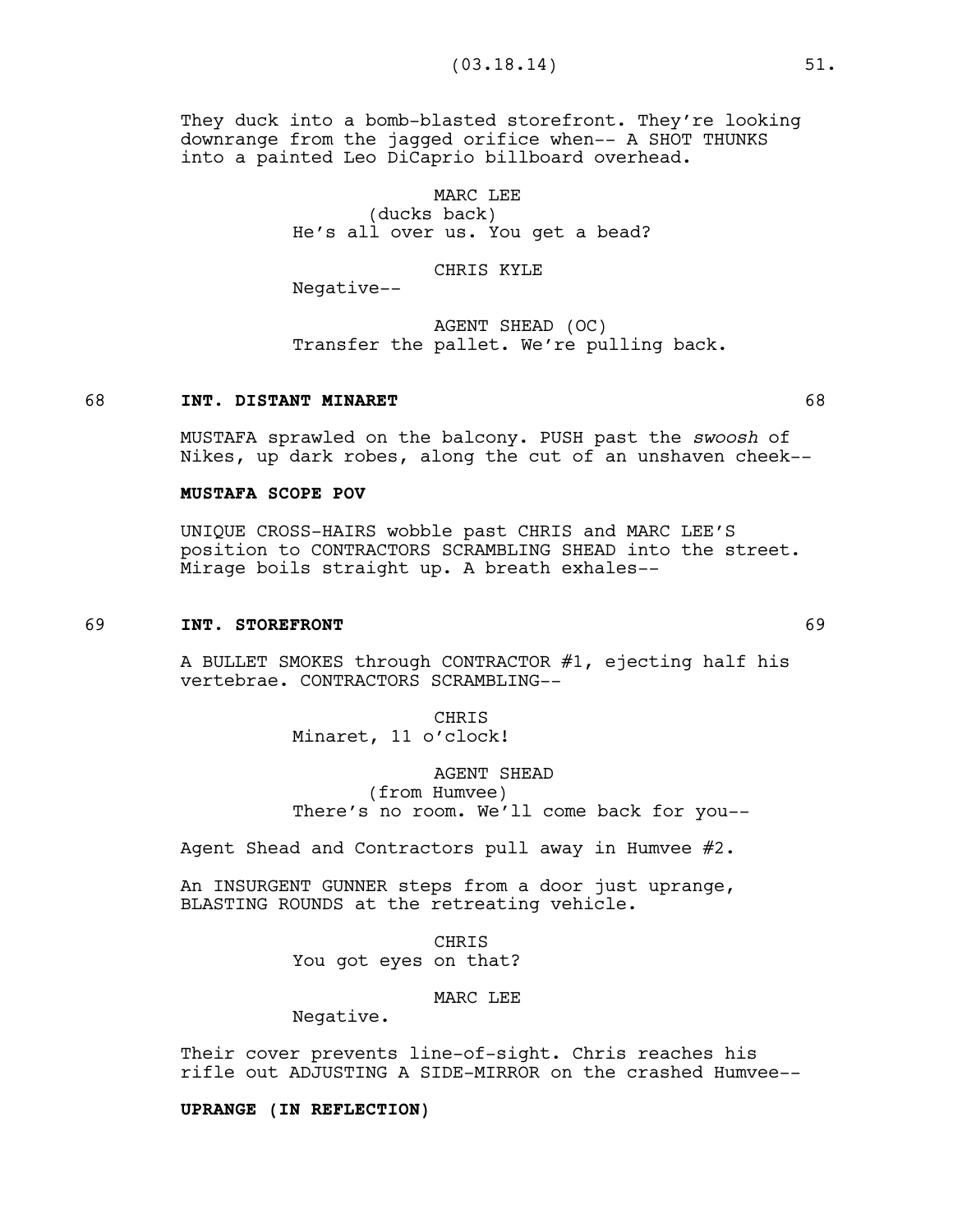THE BUTCHER drags OMAR from Sheikh Al-Obeidi's home by his hair. The boy's strange screams echo down the block as the Butcher revs a hand drill near his face--

> CHRIS Eyes on The Butcher. He's got that Sheikh's kid in the street--

TWO INSURGENTS holds Sheik Al-Obeidi in the doorway as--

A SNIPER ROUND SHATTERS the Humvee mirror.

CHRIS

Fuck!--

## MARC LEE

(into radio) --requesting back-up. We're pinned down taking sniper fire on approach of highvalue target, GRID 04536236. Over.

Chris tries to edge around the wall-- PHWAAAP! The wall explodes above his head. He turns to the room. Debris blocks a back-door. No way out.

> MARC LEE We're on the wrong end of this.

CHRIS I'm gonna pop smoke for cover but don't move till I say.

Chris tosses smoke. A haze clouds the exit--

CHRIS

Hold.

The drill revs. Omar is screaming. Smoke spewing.

## MARC LEE

We gotta go--

### CHRIS

Holding! Hold...

A SHOT RINGS OUT, CHUNKS CONCRETE near the exit.

CHRIS

Move now. Go--

They slip out the storefront, around the building--

MARC LEE How you know he'd wait--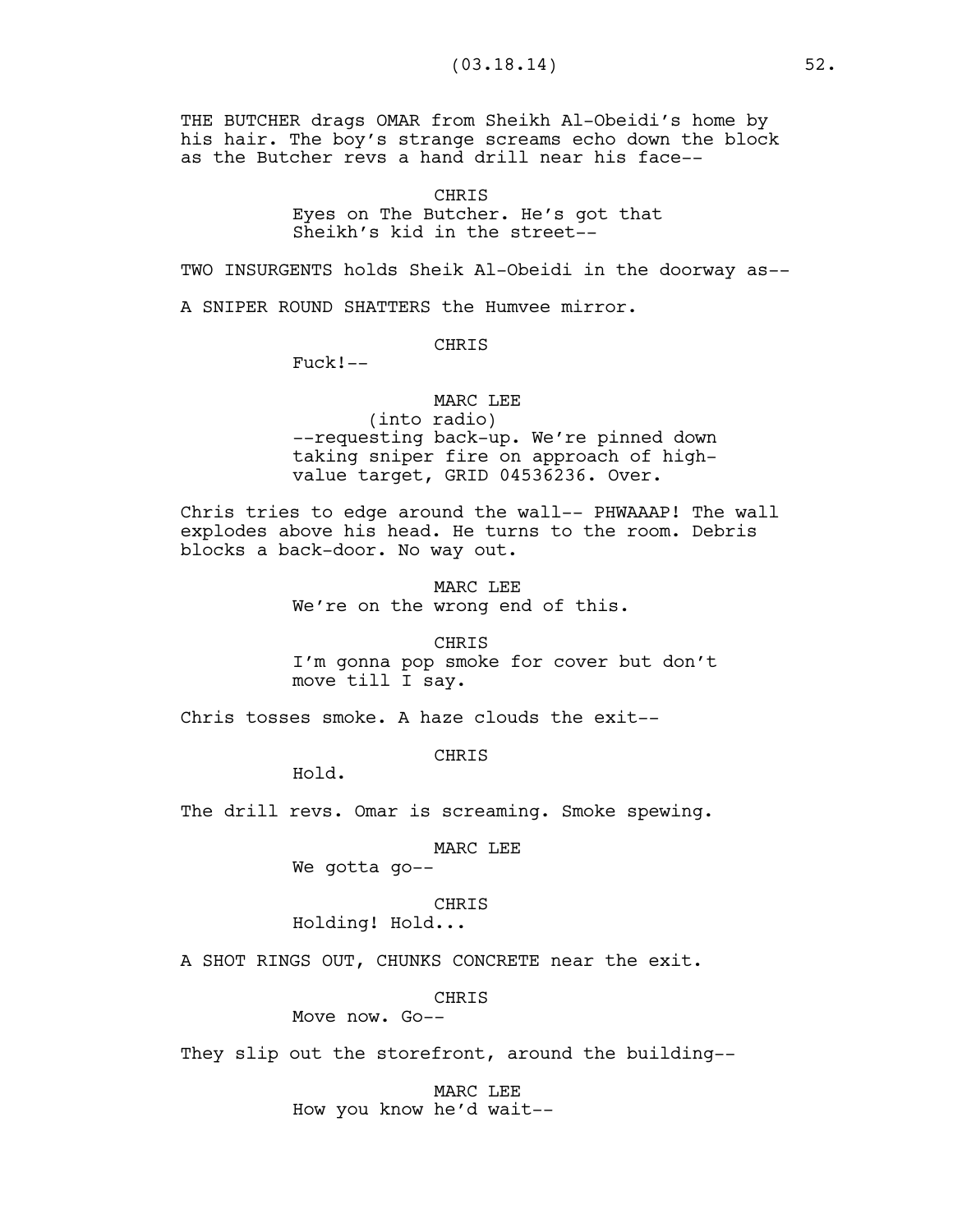# **CHRIS**

Cause I'd wait.

In the smoky haze, A SAT PHONE in the dirt--

## 70 **EXT. MEDICAL PLAZA, SAN DIEGO** 70

TAYA listens for gunfire as the lunch crowd teems past.

TAYA (sobbing, into phone) Chris--

CAMERA CIRCLES HER as her world comes unhinged. On the next revolution the scenery changes and--

## **MUSTAFA POV / FROM MINARET**

CROSS-HAIRS TRACK past the doorway where--

## **SHEIKH AL-OBEIDI**

Is held back by INSURGENT GUNMEN, weeping and pleading--

#### **THE BUTCHER**

He powers up the drill and drives it into Omar's thigh. OMAR SCREAMS and pitches, shrieking for help--

#### **ALLEY**

Chris and Marc racing down an alley, approaching stairs--

CHRIS Go around. I'll go high.

Chris bounds up the stairs. Marc Lee keeps running--

## **ROOFTOP**

CHRIS runs onto the exposed rooftop, running into-- A DOG SNAPS at him, BARKING and rabid, chained to a US sig M-60. He dives away from it, crouching behind the wall.

## **SNIPER POV / IN MINARET**

CROSS-HAIRS FIND the barking dog, then CHRIS' BOOT.

## **THE BUTCHER**

Powers up the drill, THE BUZZING rings over his words--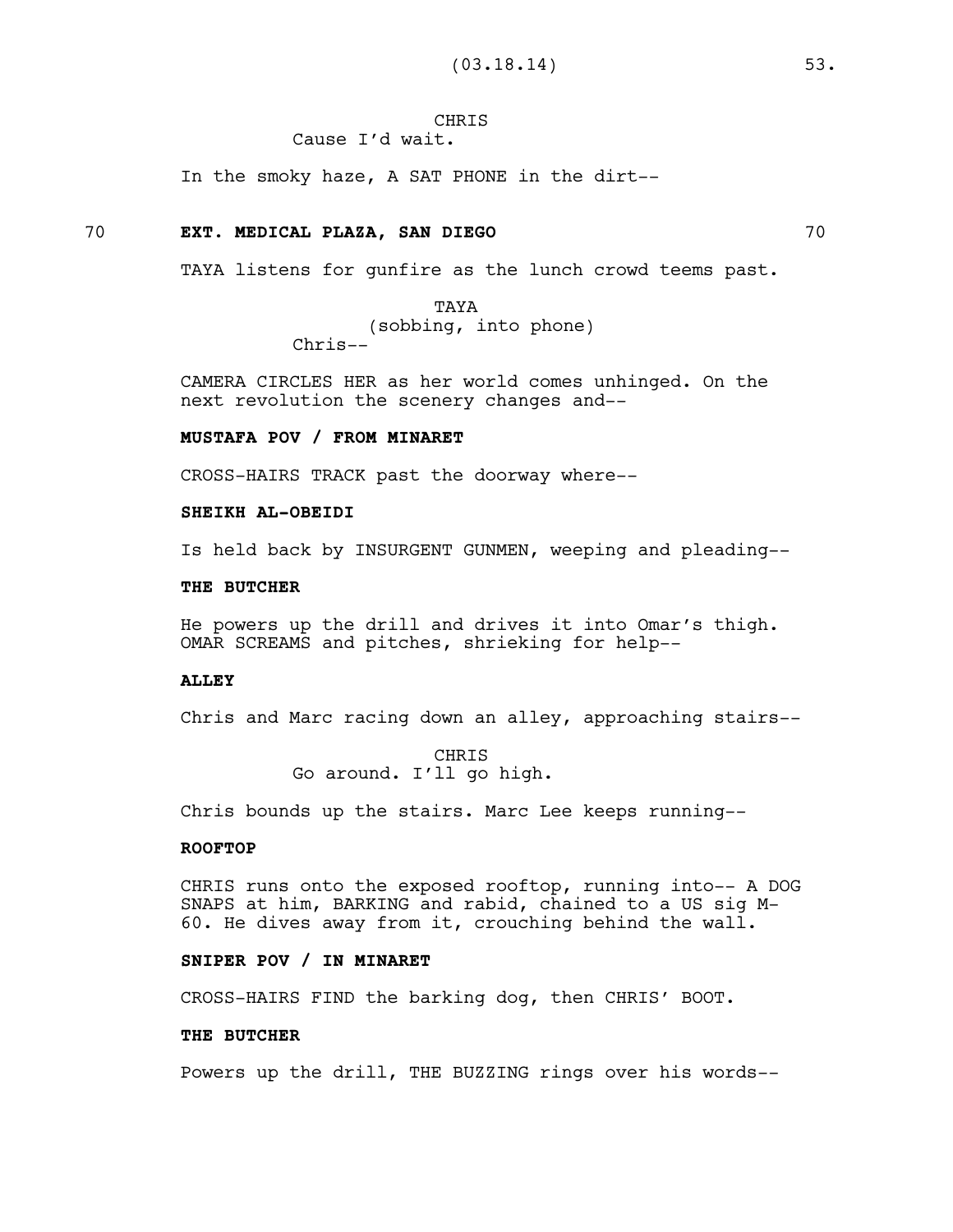## THE BUTCHER (in Arabic) You talk to them, you die with them.

He steps on Omar's neck, lowers the drill toward his jaw.

## **CHRIS**

Hears the drill and Omar's screams. He'll be exposed but-- HE POPS UP to shoot The Butcher. Before he can get set--

A SNIPER ROUND clips his helmet. He's knocked flat-back. Clouds strobe overhead. The dog barks viciously inches from his face. Saliva flying off incisors as--

#### **THE SHEIKH**

Watches the drill enter his son's face. The Sheikh breaks free of the Butcher's men, running towards his son. TWO AKs shred his back and he pitches forward, reaching--

## **SNIPER POV**

As the Butcher and his men drive away, CROSS-HAIRS track across the rooftop, where--

#### **ROOFTOP / CHRIS POV (UPSIDE DOWN)**

His helmet, ruptured like a plum, wobbles to a stop.

#### **CHRIS**

Rage animates him. He staggers to his feet, FIRING HIS M4 on the minaret until the clip expires. Then--

A FLUTTER of cloth sweeps across an alley a block north. MUSTAFA slows, rounding the corner, and glances back--

Chris draws his .45, but Mustafa slips into the shadows. Women sob over dead bodies in the street below.

#### 71 **EXT. STREET - LATER** 71

TEAM THREE SEALs hold perimeter. The sheet draped over Omar is marked by a dozen blood spots. Chris is buzzing with remorse, looking to the minaret.

> CHRIS KYLE He had line-of-sight 500 meters out.

BIGGLES Colonel Gronski is all over Marc, bro.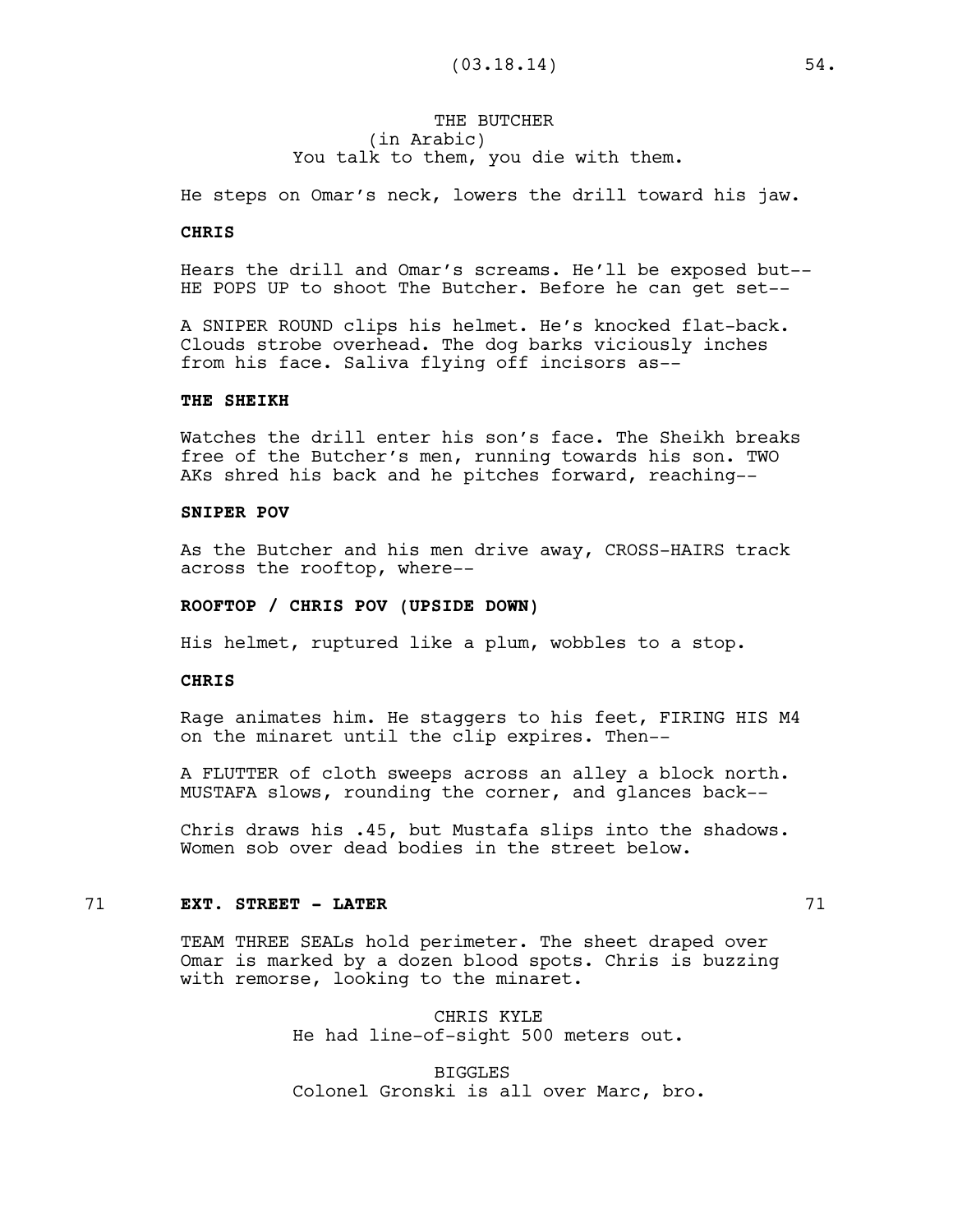In the distance, COLONEL GRONSKI barks at MARC LEE then climbs in a Bradley. As MARC approaches--

> CHRIS We need to work up a squad to pursue him.

MARC LEE They're shutting us down.

CHRIS What do you mean?

MARC LEE We're confined to base pending an incident review.

**CHRTS** Can he do that? Just shelf us like that? I ship home in three weeks.

Wind blows the sheet off Omar.

BIGGLES It's gonna be a long three weeks.

## 72 **EXT. WEIGHT LIFTING CAGE, CAMP FALLUJAH, FOB - SUNSET** 72

Chris stalks the cage, shirtless and sweating. His eyes track the horizon as darkness falls on Fallujah.

## 73 **EXT. NORTH AIRFIELD, CORONADO, CALIFORNIA - NIGHT** 73

Halogen spotlights illuminate tarmac. SOLDIERS emerge from darkness, pushing toward their waiting families. FIND TAYA in heels, 9 months pregnant. Chris limps toward her. She walks into his arms and STARTS SWINGING fists.

TAYA

I thought you were dead. I thought--

He holds her close until her rage gives way to tears.

**CHRIS** Shh. I'm know. I'm so sorry.

They stand there long after everyone has gone.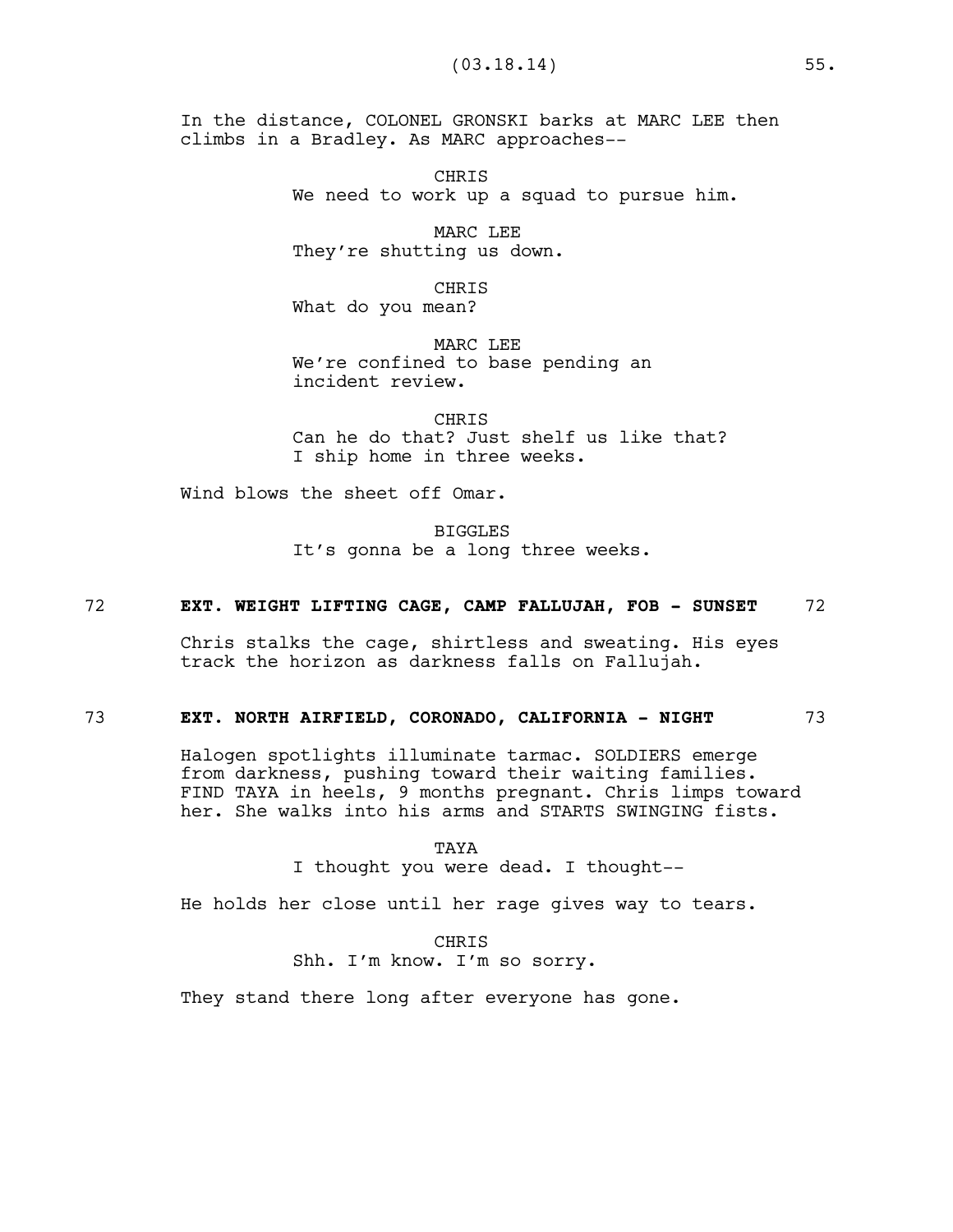## 74 **INT. BEDROOM** 74

Taya lowers the lights, steps out of her dress and looks at herself in the mirror, 9 months pregnant, and not sure she's sexy. Chris exits the shower, stops, staring--

> CHRIS You're the most beautiful thing I've ever seen.

TAYA I have an alien growing inside me--

She deflates and sits on the bed. He kneels before her.

TAYA And there's a strange man in my bedroom.

CHRIS

Our bedroom.

TAYA (pulls his ring off necklace) Why isn't it on your finger?

CHRIS If it catches the light...

He doesn't spell it out. She slips it on his finger.

TAYA Your hands feel different.

CHRIS They're mine. I swear...

TAYA Why am I so fucking nervous?

CHRIS (kissing her belly) I'm nervous too.

TAYA No you're not. Don't lie.

**CHRIS** I am... What if that little alien reaches out and grabs me?

She laughs and squishes his cheeks, making faces with his face.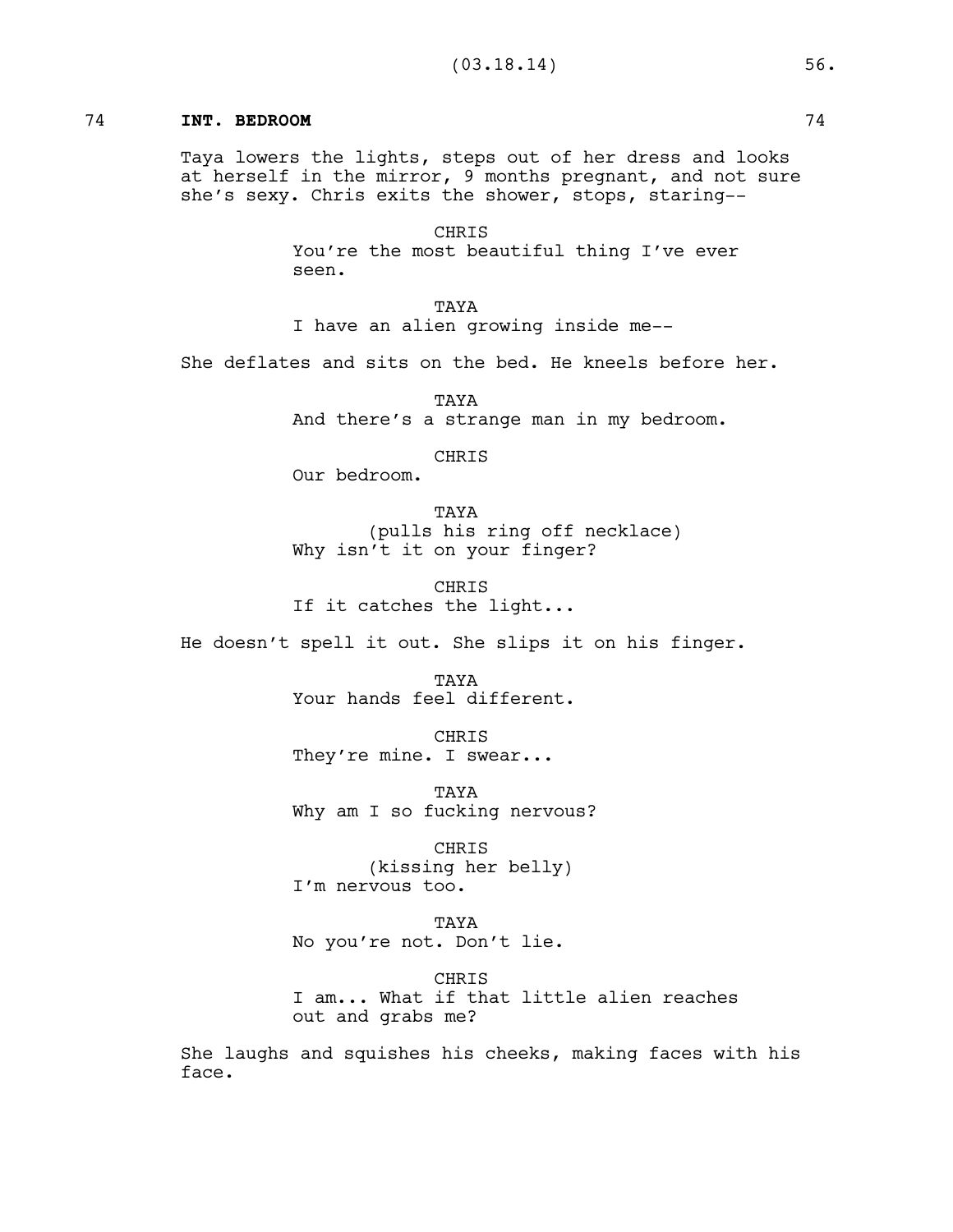**TAYA** 

Why are you so good with me.

Her face opens in ecstasy.

#### 75 **INT. BREAKFAST TABLE, CHRIS' HOUSE - MORNING** 75

CHRIS, showered, shaven and ill-at-ease, picking at the calloused "shooter's strawberries" on his elbows.

> TAYA (OC) --it might be nice to get out--

His coffee steams like smoke off a barrel.

TAYA (OC) --are you listening to me? Chris--

CHRIS

(knee pumping)

Huh?--

A lawn-mower starts. His eyes track windows. Taya sees what's happening and-- she extends a naked leg into his sight line. His eyes follow her leg, to welcoming eyes.

> TAYA What do you want to do today, hon'?

CHRIS Maybe we just relax here?

TAYA Okay, we do that. Let's relax.

She eases into his lap, changing his chemistry.

## 76 **INT. OBGYN OFFICE, SAN DIEGO - DAY** 76

A room doused in sunshine. TAYA lays on the table. DOCTOR HOFFSTADER works the ultra-sound wand over her belly.

> DOCTOR HOFFSTADER How you feeling?

TAYA I'm done being pregnant. I want to meet him.

DOCTOR HOFFSTADER It'll be any day now.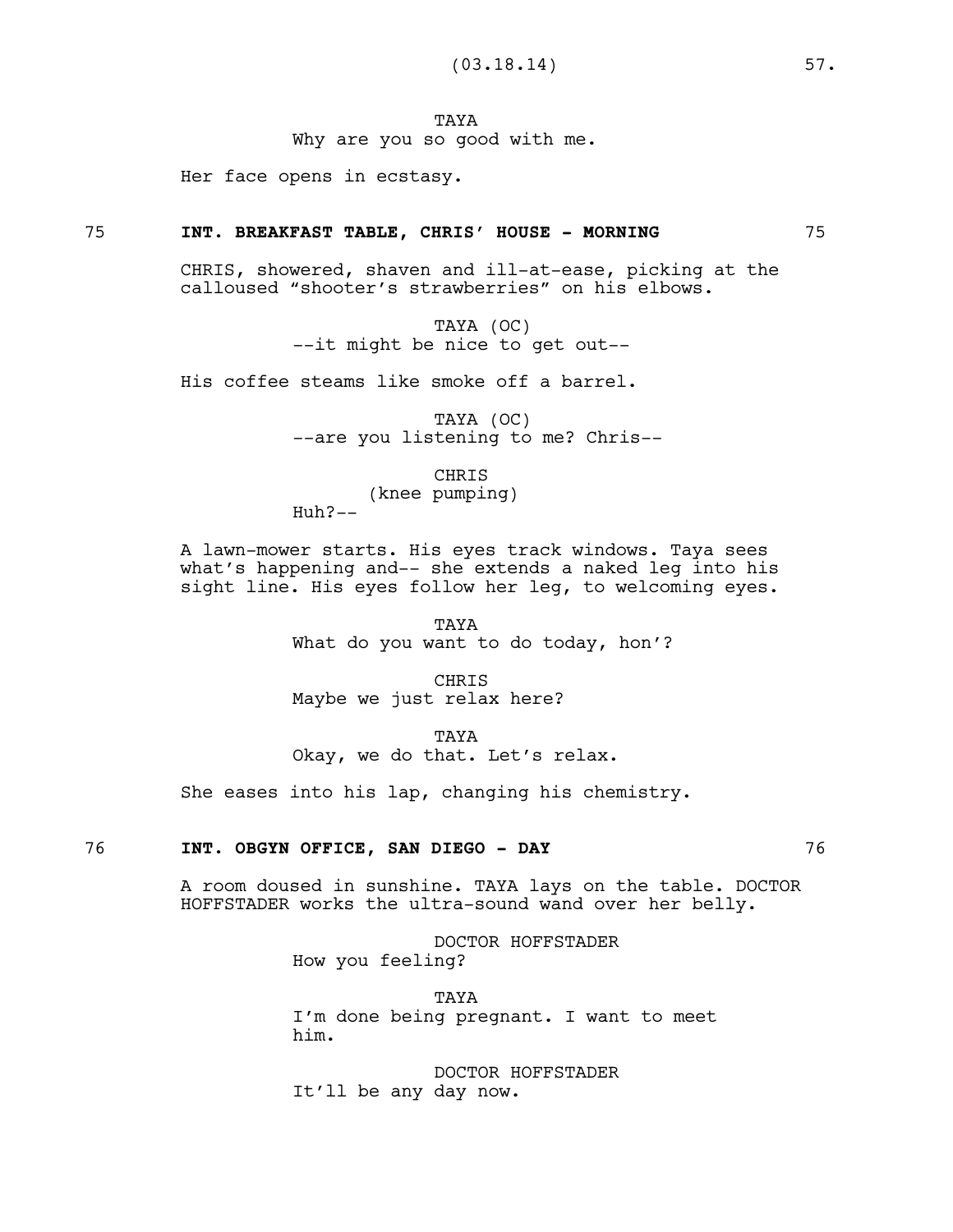Chris pets his wife's hair but he's sweaty and flushed.

DOCTOR HOFFSTADER How about you Mr. Kyle? How're you feeling?

CHRIS KYLE Good. Doing good.

DOCTOR HOFFSTADER I imagine you're still decompressing.

CHRIS

Not really.

TAYA Well, this is the first time we left the house.

CHRIS I'm just happy to be home.

Hoffstader studies him, reaches for a b.p. cuff.

DOCTOR HOFFSTADER Here, slip this on for me.

He awkwardly consents. The cuff tightens.

CHRIS If you wanna help, you should be looking at my knees. I don't know what I did but--

DOCTOR HOFFSTADER Are you a smoker?

CHRIS

No, ma'am.

DOCTOR HOFFSTADER Do you drink?

CHRIS (charming) Only when I'm thirsty.

DOCTOR HOFFSTADER 170 over 110.

TAYA (concerned) Jesus Christ Chris...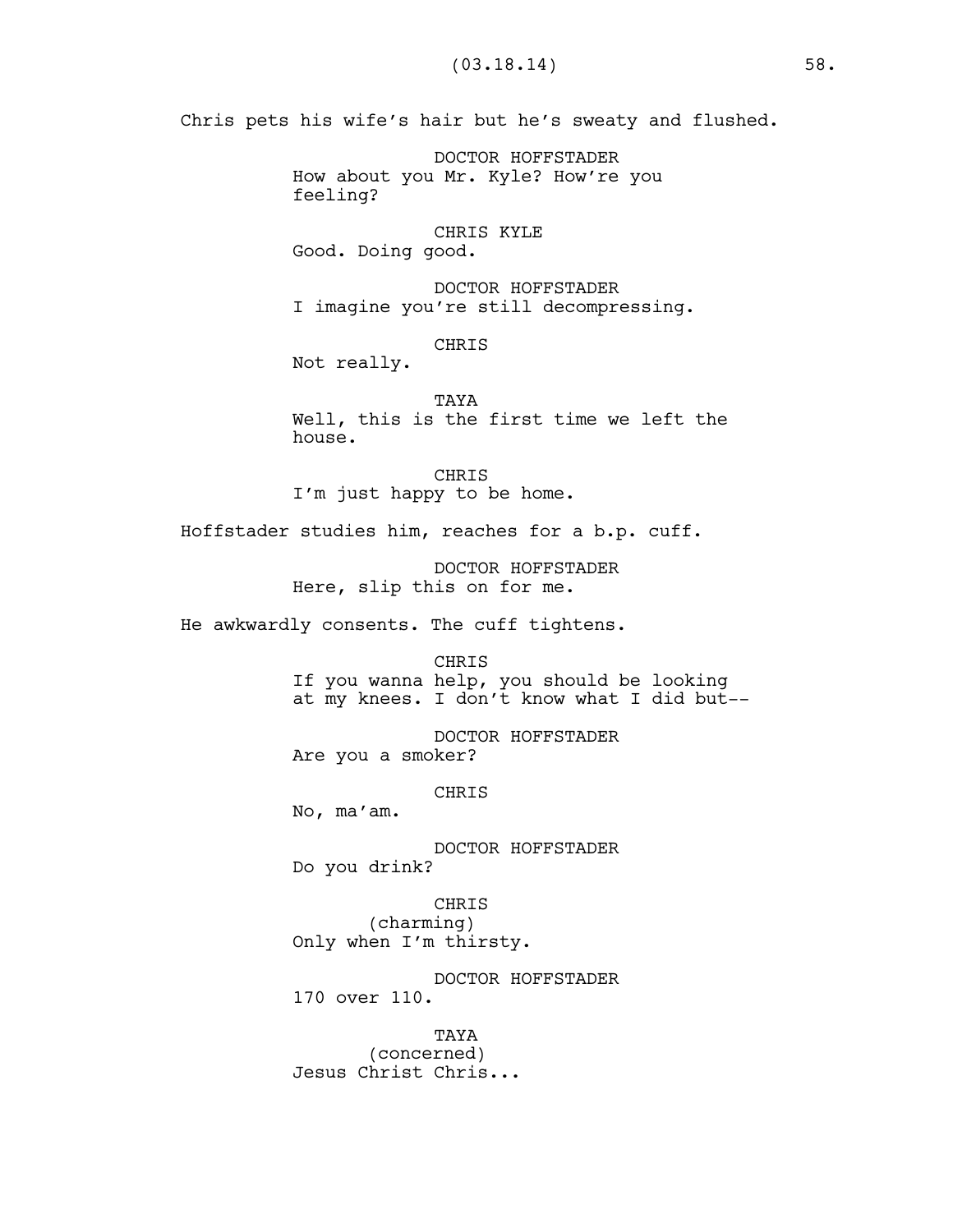CHRIS Is that high?

DOCTOR HOFFSTADER Not if you just had 14 cups of coffee. But for someone who is sitting down--

CHRIS I'll look into it. Thanks doc.

He's smiling but his tone quiets her. She overstepped.

## 77 **INT. TRUCK, SOUTHBOUND FREEWAY - DAY** 77

CHRIS is weaving through rush-hour traffic.

CHRIS You sabotaged me back there.

TAYA What am I supposed to do. You're not talking. You act like it's all okay--

**CHRIS** It is okay. I'm fine.

TAYA

You're not fine. Your blood pressure--

#### CHRIS

Babe, I'm driving down the freeway, it's sunny and 72 degrees. I'm fine. But there are people dying over there and I look around and it's like it's not even happening. It's barely on the news, no one talks about it. No one cares. And if I stay too long I'll forget about it too.

## TAYA

Chris--

**CHRTS** We're at war and I'm headed to the mall.

She looks pained, ready to cry--

CHRIS I don't belong here. I can't help anybody-

She's arching in the seat, MOANING as her water breaks.

#### TAYA

--it's happening--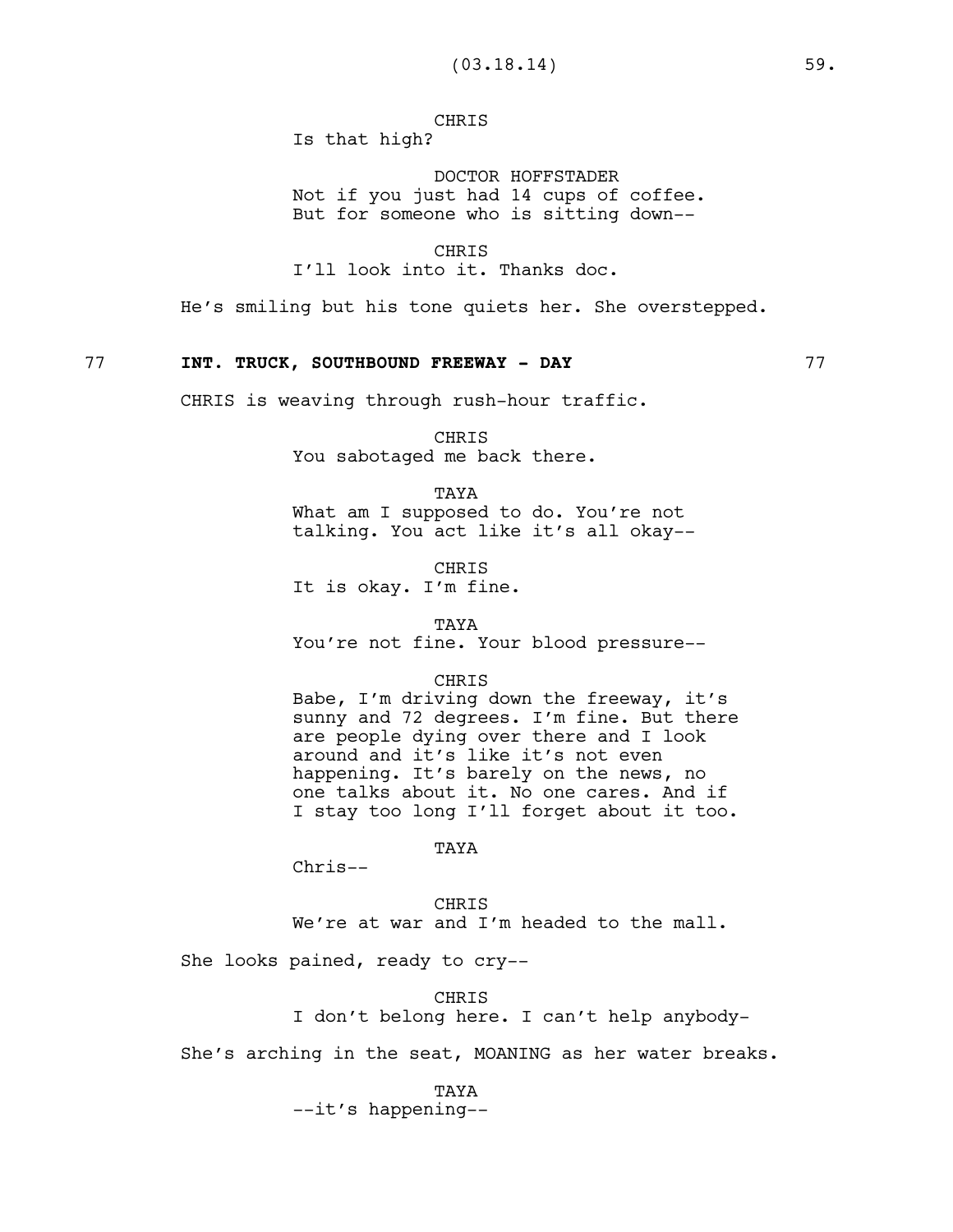# CHRIS

Oh shit--

Chris swerves from the SOUTHBOUND FAST-LANE across the dirt median and into the NORTHBOUND FAST-LANE.

> TAYA What're you doing!

#### CHRIS

I'm going back.

Dust kicks up. Horns blare. He's speeding north.

TAYA

(laughing and crying) --oh my god, you're crazy! You're fucking crazy you know that?

A look between them like spilled sunlight. He reaches and-

TRANSITION TO:

Taya grips his hand. Her WAILING SCREAMS fall silent and--

#### 78 **INT. DELIVERY ROOM** 78

Taya stares blankly at Chris. He thinks he lost her. Then-- A SMALL CRY breaks the tension. Taya gasps.

THE BOY lands in Chris' arms covered in vernix and blood.

CHRIS

My little man...

He holds him to the light and relief pours over him.

CHRIS Look at our boy. Look what we did. (nuzzles close to her) I love you, baby. We made it--

He holds his family close as BEDOUIN MUSIC SWELLS--

FADE TO:

A THERMAL IMAGE. Cross-hairs on MARINES emerging from tall grass. A SHOT FIRED. A MARINE FALLS. An Arabic sickle & sword appears over the image. We are--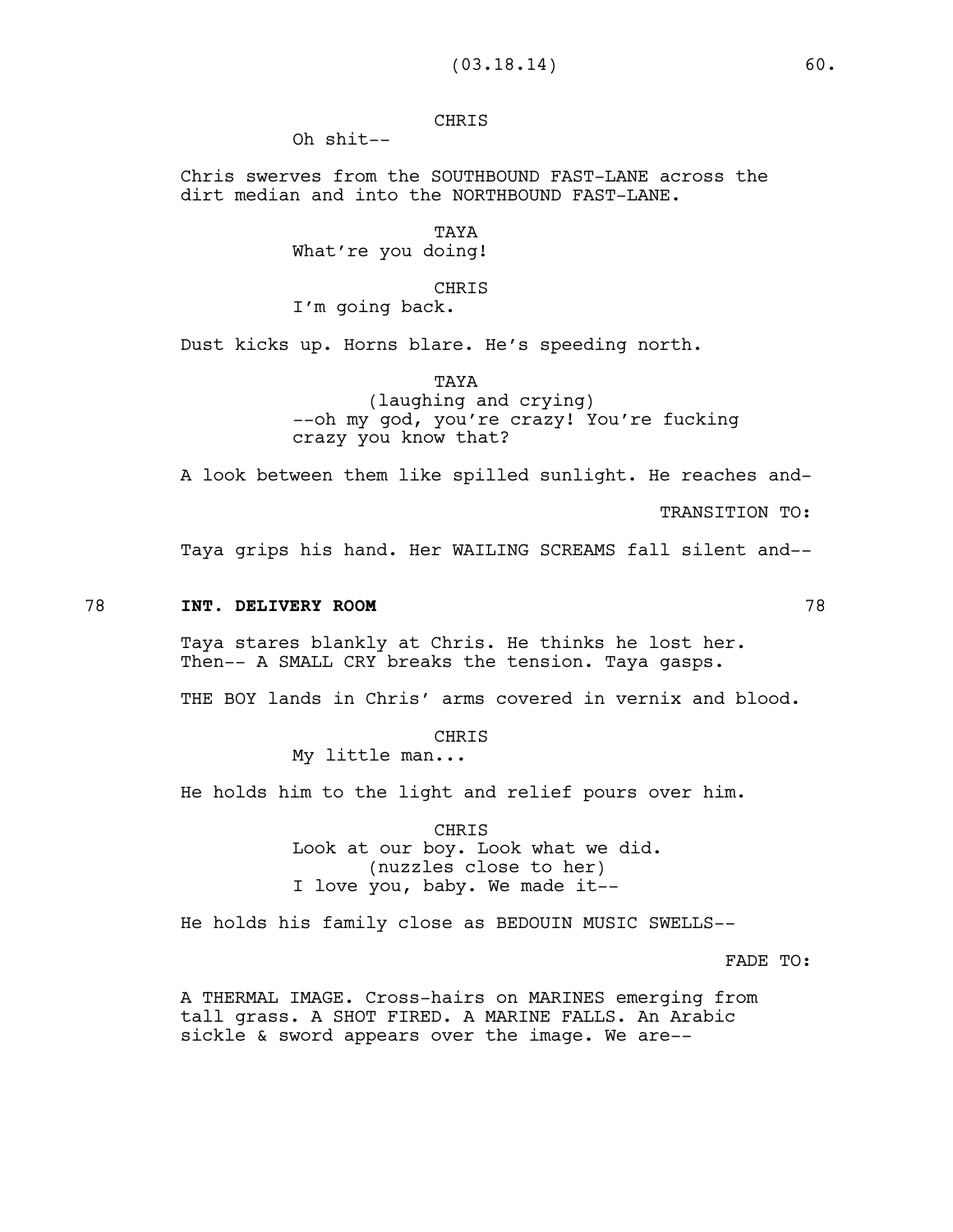## 79 **INT. DEN, CHRIS' HOUSE, CORONADO, CA - NIGHT** 79

PAN ACROSS an Iraqi parcel on the coffee table. FIND CHRIS staring at the TV, livid, lit by Christmas lights.

TAYA (OC)

The baby is crying. I thought you were--

Chris lunges for the remote as another KILL SHOT PLAYS.

TAYA Don't bother turning it off, I already watched it.

He looks up at her, holding Colton.

TAYA I had to make sure you didn't have an Iraqi girlfriend sending sexy videos.

He lightens, touching her, eyes drifting back to the TV.

CHRIS This sniper is recording his kills. Mustafa. They sell these in the street.

TAYA That day we were on the phone--

Chris nods, *it was him.* 

**TAYA** You're not protecting me by not talking about it.

**CHRTS** I don't want you thinking about it. I don't need you worrying.

TAYA

My imagination is so much worse than anything you could tell me--

CHRIS

(cutting her off) No, it's not. They're savages.

TAYA

Chris--

CHRIS They're fuckin savages.

His blood pressure pulses on his unyielding face..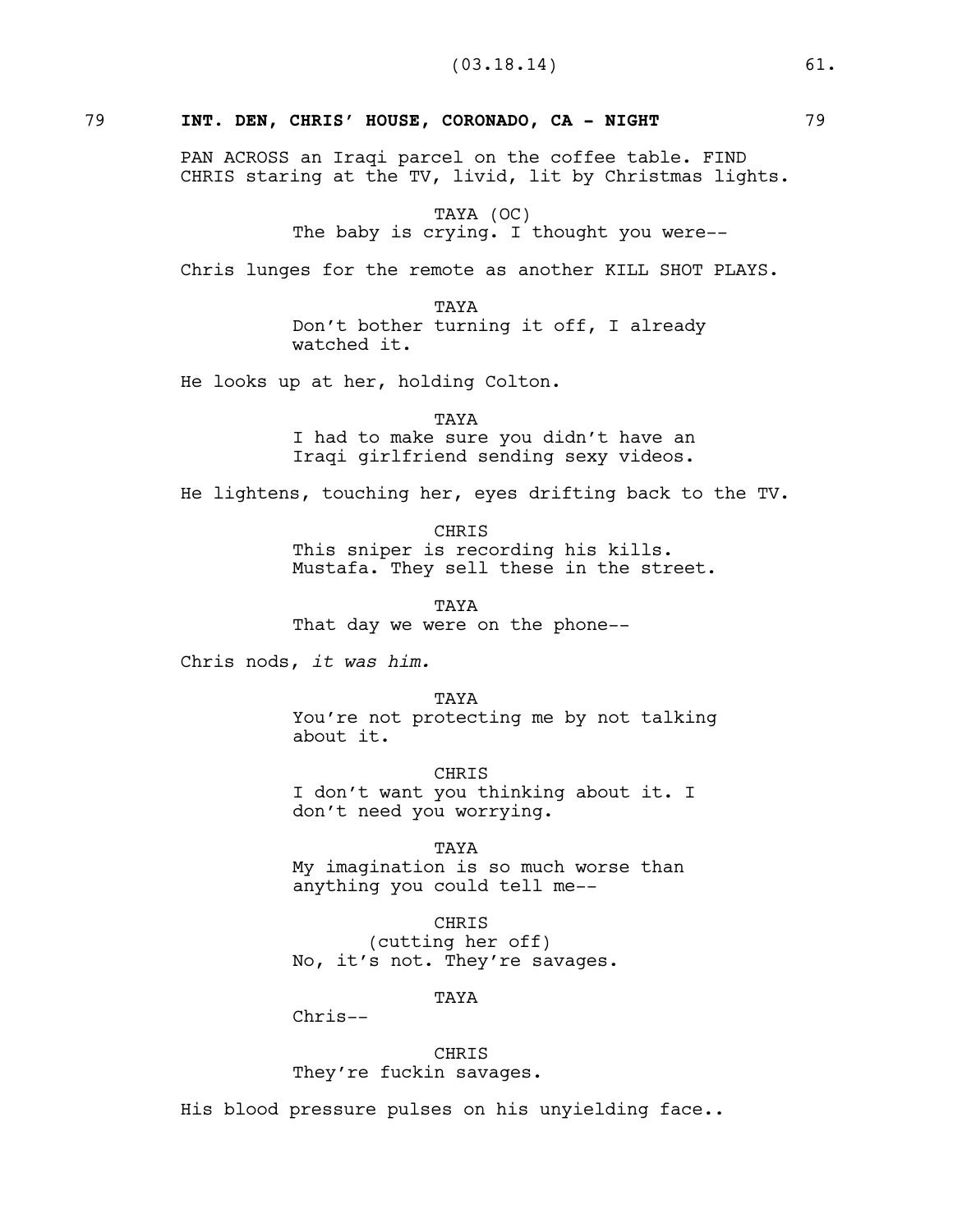**TAYA** 

It's not about them, it's about us. (hands him baby) You have to make it back to us.

Her eyes trail off him as she steps into the kitchen.

Chris holds his son, taken with his ruddy innocence. Then the BEDOUIN MUSIC swells, his arms tighten around his son, and his eyes are drawn back to Mustafa.

## **"SECOND TOUR"**

## 80 **EXT. AL TAQADDUM AIRBASE, IRAQ - DAY** 80

The tail of a C-17 draws down. YOUNG MARINES file off leaving CHRIS, squinting into a dirty sunset as he tucks his ring away like he's stowing part of himself.

> MASTER CHIEF MARTIN (sharp-nosed, fit) Welcome home, Petty Officer Kyle. Colonel Jones is waiting. How was the flight?

CHRIS KYLE Slower than Christmas.

Chris is following him toward a Blackhawk when--

CHRIS Can you give me a second--?

MASTER CHIEF MARTIN The colonel is waiting--

Chris is already striding across the tarmac toward--

## **A SQUAD OF MARINES**

Loading onto a C-17 weary, injured, heading home. JEFF KYLE doesn't see Chris until he has hands on him.

CHRIS KYLE

Hey, grunt--

Chris shakes him and pulls him into his arms.

JEFF

Chris?

Jeff is slow to react, like he can't see past the atrocity branded on back of his eyeballs.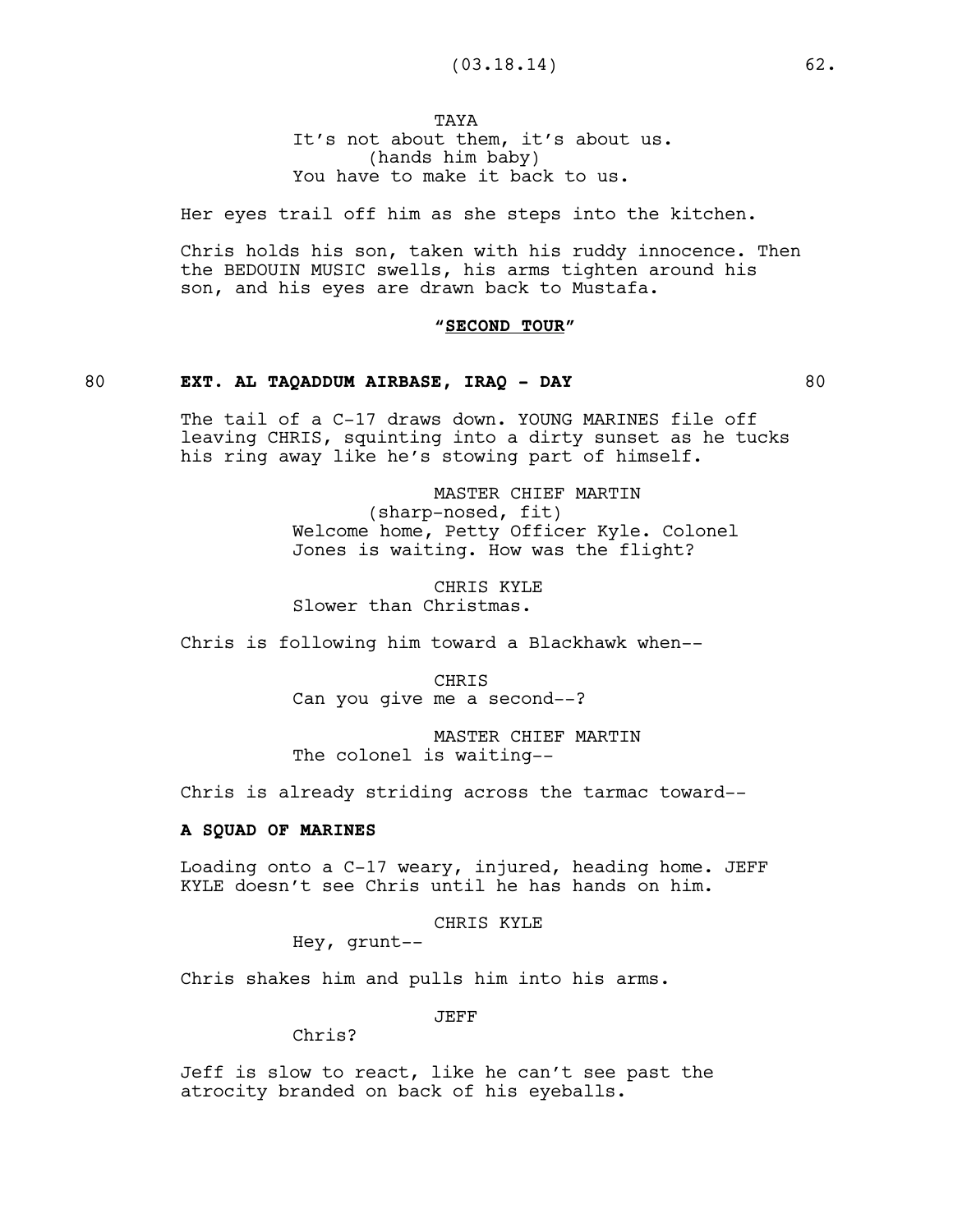## CHRIS KYLE Y'alright? You in one piece?

He looks him over, undamaged but for the eyes.

MARINE LCPL

Let's go, PFC Kyle. Move your ass.

Marines on-board the C-17. Jeff is anxious, shifting--

CHRIS You okay? Jeff?--

JEFF I heard you're kickin ass our here. All the guys, that's what they say--

Chris fixes Jeff's collar: a tender gesture.

JEFF You're my hero, bro. Always have been.

MASTER CHIEF MARTIN Lets go, Kyle. Colonel's waiting--

JEFF (swollen with emotion) The Legend...

The four massive turbo-engines on the C-17 kick-on.

JEFF (over deafening noise) I'm gonna miss my ride.

CHRIS KYLE What happened?

JEFF I'm just tired, man. I'm-- (swallows it) I'm going home.

CHRIS I'm proud of you. You hear me?

He can't hear shit over those fans.

CHRIS Dad too. He's proud of you.

JEFF Fuck this place--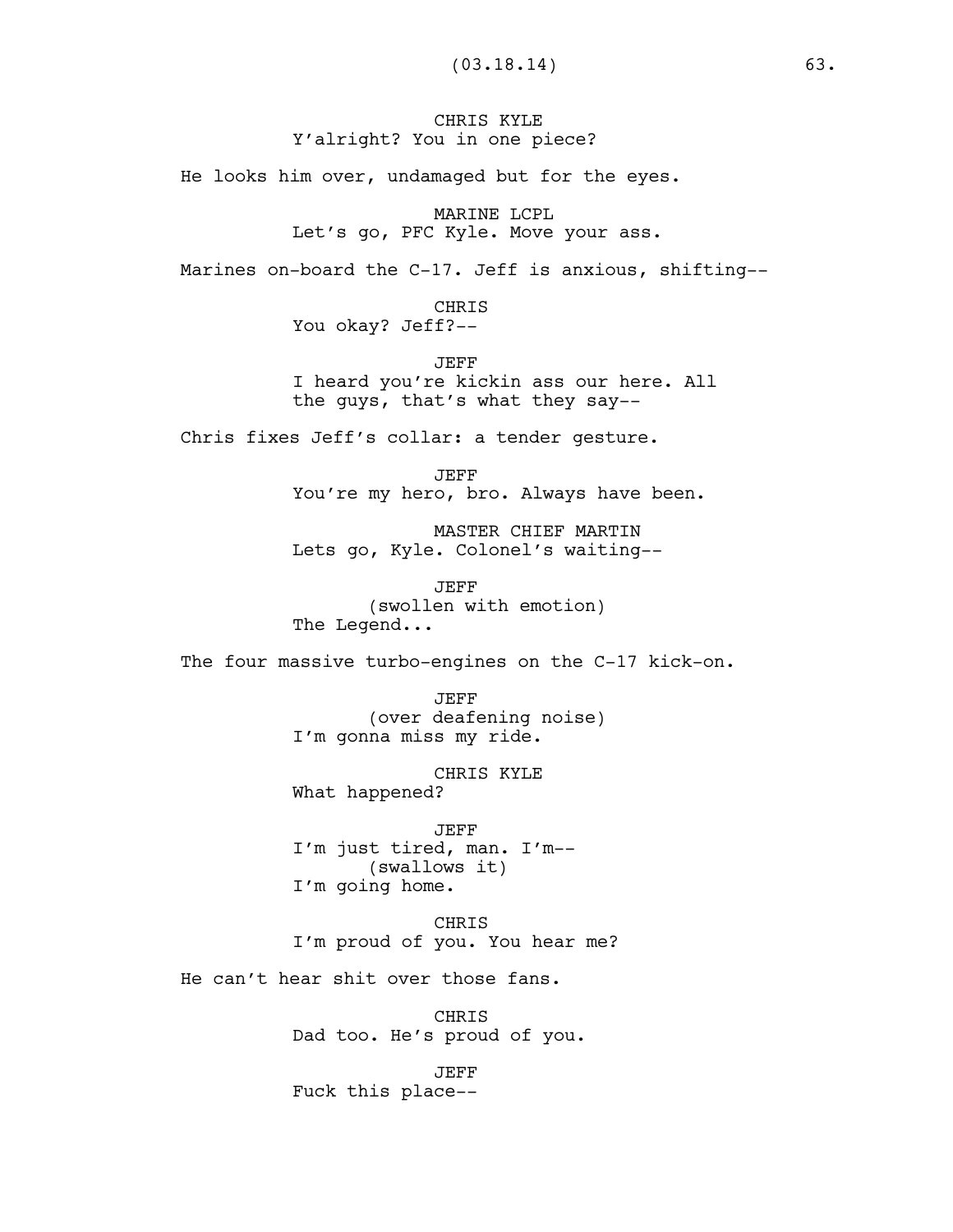# **CHRIS** (can't hear him)

What?

JEFF

Fuck this place.

Chris ignites with rage at what they did to his brother.

## 81 **INT. BLACKHAWK - DAY** 81

LT. COLONEL JONES is a clear-eyed Ivy grad: the newschool leadership changing of the guard.

> COL. JONES You made Chief. Congratulations.

> > CHRIS KYLE

Thank you, sir.

COL. JONES Gronski's gone. A lot of top-brass are. We're working off a new playbook now.

The Blackhawk lifts off, ZOOMING across the desert floor.

## COL. JONES

I've studied insurgencies for the last decade. I know every stone thrown since before the first century. These wars are won and lost in the minds of our enemy.

He hands over an AQI BOUNTY POSTER with an illustration of a SNIPER RIFLE and GALLIC CROSS and a reward.

COL. JONES

That you?

Chris rolls his sleeve, showing his Gallic Cross tattoo.

COL. JONES You're now the most wanted man in Iraq.

MASTER CHIEF MARTIN That's \$80,000 on your head.

CHRIS KYLE Don't tell my wife, she might take that number right about now.

#### COL. JONES

I understand you wanted to put together a direct-action squad to hunt The Butcher.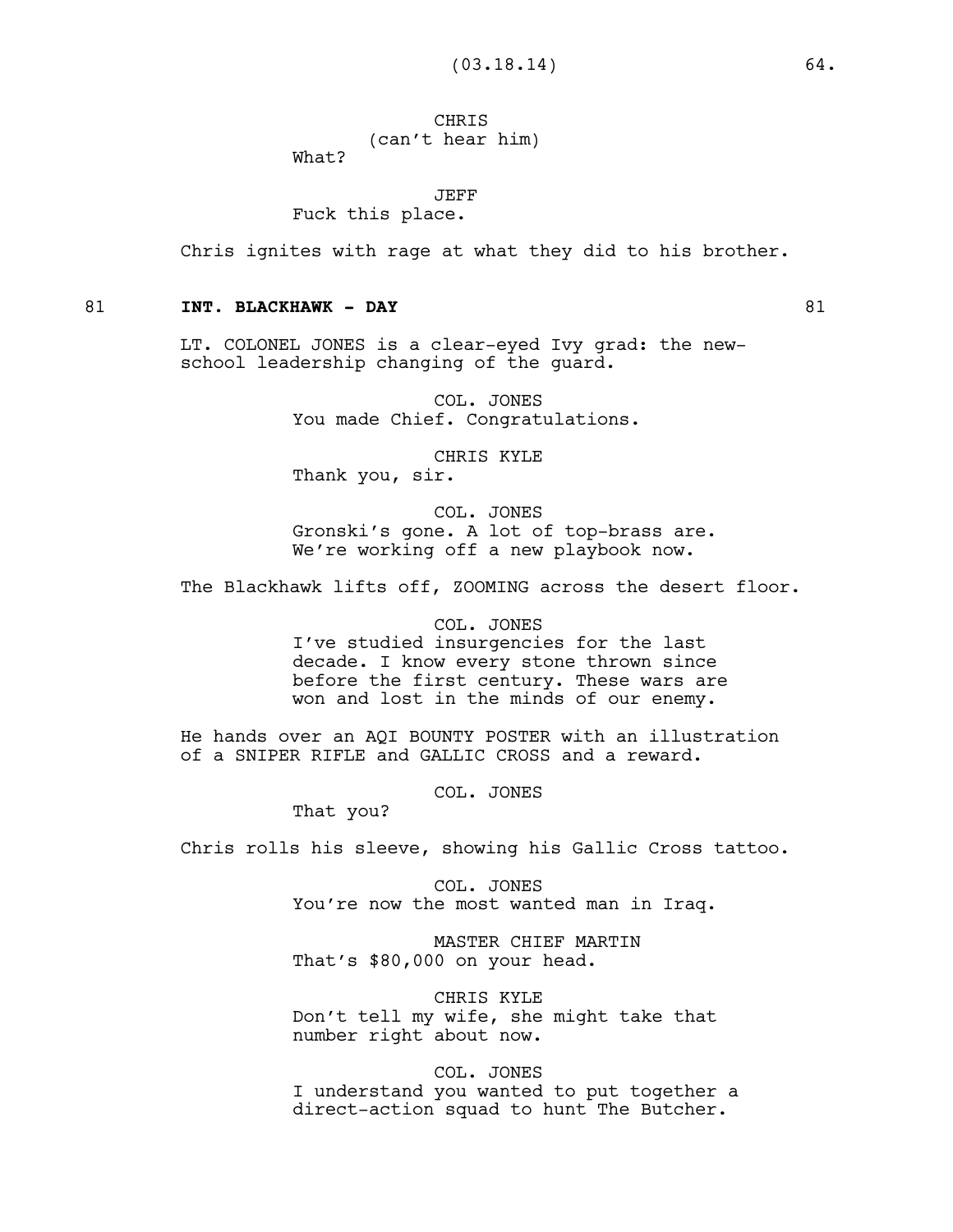## CHRIS KYLE

Yes, sir.

## COL. JONES We plugged the rat-hole that is Fallujah and flushed them into Ramadi. We got some intel indicating his area of operations.

As they cross the Euphrates the SLUMS OF RAMADI are laid out before them like a blanket of chaos.

> COL. JONES I want you to put the fear of God in these savages, and find his ass.

## 82 **INT. OP SEC TENT, SHARK BASE - NIGHT** 82

CHRIS stands in front of Team Three, armed with a 60-inch monitor and a TuffBook. They're chanting, "Power-point."

CHRIS

You guys know how I hate this shit so shut your traps. Our target is Amir Khalaf Fanus aka The Butcher. (clicks first slide) We'll be heading in under cover of darkness, sector P13, north of the river--

They're cracking up. He turns to see his slide has been hijacked with A PHOTO OF HIS BACHELOR PARTY; the "best men" pose with a spray-painted groom. They look so young.

Chris turns back to his men and, for a moment, their smiling faces appear immortal in the feeble light.

#### **TIME FADE**

Brief finished, TEAM THREE file out past Chris--

BIGGLES You give good power-point, Legend.

--grabbing ass and cracking jokes until one remains.

MARC LEE Is this thing bulletproof? (holds Chris' Bible) You never open it so I assumed...

CHRIS KYLE God, country, family, right?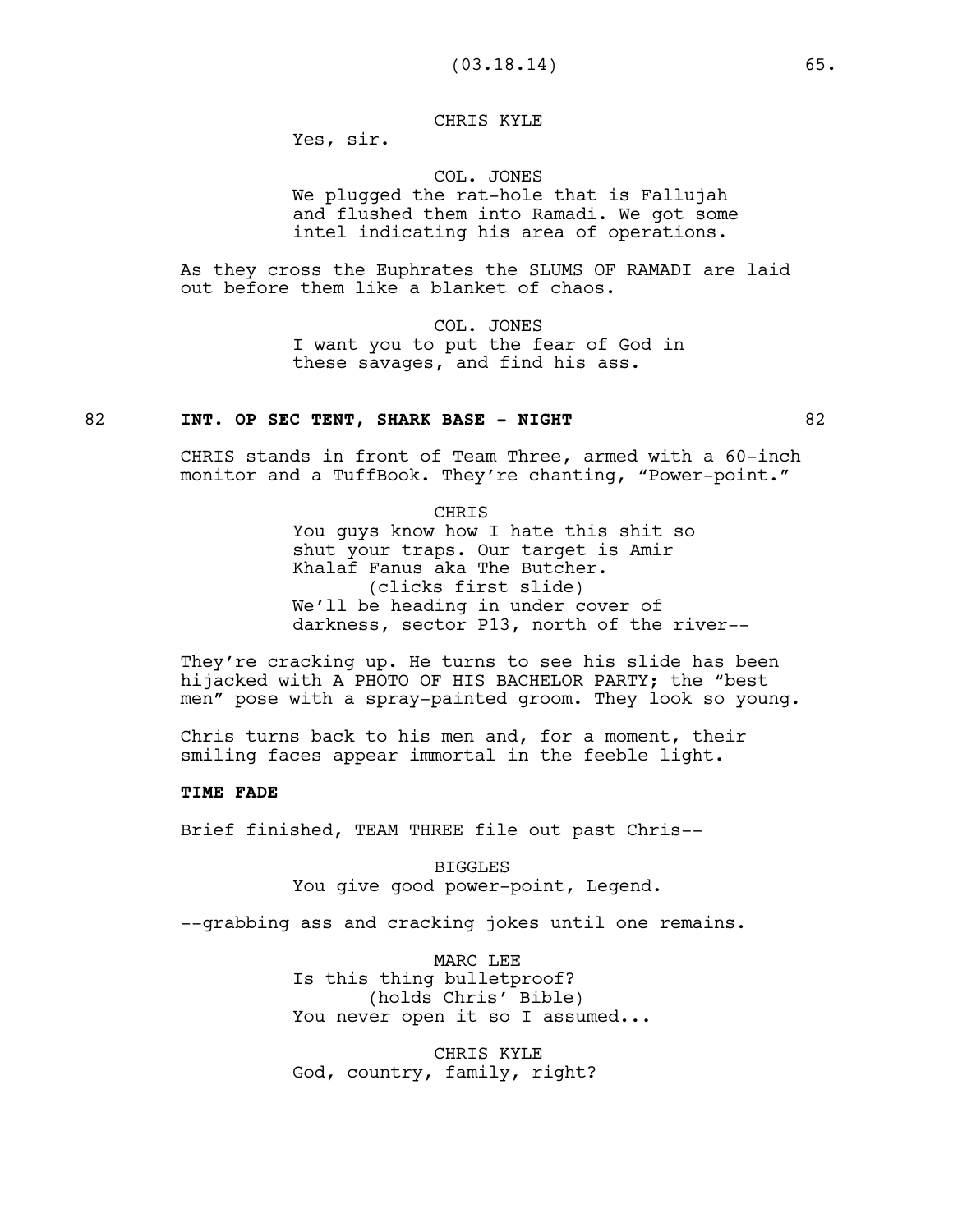MARC LEE You got a God?

CHRIS KYLE You getting weird on me?

#### MARC LEE

We had this electric fence around our property in Oregon and us kids used to see who could grab it and hang on the longest. War feels like that, it puts lightning in your bones, makes it hard to hold on to anything else.

CHRIS KYLE You need to sit this one out?

MARC LEE I just wanna believe in what we're doing--

CHRIS KYLE Evil lives here, we've seen it.

MARC LEE It lives everywhere--

#### CHRIS KYLE

You want to invite these motherfuckers to come fight in San Diego? Or New York? We're protecting more than this dirt.

Marc adopts his zeal, letting it fill him.

MARC LEE Hooyah then. Lets go kill this fucker.

He bangs out. Chris is alone. Lightning in his bones.

| 83 | OMITTED | 83 |
|----|---------|----|
| 84 | OMITTED | 84 |
| 86 | OMITTED | 86 |
|    | $\sim$  |    |

# 87 **EXT. STREET/NEAR FAHIMA HALAL - PRE-DAWN** 87

Neon shimmers across wet empty streets. TEAM THREE trundle past shops largely unbombed. TONY checks his GPS--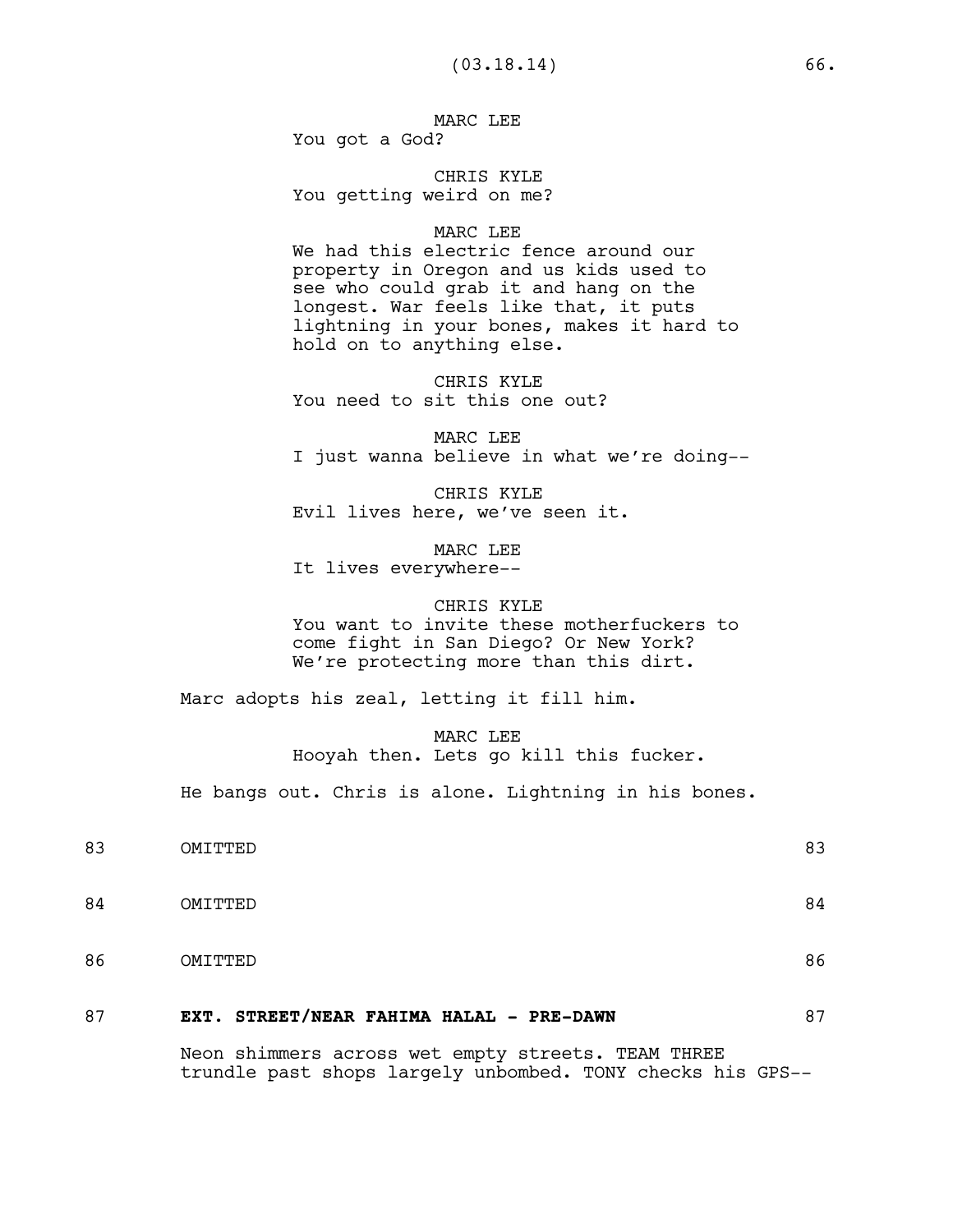**TONY** 

(whisper-mic, pointing) This building, any apartment on the east side, will look down Fahima Halal.

#### 88 **INT. HALLWAY, 4TH FLOOR, BUILDING - CONTINUOUS** 88

TEAM THREE push to a door. Biggles has a cat-claw, ready to breach-- A BABY CRIES behind the door. Chris waves them off. Another door.

CHRIS

(whisper-mic) Breacher-up.

BIGGLES is ready to wedge the cat-claw when he sees keys hanging from the door. He grins and simply opens it--

#### 89 **INT. CORNER APARTMENT, SIXTH FLOOR** 89

A modest apartment. TEAM THREE have seated the family; A PROTECTIVE FATHER hugs his BOY(6) as his WIFE frets.

> CHRIS Tell em they won't be leaving till we do-- (hands Terp a photo) Ask if they seen him.

TERP TRANSLATES, showing a PHOTO OF THE BUTCHER.

## **LOOKING OUT WINDOW**

The RESTAURANT BELOW is boarded up with painted metal.

BIGGLES (Hall & Oates song) *--Private eyes, we're watching you, watching your every move...*

 $''D''$ 

Why a restaurant?

## MARC LEE

Big freezers.

Marc turns away, leaving them to wonder.

CHRIS Let's keep eyes on it get pictures of anyone coming and going.

Biggles watches Chris collapse onto his ruck-sack.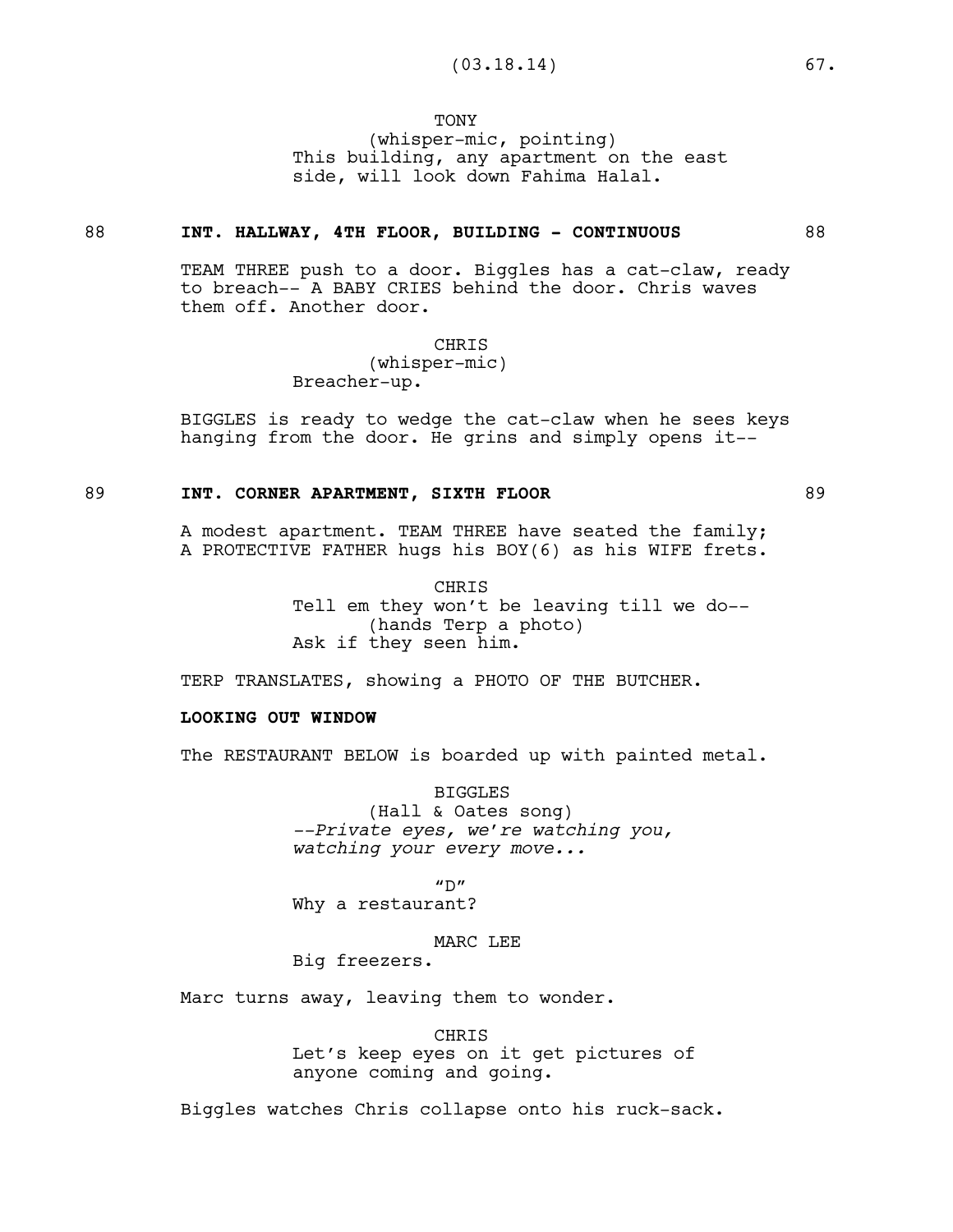## BIGGLES Fucking Chief Nappy-nap.

A challenging smile. Chris flips him off.

 $"D"$ 

# Got some nice rugs up in here. (thumbs up to Father) This shit is hand-knotted. Beautiful.

Surveillance rolling, Chris closes his eyes.

- 90 OMITTED 90
- 91 OMITTED 91

## 92 **TIME CUT - LATER** 92

In darkness, CHRIS bolts upright then sees his guys by the window. He joins them. Despite rolling blackouts, light is visible around plywood on Fahima Halal windows.

> CHRIS What do we got?

MARC LEE 16 military aged males have gone in.

CHRIS

Sixteen?

BIGGLES They serve more customers than McDonalds.

MARC LEE

And check this.

ON DIGI-CAMERA, ZOOMS ON PHOTO of The Butcher entering--

CHRIS

He still inside?

MARC LEE I'm only clocking one point of entry. He's in there, but it's no easy breach.

BIGGLES When they see it's The Legend they'll probably just invite him in--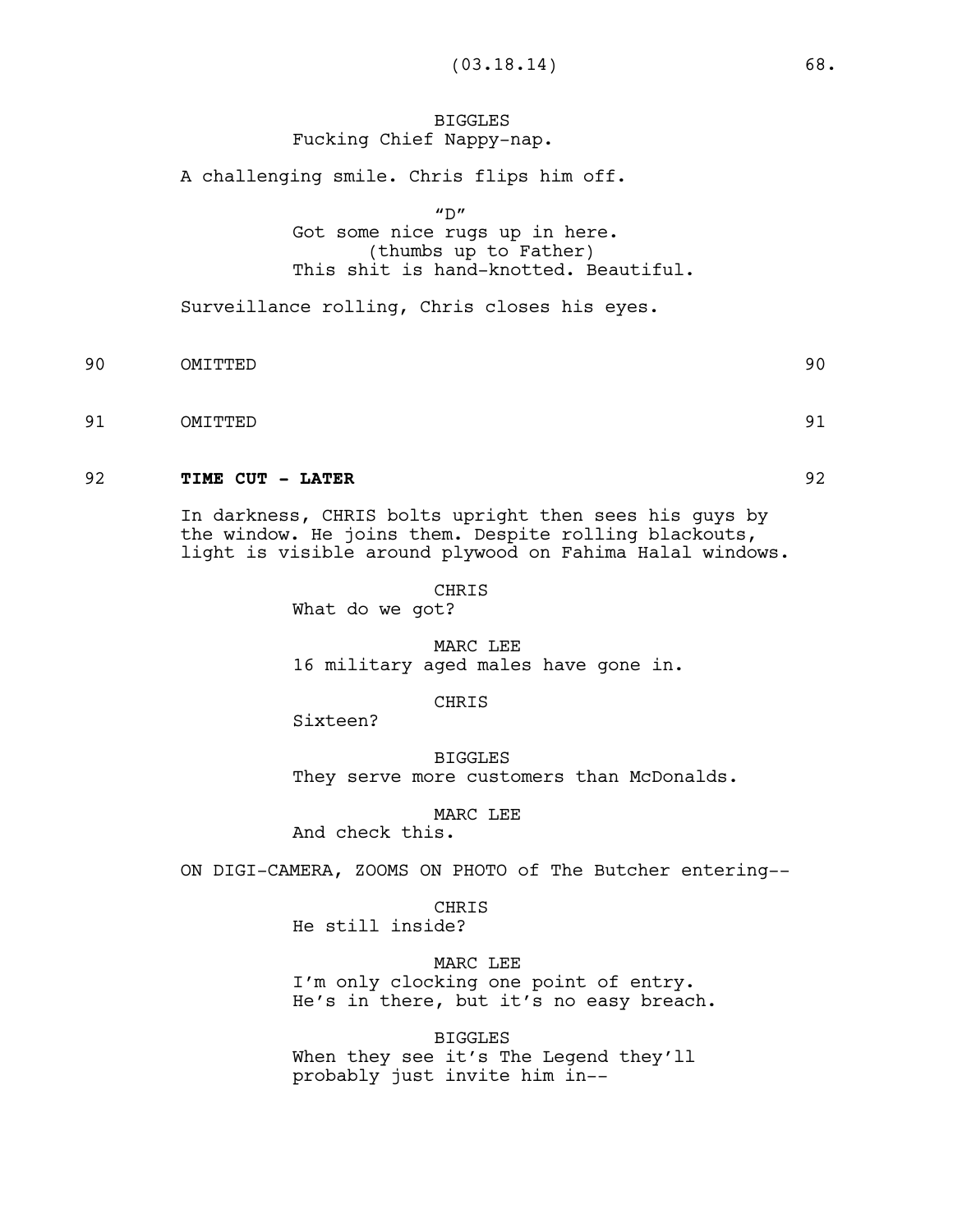**CHRTS** You got a problem? I didn't promote myself.

BIGGLES No, I did it for you. You'd never have made Chief if I nicknamed you "The Myth".

Chris snaps Biggles down, wrestles him into a choke.

 $^{\prime\prime}$ D"

Myth becomes Legend when we occupy a house, get 23 kills, and 21 are his.

TONY Enough. It's everybody's Navy.

Chris releases him. Biggles is coughing.

BIGGLES --naw, it's Legend's Navy now. Just hope he leaves some for the rest of us.

CHRIS Hash out tactics. We go at zero-dark. And Big Giggles is making the coffee.

Biggles is flipping him off when the FATHER SPEAKS:

TERP

(translates) He invites you to join him for Eid al-Adha supper. He says -*on this day everyone has a seat at my table-.*

Chris nods dubious gratitude, meeting the Father's eyes.

**CHRIS** Tell him that's very generous of him.

## **DINING ROOM - LATER**

A braised head of lamb eaten clean. TEAM 3 are chowing down, in good spirits, as Chris watches THE FATHER teach his SON to read. He is moved by their connection and acutely aware of what this war is costing him.

That's when he sees-- **(ECU)** "SHOOTERS STRAWBERRIES" on father's elbows. They're red and calloused, like his own.

Chris darkens, stands and slips down the hall--

**BEDROOM - MOMENTS LATER**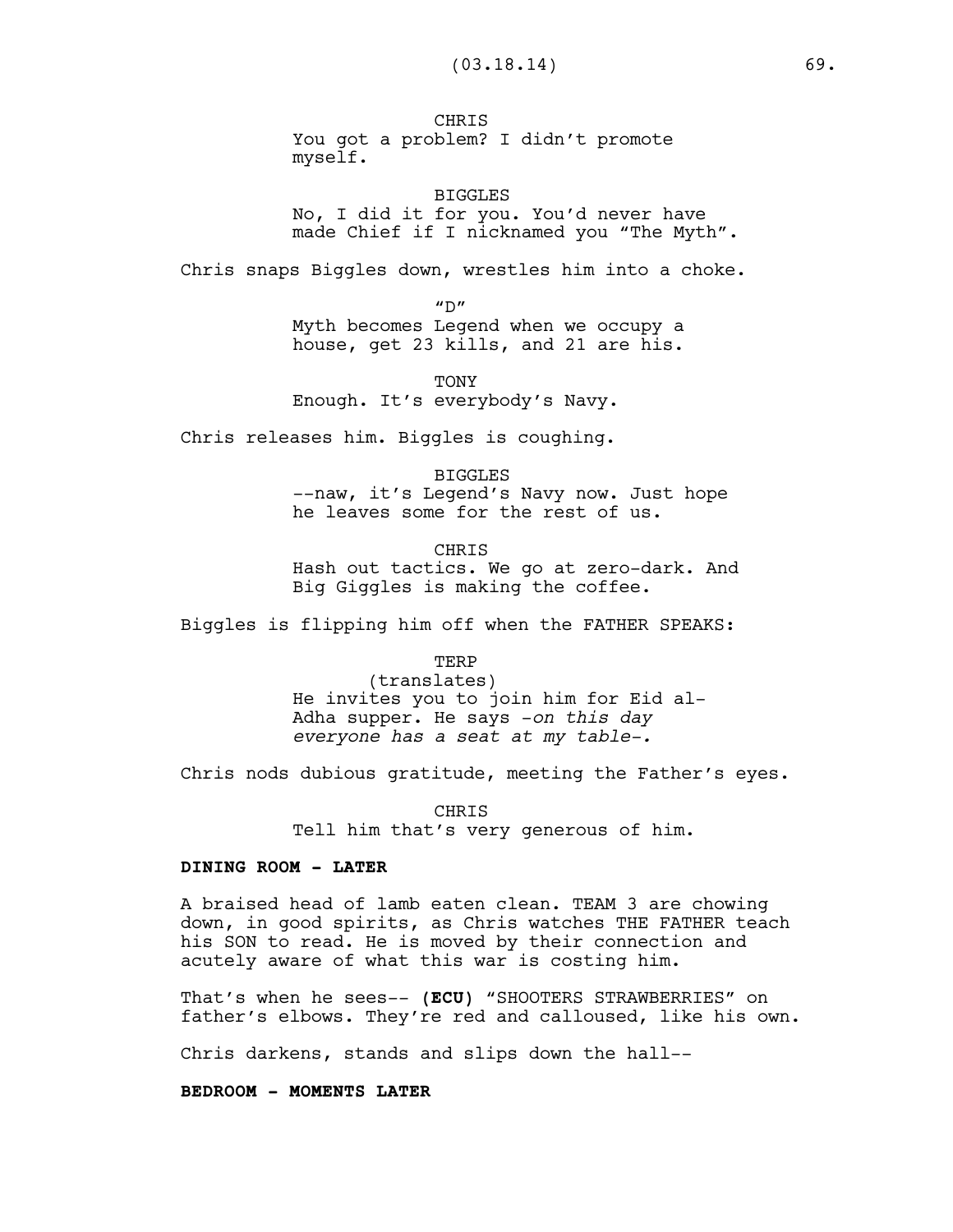CHRIS searches the closet, ripping through clothes, pressing wall panels. He's crossing to the bed when--

FLOORBOARDS CREAK beneath the rug underfoot. He stands there, shifting his weight, floor creaking.

## **DINING ROOM/HALLWAY**

BIGGLES is shoveling food in his mouth when a hand stops him. Chris signals, *no more*. FATHER'S eyes flick up as--

CHRIS RIPS THE FATHER out of his chair, dragging him down the hall by his hair. WIFE and KIDS screaming. "D" holds them off as-- Chris dumps the father at a STASH HOLE in the floor. Inside, a CACHE OF AKs, RPGs, IED components.

> CHRIS Tell him he's gonna be shipped off for detention and the Iraqi courts can decide what to do with him-- or he can help us get inside that restaurant down there.

MARC LEE That's a bad move--

BIGGLES

He's our breech. He's a fucking way in--

MARC LEE If something happens--

BIGGLES He's AQI man, look what he's holding.

CHRIS It's his choice. Tell him.

The Terp translates. Father reacts, pale with defiance.

#### 93 **EXT. FAHIM HALAL - NIGHT** 93

THE FATHER shuffles up the dusty street toward us--

"D"  $(VO)$ Approaching the door...

#### **IN ADJACENT ALLEY**

CHRIS, MARC LEE and "D" waiting...

 $^{\prime\prime}$ D $^{\prime\prime}$ 

10 meters...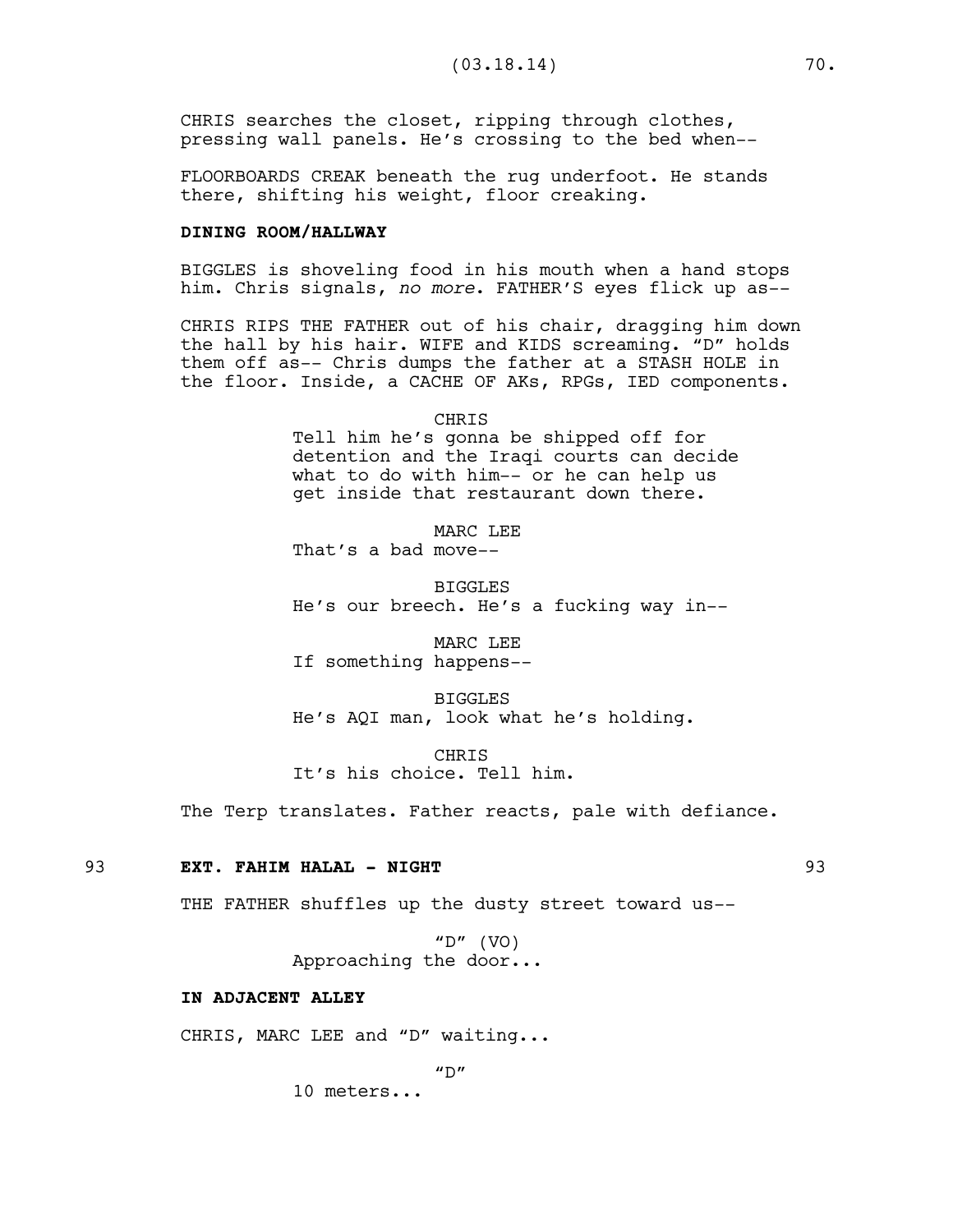# **BACK ALLEY**

```
TONY and BIGGLES watching...
```
"D"  $(VO)$ 

5 meters...

#### **SNIPERS NEST**

DAUBER watches with cross-hairs.

"D"  $(VO)$ 

He's knocking...

### **AT THE DOOR**

A sliding grate opens and--

"D"  $(VO)$ They're vetting him.

# **GUARD'S POV**

FATHER attempts to alert the Guard, nodding to the TWO MEN in robes at the oil drum. Guard doesn't see it--

 $''D''$ 

Hold. Hold--

### **CHRIS POV (N/V)**

As the door opens, the GUARD comes into view--

"D"  $(OS)$ 

Now.

Chris fires and the GUARD'S HEAD explodes. FATHER dives for Guard's weapon, FIRING BACK at Chris when--

GUNFIRE FROM INSIDE shreds him. He folds forward, dead.

TWO MEN in robes (TONY & BIGGLES) rush the door tossing grenades, pulling the father out as the GRENADES EXPLODE.

CHRIS, MARC LEE and "D" push inside--

# 94 **INT. FAHIM HALAL - NIGHT** 94

A smoky banquet hall. GUNFIRE lights from far wall. A man we recognize as THE BUTCHER is ushered through a doorway.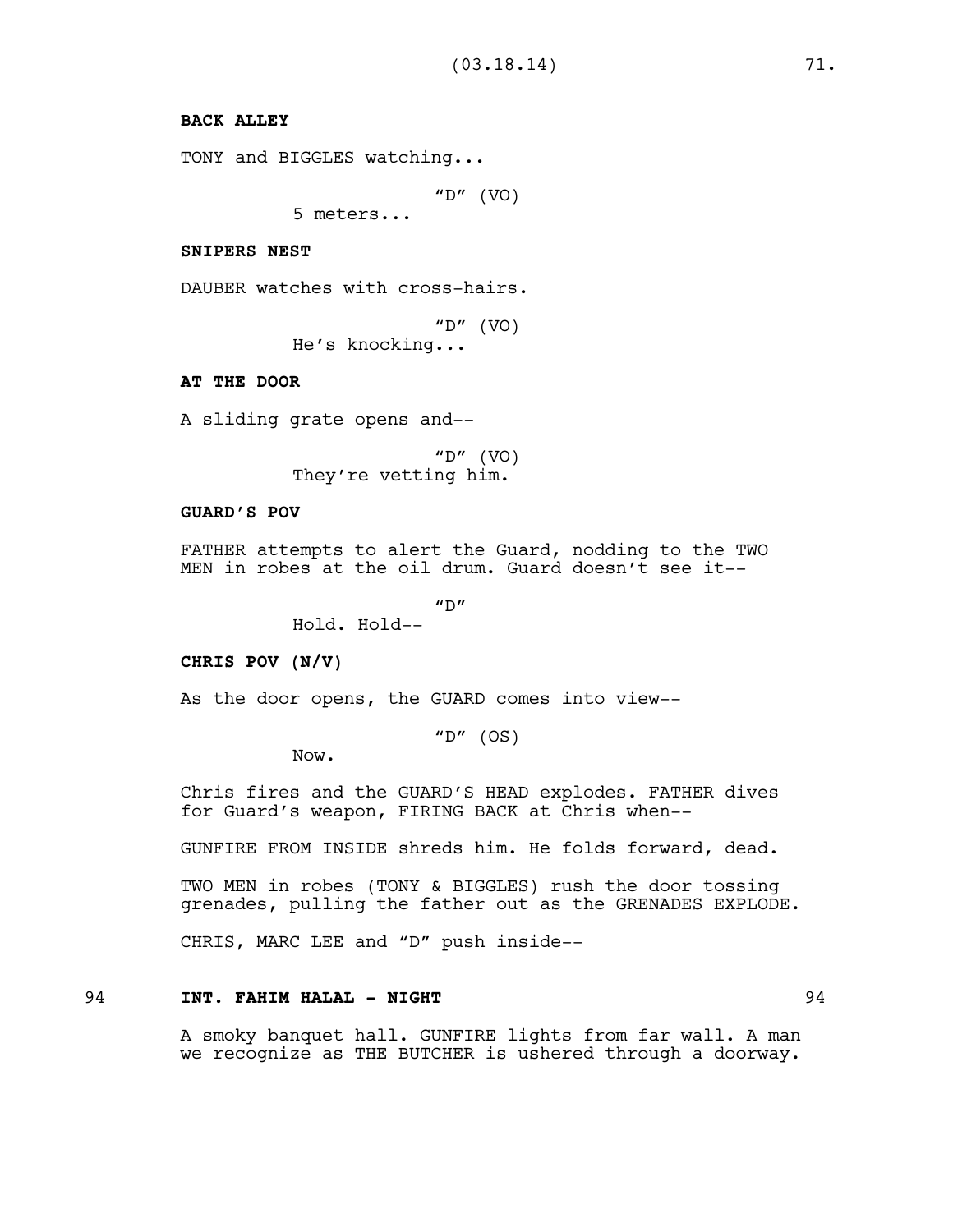**CHRTS** (keys mike) We have eyes on the target. Flushing them out the back--

# **IN THE ALLEY**

TONY and BIGGLES are posted in the alley, waiting.

BIGGLES (keys mike) Negative. Nothing yet.

# **BANQUET HALL**

CHRIS and COMPANY push through the doorway the Butcher passed through, but it's not an exit. It is--

#### **KITCHEN**

An IRAQI MAN is hung up by a chain, the majority of his skin carved off, still alive. A walk-in freezer ahead.

> CHRIS (to "D") Help him--

> > MARC LEE (OC)

Down here.

Stairs lead down into darkness. Chris follows him into--

### **AN UNDERGROUND TUNNEL**

A naked bulb illuminates a tunnel stretching to darkness.

CHRIS (realizes; keys mike) They're coming back up! Watch your six--

THE TUNNEL DETONATES. Dirt and debris explode at them.

#### **BACK ALLEY**

BIGGLES and TONY are posted up. The RADIO STATIC--

BIGGLES --I can't hear you. Say again.

#### **BEHIND THEM**

TEN INSURGENTS pour out of another building, circling back toward Biggles and Tony.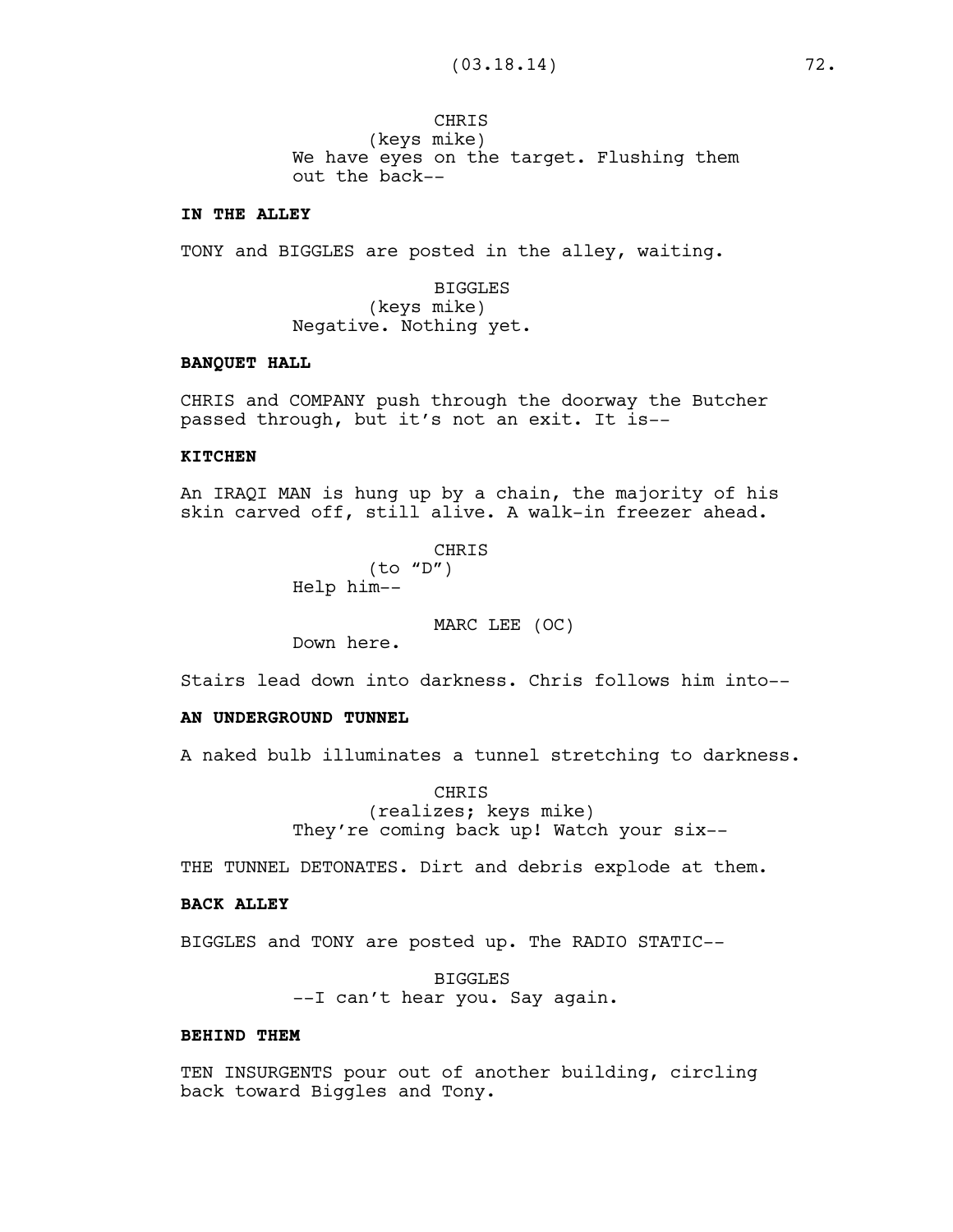# **KITCHEN**

CHRIS and MARC LEE bowl in, panicked, covered in dirt.

CHRIS KYLE

Move.

"D" turns from a WALK-IN FREEZER full of bloody parts.

 $"D"$ Big freezers. (sickened, following) Fuck--

### **SNIPER NEST**

DAUBER SEES INSURGENTS approaching Biggles--

DAUBER Biggles! Watch your six. Roadies on you--

He starts downing them but more seep out downrange.

### **BACK ALLEY**

BIGGLES and TONY are banging away but outgunned when CHRIS, MARC LEE and "D" steps out, laying down fire.

> CHRIS Pull back! Loading--

### BIGGLES

Got you.

Biggles is slaying combatants. Precise and deadly.

BIGGLES

RPG!

AN RPG burns down the alley, screaming between them and EXPLODES INTO SNIPER NEST. As dust clouds the night--

#### **THE BUTCHER**

Slips through smoke, shooting his way to a getaway truck.

**CHRTS** Contact. Eyes on The Butcher. 12 o'clock.

MORE INSURGENTS, push up the alley, covering him.

CHRIS (keys mike) Dauber? You got visual? Confirm.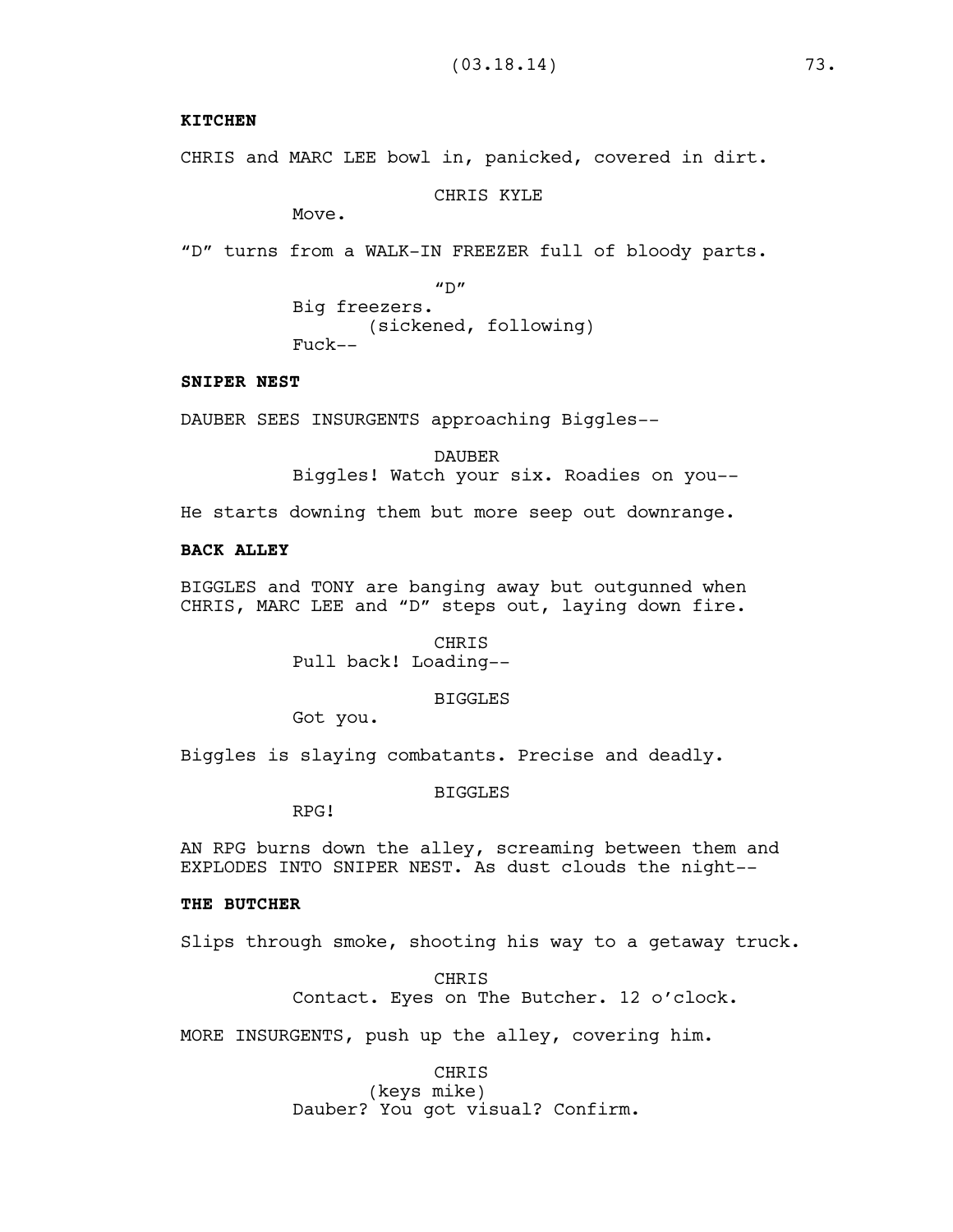### **SNIPER NEST**

Dauber struggles from under debris.

DAUBER Negative. No shot--

### **CHRIS**

Advancing along the wall. The Butcher jumps into a truck.

CHRIS He's on the move. Crossing!

Biggles side-steps into the street, attracting fire, downing MULTIPLE INSURGENTS as--

> BIGGLES Got you. Got you. Go, go, go--

Chris dodges behind him, running into the next street (parallel with truck) hoping for a shot--

# **NEXT INTERSECTION**

As Chris arrives, the GETAWAY TRUCK roars past a block to the north. He continues at a dead-sprint but--

At next intersection, he's lost more ground. He halts, sucking wind, GALLIC CROSS TATTOO visible on his forearm.

#### **ABOVE (LOOKING OUT)**

A YOUNG SHADOW stands in the window, watching the soldier below. She picks up an old Nokia Cellular, dialing--

#### 95 **INT. MUSTAFA'S ROOM, UNKNOWN BUILDING** 95

Incense wafts over oiled components of a DRAGUNOV SNIPER RIFLE laid out on a prayer rug. A CELL BUZZES and is answered. A few words and-- HANDS ENTER FRAME, assembling the rifle. The metallic snap-and-slide escalating as we--

PAN TO the wall, the GALLIC CROSS depicted beside a sniper rifle on a faded CHRIS KYLE BOUNTY POSTER there.

BACK TO:

TIRE FIRES spit tendrils of black smoke. We are--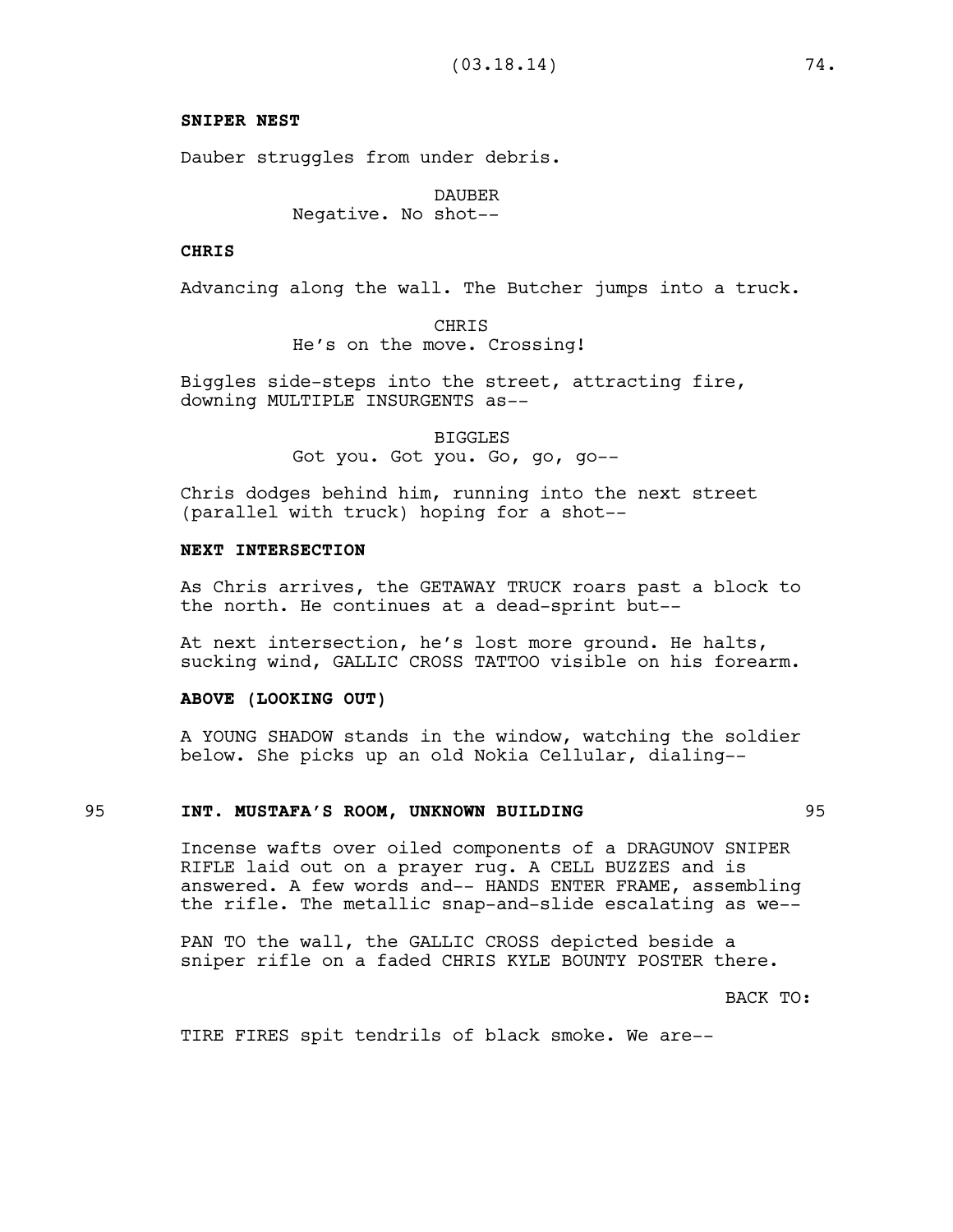# 96 **EXT. FAHIM HALAL - NIGHT** 96

A four way intersection, neighbors pouring into streets. An angry crowd hoists the FATHER'S BODY in the air as a MESSIANIC TRIBAL LEADER riles them with chants. THE SON stands up-front, small hands fisted, glaring at CHRIS.

> CHRIS (can't take eyes off son) I offered his father detention. I gave him a choice--

MASTER CHIEF MARTIN He picked the wrong fucking side. That's all there is to it. Fog of war.

THE CROWD growing in tension and number.

PFC ALVAREZ Sir, we have armed insurgents moving this way. We need to make tracks.

MASTER CHIEF MARTIN (hops in Bradley) Helluva an effort here, Chief. You keep after this bastard. We'll get him.

As they roar off, Chris pulls Terp over to the TRIBAL LEADER whose SHOCKING GREEN EYES reflect firelight.

> CHRIS KYLE Tell him this boy's father was fighting for the people that butchered the clerics we found in the freezer in there.

# **DISTANT ALLEY**

A flutter of robes. A rusty gate pushed open by an OLD MAN. Mustafa slips past, brushing the man's shoulder in thanks. Breath in cadence with step, his head turns up--

Smoke plumes into night, their signal leading him ahead.

# **CHRIS/TRIBAL LEADER**

Terp translates, Tribal Leader responds violently--

TERP

*- This is our territory. If you want to come here, you ask me. If you want to find someone, I find them-*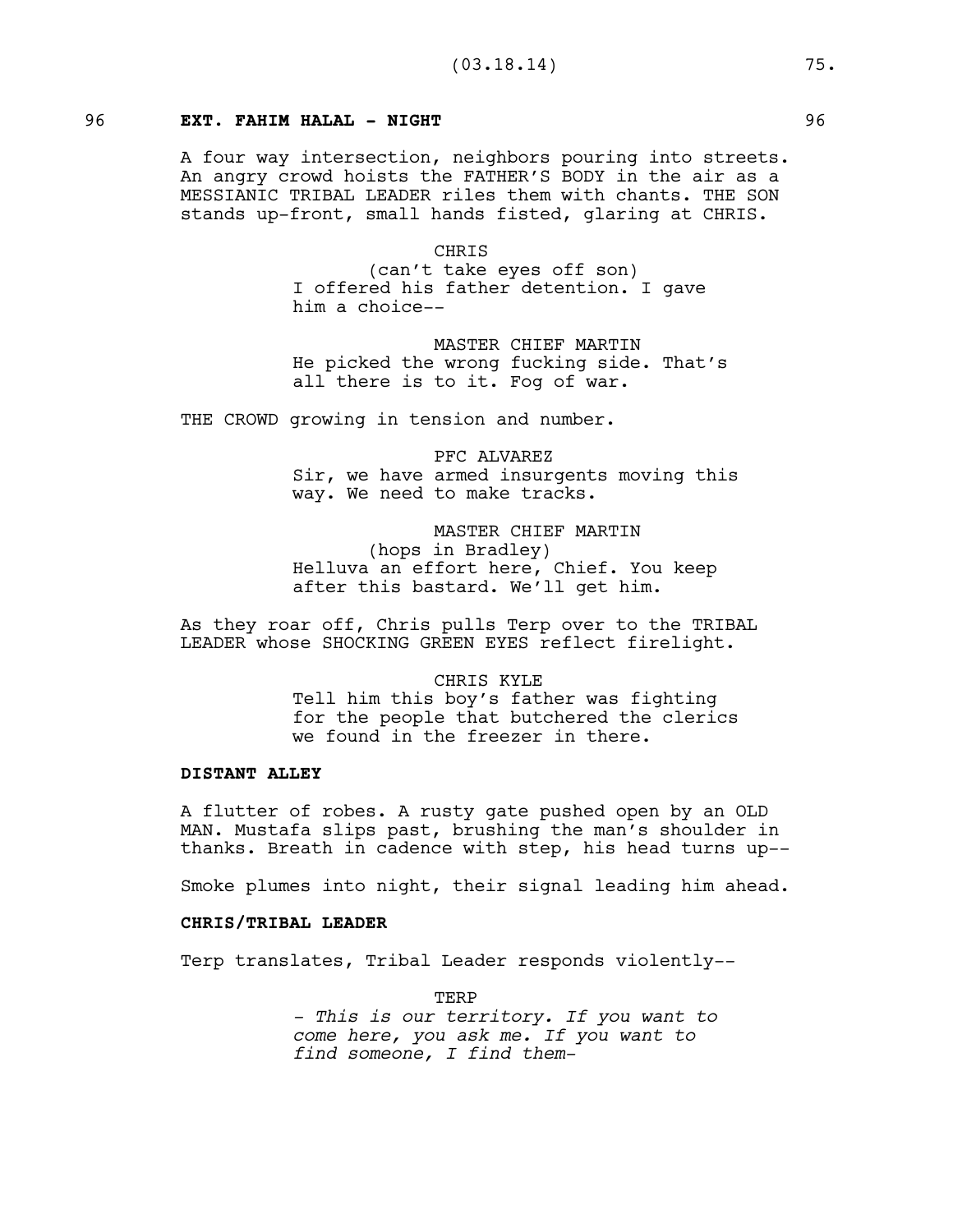# BIGGLES (OC) (atop Humvee, on the .60) Fuck 'em. Let's go. Shit's getting hairy.

CHRIS KYLE (to Tribal Leader) If I ask for your help you're the one they carve up next. I've seen it happen.

A crowd of 300 chanting, as Terp translates.

#### **ALLEY**

TWO MEN stand by a 12 foot wall. A dark shape sprints toward them. One man kneels, the other braces him. The reflective *swoosh* catches light as--

Mustafa runs up the man's back, leaping onto the wall.

# **CHRIS/TRIBAL LEADER**

Tribal Leader rages, crowd at his back, eyes on fire--

TERP

-*I am the seventh son of Isaac of Abraham. This is the land of my father, and I am not afraid.-* He says your evil is greater than those you fight. He calls you white satan, devil of Ramadi.

Venom peels across Chris' face and makes it appear true. A Nike *swoosh* reflects from a near rooftop.

# **NEARBY ROOFTOP**

Nikes cross gravel. Mustafa kneels. Unfolds his bi-pod.

#### **CHRIS/TRIBAL LEADER**

CHRIS KYLE You tell him to deliver The Butcher to us, or the devil comes back.

# **MUSTAFA SCOPE POV**

CROSS-HAIRS TRACK past smoke blown sideways, trash gusting-- FIND CHRIS as he turns for the Humvee. Crosshairs leading him, compensating for windage.

As he pauses his exhale-- THE FATHER'S BODY is hoisted in the air. Mustafa tries to adjust as his SHOT RINGS OUT--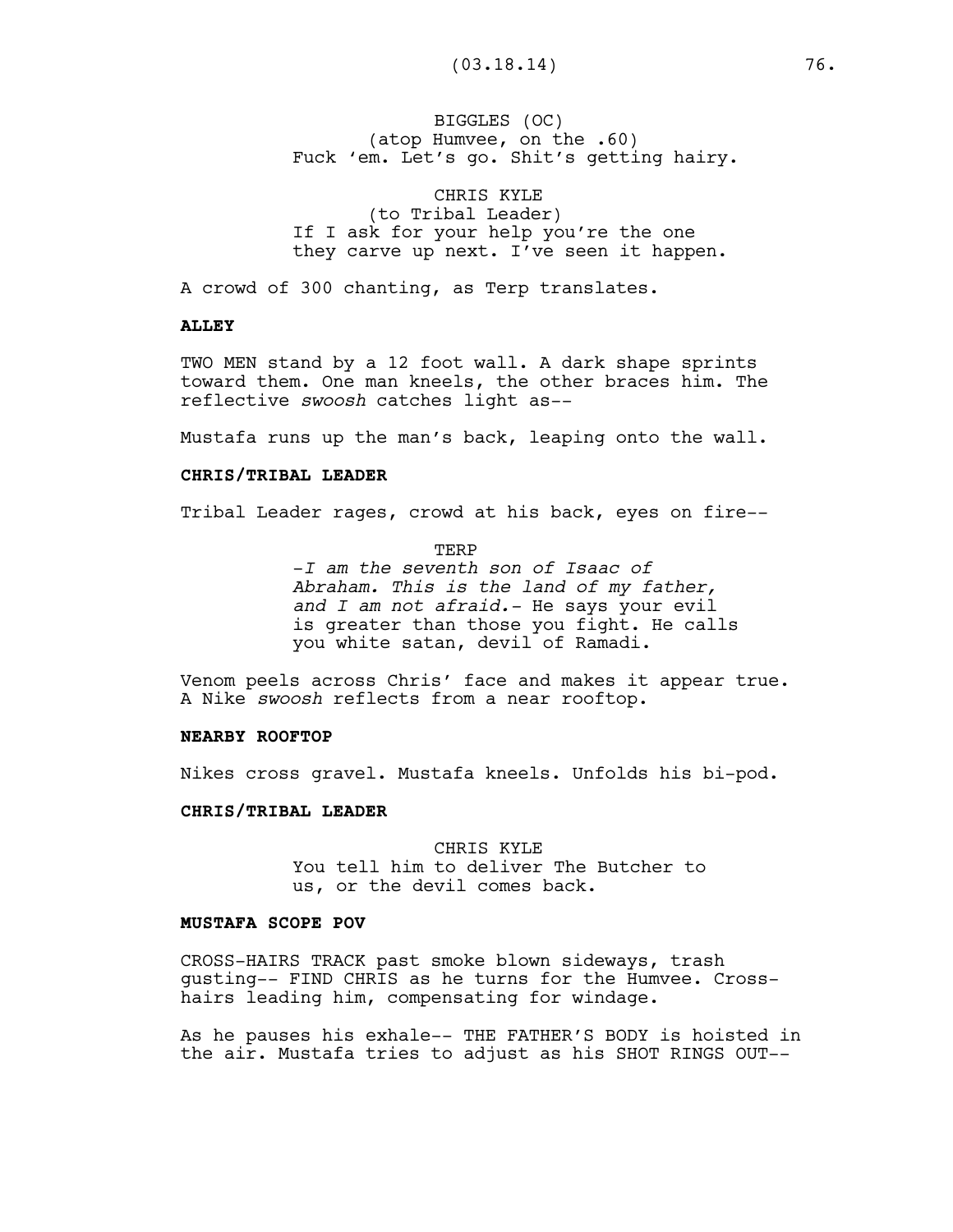# 97 **EXT. HUMVEE (PULLING AWAY)** 97

THE ROUND HITS the shield. BIGGLES fires at the rooftop. Bullets strafing night as the Humvee door closes and they roar off. A PUNISHER SKULL drawn in grease on his shield, gleams in the moonlight. Mustafa's shot struck the Punisher in the eye. PUSH ON the teeth of the logo and--

DISSOLVE TO:

CHRIS' LONG FINGERS pressed to the glass. SFX: his breath rattles quietly over following scenes. We are--

### 98 **EXT. MATERNITY WARD, SAN DIEGO** 98

CHRIS stares into the nursery window where his NEWBORN DAUGHTER CRIES. The air thick and dreamlike around him.

> TAYA (VO) The news is saying the war is over.

> > CHRIS (VO)

It's not over.

TAYA (VO) But are we winning?

CHRIS (VO)

I don't know...

TWO NURSES walk past his daughter. Chris bangs on the glass, trying to get their attention.

> CHRIS Hey, some help here-- She's crying--

He pounds the glass. The nurses don't hear him. SFX: THE MECHANISTIC BUZZ of power-tools overwhelms the scene--

TRANSITION TO:

### 99 **INT. JIFFY LUBE - DAY** 99

PAN ACROSS GUMBALL MACHINES and TOY DISPENSERS on the wall. The POWER TOOLS whining as COLTON(3) holds a toy, pissed it's not the one he wanted.

> COLTON But I want that one--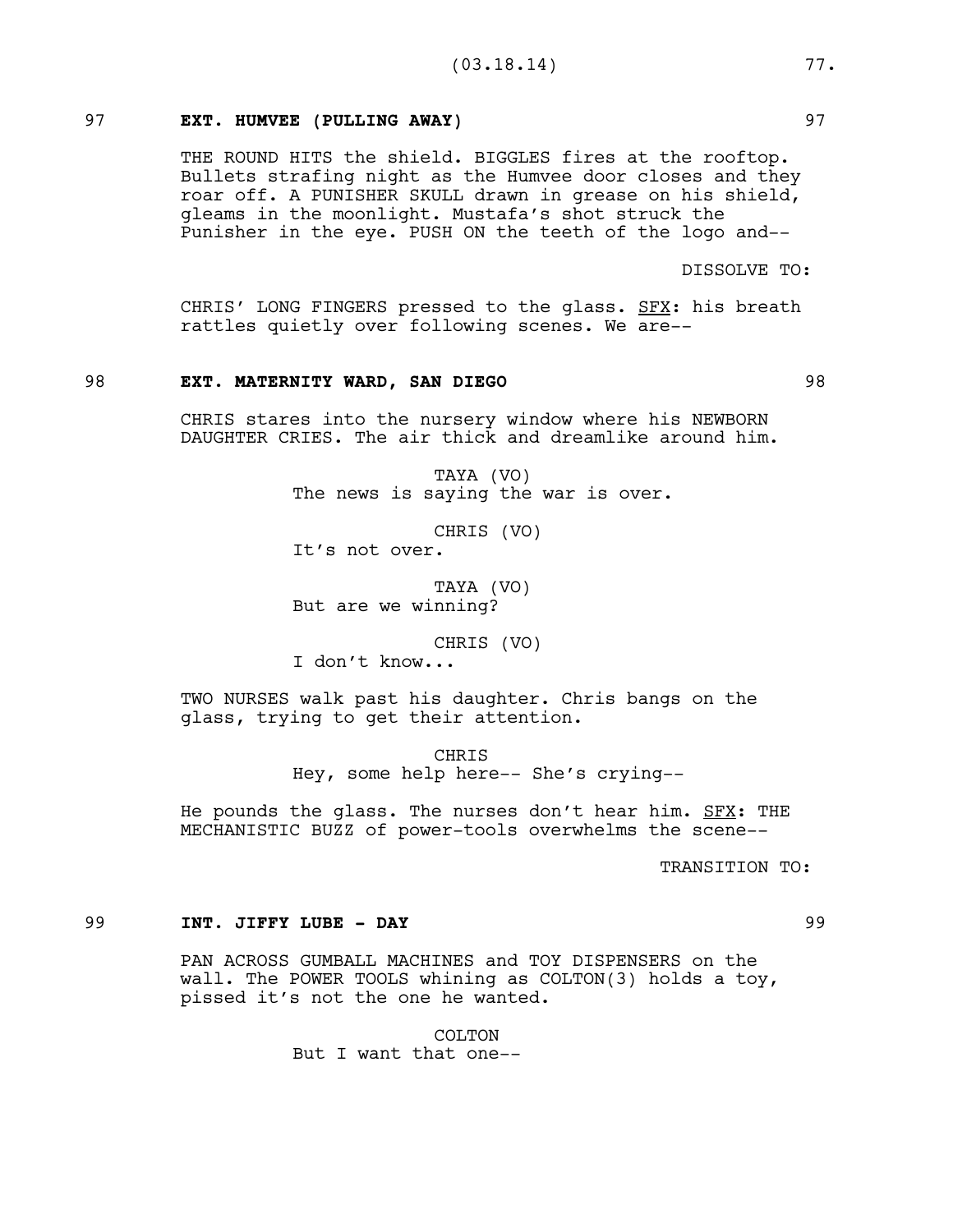CHRIS (the air still thick, his words spoken from afar) You don't get to choose, bubba.

COLTON

But I don't like it! I want that one--

THE DRILL BUZZES in the garage. Chris' nerves fraying.

CHRIS You get what it gives you. That's how this thing works.

Colton melts to the floor crying. CUSTOMERS looking now.

CHRIS Don't do this. Get up. Come on--

THROUGH VIEWING WINDOW-- THE MAN with the drill is visible. Dark hair like The Butcher, turning toward us--

> RECEPTIONIST (OC) Chris Kyle, your truck is ready.

CHRIS (snaps-to; to Colton) Get off the floor. Right now--

MAN'S VOICE (OC) Excuse me, sir.

A YOUNG MAN steps too close. Chris rears up, defensive.

YOUNG MAN Are you... "Chief" Chris Kyle?

CHRIS

That's me.

YOUNG MAN Sorry to intrude, sir, but we met in Fallujah. You saved my life.

CHRIS

Did I--?

YOUNG MAN/VETERAN Yes, sir. My name is Mads. We were trapped in a house when you showed up with 1st Marines. You carried me out.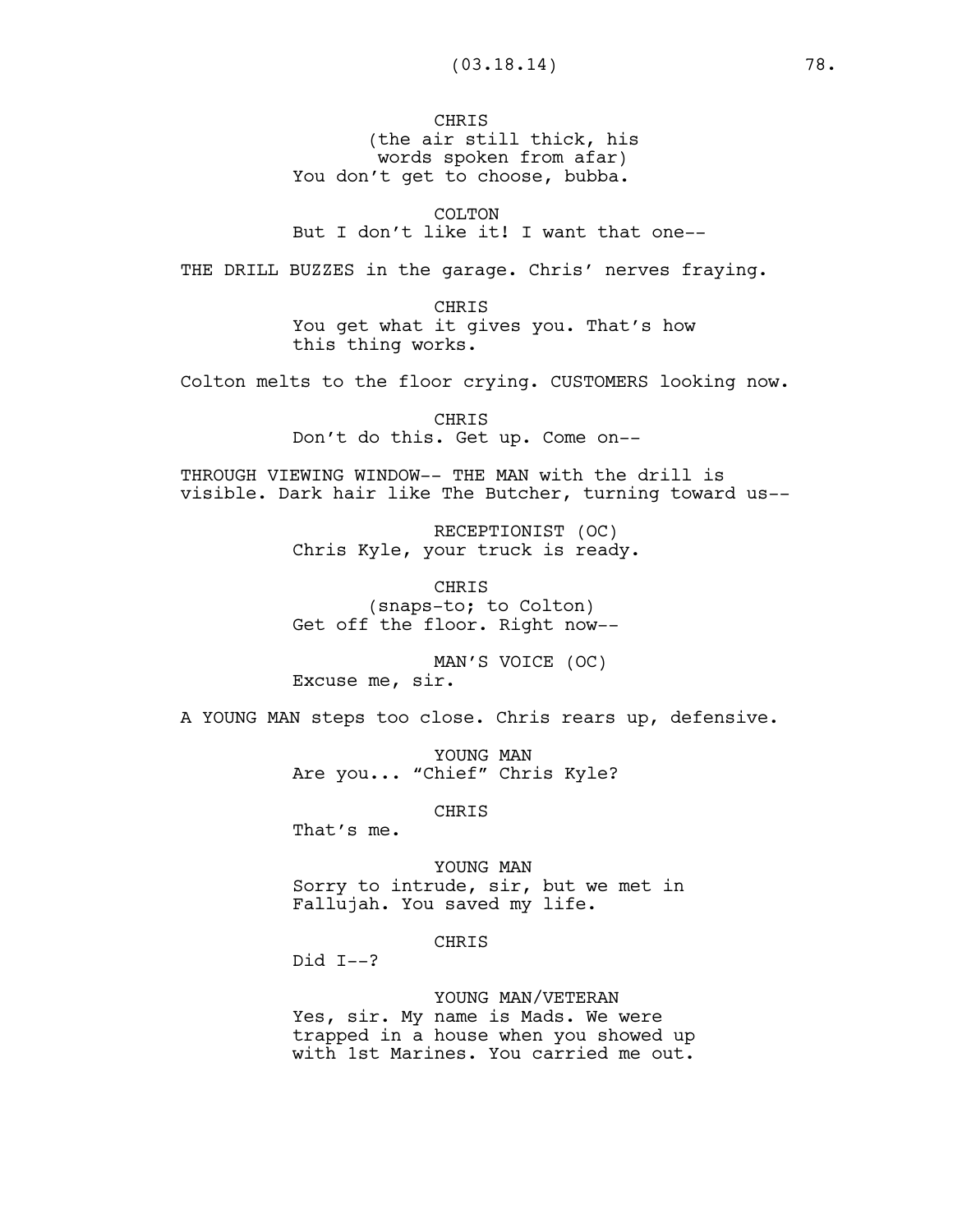**CHRIS** 

(lifetimes ago, but) Yeah. Right. Well, you Marines saved our ass plenty out there. How you holding up?

MADS/YOUNG VETERAN Great, sir. I'm grateful to be alive. It hasn't been easy but--

He lifts his pant-leg and shows an ARTIFICIAL LEG.

MADS

It cost lots of guys more than a leg.

CHRIS Did you lose some friends?

MADS

That too, but I'm talking about guys that lived. They made it back but they're just not back. They can't seem to get right.

DRILL STARTS UP again. Chris glances that direction.

**CHRTS** Yeah, I-- I'm sorry to hear that.

MADS You should come down to the VA sometime. The guys would love it. They all know who The Legend is.

Chris nods like he never will. Mads kneels to Colton.

MADS I bet you missed your daddy when he was gone. But can I tell you something? Your dad is a hero. He saved my life-- (eyes well up) He helped me get home to my little girl.

Colton looks up at his dad who swells with emotion. OTHER CUSTOMERS watching now, captivated.

> MADS So thank you for loaning him to us, li'l man. I wouldn't be here without him.

Mads stands and comes to attention, saluting Chris.

MADS

My family thanks you for your service.

Chris bites back emotion, nods, and walks out.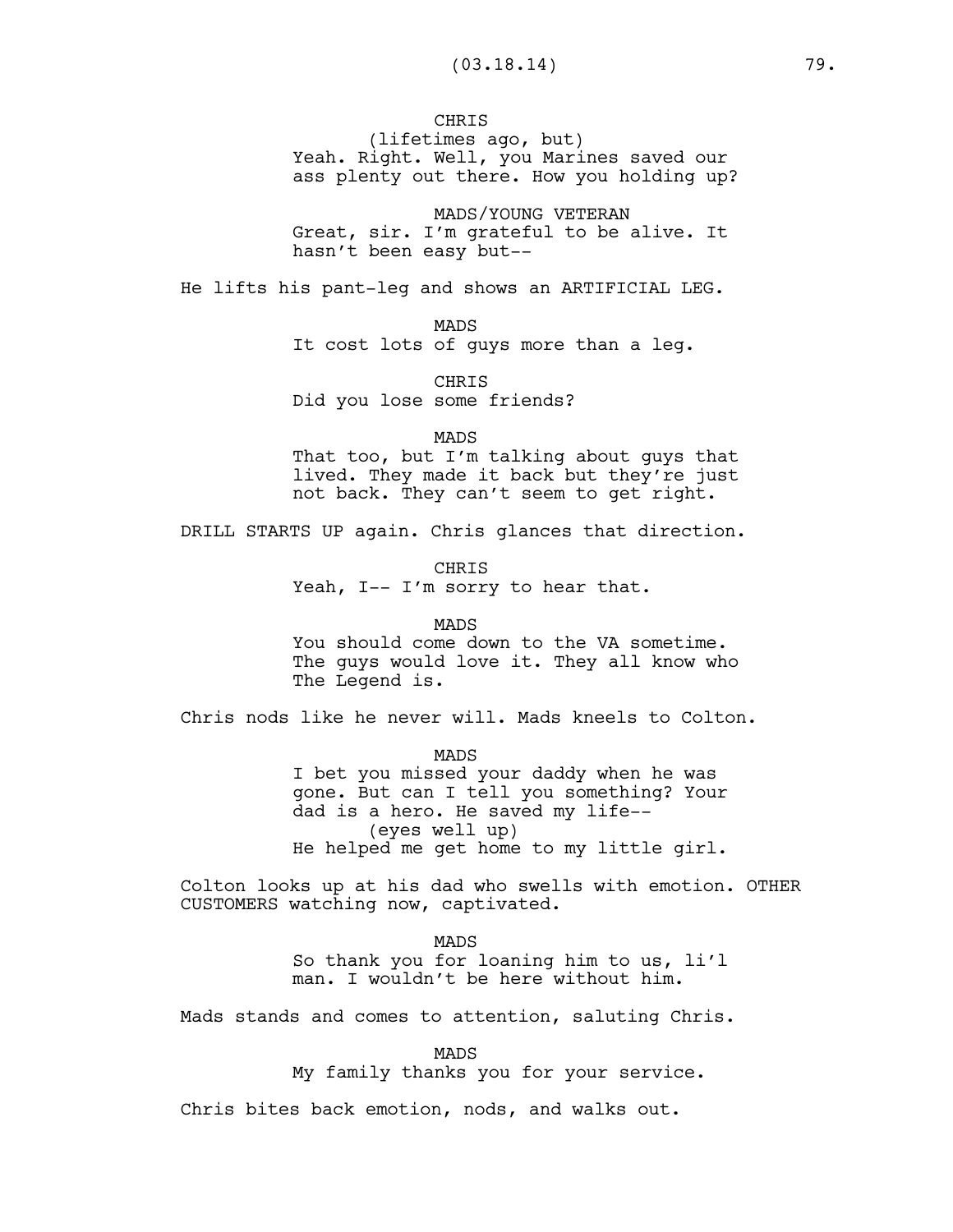# 100 **INT. NURSERY** 100

A pink cocoon of a room. Taya sits in a rocker, breastfeeding their daughter, MCKENNA. She's gentle, imploring--

> TAYA I'm making memories by myself. I have no one to share them with.

**CHRIS** We have the rest of our lives for that.

TAYA When does that start? Even when you're here you're not here.

Taya pulls McKenna off her breast. Chris scoops her up.

TAYA I hate the teams for it. I do. You're my husband and the father of my children- but they're the ones that pull you back.

CHRIS (doesn't look up from his daughter) We can wait. They can't.

A long pause...

TAYA (OC) If you think this war isn't changing you you're wrong.

He looks up and **POV CHRIS--** Taya sits in her rocker on the side of a ROAD IN RAMADI, destruction all around her.

> TAYA You can only circle the flame so long.

SCORE BUILDS, a steely guitar over tribal drums.

#### **"THIRD TOUR"**

A TRUCK speeds past a burnt rocker in the street. We are--

# 101 **INT. TRUCK, RAMADI - DAY** 101

PUNISHER SKULL stenciled on flack jacket, CHRIS mans a suspended MK48 swinging where a passenger seat should be. A skull bandanna and sunglasses cover his grizzled face.

*The Punishers--*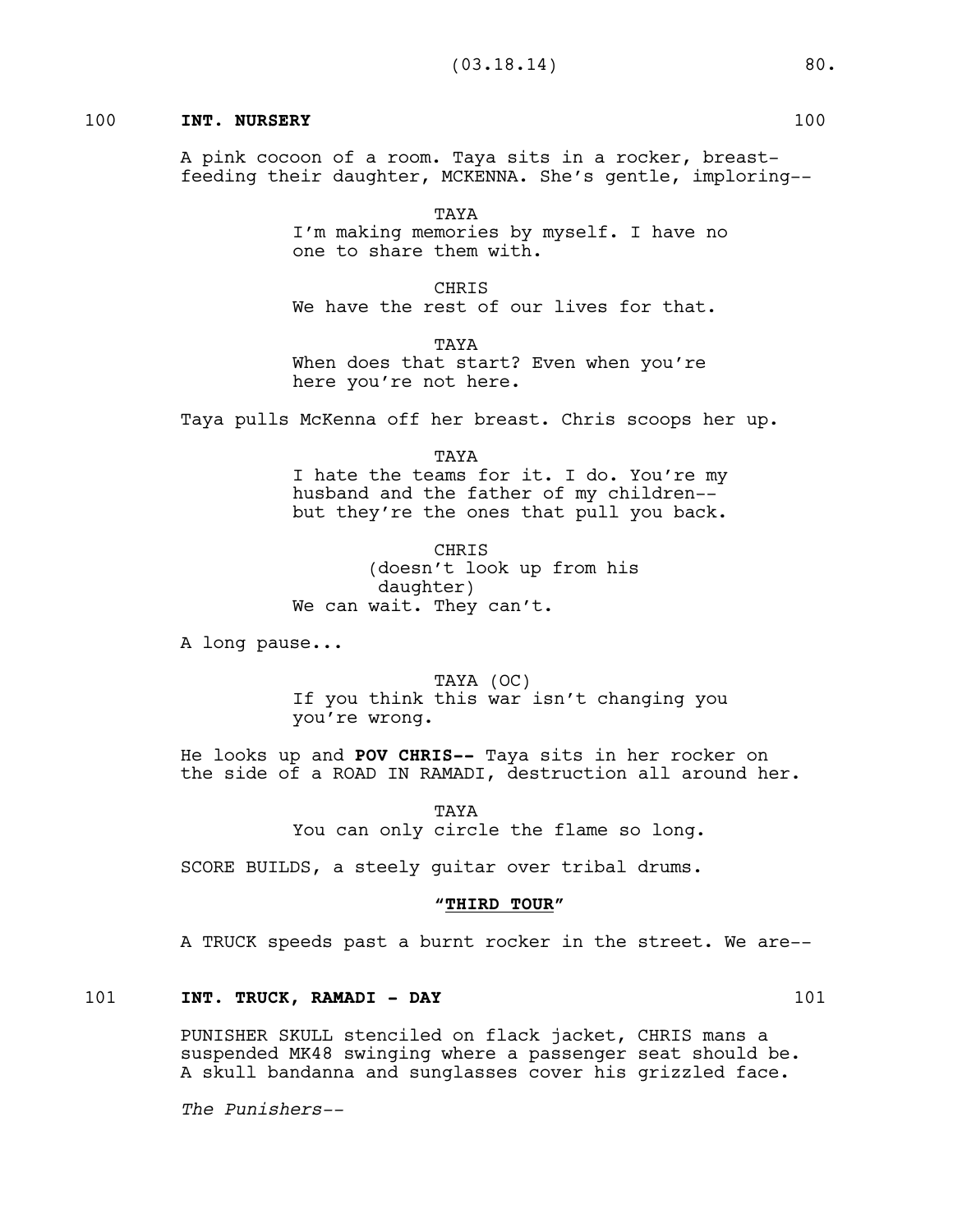# **BIGGLES** (keys mike) --we are tailing the Butcher's courier, turning onto Maryland Street. Over.

BIGGLES DRIVES, trailing a BROWN VAN. The city goes from light to shadow as they enter a built-up section called--

# **THE CHINESE APARTMENTS**

BIGGLES I bought the ring.

**CHRTS** 

Here?

BIGGLES They're cheaper here.

CHRIS You want some savage's ring? What if it's a blood diamond?

BIGGLES What the fuck do you care? You spilled more blood than anyone!

CHRIS

Not for a rock.

BIGGLES

Whatever, man.

CHRIS

Ease off, don't get too close. (the van turns ahead) You gonna tell her where it came from?

BIGGLES Hell no! I'll tell her I got from Zales.

They're laughing, off the leash, cocky and invincible.

# **A BLOCK BACK - HUMVEE FOLLOWS**

MARC LEE drives. "D" rides shotgun. DAUBER in back. Uniforms bastardized; metal blasting in broad daylight.

> BIGGLES (OS) (over radio) Still with us cookie?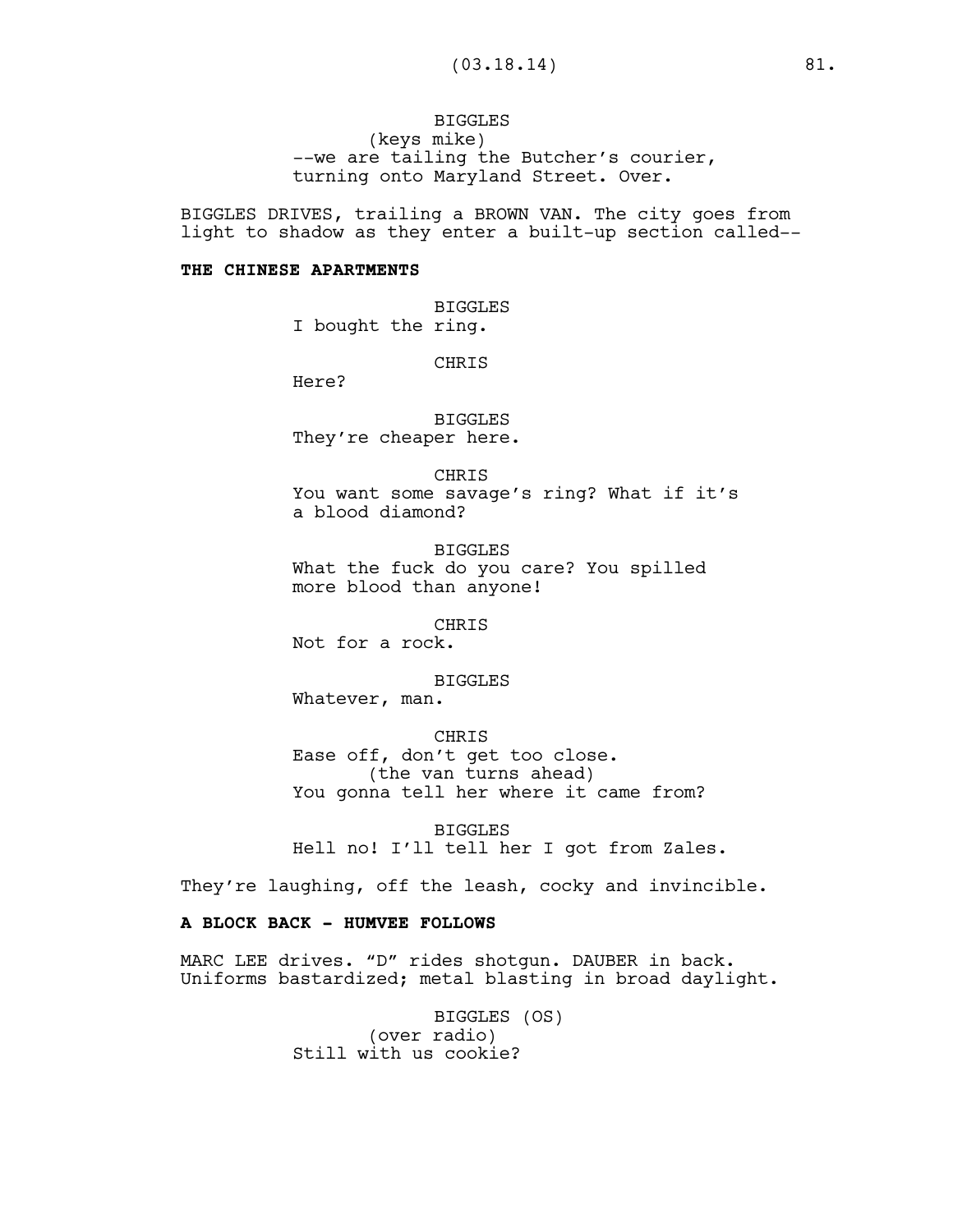$^{\prime\prime}$ D" (keys mike, checking GPS) Half a block back and we are wet and ready, Big Giggles.

MARC LEE 20 years from now, we'll have a reunion and you'll be married to a dude.

 $''D''$ 

As long as you cook and clean.

DAUBER sits in back, shaking his head.

### **UNDERCOVER TRUCK**

STREET SPOTTERS reach for their cell phones. Chris glares at them, ominous in skull mask, flipping the bird.

> CHRIS The Butcher has his peepers out.

BIGGLES This motherfucker is Keyser Söze. Next time you got a shot try not to miss.

CHRIS I coulda taken him in that alley if I didn't have to save your ass--

### BIGGLES

(accelerates) Whatever helps you sleep at night.

# **ON A ROOFTOP**

A BAREFOOT TEENAGER races across gravel, aims a RIFLE down at the taxi with The Punisher symbol--

### **UNDERCOVER TRUCK**

BIGGLES You gonna be my best man?

CHRIS (still masked) Is it just me? Or other guys too?

BIGGLES You fucking egomaniac--

A ROUND pierces the roof and goes through the floorboard--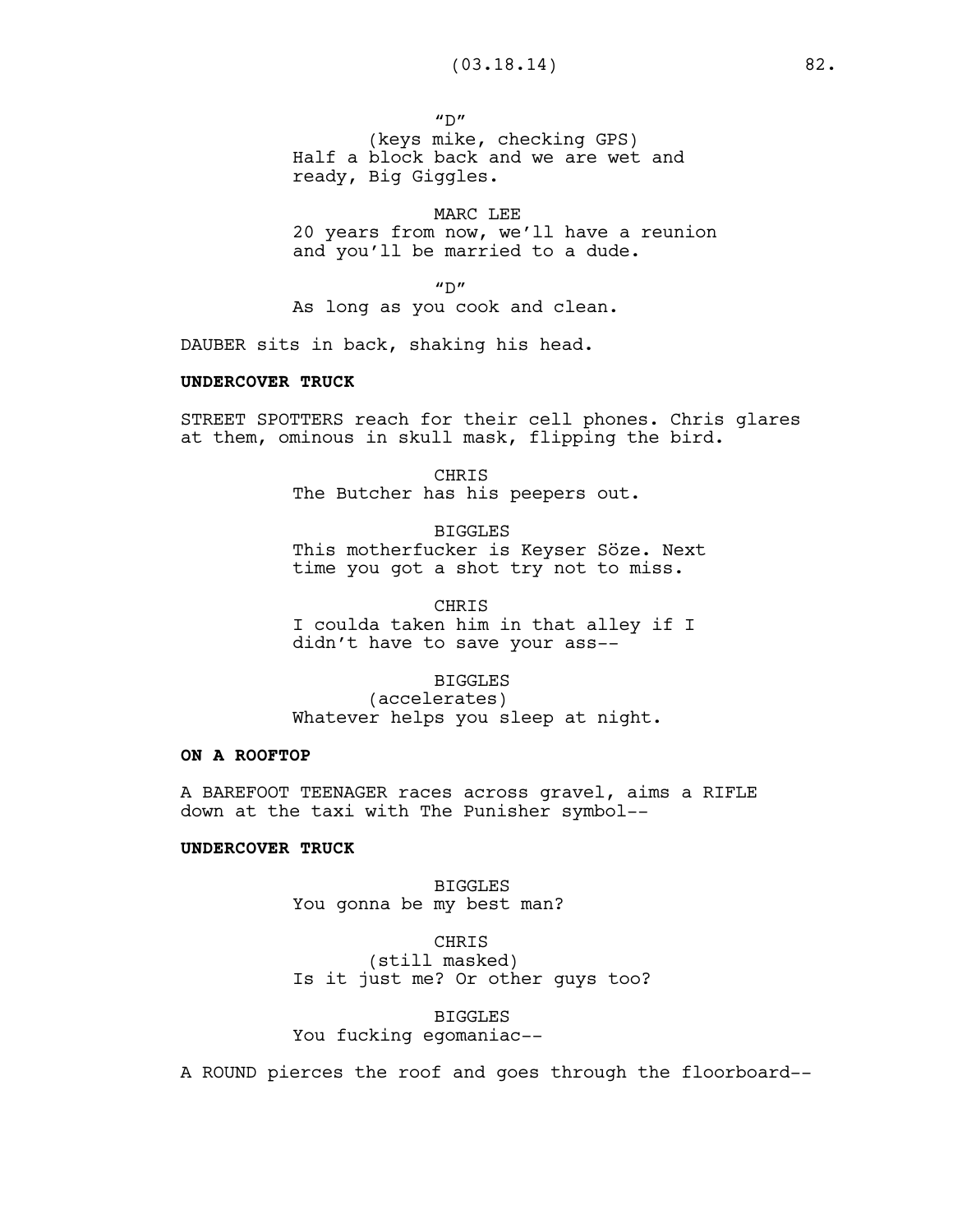### BIGGLES Rooftop, twelve-o'clock--

SIX INSURGENTS pop up on a rooftop, firing. Chris leans into the .60 spitting lead in pneumatic bursts.

#### 102 **INT. MUSTAFA'S APARTMENT - SAME** 102

A dry hand spins a SNIPER ROUND on a tabletop. It wobbles to a stop facing the man who set it in motion-- MUSTAFA, head-on. A messy beard and thousand-yard stare. Haunted but unrelenting, he spins the round again.

An IRAQI WOMAN appears, shushing an infant. She says something to Mustafa but he doesn't respond. A phone vibrates. He grabs a duffel and steps out. By the door, A PHOTO OF MUSTAFA on a medal stand at the Olympic Games.

### **INT. UNDERCOVER TRUCK** 103

Biggles speeds after the van, taking fire from above.

**CHRTS** Get me a shot, grandma.

Biggles stomps the accelerator, whips around a corner--

### **A SHORT STRAIGHTAWAY**

CHRIS BLASTS 200 ROUNDS (MK48) into the van; pulverizes the thing and watches it hiss to a stop.

> BIGGLES That should do it.

COURIER bounds out of the van, diving into a building.

CHRIS What the fuck!? How'd he survive--

BIGGLES Rubber junk-man's got your horseshoe.

They roll out in pursuit. The Humvee pulls up. Inside--

 $^{\prime\prime}$ D" (into mike) --need a two block perimeter around the area. No one gets in or out.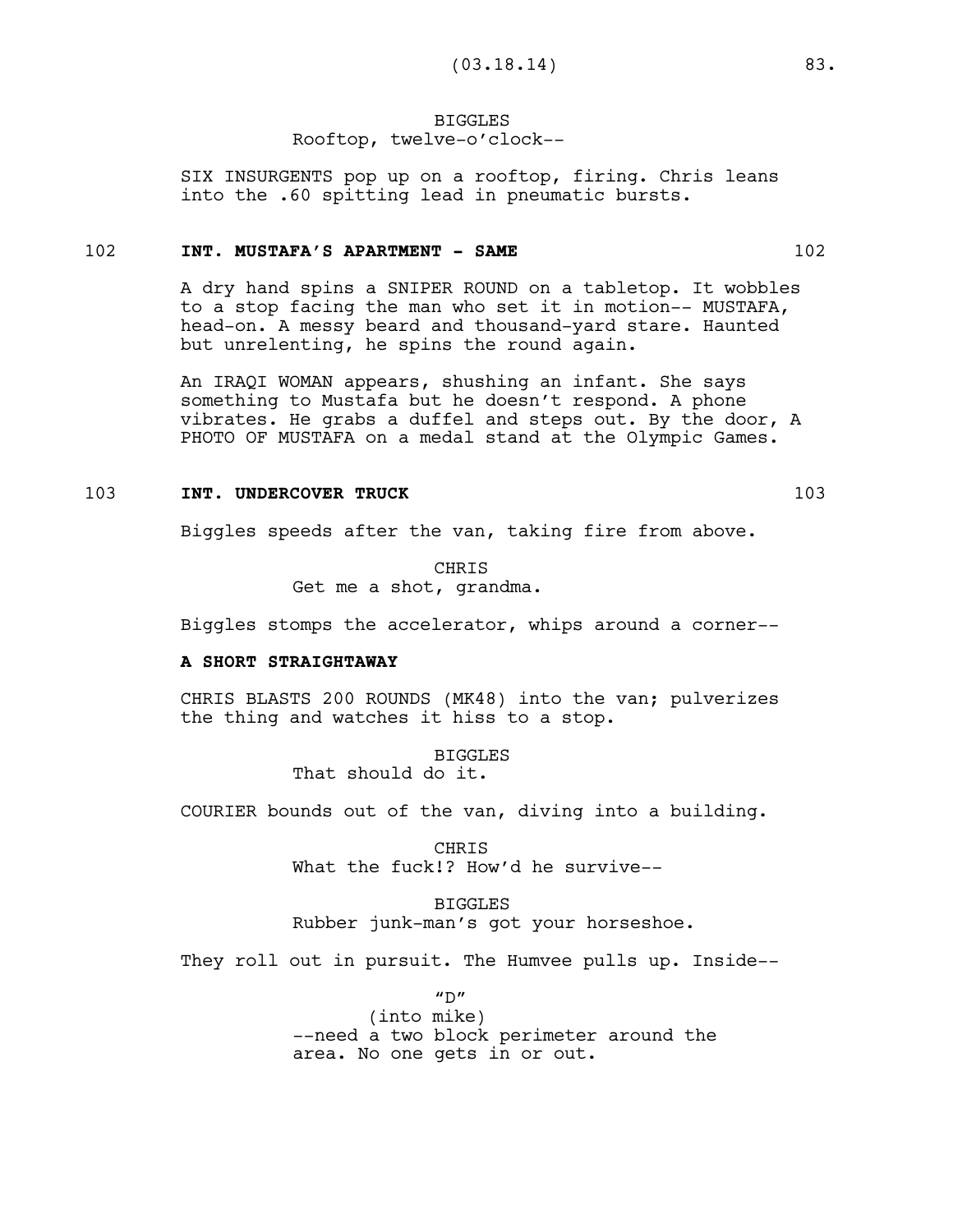# 104 **EXT. DISTANT ROOFTOPS** 104

MUSTAFA crosses rooftop-to-rooftop with fluency.

# 105 **INT. HALLWAY, APARTMENT COMPLEX** 105

BLOOD DROPLETS lead to a door. Biggles kicks-in.

# 106 **INT. APARTMENT - CONTINUOUS** 106

Biggles and Chris dance around each other like smoke.

BIGGLES

Clear.

An open window. Stairs climb the wall outside.

# CHRIS (keys mike) We're headed to the roof. Secure the van.

### **THE VAN**

DAUBER and TONY cover MARC LEE and "D" as they open the back of the van. Inside, flats of RED CLAY TILES.

> $^{\prime\prime}$  D $^{\prime\prime}$ The Butcher is building a 7-11?

Marc rips off the top layer, finds: 200,000 ROUNDS AMMO.

MARC LEE No ammo, no jihad.

### **ROOFTOP**

Drying sheets billow on crisscrossing wires. Chris tracks blood-drops to the ledge. The next roof 15 feet off.

> BIGGLES How the hell'd he make that?

# CHRIS

He didn't--

Two stories below, COURIER lays face down in his mess.

BIGGLES So much for leading us to the Butcher.

CHRIS So much for him having my horseshoe.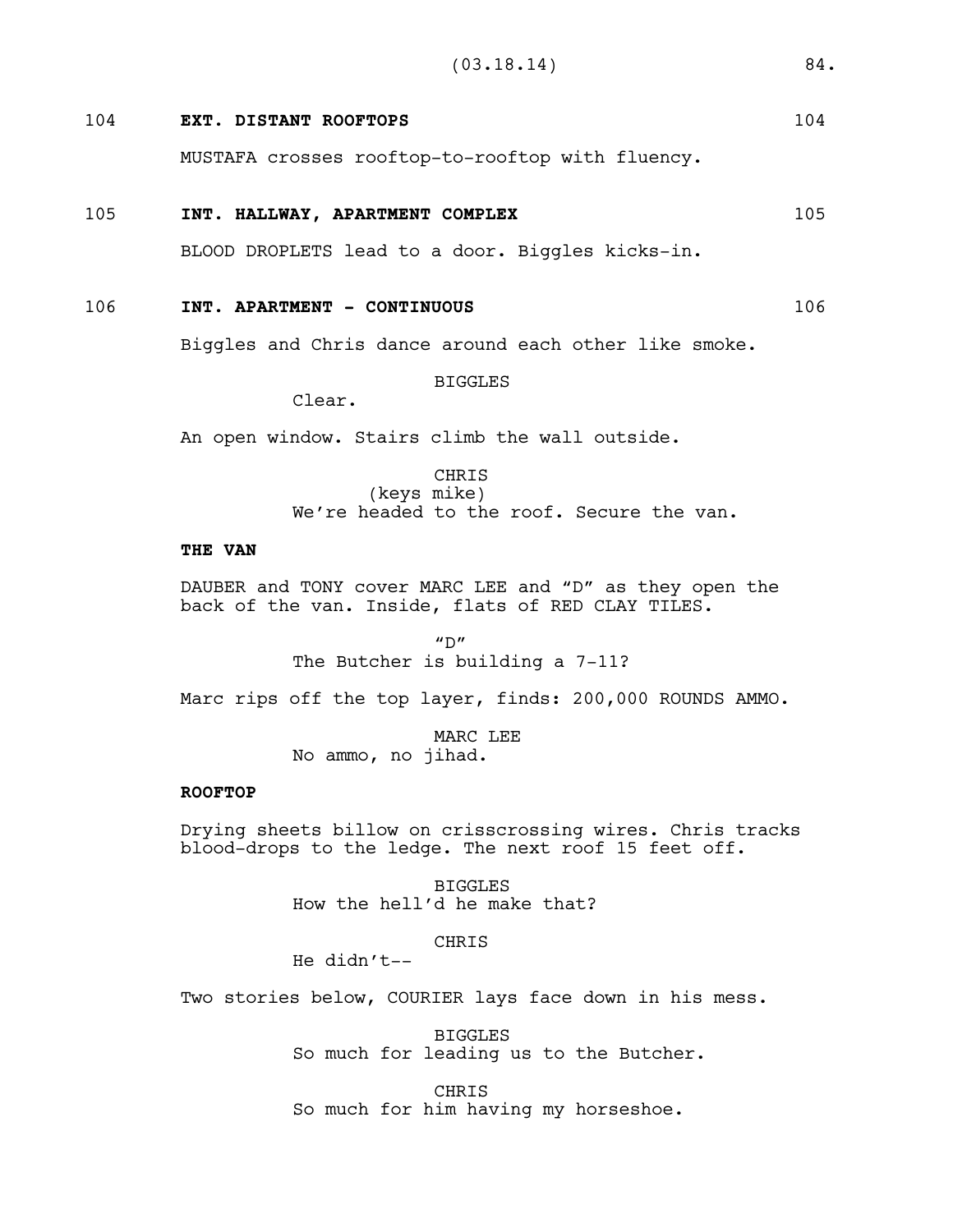Chris pulls his mask down. He has a beard and the sturm und drang of war are writ loud on his face.

#### **DISTANT BALUSTRADE**

MUSTAFA lays prone, mumbles a prayer and takes two deep breaths before putting his eye to the scope.

#### **MUSTAFA SCOPE POV**

CROSS-HAIRS TACK to fluttering sheets, the wind revealed in their billow. TWO FIGURES are cloaked there, indistinguishable heads peaking over laundry lines.

He aims left-and-above the head closest to him.

#### **ON THE ROOF**

Chris and Biggles stand among the billowing sheets.

**CHRIS** She'll take it to Zales and try to find out how much your spent.

BIGGLES She's not like that.

CHRIS They're all like that.

#### BIGGLES

It's giant, bro. Four karats. It had to belong to one of Saddam's bitches--

Chris is laughing when he sees a FLASH OF GLASS in the distance. Before he can utter a warning--

A GUNSHOT SOUNDS

The bullet flays the muzzle of Biggles M4. Shrapnel enters his face. Biggles goes down in a red mist--

#### **CHRTS**

 $No !--$ 

The right side of his face is a pulpy cavity. His eye socket obliterated. He appears mortally wounded.

> CHRIS (dives on him, keys mike) Biggles is down. Man down. (pulls Biggles close, chiseled with grief) No, buddy. No! Stay with me--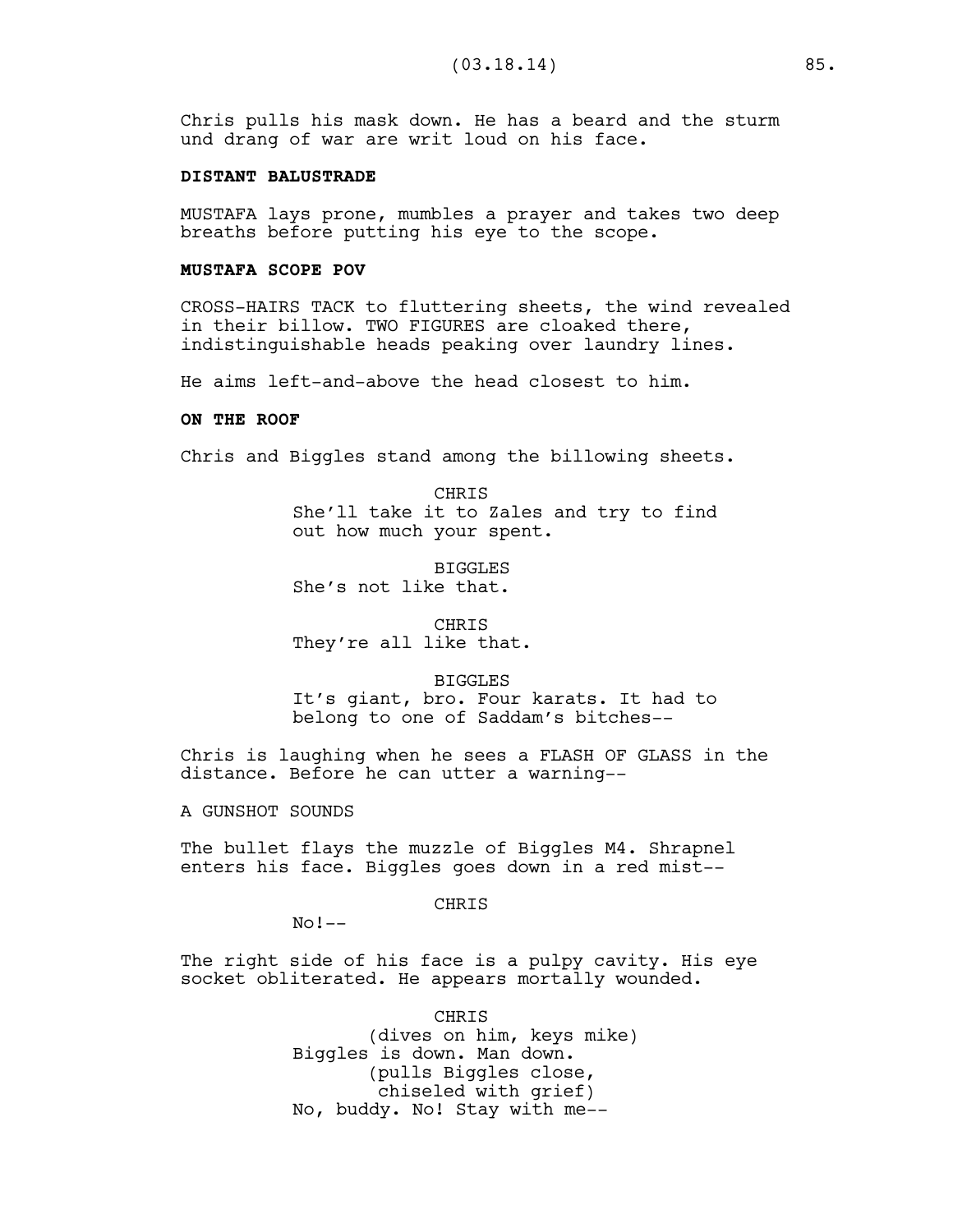He drags him one way, then another. He can't see past the blood-spackled sheets. A SHOT pocks the roof at his feet.

# CHRIS

(keys mike) Cover! I need cover. He's picking us off.

ANOTHER SHOT inches from his head. They are being hunted.

#### BIGGLES

(gargled) I'm got it. I got it-- I can walk--

Biggles pulls himself up, tilting his head forward to not choke on his own blood. With heroic effort, he stumbles to the stairs. Chris, stunned he's alive, ducks an arm--

#### 107 **EXT. STREET** 107

TWO MARINE UNITS provide cover as the Humvee speeds off.

# 108 **INT. HUMMER** 108

MARC LEE drives. DAUBER applies gauze to hold Biggles face on. CHRIS kneels there, holding his hand.

> BIGGLES (gargling blood) --I'm sorry--

> > CHRIS

You got nothing to be sorry for. I shouldn't have had us up there--

BIGGLES

Am I gonna die?

Chris looks to Dauber--

# DAUBER We'll rub a little dirt in it, get you a sip of water, you'll be fine.

Dauber shakes his head, *he's not going to make it.*

BIGGLES --it was always gonna be me--

CHRIS Coulda been any of us. Just hang on--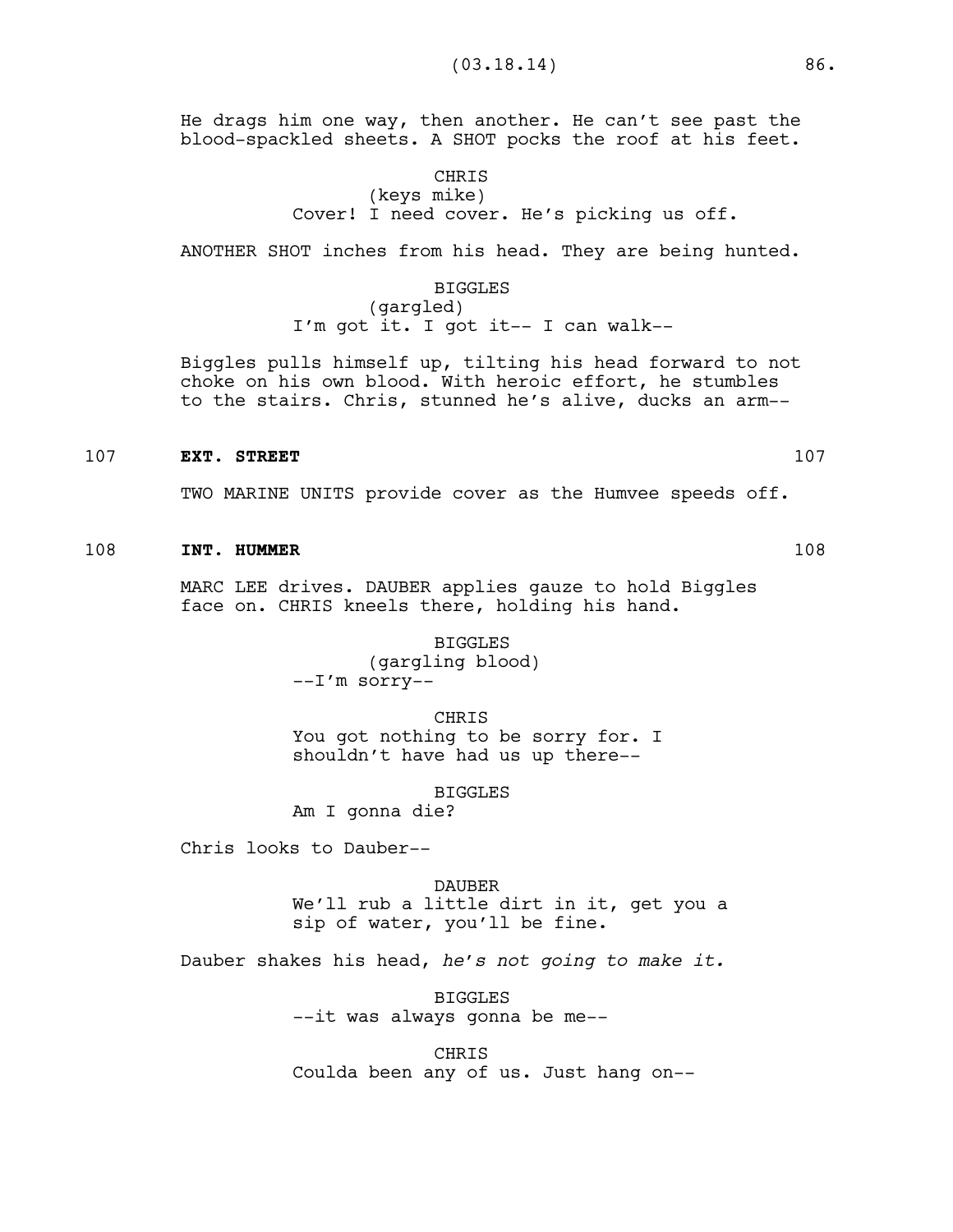# BIGGLES Not you. Not the Legend. You lucky fuck--

His body goes into shock. Chris comes unwound.

CHRIS

Don't die, Ryan. You hold on--

### 109 **INT. MEDICAL TENT** 109

LOW ANGLE- plywood floor littered with needles, blood and latex gloves. A cart is rushed past. MEDICAL PERSONNEL shouting, "we're losing him." The picture pulses, blurs--

# 110 **EXT. MEDICAL TENT** 110

THE PUNISHERS stand around the Humvee, still as a photo.

 $''D''$ Did you see where it came from?

CHRIS He was 1000 meters out. Only one enemy sniper makes that shot.

A jeep pulls up. COLONEL JONES and MASTER CHIEF MARTIN step out.

> COL. JONES Will he make it?

Chris turns away, choked up.

DAUBER Doesn't look good, Master Chief.

MASTER CHIEF MARTIN That's the first SEAL hit, sir.

 $"D"$ 

Fuck!

The sun high.

COL. JONES A Shi'a cab driver we source is saying there's a stronghold seven doors down.

MASTER CHIEF MARTIN Marine units that covered your exfil are still engaged there.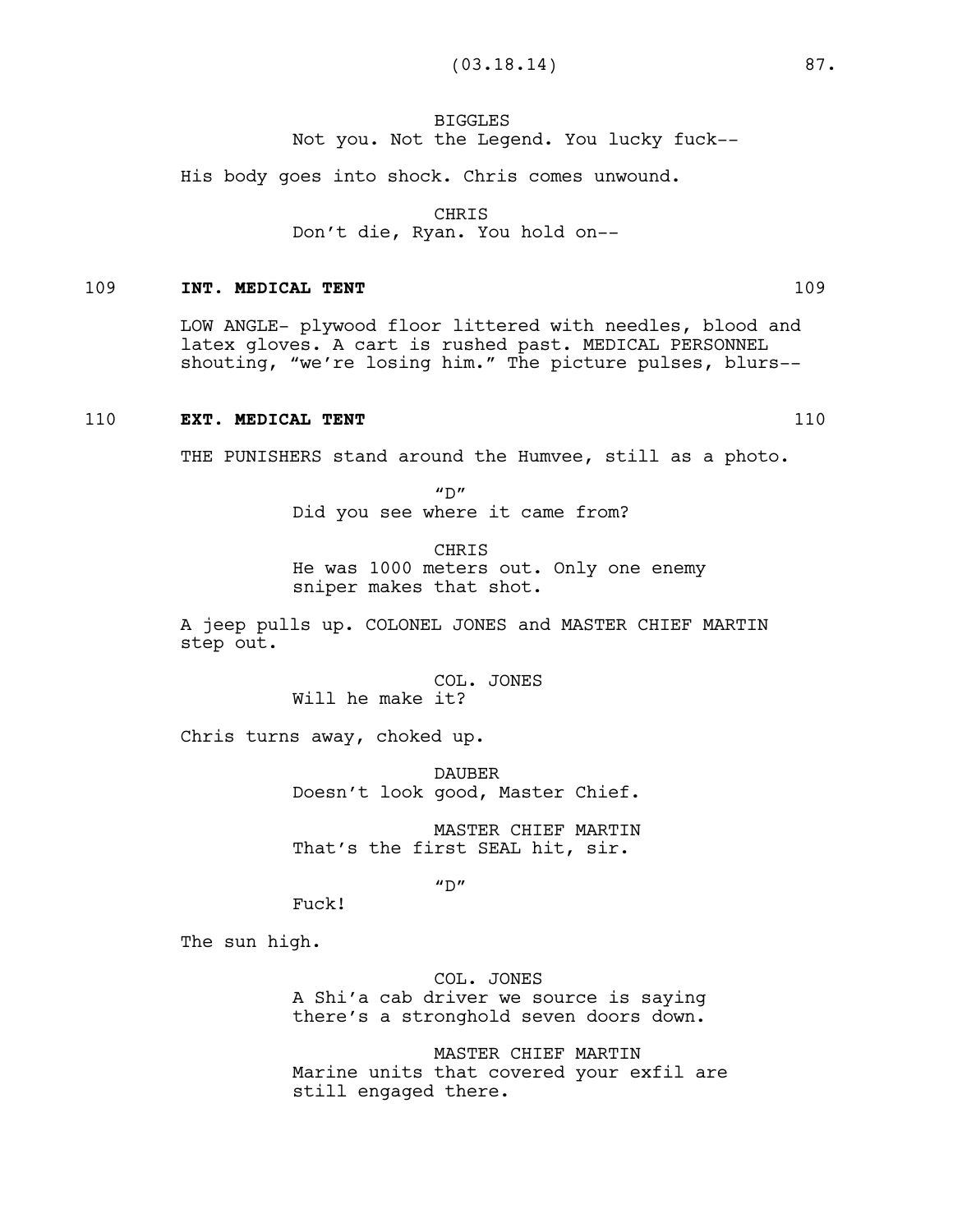COL. JONES I can understand if you want to standdown and regroup. It's up to you.

The wind blows.

*MARC LEE*

*Lex talionis..*. (looks up) Eye for eye, tooth for tooth.

They all agree.

**CHRTS** We're going back.

# 111 **EXT. STREET, RAMADI** 111

METALLICA, "Master of Puppets" blasts as an M1A2 ABRAMS TANK speeds 45 mph down a street, bad as fuck. TWO BRADLEY TRANSPORT vehicles follow.

A CAR pulls into the road ahead. INSURGENT PASSENGER leans out, FIRING AN RPG. It explodes across the tank but does no damage. Tank still coming, Insurgents pull away--

But the tank catches them. Treads climbing the back of the car, overtaking it. INSURGENTS are trying to get out, screaming, as steel folds around them and flattens them.

And the ABRAMS vaults off the other side--

### 112 **INT. BRADLEY TRANSPORT VEHICLE 112 112**

THE PUNISHERS. Ears pinned back. Metal blasting. Amp'd to kill. FIND CHRIS consumed by rage; he pulls the BIBLE and AMERICAN FLAG out and sets them aside*.* This is personal.

> MARC LEE Two clicks out. Lock and load.

He glances at Chris, feeding off him. They all are.

CHRIS

For Biggles.

#### **IN THE STREET**

The tank skids to a stop. The turret spins to a castlelike structure and *BA-BOOM!*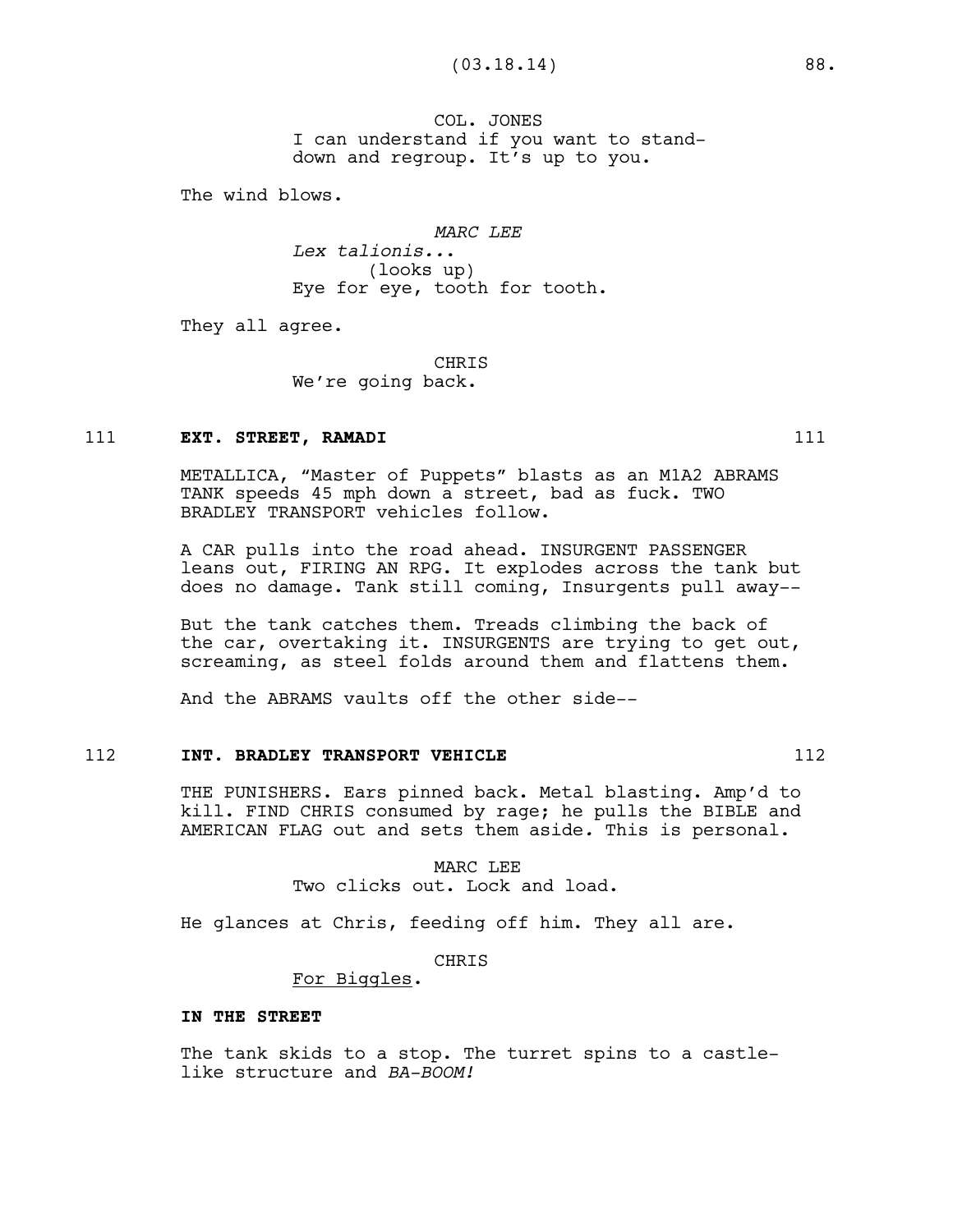THE PUNISHERS pour out of their Bradleys, rolling in both directions, arcing toward the point of entry--

#### **THE COURTYARD**

Punishers pour in. FOUR INSURGENTS lay dead, dispatched by the tank. Zero resistance.

> MARC LEE Courtyard is clear. Moving.

CHRIS Some stronghold. Move.

DAUBER and TONY follow them up a crumbled staircase--

### **LONG HALLWAY**

Ominously still. Sunlight spills through grated windows facing the street. Chris and Marc move to the first door--

# **FIRST ROOM**

A sleeping mat. A TV plays an Al Jazeeri game show. Marc pushes toward the bathroom, coming around the corner---

#### **BATHROOM**

The faucet runs on a straight-razor.

MARC LEE

Clear.

# **FIRST ROOM**

MARC steps back in, golden dust motes float around him.

MARC LEE Somebody left in a hurry.

#### CHRIS

(keys mike) You sure we got the right address--

CANON-FIRE HITS the outer-hallway from across the street. *Brrrrrb-Brrrrb!!* Rounds banging with seismic force.

> DAUBER (OS) (from hallway)

Fuck--

TIME SLOWS as Chris bounds toward the door. Marc Lee gets there first, steps through it, into--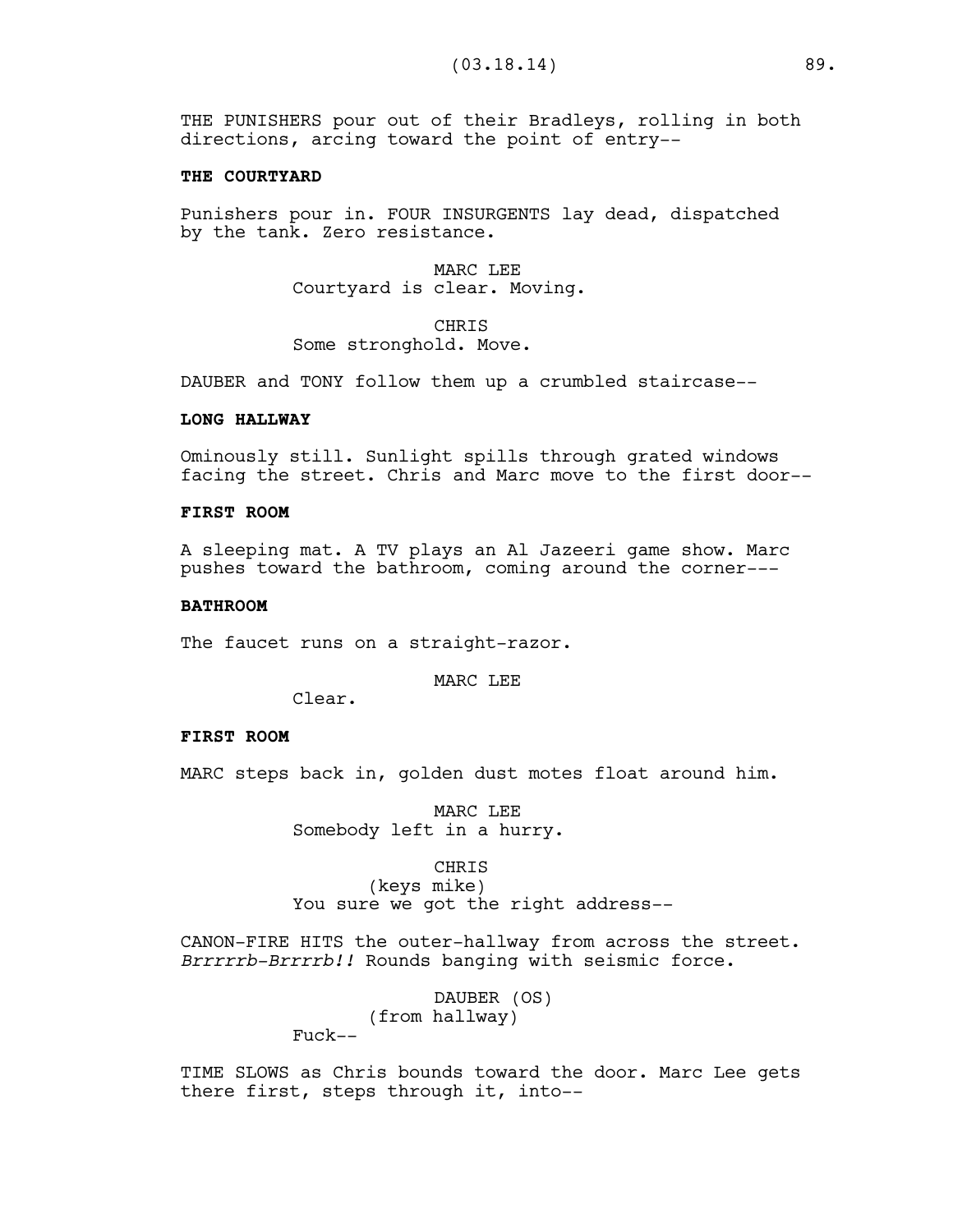### **LONG HALLWAY**

GUNFIRE RAINS through grated windows. The hall is coming apart in dusty chunks of plaster.

DAUBER and TONY are pinned between windows. MARC LEE steps to the nearest window to lay suppressive fire.

# MARC LEE

Contact--

GUNFIRE STRAFES IN AT AN ANGLE, HITTING MARC LEE IN HIS OPEN MOUTH. HE'S BLOWN BACKWARDS, HITTING THE WALL AND--

MARC LEE is down. Blood pooling. A forever stare.

#### CHRIS

Marc--

CHRIS is staggered but his training takes over and he steps into the same window, BLASTING FIRE.

DAUBER is trying to intubate Marc but the back of his head is gone. He was dead before he hit the wall.

THE ABRAMS TURRET SPINS. THE CANON BOOMS. THE EARTH TREMBLES AS THE BUILDING ACROSS THE STREET IS FLATTENED--

TRANSITION TO:

The trembling is the turbulence. We are--

# 113 **INT. C-17 GLOBEMASTER (IN FLIGHT) - NIGHT** 113

In dim red-glow, FIND BIGGLES in a tented gurney, stable but critical; his head caved in. CHRIS stares ahead--

> MARC LEE'S MOM (VO) "Glory is something some men chase and others find themselves stumbling upon."

REVERSE TO MARC LEE'S CASKET draped in stars and stripes.

# 114 **EXT. FORT ROSECRANS NATIONAL CEMETERY - DAY** 114

A pasture of tombstones overlook the Pacific. CHRIS, with a chest-full of medals, stands with TAYA, COLTON(4) and MCKENNA(2). TAYA watches MARC'S WIFE weep as--

MARC LEE'S MOM reads his LAST LETTER HOME: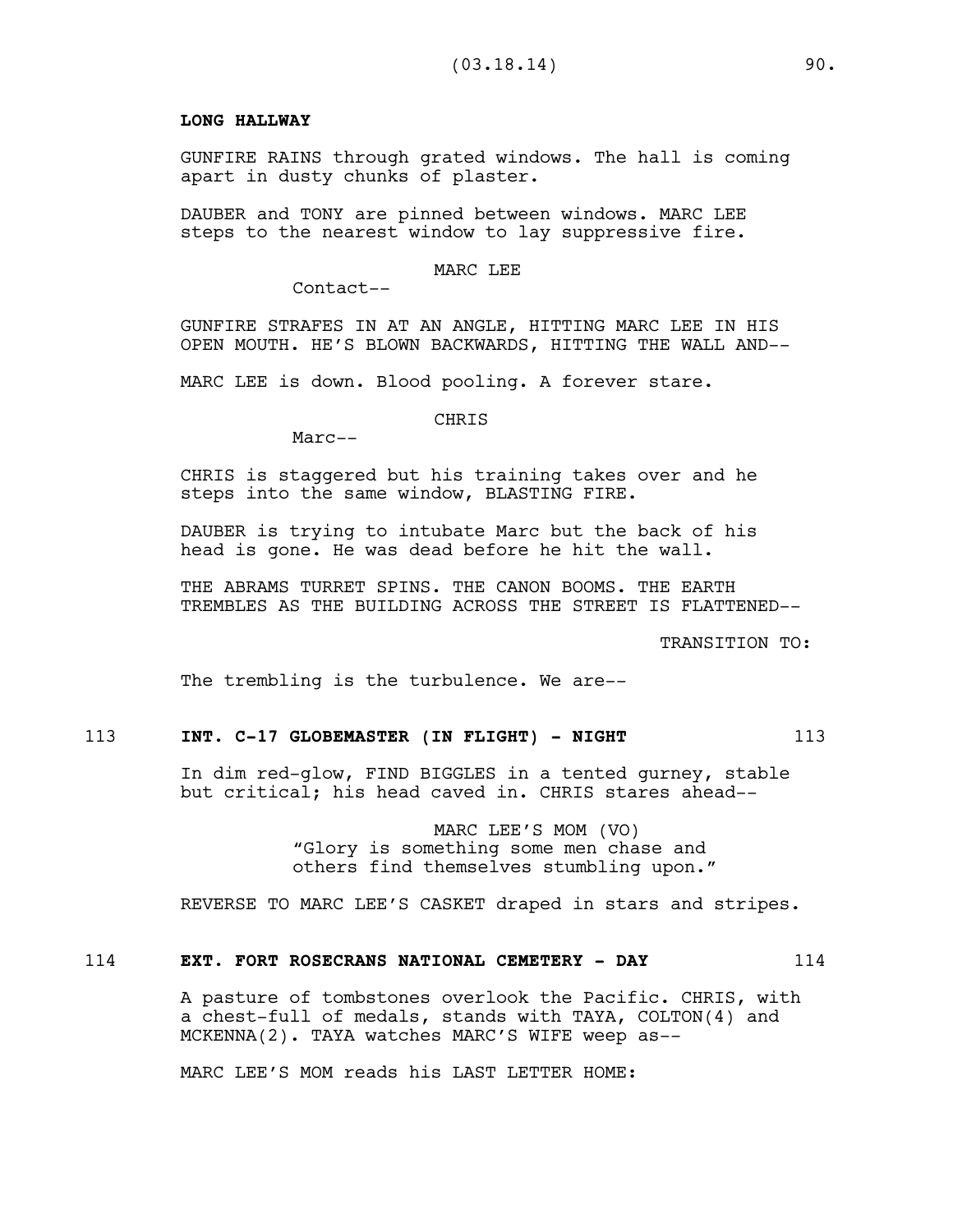MARC'S LEE MOM "My question is when does glory fade away and become a wrongful crusade?"

#### CHRIS HEARS MARC'S VOICE:

# MARC LEE (VO) "When does it become an unjustified means by which one is completely consumed."

COLTON reaches for his father's hand. Chris jumps, startled. He looks at Colton, then Taya. He's caught with his quard down and it appears he may let them in...

But he quickly returns his gaze to the flagged casket.

### **CLOSE ON CASKET**

NAVY SEALS bang their Tridents into the coffin. A hollow thump, like fists trying to revive a heart.

# 115 **INT. TAYA'S CAR (MOVING) - LATER** 115

San Diego traffic. THE KIDS chatter in back. CHRIS drives, in a fugue-state when he spots--

A BROWN VAN, four cars back, same as the one in Ramadi.

TAYA Marc wrote that letter two weeks ago. Did he say any of that to you?

VAN ROARS up the turning lane. It's pulling alongside them. Chris grips the wheel, ready-- the van roars past

TAYA

Chris? I want to know what you thought of his letter...

#### CHRIS

(slow, absent) An AQI informant called in a tip. Biggles had just been shot. We were operating off emotion and-- we walked into an ambush.

The kids grow quiet. The air sucked from the car.

CHRIS But that's not what killed him. That letter did. That letter killed Marc. (looks to her) He let go and he paid the price for it.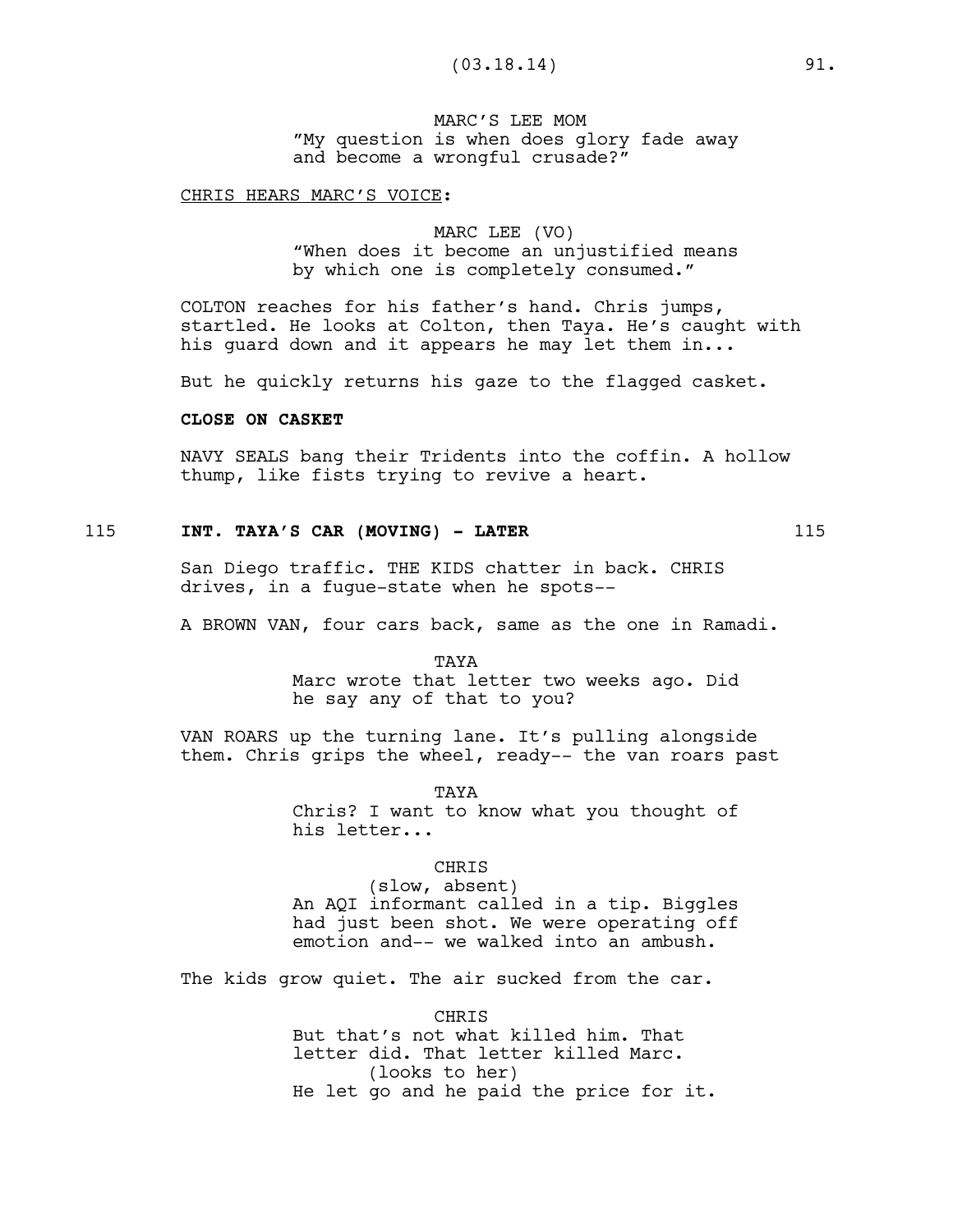Taya turns away, wrecked. They drive in silence.

#### 116 **INT. BEDROOM - NIGHT** 116

TV lights the dark room. NEWS GRAPHIC: "Americans killed in Iraq: 3932". CHRIS and TAYA talk to the ceiling.

> CHRIS If something ever happened to me-- you'd meet someone else. You'd be alright.

His detachment is unearthly.

TAYA Do you want to die? Is that what it is?

CHRIS

No.

**TAYA** (cheeks shine with tears) Then tell me why do you do it. I want to understand.

CHRIS I do it for you. To protect you.

TAYA

No you don't. I'm here. Your family is here. Your children have no father--

CHRIS Without this, there's nothing.

TAYA Bullshit. It's not about us anymore. You don't know when to quit. It's over- (violent) You did your part! We sacrificed enough. Let somebody else go--

CHRIS I could never live with myself.

#### TAYA

You find a way! You have to. I need you to be human again. I need you here. (no response, she calms) If you leave again, we might not be here when you get back.

It startles him and he seems suddenly alert to her suffering. He reaches for her, holding her to his chest.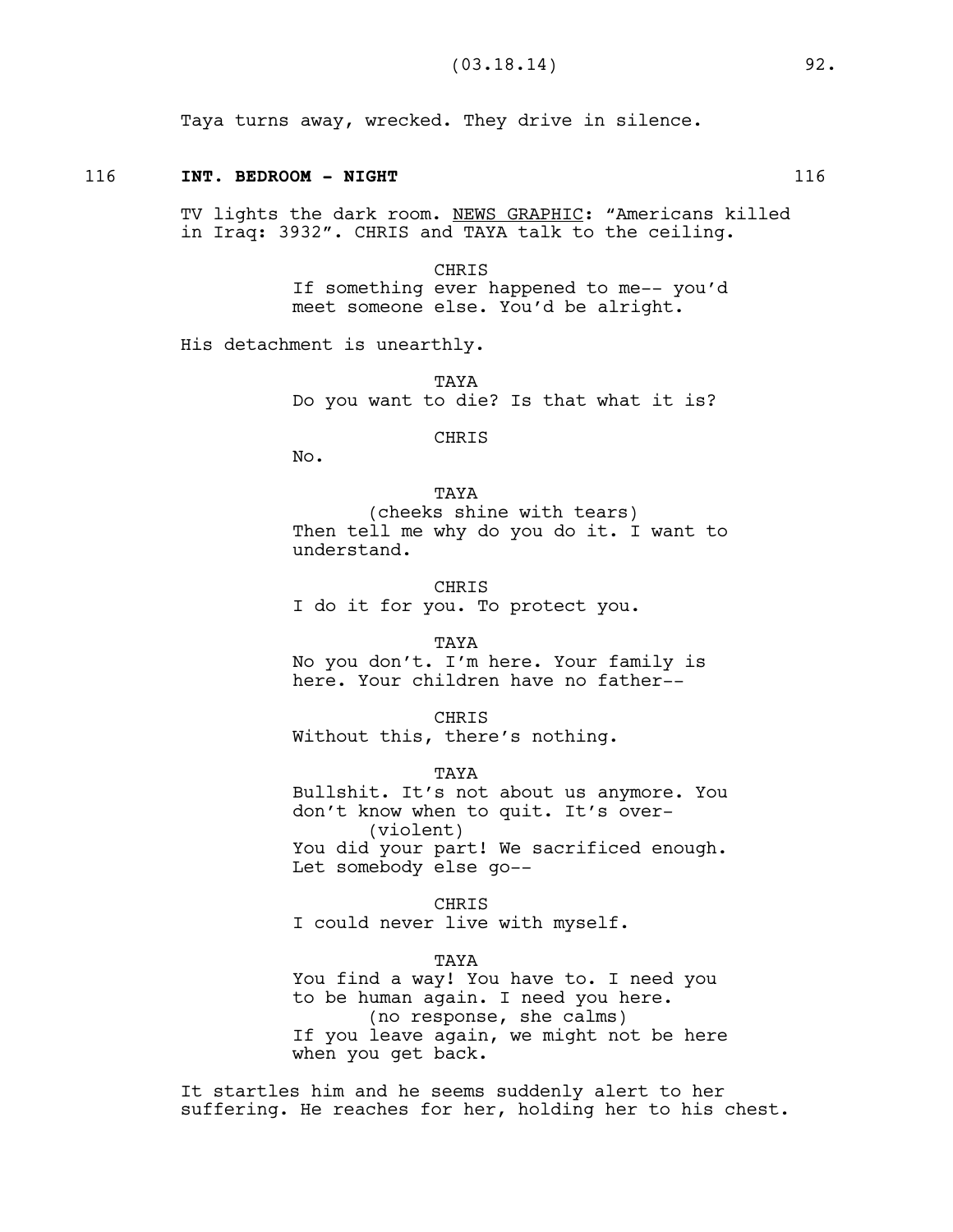# CHRIS

I know.

Her eyes sink into a well of ruin.

# 116A OMITTED 116A

# 117 **INT. NAVY HOSPITAL, SAN DIEGO - DAY** 117

A DUST MOTH flutters around the wall sconce. Wilted flowers and "get-well" cards cover the windowsill.

#### CHRIS

# (enters) Hey, buddy--

BIGGLES lays in bed. Part of his head caved-in and badly marred, one eyelid open on a milky-white eyeball.

> BIGGLES Chris? Where are you?

> > **CHRIS**

I'm right here just give me a minute-- (hobbles around the bed) Just blind as a bat, huh?

BIGGLES Yeah... It fucking blows. They're gonna fix my face though.

CHRIS That's good. Your face always needed a little fixing.

Chris sounds upbeat but his eyes betray him.

#### CHRIS

I heard you proposed? Did you tell Kelly the diamond was from Zales?

#### BIGGLES

Naw, I bought a new one. A small one. Her dad helped me out.

#### CHRIS

Nice.

BIGGLES She wouldn't leave me, bro. I told her to go-- but she wouldn't leave. (MORE)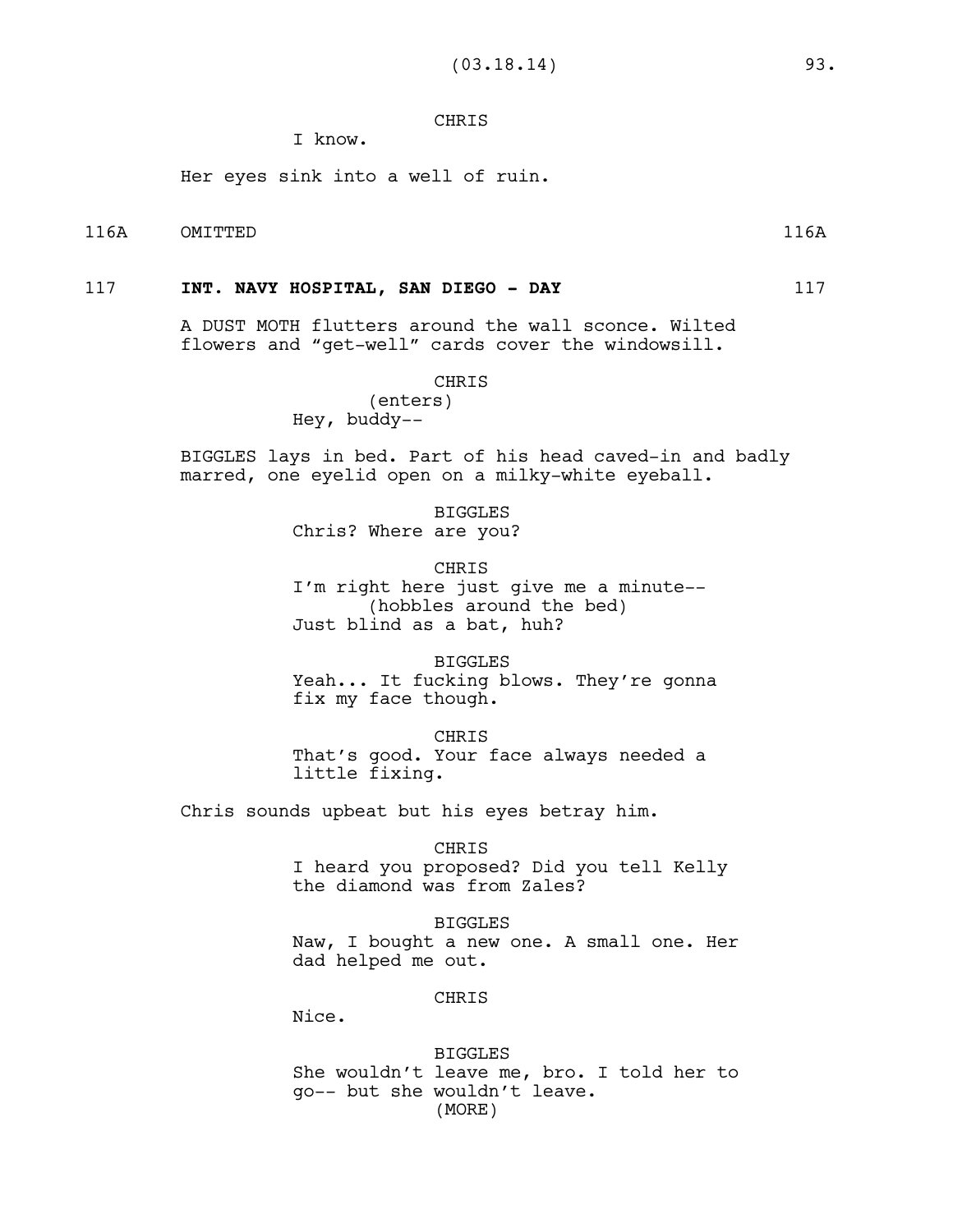(voice cracking) She's getting a raw fucking deal. BIGGLES (CONT'D)

CHRIS No she's not. How can you say that? She's getting you. (eyes welling up) All four inches.

Biggles laughs and tears roll from his vacant eye.

BIGGLES I'm glad this happened to me and not you. No way you could've handled it.

CHRIS You're probably right.

There is a pause.

BIGGLES They say you're the deadliest sniper in U.S. Military history.

CHRIS Is that what they say?

Biggles grows quiet.

CHRIS The bad guys fled up into to Sadr City.

BIGGLES You're not going back?

CHRIS We're gonna wall 'em in and hunt 'em down.

BIGGLES You don't have to do this.

CHRIS Yes I do. You're my brother and they're going to pay for what they did to you.

His mind made up. Biggles moved by it.

BIGGLES Hooyah, Legend. Hooyah--

118 OMITTED 118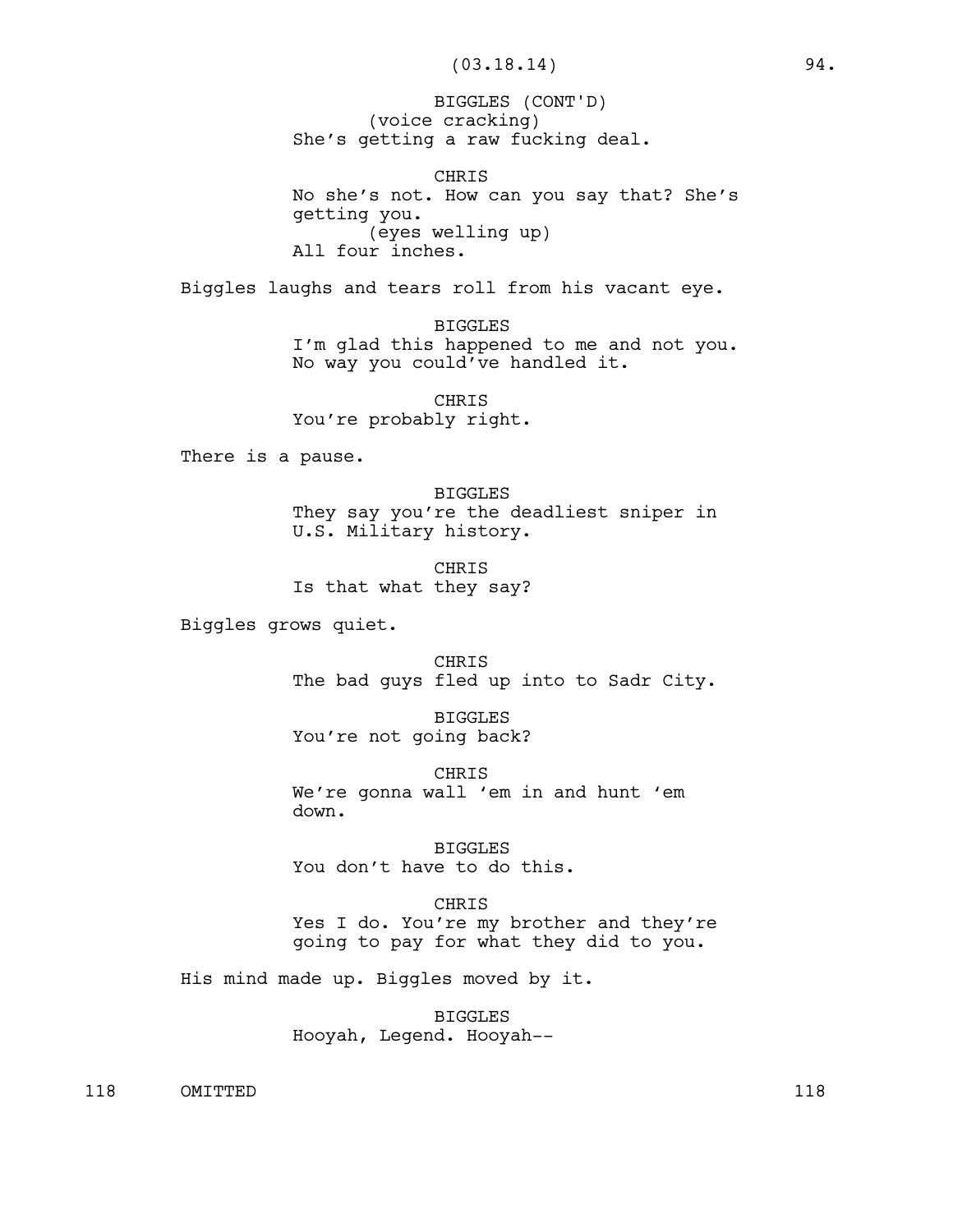| 119 | OMITTED | 119 |
|-----|---------|-----|
| 120 | OMITTED | 120 |
| 121 | OMITTED | 121 |
| 122 | OMITTED | 122 |
| 123 | OMITTED | 123 |

# 124 **INT. C-17 GLOBEMASTER - DAY** 124

75 Marines packed in. CHRIS hobbles up the isle like Achilles. His import draws the attention of soldiers he passes. He settles into a seat. Across from him--

### MARINE LT.

The Legend, right? I heard you killed 101 men your last tour. The hajis call you The Devil of Ramadi.

Chris removes his wedding band, hangs it from his necklace.

# MARINE LT. So how many kills you got now?

CHRIS KYLE You have to ask the Navy. I lost count.

His reserve silences the Lieutenant. ENGINES ROAR as--

# **"FOURTH TOUR"**

- 125 OMITTED 125
- 126 OMITTED 126
- 127 **EXT. FOB COWBOY DAY** 127

This base feels like a remote outpost. CHRIS and "D" walk past a boneyard of charred vehicles.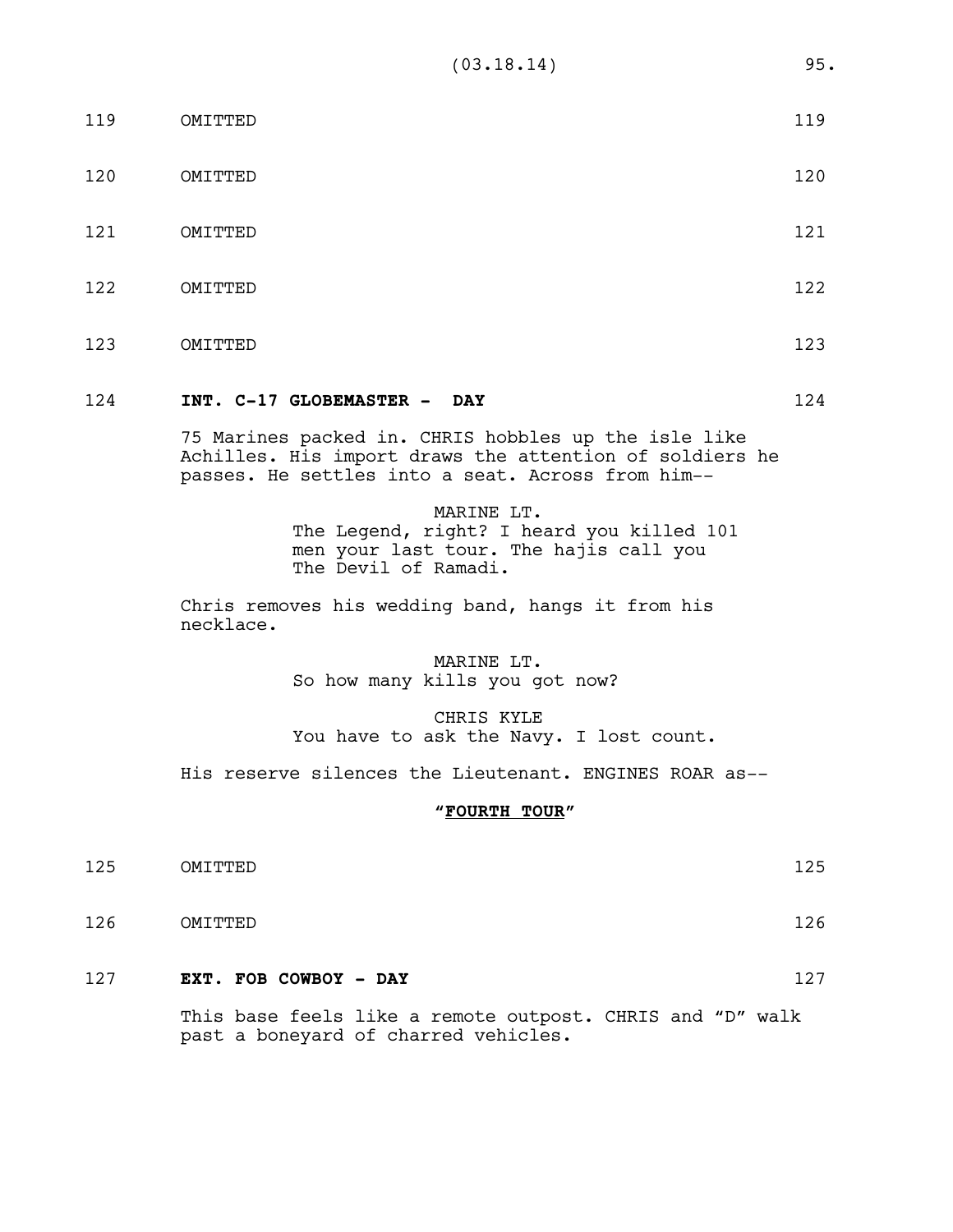$^{\prime\prime}$ D" We been shot off position three nights in a row. Fallujah was bad, Ramadi was worse

but this shit is fuckin biblical. CHRIS

Any other Punishers here?

 $''D''$ 

Squirrel cycled out. Dauber was coming back but his wife knocked him up. And if I bring home another rug my old lady'll murder my ass. Teams and shit.

CHRIS

(nostalgic) Teams and shit.

 $^{\prime\prime}$ D"

(a beat) That Biggles news hit hard.

CHRIS I know. I visited him before I left. That fucker can't see shit.

 $''D''$ 

(stops walking) Bro... Biggles is gone. He was in surgery yesterday and he died on the table.

Chris stares at him, ruined, waiting for him to take it back. SFX: A PHONE RINGS thousands of miles away as--

### **CHRIS SCOPE POV**

CROSS-HAIRS track along Jamila street, past cranes assembling the T-wall that will stretch across the city.

The phone stops ringing, VOICEMAIL picks up.

TAYA VOICEMAIL (VO) -This is Taya, I can't get to the phone so please leave a message.

A car pulls into an intersection, ominous in inactivity. Dust blows sideways off its halted tires.

> CHRIS MESSAGE (VO) It's me. I'm just calling to hear your voice. I'm missing you guys. I been thinking about some things you said.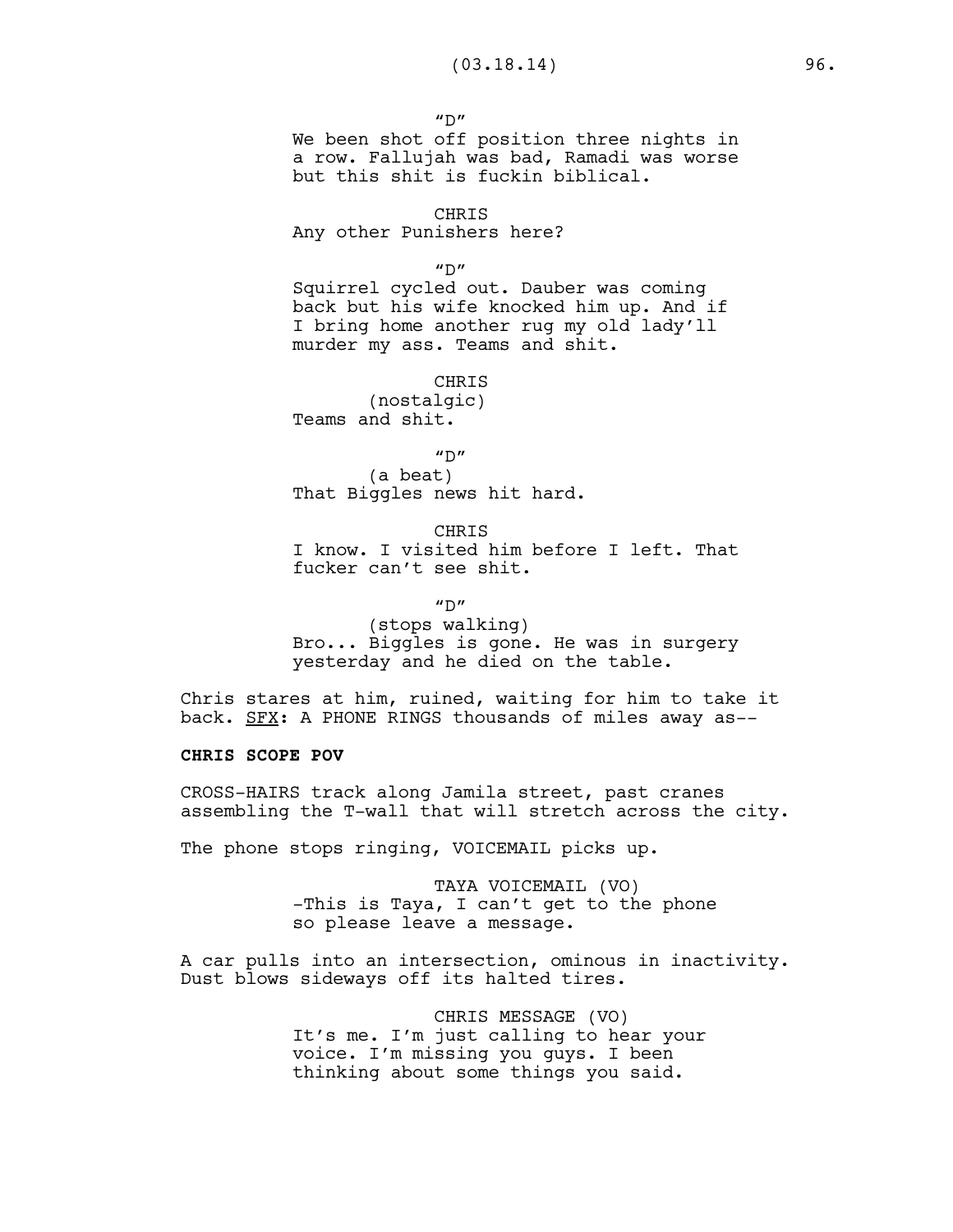The car disappears down a side-street. CROSS-HAIRS linger at that spot, knowing the routine.

> CHRIS MESSAGE (VO Tell the kids I love them.

AN INSURGENT darts out, flips the sight-finder on an RPG. Mirage boils off the street, same as dust, 45 degrees.

### CHRIS MESSAGE

I love you too.

CROSS-HAIRS compensate left for windage. A SHOT RINGS OUT. Red mist. CROSS-HAIRS scan the sector, t*hey won't leave an RPG*. Finally, ANOTHER FIGURE runs out--

### **A YOUNG KID**

No older than Colton. He grabs the RPG, shoulders it. CROSS-HAIRS zero on him, center-mass. SFX: Chris' heartbeat bangs like a 800lb hammer. *Not again.*

CHRIS (OC)

Don't do it--

CROSS-HAIRS tremor as Chris' hands start to shake.

CHRIS (OC) --please God--

Young Kid takes aims and-- suddenly discards the RPG in the street and runs off.

# **CHRIS**

He rolls off the gun, gasping for air, biting back tears. After nearly a decade of war he's finally breaking down.

# 128 **INT. OP TENT - DAY** 128

Wind batters the tent. A squad of 16 SPEC OPS GUYS from different branches study a map with--

> MASTER CHIEF MARTIN Brass believe this T-wall will end the war by trapping remaining AQI inside. But we got a sniper picking off contractors from deep behind the wall.

> > CHRIS (OC)

How deep?

Every man looks to the back wall where Chris stands.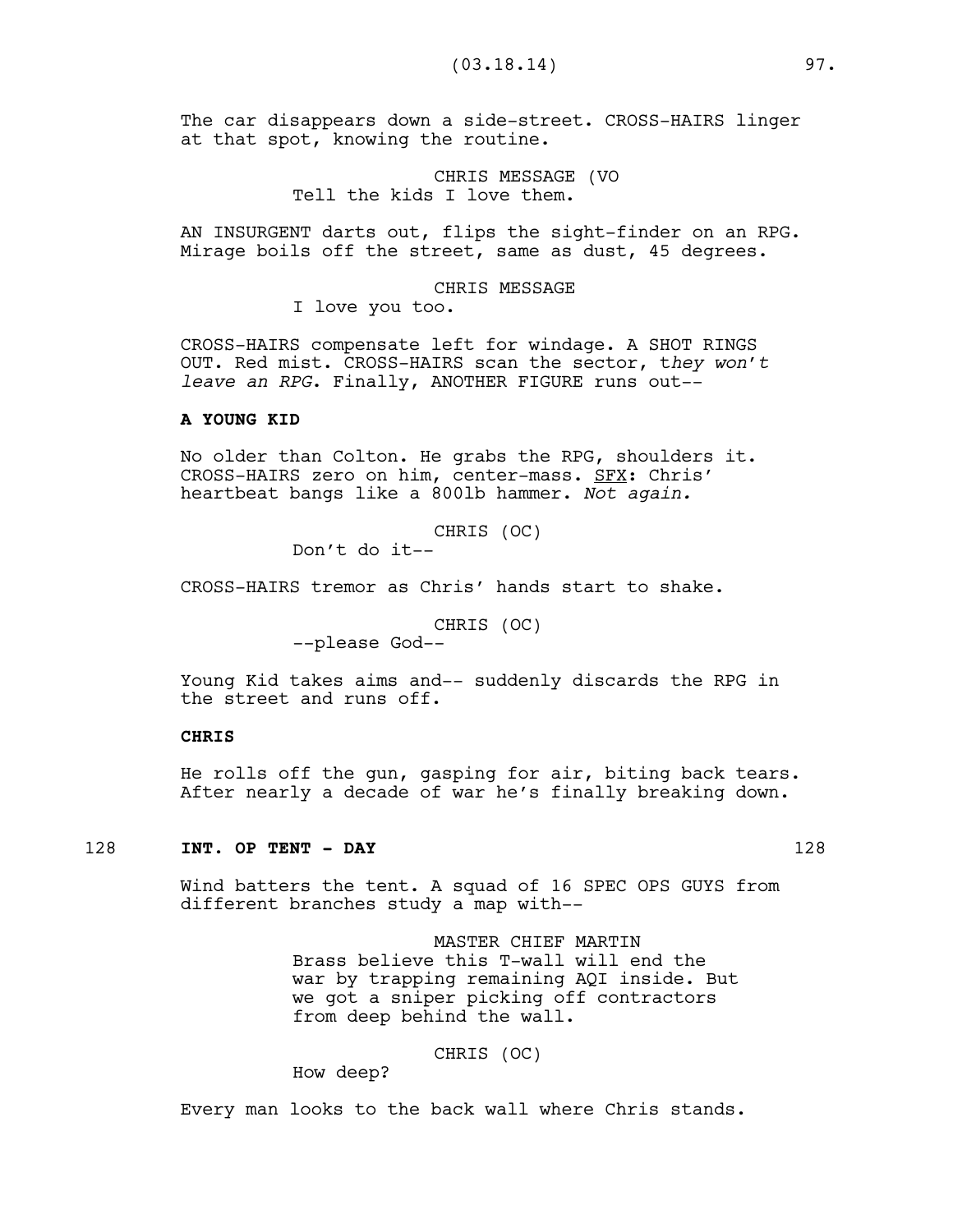MASTER CHIEF MARTIN Roughly 1000 meters.

CHRIS

Is it Mustafa?

RANGER ONE

Moo-who?

 $"D"$ The sniper who shot our boy Biggles.

That's a warning. Ranger One backs off.

MASTER CHIEF MARTIN He can be whoever you need him to be, we just need him dead.

Chris nods, eyes ablaze. Martin points to a map, south of the wall is green, north of wall is red.

> MASTER CHIEF MARTIN (points to red-zone) We'll shuttle you six blocks north into enemy territory which will put you right up under his nose when he takes his shot.

Storm winds blast the tent flap open--

DELTA SNIPER In the middle of a fucking sandstorm?

MASTER CHIEF MARTIN Bring your goggles, Bambi. We need to shut this shooter down.

#### 129 **EXT. FORWARD OPERATING BASE** 129

A Stryker rumbles out, headed across the desert floor.

### 130 **INT. STRYKER** 130

CHRIS sits up front, eyes drawn to an OLD MERCEDES speeding across the desert toward them. A train of dust plumes behind it. As the vehicles pass-- **(ECU)** TWO IRAQI MEN in the Mercedes hide their faces behind keffiyehs.

CHRIS

What was that--

Chris whips around in his seat but can't look back.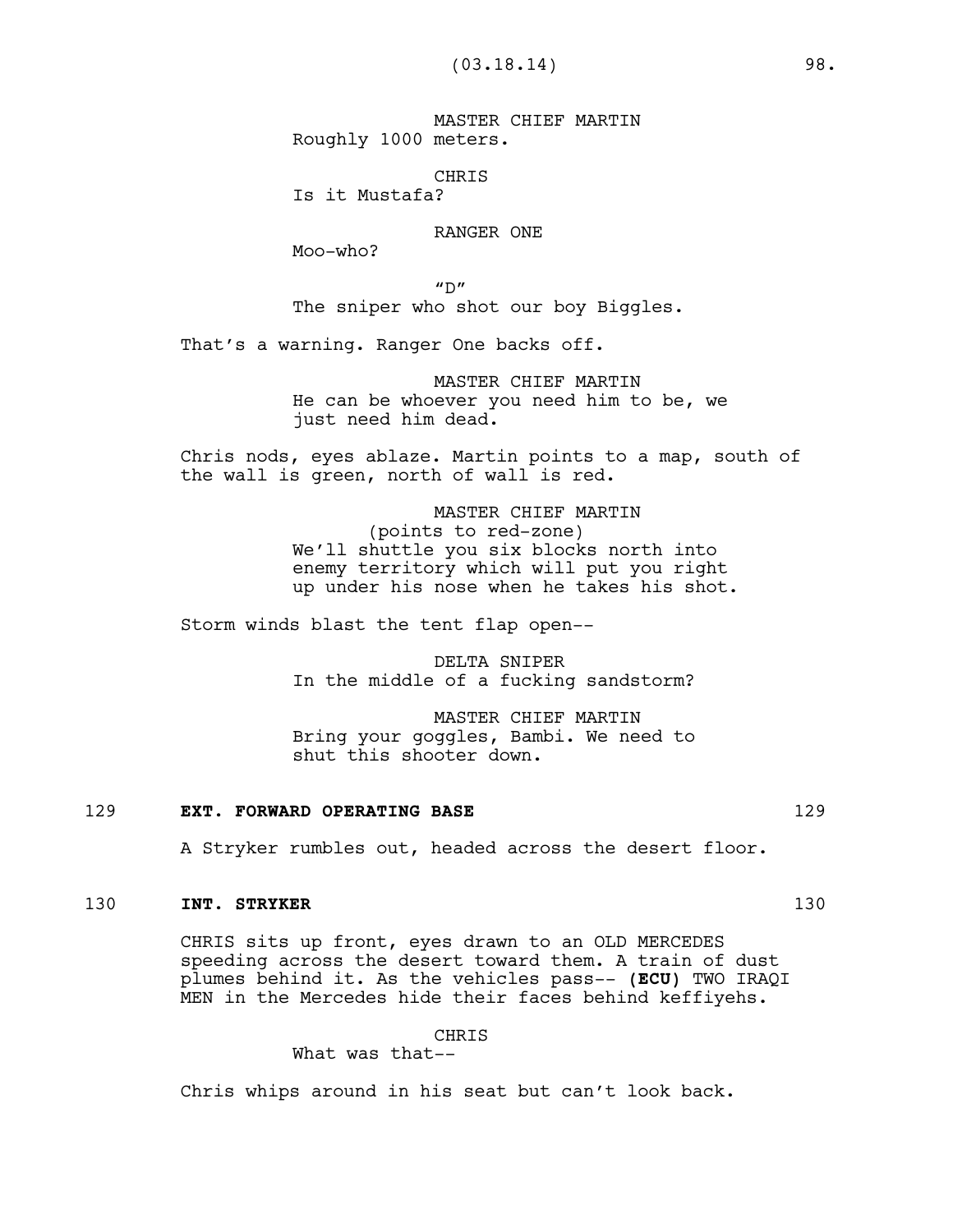### 131 **EXT. GUARD POST - CONTINUOUS** 131

MARINE GATE-GUARD studies the approaching OLD MERCEDES.

MARINE GATE GUARD (keys mike) This is east gate. We've got an unknown vehicle coming up fast.

Guards roll out, guns up. Mercedes skids to a stop outside the serpentine barriers. Dust blooms from it.

> MARINE GATE GUARD Get out of the car! Now--

#### **INSIDE MERCEDES**

TWO IRAQI MEN eye the guards. THE DRIVER mutters something to the passenger and pops the trunk--

#### **GUARD POST**

GUARDS, lit with urgency, react as-- BOTH MEN STEP OUT of the Mercedes, hands in air, circling toward the trunk.

> GATE GUARD Step away from the car!

GATE GUARD #2 (FIRES WARNING SHOT) --move for the trunk you will be shot.

### **GUARDS POV**

THE TWO IRAQI MEN duck behind the trunk. After a painfully long moment, they reemerge with--

> GATE GUARD (OC) Drop it! Right there! Drop him now--

They drop A MAN BOUND in blood-smeared plastic. GUARDS BARKING orders. THE DRIVER unwinds his scarf to reveal--

MESSIANIC TRIBAL LEADER (shock green eyes) who confronted Chris in Ramadi; the one tasked with finding The Butcher.

> TRIBAL LEADER (in Arabic) Tell the devil we found his Butcher. We will protect ourselves now.

He waits for response. Guns stay on him. The wind howls.

**CLOSE ON BUTCHER**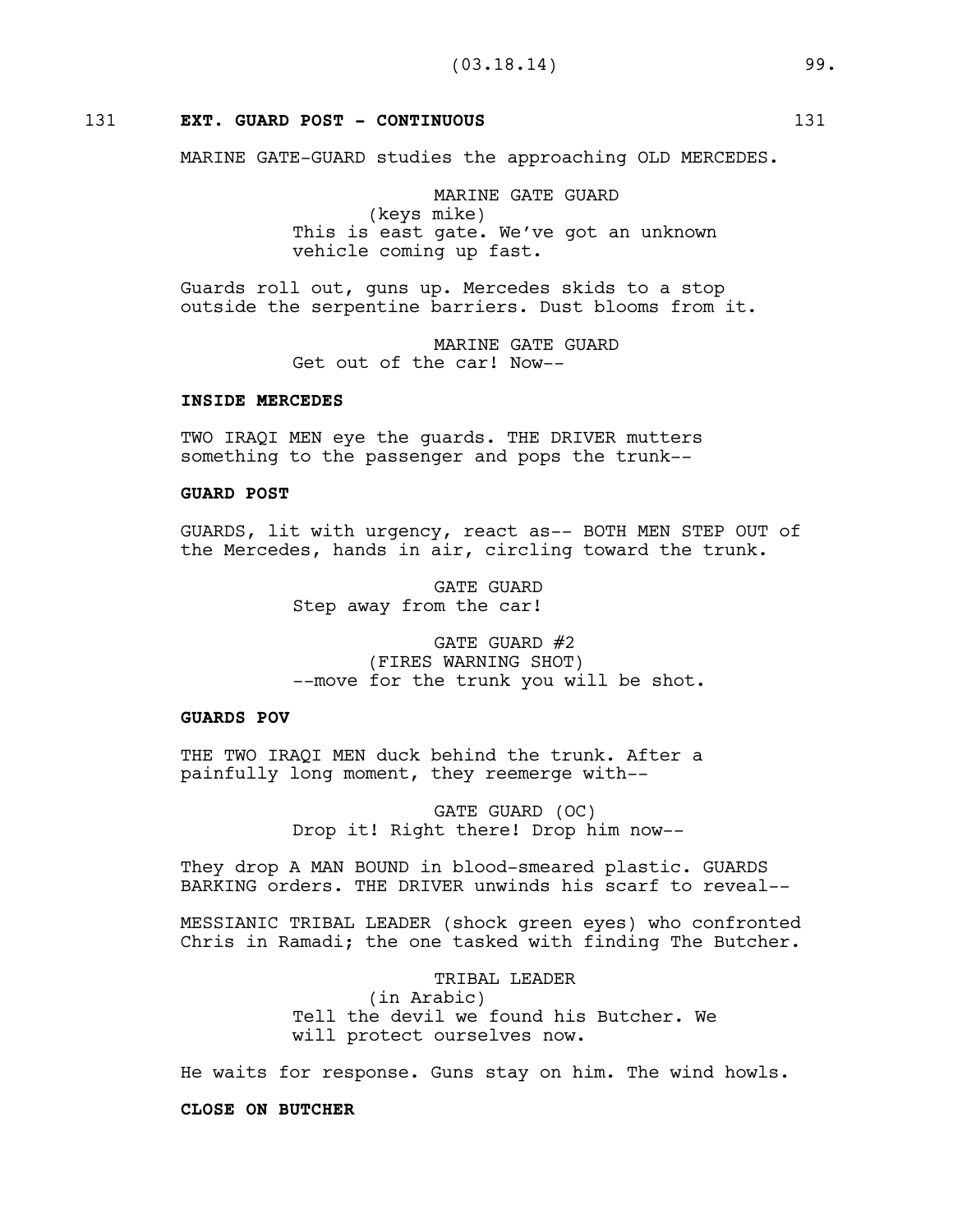Beaten to within an inch of his life. Bloody plastic suffocates his mouth as he tries to inhale.

#### 132 **EXT. SADR CITY - AERIAL SHOT - MOMENTS LATER** 132

The Stryker speeds up a side-street into insurgent territory (north of wall). Next street over, PACKS OF INSURGENTS push south, toward the construction site.

#### 133 **EXT. STREET, SIX BLOCKS NORTH OF T-WALL - DAY** 133

Stryker slows. Boots hit dirt, silently slipping into--

# 134 **EXT. BANANA FACTORY, SIX BLOCKS NORTH OF T-WALL - DAY** 134

PUSH UPSIDE a five story building. Bombed-out walls reveal conveyors and fruit lockers inside.

### **ROOFTOP**

An open rooftop, RANGER ONE is concealed under a vent as INSURGENTS pass in droves in the street below.

> RANGER ONE (OS) The streets are crawling. Hold your fire.

Across the roof, "D" on a .50 BMG looking at the MILE-WIDE SANDSTORM pushing toward Baghdad.

> $''D''$ Enter the fuckin sandman.

### **CHRIS**

3rd floor. In a fruit locker. Breath racing. Hands tremoring. Electricity coursing through him.

Gun pointed north, Chris searches nearby buildings for the sniper. PUSH BEHIND HIM, SIX-BLOCKS SOUTH to--

#### **T-WALL**

A CRANE lowers a T-block. ARMY ENGINEERS guide it in.

#### **ENEMY CROSS-HAIRS ENTER FRAME (REVERSE ANGLE)**

ARMY ENGINEERS in the street signal success and ANOTHER ENGINEER scurries up the neck of the crane to release the chain. The cross-hairs track the MOVING ENGINEER and--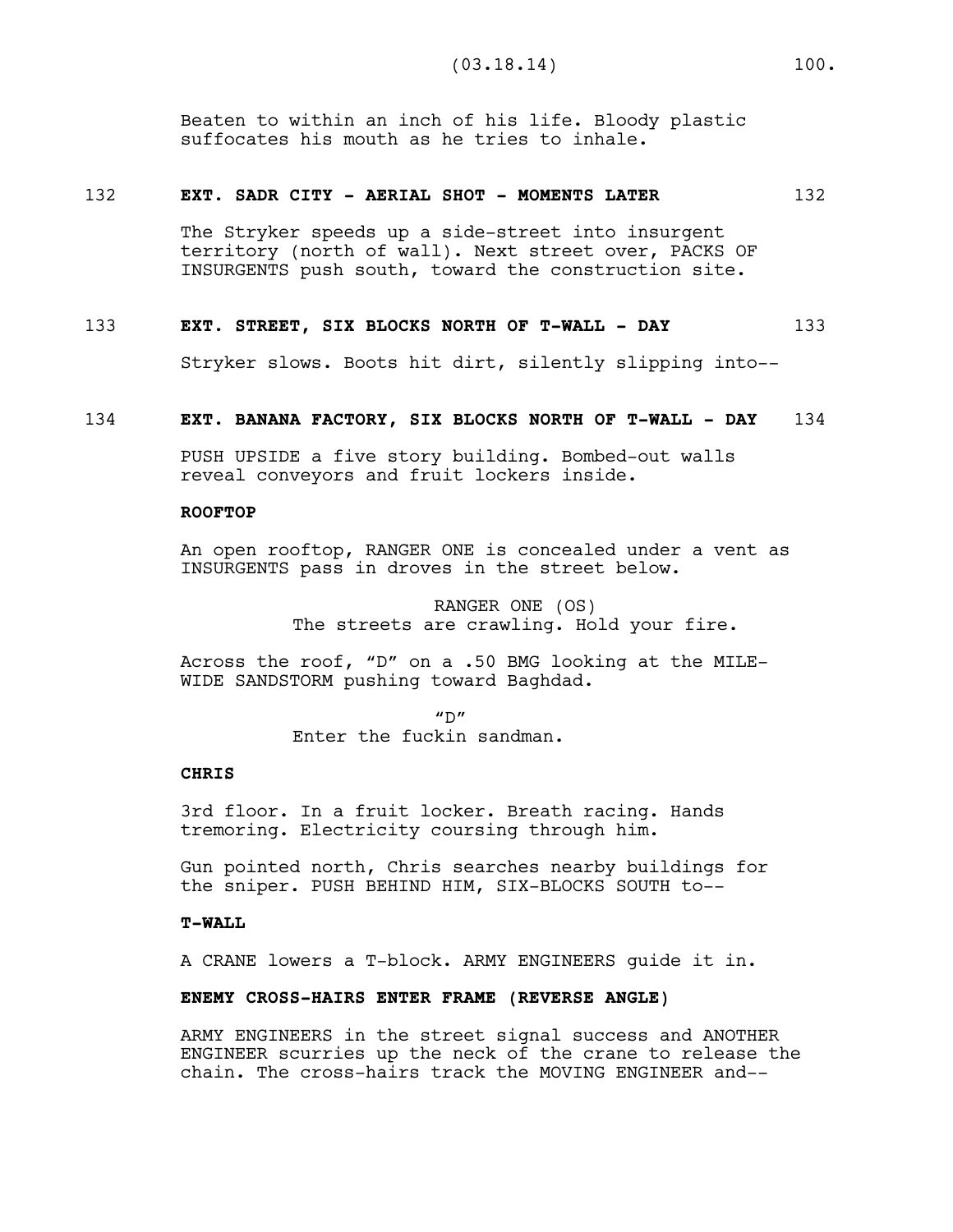BOOM! A shot echoes across the landscape and TOPPLES THE ENGINEER from the crane. He lands dead in the street.

#### **CHRIS**

Hears it, pulls off the gun, looking behind him.

CHRIS

 $No--$ 

(keys mike) It came from behind us. We went the wrong way. He's south of the wall.

RANGER ONE (OS) (over mike) Doesn't matter. Hold your fire. We got uglies right below us--

Chris repositions himself, FACING SOUTH-- he lowers his eye to glass, bleeding sweat, aiming toward Baghdad.

# **CHRIS SCOPE POV (BOTH EYES VIEW)**

CROSS-HAIRS track to distant rooftops. Everything wobbles and fumes. Trash blows, fronds sway, curtains flap, mirage boils-- all gusting different directions.

Almost by accident, he lands on an IMPOSSIBLY SMALL SHAPE. Person? A bag of trash? Or nothing at all. As small as a pepper-flake inside the radius of his scope.

> CHRIS (OC) (into mike) I got something. 1900 yards out.

RANGER ONE (OS) You can't even see that far out. Hold your fire. You'll expose us all.

He twitches and wobbles off-target by a city block.

" $D"$  (OS) He's right, Legend. No bueno.

CROSS-HAIRS tracking back, measuring between milreticals, calculating for distance. Back on target:

> CHRIS (OC) Correction. 2100 yards out.

 $^{\prime\prime}$  D $^{\prime\prime}$ That's a mile. Impossible shot.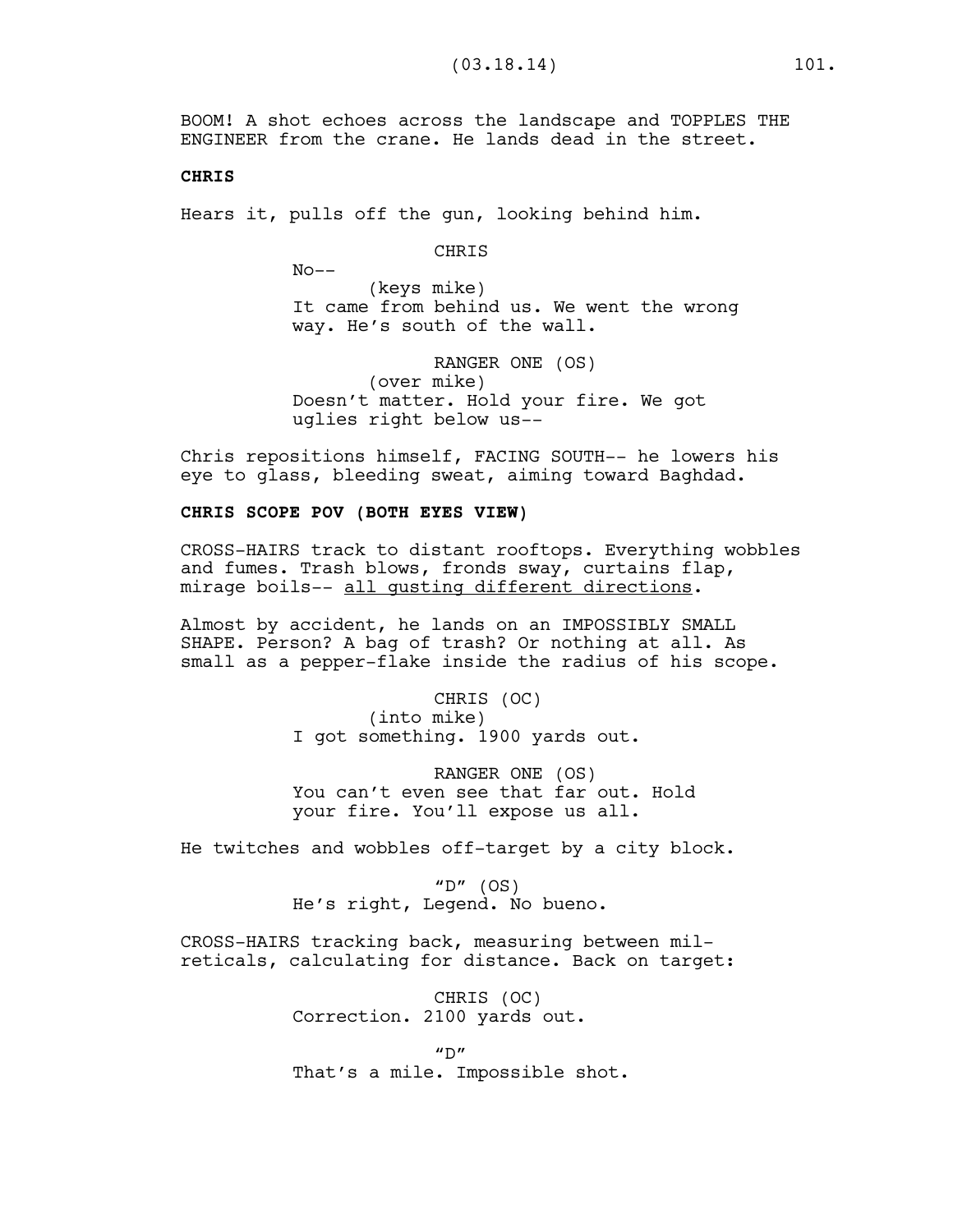CHRIS (OC) (beat) It's him.

### **ENEMY SNIPER HIDE**

THE SNIPER is covered in a black Hefty bag disguising his presentation, and identity. Ready to kill again.

> CHRIS (OS) (over radio) This is Charlie 7 Bravo. We have eyes on the target. Initiate QRF. Over.

"D"  $(OS)$ Can you confirm it's him.

# **ON CHRIS**

Trying to *breathe it down*, *please god, breathe it down--*

CHRIS (OS) He has eyes on our guys.

RANGER ONE (OS) Quick Reaction Force is 20 minutes out. You will stand the fuck down--

Chris scoops dust off the floor and watches with his offeye, as it blows off his palm and plumes outward.

> $''D''$ It's your call, Chris.

#### **SNIPER SCOPE POV**

CROSS-HAIRS track to the cluster of MARINE ENGINEERS.

### **CHRIS' SCOPE POV**

CROSS-HAIRS wobble on the dark shape a mile away.

" $D"$  (OS) If you got it, take it.

RANGER ONE (OS) Negative, negative--

CHRIS (OC) Aim small. Aim small.

We zero-in on a small fold on that black bag. SFX: A LOW FREQUENCY BUZZ escalates as concentration deepens.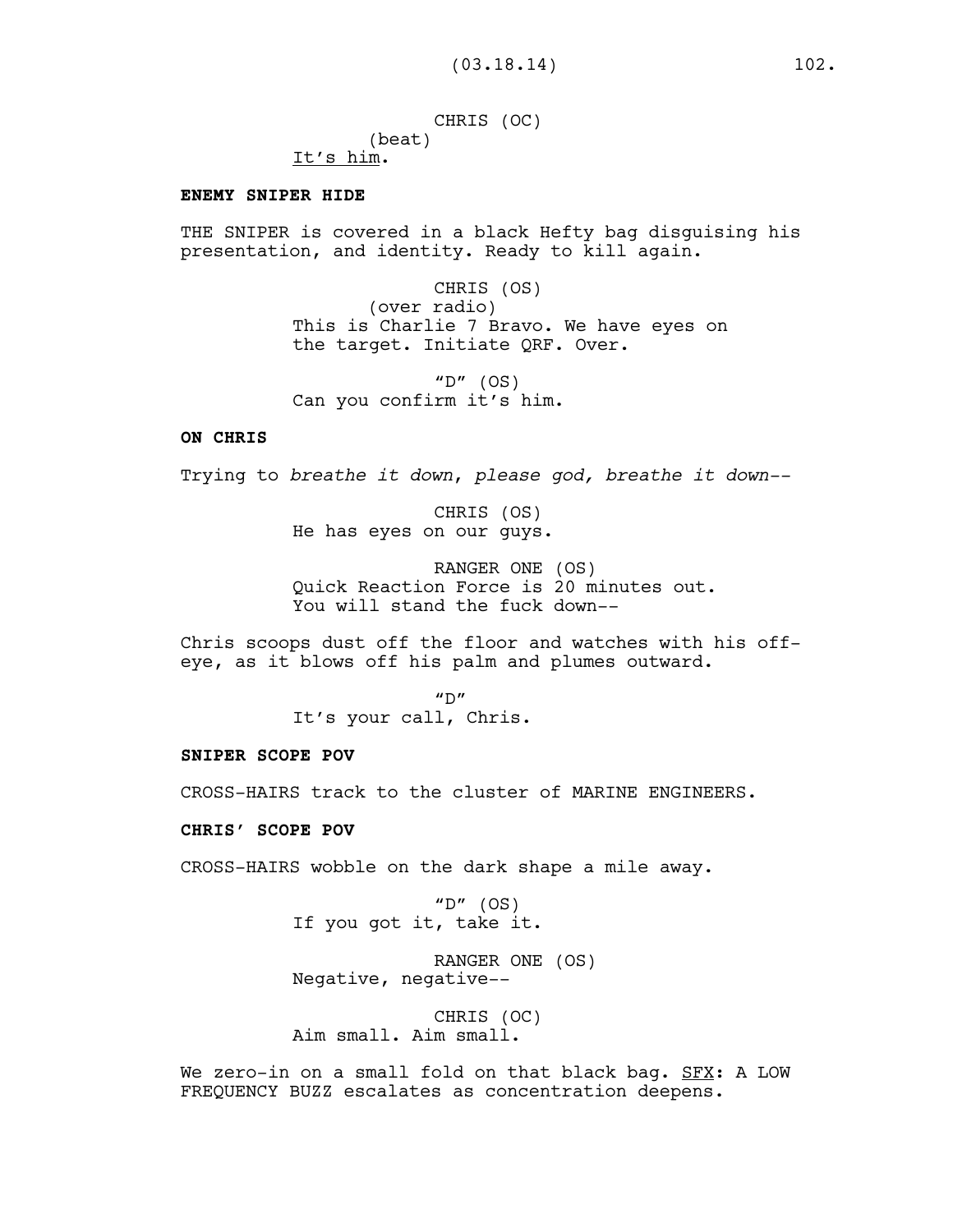# **CLOSE ON SNIPER**

Face obscured, a PRAYER HISSES from his bearded mouth.

#### **CLOSE ON CHRIS**

Both eyes open, a PRAYER WHISPERS across his lips.

CHRIS

For Biggles.

# **CLOSE ON SNIPER/CLOSE ON CHRIS**

SFX: *Thump-thump....Thump-BAM!*

Chris fires first. The shot echoes across eternity. One, two, three seconds later. A red-mist paints the wind.

THE SNIPER tumbles off his platform and out of view.

# CHRIS KYLE

Tango down.

The world rushing back in, he hears INSURGENTS below.

#### **STREET BELOW FACTORY**

INSURGENTS point up at the building, yelling, rushing in--

#### **ROOFTOP**

Chris bangs onto the roof, shaken, joining a 6 MAN SQUAD.

RANGER ONE You just fucked us, Legend-- (screams into mike) We need Stryker and QRF units, ASAP.

CHRIS KYLE He was on our boys and I took him out.

RANGER ONE We are fucked like a football bat.

 $''D''$ Mission accomplished. Biggles be proud.

A look between them, fully aware of what comes next.

# **SIDE VIEW (FACTORY)**

INSURGENTS clear the second floor, bounding toward--

### **ROOFTOP**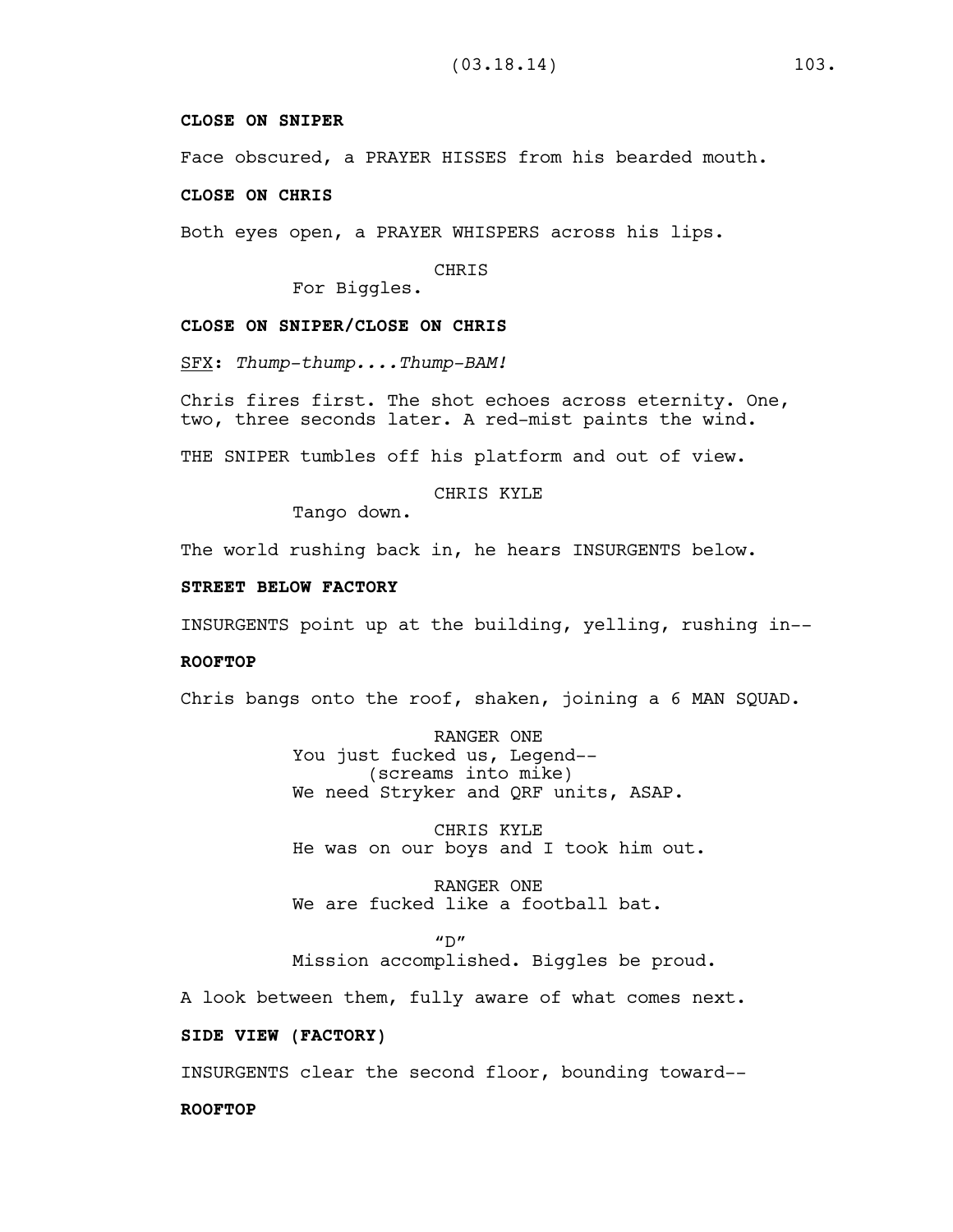CHRIS and Squad set-up firing stations.

**CHRTS** There are two ways onto the roof. We cover both stairways and conserve ammo.

Muted nods all around. Footsteps coming. *This is it.*

 $^{\prime\prime}$  D $^{\prime\prime}$ 

If you FNGs shit your pants, don't stop shooting. Scoop and shoot. Scoop and--

GUNFIRE POPS behind them. MARINE GUNNER lights it up.

CHRIS

Conserve--

OPPOSITE DOOR bangs open across the roof. Chris hammers the INSURGENT but he keeps coming, drugged up. TWO MORE roll out behind him, on the same glue.

This is close-quarter contact, visceral and savage.

#### **IN THE STREET**

INSURGENTS enter surrounding buildings in droves.

### **ROOFTOP**

Wind kicking up. Ammo running out. Insurgents keep coming. Worst environment imaginable.

RANGER ONE

(into mike) Negative, negative, danger-close, they're all over us--

 $''D''$ 

Drop motherfucker! Drop!

CHRIS laces bad guys. Pure brutality. They fall at his feet. Tracers light from the next roof.

> $''D''$ 3 o'clock. Loading. Last mag.

RANGER ONE (screams) QRF is stuck three blocks out.

MARINE GUNNER I'm out of ammo--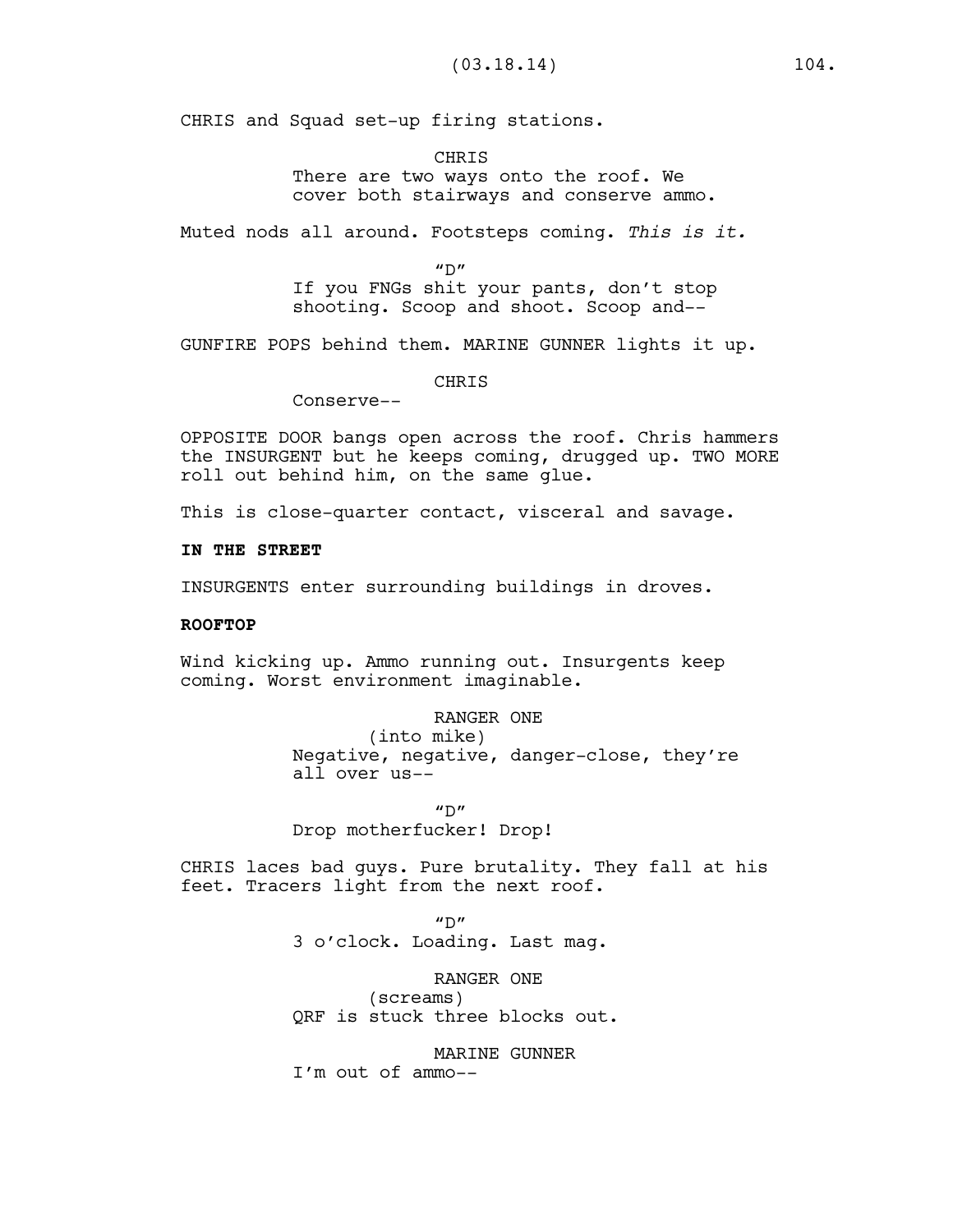INSURGENTS use rebar to cross from a nearby rooftop. Two ways just became three. They're swarming them.

Hand-to-hand chaos. A bad way to die.

RANGER ONE I don't wanna get dragged in the street--

 $''D''$ Call it in. Light us up.

Chris wields his .45, spackled with blood--

**CHRTS** Do it. Call in our coordinates.

RANGER ONE (keys mike) This is Rio Two Bravo, requesting ordinance drop. GRID 04837959. (gunfire) I know my fucking position! They're right on top of us. Drop it!

RADIO GOES STATIC, he nods, *it's done.* 

MARINE SNIPER

White-side!

INSURGENTS crossing the gap. Chris pivots--

TRANSITION TO:

DRONE FOOTAGE of Chris on the roof of the Banana Factory. Surrounding streets are filled with bad guys. We are--

#### 135 **INT. COMM-OP TENT** 135

Wind battling tent. MASTER CHIEF MARTIN stands over a NAVY DISPATCH OPERATOR, staring at the footage.

> MASTER CHIEF MARTIN Tell the pilot to turn it loose.

DISPATCH OPERATOR looks up, realizing what's happening.

#### 136 **EXT. F-18 HORNET** 136

PILOT looks to his wing as STINGER MISSILES engage.

PILOT

3-4, copy that. 30 seconds out.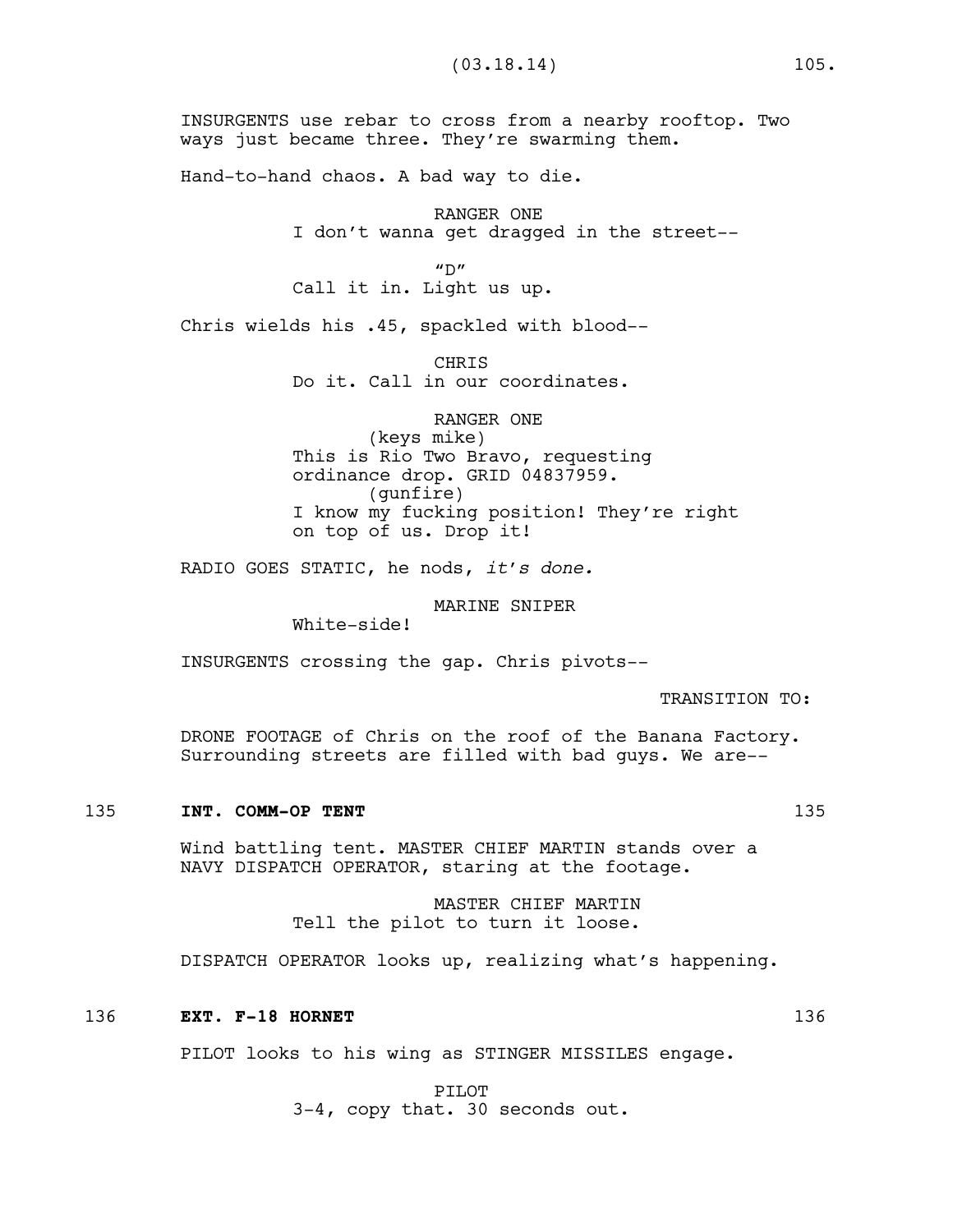# **ON THE ROOFTOP**

TWO DOZEN insurgents surround them on the rooftop. CHRIS waits till a guy gets right up on him and-- BAM!

 $''D''$ 

You're up--

"D" trades the SATELLITE PHONE for Chris' Springfield.

CHRIS --you got four rounds.

In their exchange, an unspoken goodbye. Then--

Chris struggles to dial, hands shaking. IT RINGS. He squints north. RINGS AGAIN. F-18 rocketing toward him--

TAYA (OS)

Hello?

Chris is stunned. She answered. He's speechless.

TAYA

Hello?

CHRIS (struggles) Hey baby--

**TAYA** Chris-- What's the noise?

Wind howls. F-18 closing.

TAYA I can't hear you--

CHRIS

I'm ready to come home. I'm ready...

She starts crying. The F-18 almost upon them.

TAYA What's happening--

CHRIS --I'm coming home. Can you hear me?

TAYA

Chris--

F-18 seconds out. Chris looks up and sees--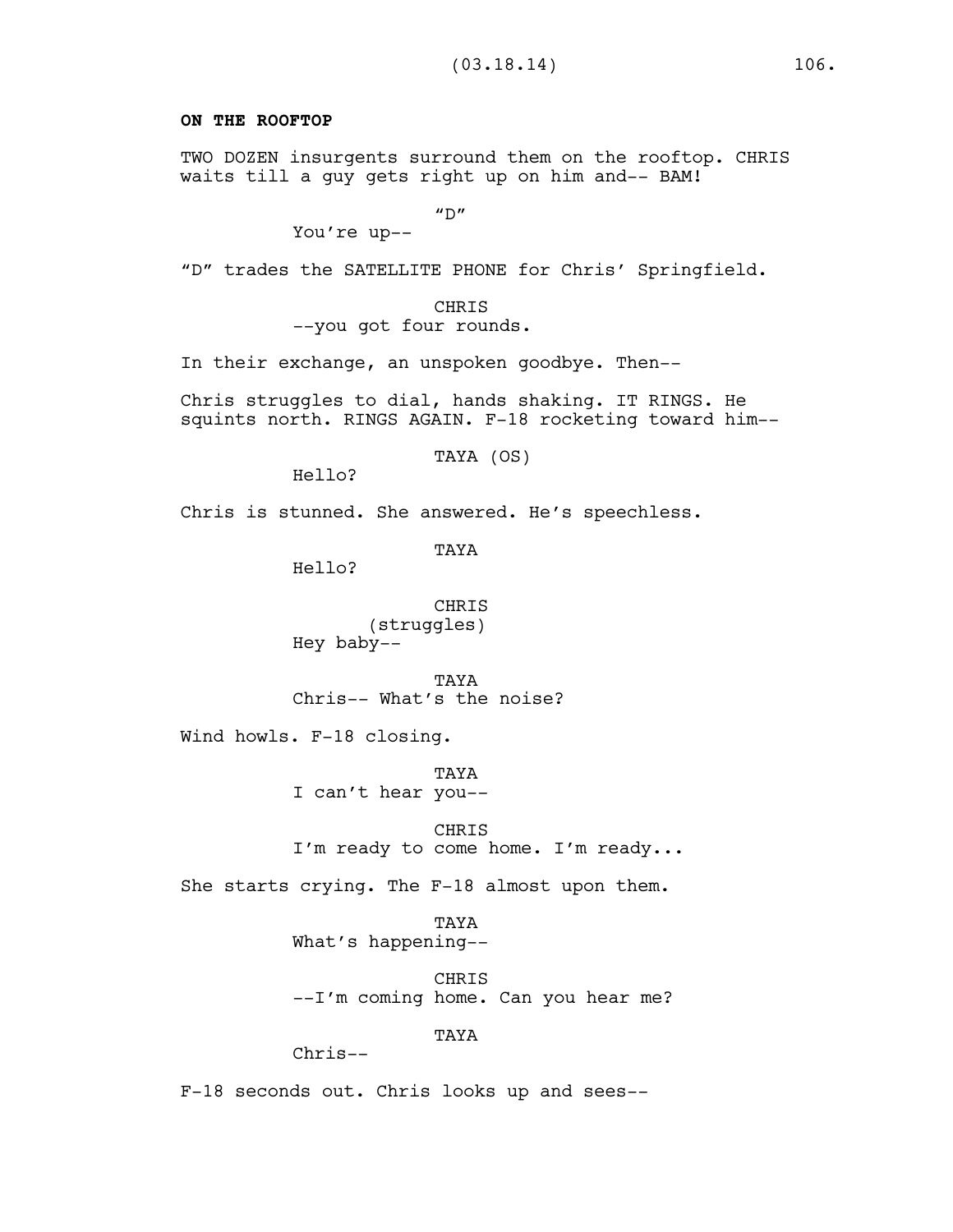#### **THE SANDSTORM**

Has shifted. A tsunami of dirt is about to swallow them.

#### **F-18 RAPTOR**

THE PILOT flying into the storm. Sensors screaming. He can't hold his line. 4, 3, 2-- He pulls up early.

### **ROOFTOP**

HELLFIRE MISSILES scream over the Banana factory and EXPLODE INTO the next building. Fire and dirt engulf them. The blast recedes but the sand-storm escalates.

> **CHRTS** Go, go, let's move--

He leads "D", RANGER ONE and FOUR OTHERS across the roof. They stumble past INSURGENTS, blinded by sand.

### **STREET BELOW**

CHRIS and SQUAD stagger into HOWLING CHAOS, clinging to each other, trailing Chris as GUNFIRE POPS behind them.

> CHRIS (choking, into mike) Stryker-3, what's your location--

AN INSURGENT is blown right into them. "D" wrestles his gun away and beats him with it.

> **CHRTS** Hold there! We are 30 seconds out-- (pointing ahead) Go. Straight ahead. Go--

They run for their lives. Unable to see two feet ahead. Sand shredding their skin. Chris is struggling--

Squad passing him. Knees failing him. He can't keep up.

### **INT. STRYKER**

THE GUNNER stares at REMOTE WEAPONS SCREEN when SIX FIGURES EMERGE from the dust. He's about to fire--

> GUNNER BDUs-- That's them! Drop the ramp.

The ramp drops. STORM HOWLING. RANGER-ONE dives in, MARINES follow, then "D" rolls in. The rig pulls off.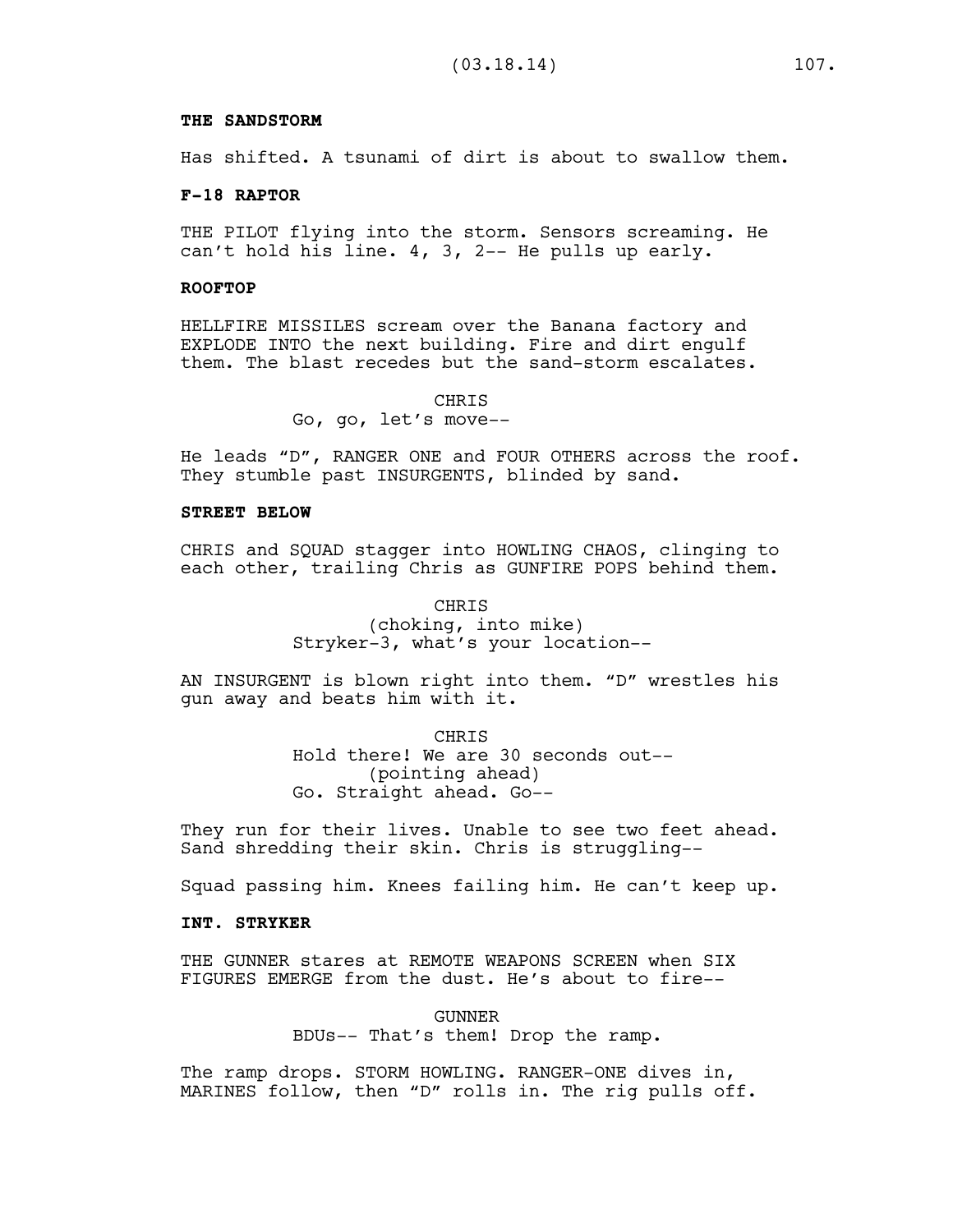$''D''$ Where's Chris? He was just--

#### **IN THE STREET**

Chris falters forward. Insurgents pursuing. The Stryker just visible ahead-- pulling away.

### **IN THE STRYKER**

M2 GUNNER can't see shit on his monitor.

 $"D"$ --stop the rig, man! Stop--

DRIVER

I don't see him--

### **IN THE STREET**

Chris is ten feet behind the rig, sprinting. Bullets sing past. He sheds flack-jacket and webbing, Bible and flag. He drops his gun in the dirt and dives. His hand clutches the last rung of slat-armor and--

Chris Kyle is dragged off the battlefield.

### **IN THE STREET**

Sand buries the METALLIC TOY SOLDIER that followed him since childhood. Wind whips pages of the Bible and pulls at the flag until it flaps unfolded. WE'RE BLOWN AWAY with it, twisting and clapping into an otherworldy beige.

### **IN THE STORM**

We catch glimpses of the city below: graffiti'd T-walls, a cracked expanse of desert floor and the lanky body of an enemy sniper splayed across a rooftop.

Wind rips the Hefty bag away and sand pocks the DEAD FACE OF MUSTAFA-- before we're swept up into the howling rage.

LONG FADE:

| 137 | OMITTED | 137 |
|-----|---------|-----|
| 138 | OMITTED | 138 |
| 139 | OMITTED | 139 |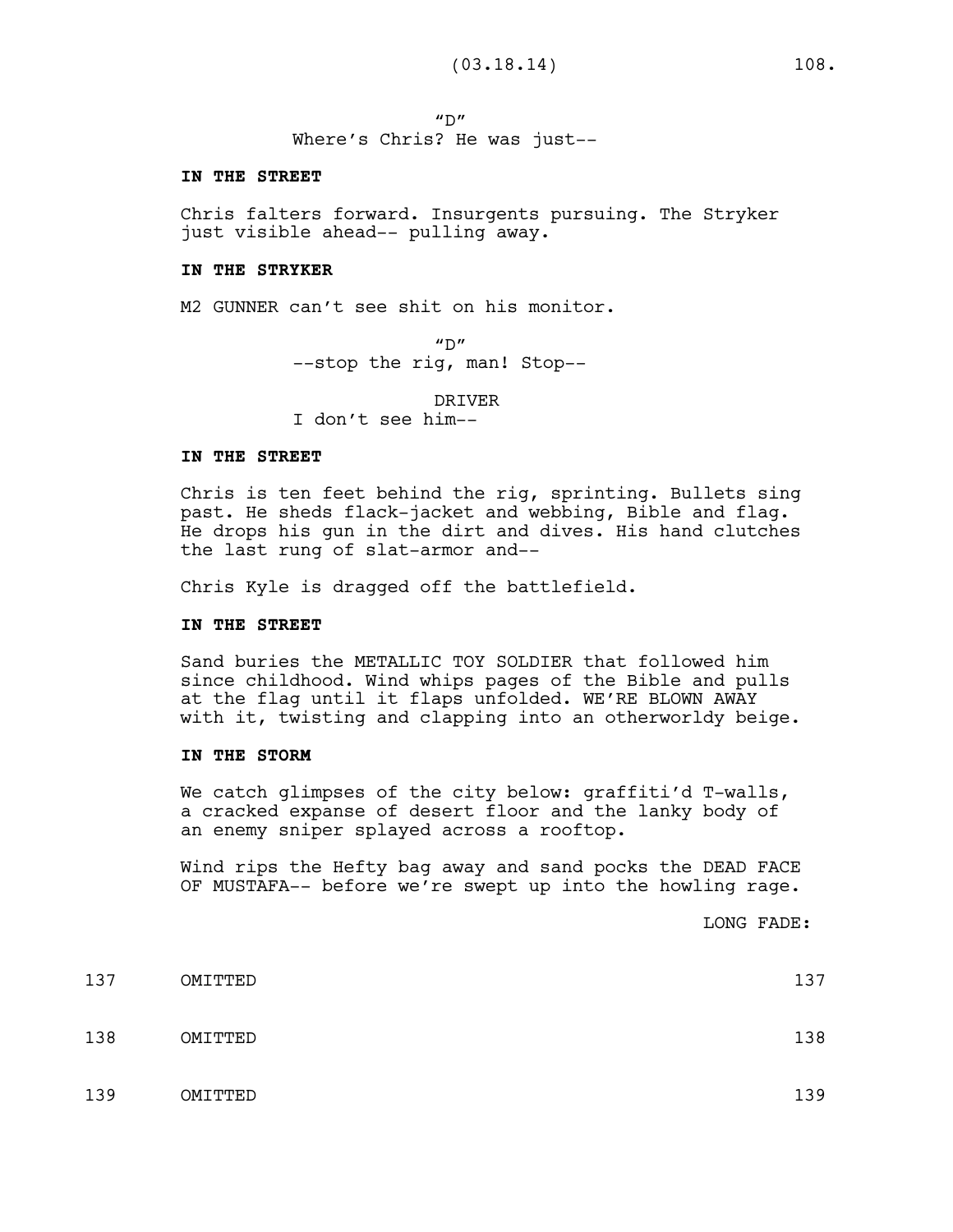140 OMITTED 140

### 140A **INT. AIRPORT BAR - NIGHT** 140A

CHRIS sits hunched at the bar, his eyes track patrons and staff **(ECU)** their hands, torsos, eyes. HIS PHONE RINGS.

> CHRIS (into phone) --hello?

TAYA (OS) Where are you? I got a weird message that you were on a plane?

He can HEAR THE KIDS in the background.

CHRIS (into phone) Yeah, I got out early.

TAYA (OS) So are you in Germany, or--

CHRIS I'm here, I'm stateside.

TAYA (OS) You're home? What are you doing?

CHRIS (looks around for answer) I guess I just needed a minute.

TAYA (OS) Chris, the kids are dying to see you. It's been nine months.

CHRIS Yeah, I know... Me too. I'm coming.

TAYA (OS) (pause) Are you alright?

CHRIS Yeah. I'm good.

TAYA (OS) Then come home. We miss you.

He nods silently, listens to his kids.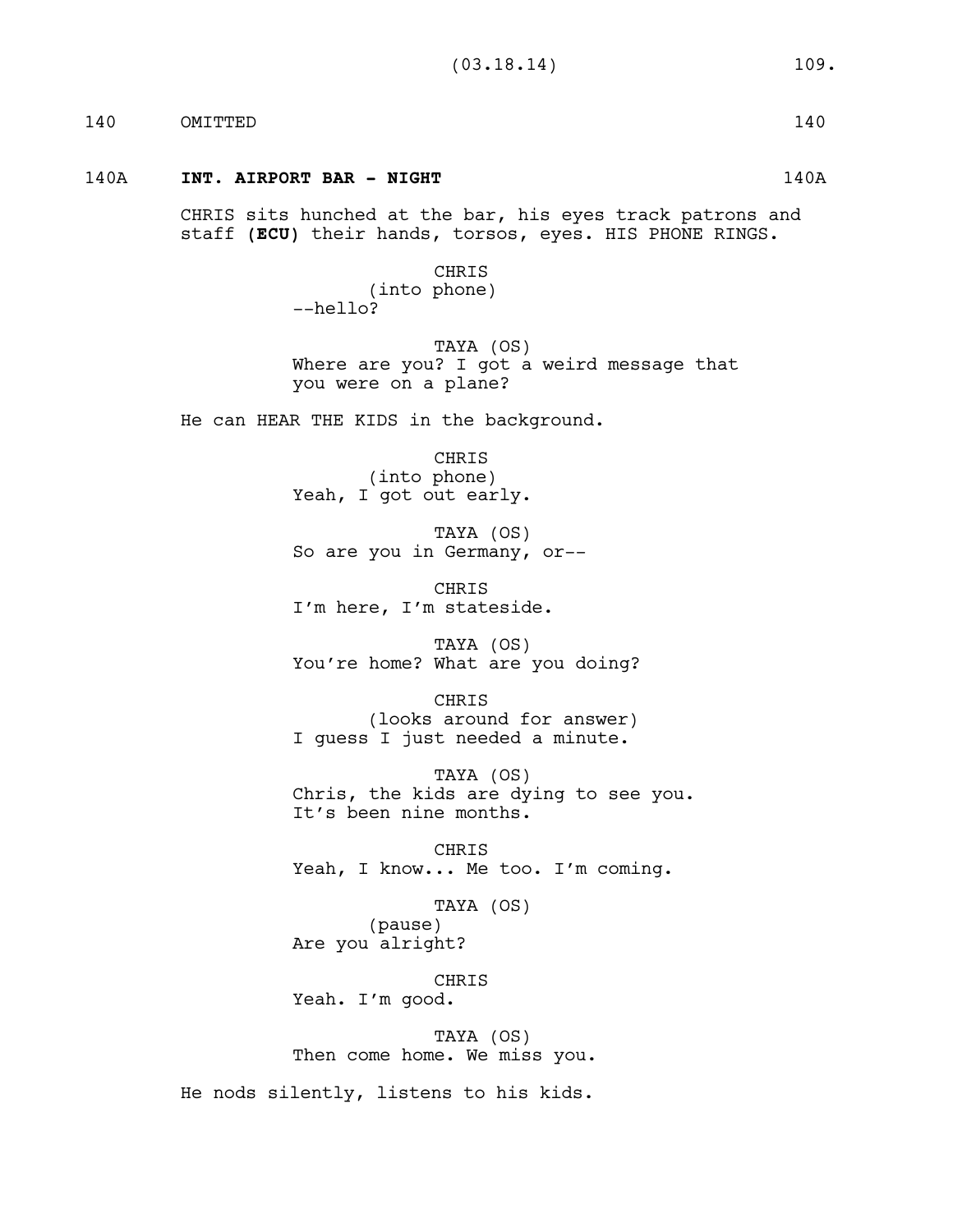# CHRIS

Okay.

# 141 **OMITTED** 141

### 141A **INT. KYLE HOME** 141A

CLOSE ON- the back of Chris' head. He watches a WAR MOVIE on TV. As CAMERA CIRCLES the room, we glimpse *THE MOVIE;* an injured soldier calls for help amid shocking gunfire.

TRACKING BEHIND THE TV, we see Chris' wrought face and a household bustling around him. COLTON carries party plates outside, MCKENNA fights to get cowboy boots on and-

TAYA CALLS to him from the kitchen but we can't hear her until the CAMERA TRACKS to HER POV-- the gunfire is gone, the TV IS OFF. That war movie is playing in his head.

TAYA

Chris...?

He finally looks up, slick with sweat, affecting calm.

### 142 **EXT. BACKYARD - DAY** 142

Streamers twist against gunmetal sky. COLTON and MCKENNA set up birthday decorations. The family dog, A PYRENEES SHEEPDOG, bounds about. TAYA AND CHRIS, on back steps.

TAYA

--his game is Saturdays. He's the tallest kid on the team. The doctor said he could be six-four. I can't wait for you to see him play. Maybe you could even coach?

Chris looks past his kids, looking a thousand yards out.

TAYA

McKenna's about to lose that tooth and I'm worried she's going to swallow it. She said she'd let you pull it. But only you.

His head falls. When he looks up--

# **COLTON'S BIRTHDAY PARTY UNDERWAY**

6 YEAR OLDS and PARENTS mill around but all WE HEAR--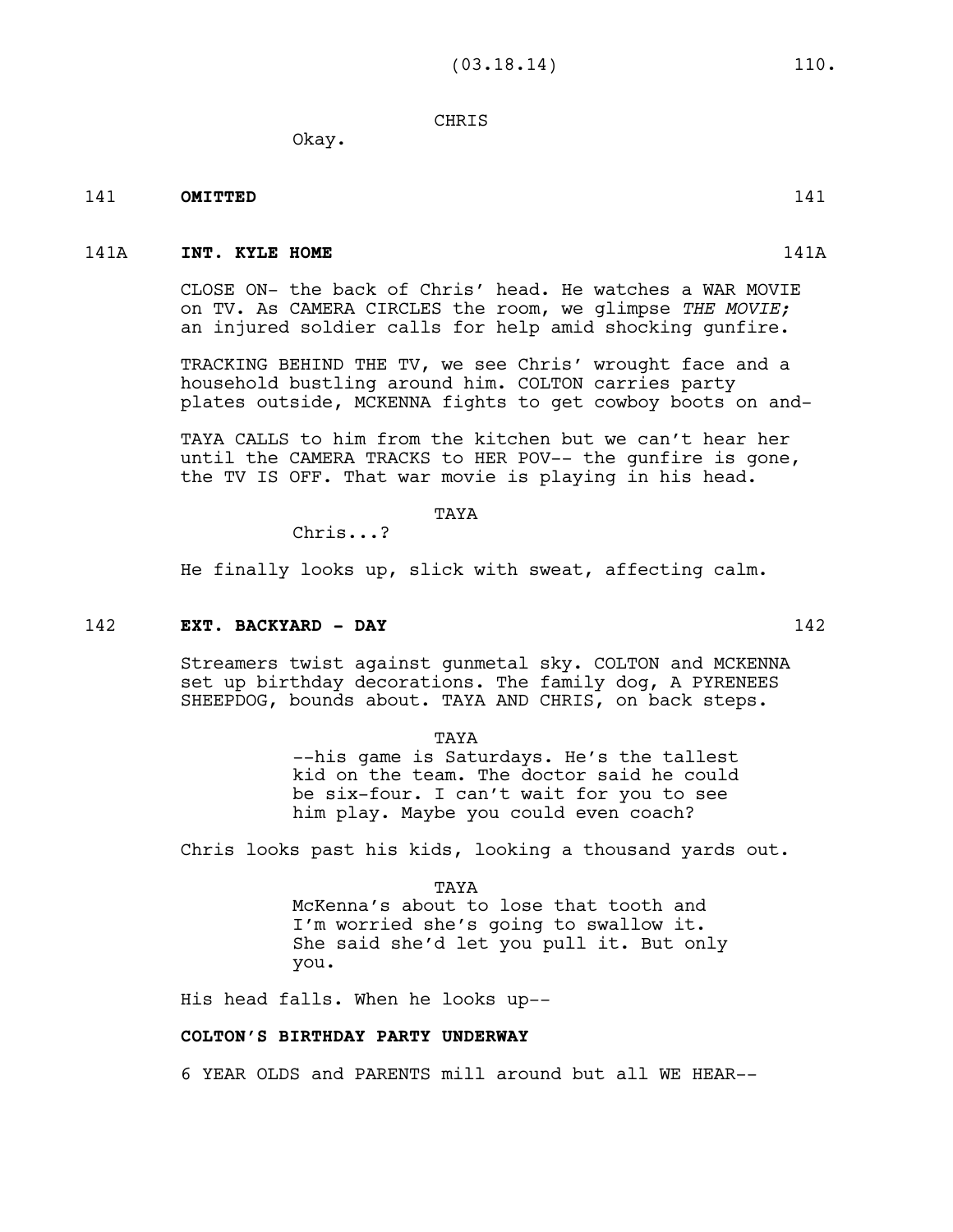TAYA (VO) (CONT'D) I wish you'd talk to me, Chris.

COLTON AND TWO FRIENDS chase each other around the yard.

TAYA (VO) (CONT'D) I just feel this dark space between us and I don't know how to reach you.

THE SHEEPDOG jumps on the back of COLTON'S FRIEND. The boy goes down hard, gets up crying, running from the dog.

The Sheepdog does it again. THE BOY FALLS AND HIS CRYING is cuts into scene. THE BOY'S MOM runs over. His back clawed up.

> BOY'S MOM Get him off! Get away--

Chris rips the dog off by its collar. The dog snaps at him and in an instant he whips out his .45 to shoot it.

> TAYA (OC) No! He's a puppy. He doesn't know!

Chris looks up, bent with animus, and he's looking at the face of his children, their friends, and their parents--

They look at him, terrified. He releases the dog. Lost.

- 143 OMITTED 143
- 144 OMITTED 144
- 145 OMITTED 145
- 146 OMITTED 146
- 147 OMITTED 147

# 148 **INT. VETERAN'S HOSPITAL - DAY** 148

Harsh light. Water-stained walls. CHRIS looks beaten, afraid and dubious of this BUTTONED-DOWN DOCTOR.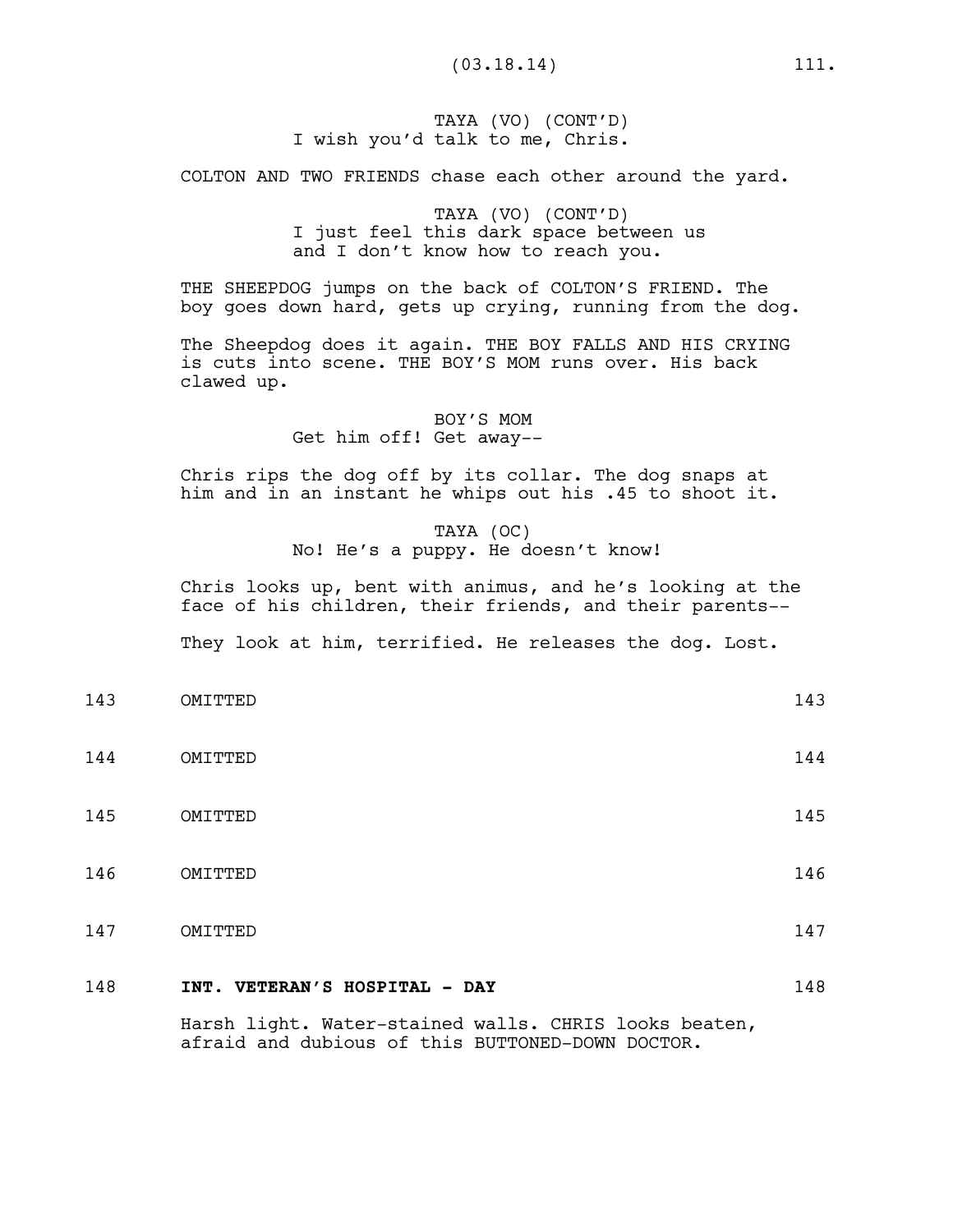DOCTOR Maybe you saw things, or did some things over there that you wish you hadn't--

CHRIS

That's not me.

#### DOCTOR

What's not you?

### CHRIS

I was just protecting my guys. They were trying to kill our soldiers and-- I'm willing to stand before my creator and answer for every shot I took. (struggles) The thing that haunts me are all the guys I couldn't save.

#### NAVY DOCTOR

You want to save more guys, walk down any hall in this hospital. We got plenty soldiers that need saving. (pulls prescription pad) I'm going to recommend Zoloft and--

149 OMITTED 149

# 150 **EXT./INT. REC ROOM** 150

CHRIS steps to a window looking in on TEN YOUNG VETERANS sitting around a TV; wounded, edgy, in need. A legless Marine with a jelly-roll face looks up; this is **"WYNN"**.

### 151 **EXT. SHOOTING RANGE, UNIDENTIFIABLE LOCALE - DAY** 151

CHRIS kneels before WYNN (wheelchair) who's armed with a .300 resting on Chris' shoulder. Wynn takes aim, FIRES--

**CHRIS** 

How's it feel?

WYNN Feels like The Legend is trying to fuck up my shot. Stay still, man.

Gun on shoulder, Chris is calm, he's found peace. BAM!

WYNN

Bulls-eye, boy! Damn, if that don't feel like I got my balls back.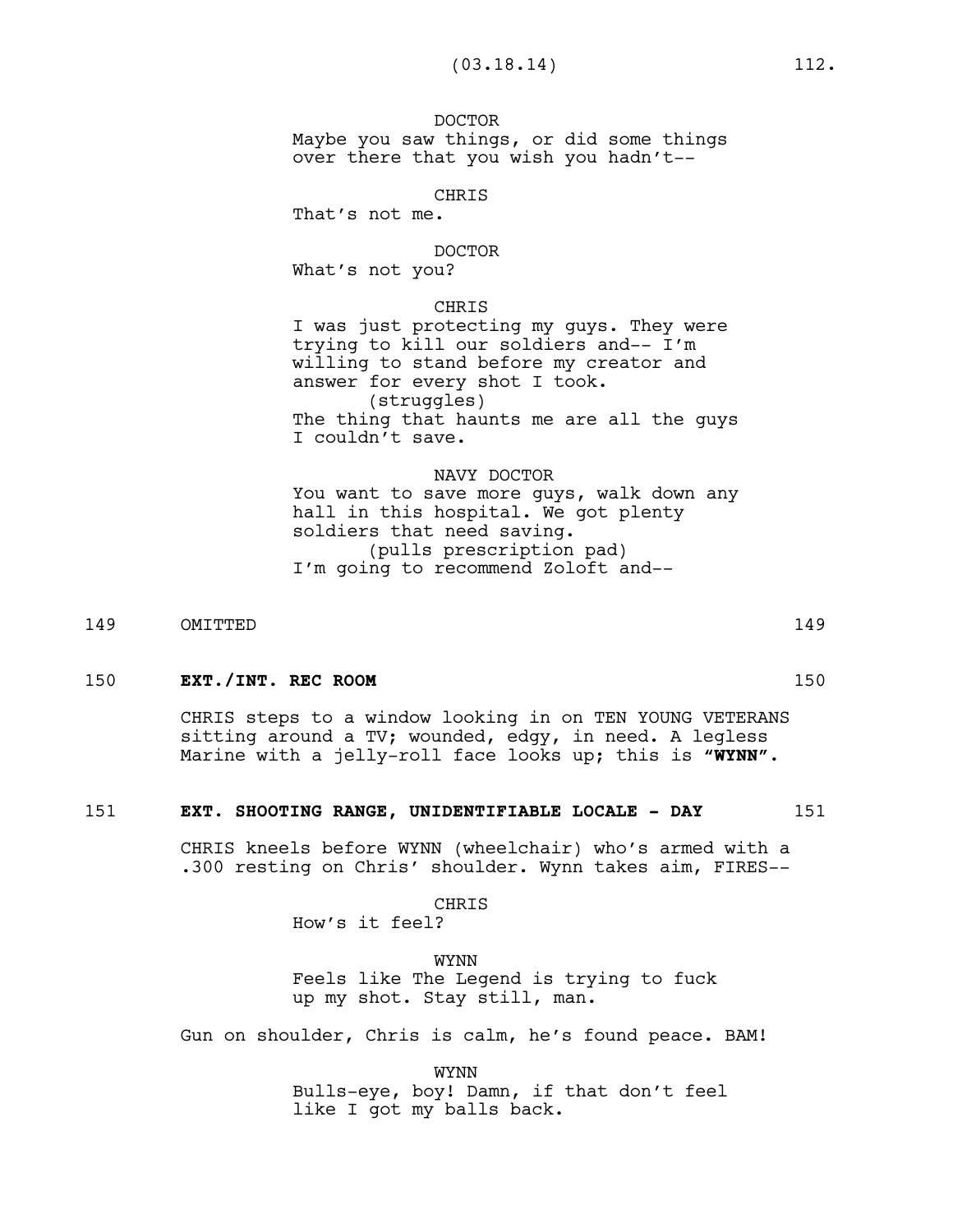Chris dusts himself off. There's healing here.

WYNN Why you spend all this time with us? I know you got a family.

CHRIS I heard you had a nice boot collection before the war and--

WYNN (laughs) Seriously man. Why do you do it.

CHRIS We gotta take care of our own.

Chris squints into the falling sun and time passes with--

LONG FADE:

### 151A **EXT. ROADWAY** 151A

The black F350 roars past a "Welcome to Texas" sign on the interstate.

152 OMITTED 152

### 153 **EXT. KYLE HOME - MIDLOTHIAN, TEXAS - DAY** 153

A residential neighborhood. Texas flags wave from stoops. CHRIS and COLTON carry boxes inside. "MAX THE SHEEPDOG" bounds along with them and never leaves Chris' side.

### **BEDROOM**

Chris enters to find Taya has placed his old COWBOY BOOTS at the foot of the bed. He takes a seat and looks down at the combat boots on his feet. He bends to unlace them--

### 153A **EXT. PASTURE, TEXAS - DAY** 153A

A pale Stallion gallops through prairie grass. Chris and McKenna admire it from a rustic fence. Her pink cowboys boots kick Texas dust onto his old boots.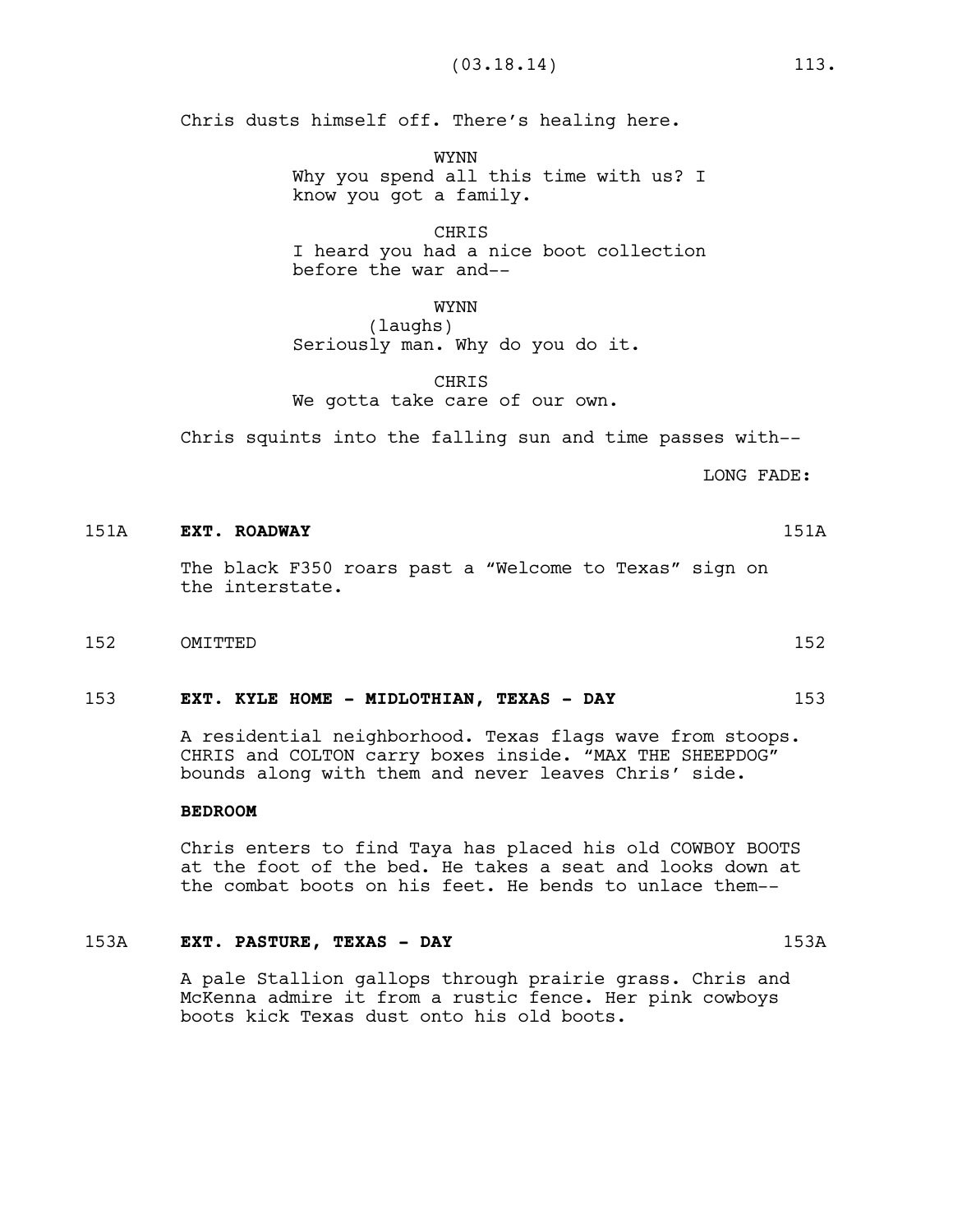# 153B **INT. BATHROOM, KYLE HOME - DAY** 153B

Chris is showering when Taya sneaks in and flushes the toilet. He howls at the scalding water and she's laughing, rushing for the door when-- he lunges out and grabs her, pulling her in with all her clothes on.

- 154 OMITTED 154
- 155 OMITTED 155

### 156 **EXT. FIELD - DAWN** 156

Under a watercolor dawn, CHRIS leads COLTON across a prairie, hunting rifle on shoulder, teaching as they go. THE SCORE BUILDS and follows them into morning.

### 157 **INT. KYLE HOUSE - DAY** 157

Dust motes drift across blades of light falling through blinds onto CHRIS. He wears the BELT BUCKLE he won long ago, pleated Levis, and twirls an antique six-shooter.

> CHRIS Get 'em up, lil' lady. Hands in the air.

TAYA is at the window gazing at their kids in the yard.

TAYA Can I tell you something.

CHRIS Tell it to the judge.

#### TAYA

I'm proud of you and I don't say it enough. I feel blessed. You're an incredible father and-- I feel lucky to have my husband back.

CHRIS We could lock the doors. They can't get out of the yard.

TAYA I know how hard you fought to get here.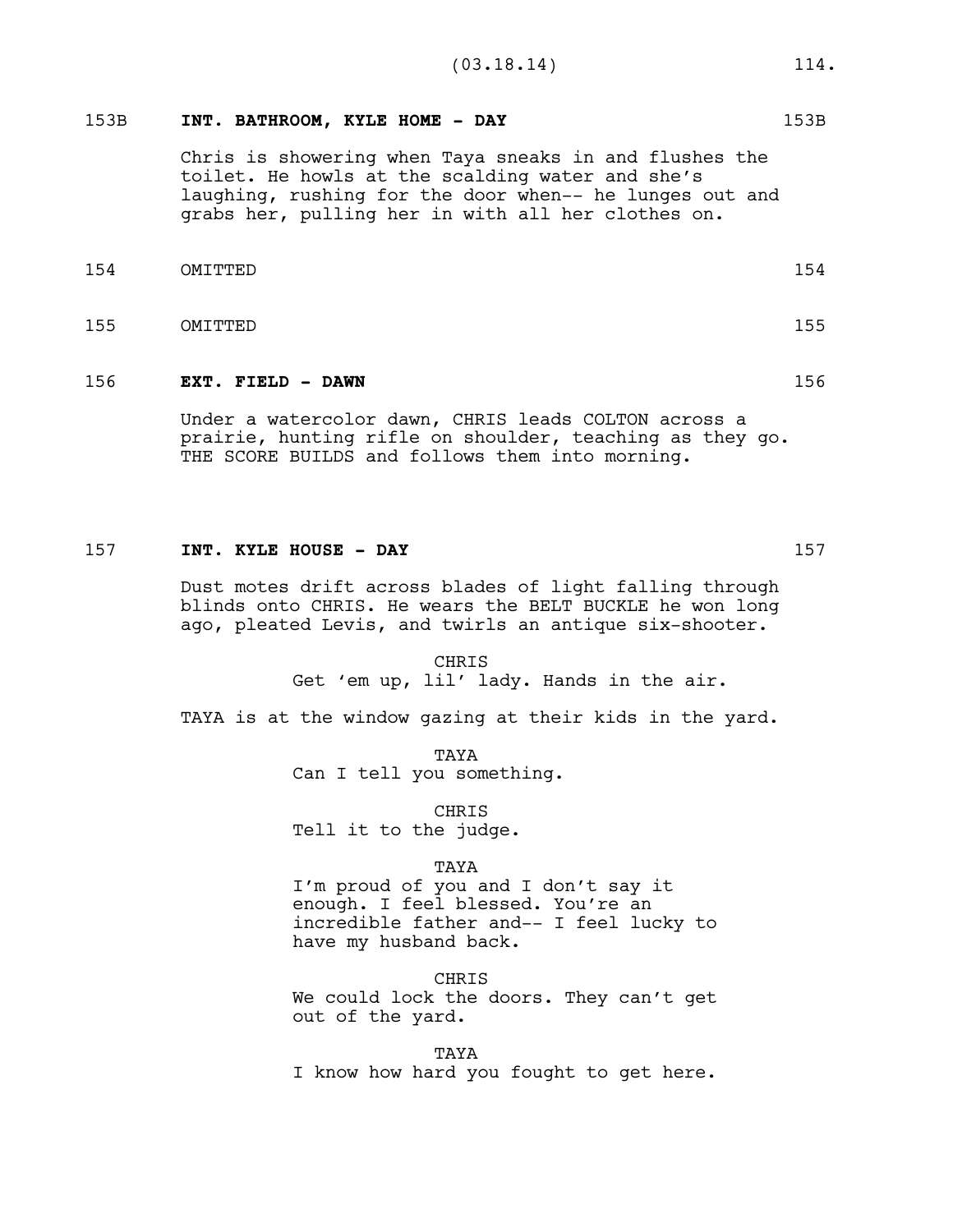# **CHRIS** You're worth fighting for.

She crosses to him, running a hand up his leg.

TAYA Did you pleat those jeans?

CHRIS Yes, ma'am. Right up the middle.

TAYA Well, you're just a regular old cowboy again, aren't you?

He kisses her, lifting her--

CHRIS I meant what I said about locking the doors.

TAYA Aren't you and Chad going to the range?

CHRIS (checks watch) Not for four minutes.

TAYA Is that all it takes.

CHRIS It'll take half that. Then I got two minutes leftover just to look at you.

He sways with her, dancing a little two-step.

TAYA Who are you taking out?

CHRIS This Marine. His mom does parking at school and she asked for my help.

**TAYA** Well don't be late for dinner.

COLTON and McKENNA race in, hugging on their dad.

COLTON Dad, you want to play Skylander? Please--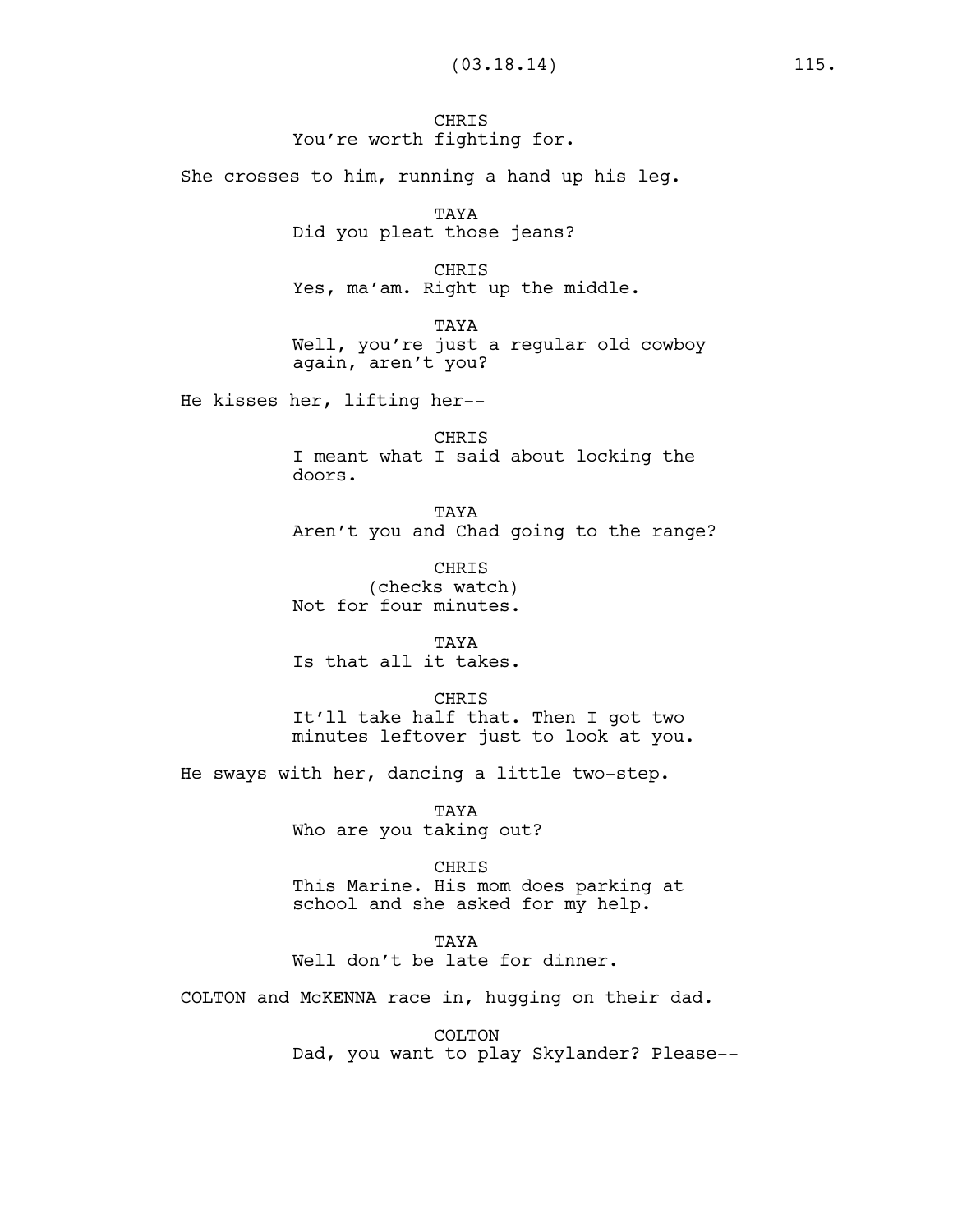**CHRTS** I gotta go do something but when I get back, okay? But you have to let me win.

COLTON

No way.

#### MCKENNA

Poke the bear--

McKENNA pokes Chris and he BARKS like a dog.

MCKENNA

No. You're supposed to roar. Like *Grrr.*

She pokes him again and Chris emits a RUMBLING ROAR. She giggles and hugs him so he'll save her.

> CHRIS I should get going...

He kisses his daughter and tosses his son's hair.

CHRIS Look after our women, Bubba. (turns to Taya) Love you, babe.

#### TAYA

Love you too.

Chris kisses Taya and lingers, worshiping her. Dust motes drift past and he appears immortal in the bladed light.

Then--

He walks out the door for the last time. The house grows quiet. Colton plays video games. McKenna colors. The dog lays by the door. And Taya stands in the golden light.

FADE TO BLACK:

CARD(1)**:** *"On February 2, 2013, Chris Kyle was killed by a former Marine he was trying to help. He died as he lived... looking after one of his own."*

OUT OF BLACK:

### 157A **EXT. TEXAS HIGHWAY** 157A

Rain falls to Randy Travis singing *Amazing Grace*.